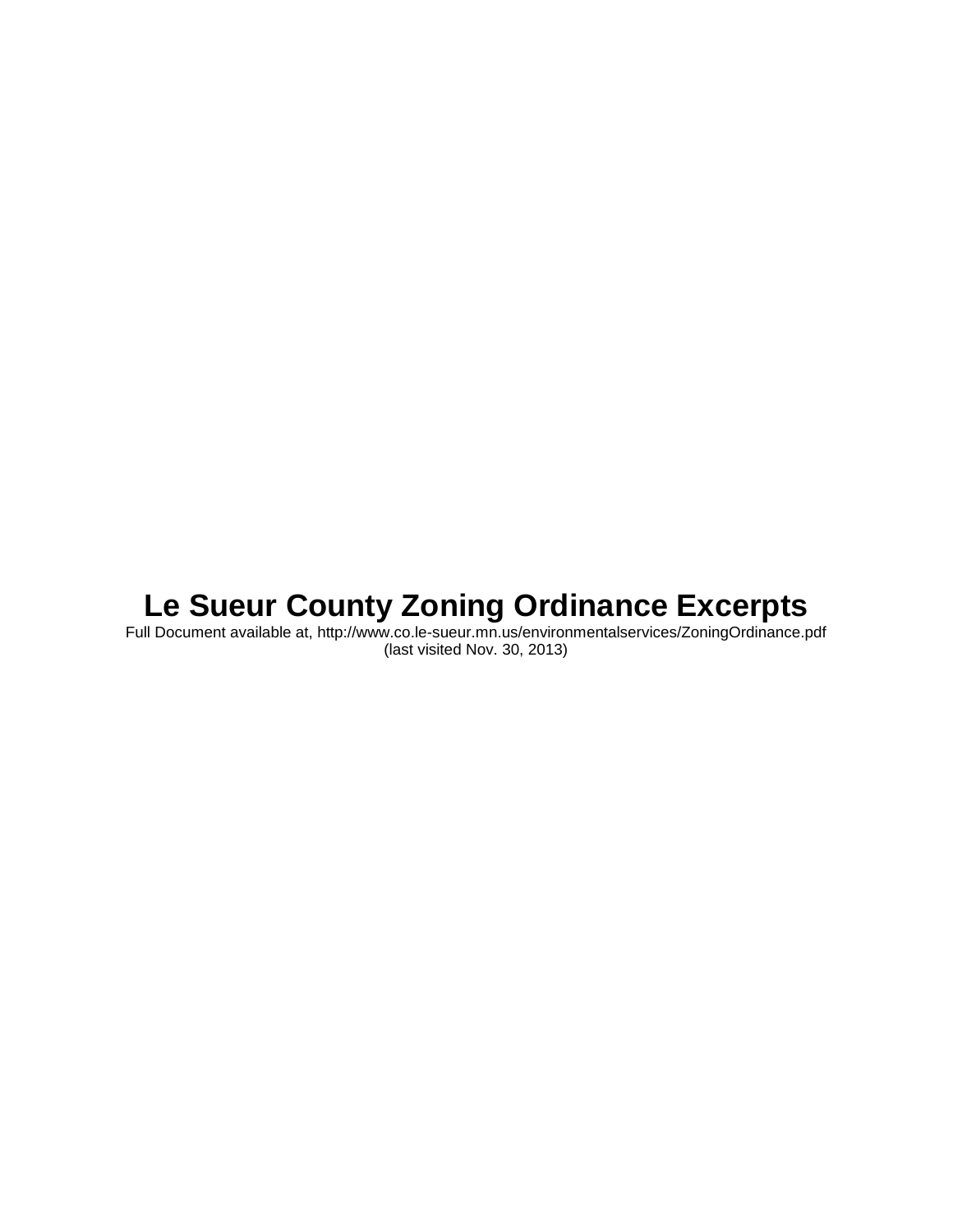# **LE SUEUR COUNTY ZONING ORDINANCE TABLE OF CONTENTS**

#### **LAND USE GOALS AND POLICIES**

| <b>SECTION 1.</b>  | <b>PURPOSE &amp; INTENT</b>        |                                                                                               | $1, 2, 3-1$ |  |
|--------------------|------------------------------------|-----------------------------------------------------------------------------------------------|-------------|--|
| <b>SECTION 2.</b>  | <b>TITLE</b>                       |                                                                                               | $1, 2, 3-1$ |  |
| <b>SECTION 3.</b>  | STATUTORY AUTHORIZATION,           |                                                                                               |             |  |
|                    |                                    | JURISDICTION, SCOPE AND INTERPRETATION                                                        |             |  |
|                    | Subdivision 1.                     | <b>Statutory Authorization</b>                                                                | $1, 2, 3-1$ |  |
|                    | Subdivision 2.                     | <b>Jurisdiction</b>                                                                           | $1, 2, 3-2$ |  |
|                    | Subdivision 3.                     | <b>Scope</b>                                                                                  | $1, 2, 3-2$ |  |
|                    | <b>Subdivision 4.</b>              | Interpretation                                                                                | $1, 2, 3-2$ |  |
|                    | Subdivision 5.                     | <b>Lots of Record</b>                                                                         | $1, 2, 3-2$ |  |
|                    | Subdivision 6.                     | <b>Disclaimer of Liability</b>                                                                | $1, 2, 3-2$ |  |
|                    | <b>Subdivision 7.</b>              | <b>Injunctive Relief</b>                                                                      | $1, 2, 3-3$ |  |
| <b>SECTION 4.</b>  | <b>RULES AND DEFINITIONS</b>       |                                                                                               |             |  |
|                    | Subdivision 1.                     | <b>Purpose</b>                                                                                | 4-1         |  |
|                    |                                    | <b>Significant Dates</b>                                                                      | $4 - 1$     |  |
|                    | Subdivision 2.                     | <b>Definitions</b>                                                                            | $4 - 2$     |  |
| <b>SECTION 5.</b>  | <b>CLASSIFICATION OF DISTRICTS</b> |                                                                                               |             |  |
|                    | <b>Subdivision 1.</b>              | <b>Districts</b>                                                                              | $5-1$       |  |
|                    | Subdivision 2.                     | <b>Zoning Map</b>                                                                             | $5-2$       |  |
|                    | Subdivision 3.                     | <b>District Boundaries</b>                                                                    | $5 - 2$     |  |
|                    | <b>Subdivision 4.</b>              | <b>Future Detachment</b>                                                                      | $5 - 2$     |  |
|                    | Subdivision 5.                     | <b>Uses Not Provided For In Zoning Districts</b>                                              | $5 - 3$     |  |
|                    | Subdivision 6.                     | <b>Appeals As To District Boundaries</b>                                                      | $5 - 3$     |  |
| <b>SECTION 6.</b>  | <b>OVERLAY DISTRICTS</b>           |                                                                                               |             |  |
|                    |                                    | (MINERAL RESOURCES, FLOOD PLAIN AND AIRPORT ZONING)                                           |             |  |
|                    | Subdivision 1.                     | <b>Purpose</b>                                                                                | $6-1$       |  |
| <b>SECTION 6.1</b> |                                    | MINERAL RESOURCES (MR) OVERLAY DISTRICT                                                       |             |  |
|                    | Subdivision 1.                     | <b>Purpose</b>                                                                                | $6 - 2$     |  |
|                    | Subdivision 2.                     | <b>Specific Standards</b>                                                                     | $6 - 2$     |  |
| <b>SECTION 6.2</b> |                                    | FLOOD PLAIN (FP) OVERLAY DISTRICT                                                             |             |  |
|                    | Subdivision 1.                     | <b>Statutory Authorization, Findings of Fact</b>                                              |             |  |
|                    |                                    | <b>And Purpose</b>                                                                            | $6 - 5$     |  |
|                    | Subdivision 2.                     | <b>General Provisions</b>                                                                     | $6 - 6$     |  |
|                    | Subdivision 3.                     | <b>Establishment of Zoning Districts</b>                                                      |             |  |
|                    |                                    | <b>And Evaluation Procedure</b>                                                               | $6 - 7$     |  |
|                    | <b>Subdivision 4.</b>              | <b>Floodway District (FW)</b>                                                                 | $6 - 10$    |  |
|                    | Subdivision 5.                     | <b>Flood Fringe District (FF)</b>                                                             | $6 - 13$    |  |
|                    | Subdivision 6.                     | Public Utilities, Railroads, Roads & Bridges                                                  | $6 - 16$    |  |
|                    | Subdivision 7.                     | <b>Manufactured Homes And Manufactured</b><br><b>Home Parks And Placement of Recreational</b> |             |  |
|                    |                                    | <b>Vehicles</b>                                                                               | $6 - 17$    |  |
|                    | Subdivision 8.                     | <b>Non-Conforming Uses</b>                                                                    | $6 - 18$    |  |
|                    | Subdivision 9.                     | <b>Administration</b>                                                                         | $6-19$      |  |
|                    |                                    |                                                                                               |             |  |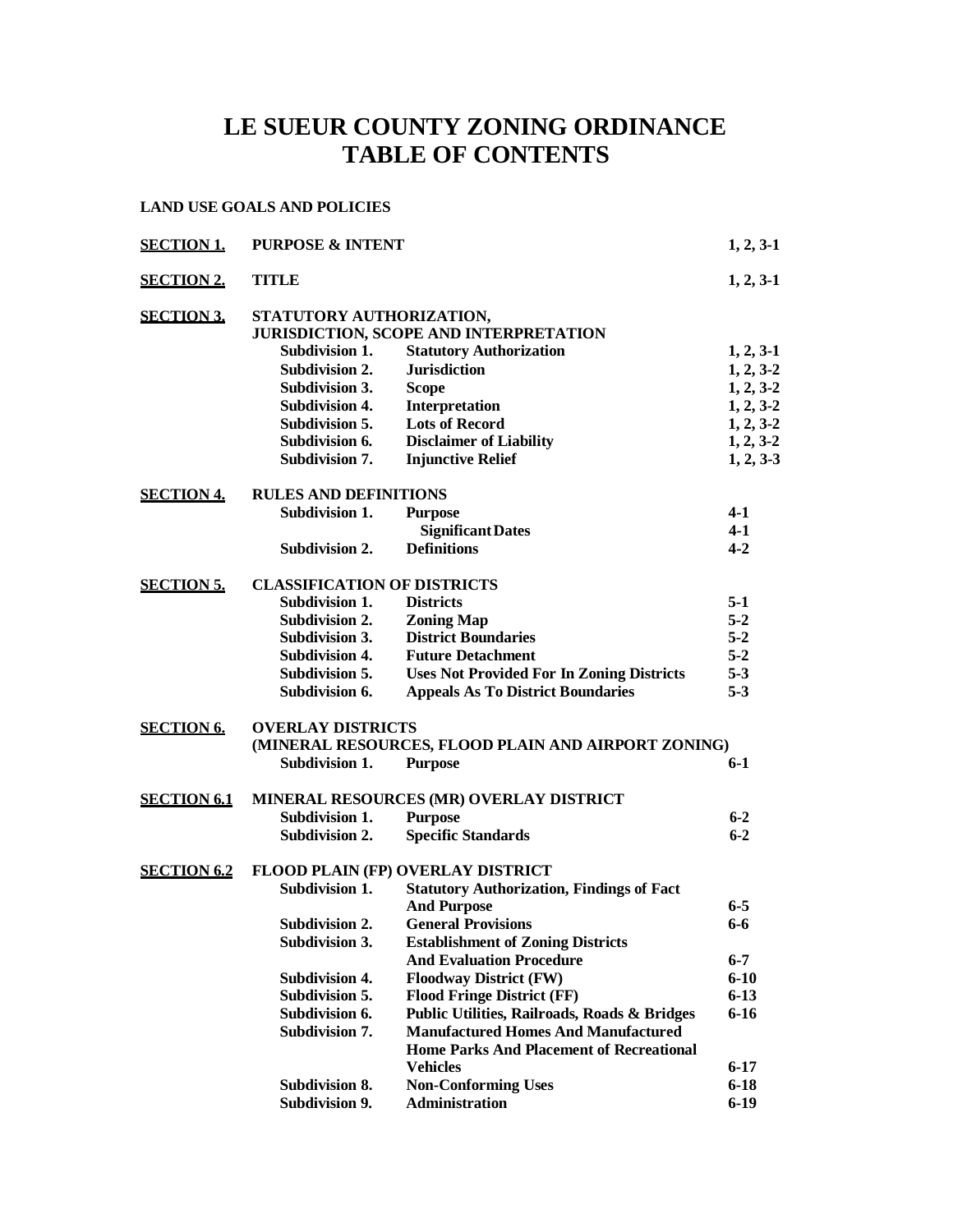| <b>SECTION 6.3</b> |                                      | AIRPORT ZONING (AZ) OVERLAY DISTRICT           |           |
|--------------------|--------------------------------------|------------------------------------------------|-----------|
|                    | Subdivision 1.                       | <b>Purpose</b>                                 | $6 - 21$  |
|                    | Subdivision 2.                       | <b>Adopt By Reference</b>                      | $6 - 21$  |
| <u>SECTION 7.</u>  | <b>CONSERVANCY (C) DISTRICT</b>      |                                                |           |
|                    | Subdivision 1.                       | <b>Purpose</b>                                 | $7-1$     |
|                    | <b>Subdivision 2.</b>                | <b>Permitted Uses</b>                          | $7-1$     |
|                    | Subdivision 3.                       | <b>Conditional Uses</b>                        | $7 - 2$   |
|                    | <b>Subdivision 4.</b>                | <b>Permitted Accessory Uses And Standards</b>  | $7 - 4$   |
|                    | Subdivision 5.                       | <b>Dimensional Regulations</b>                 | $7 - 5$   |
|                    | Subdivision 6.                       | <b>Dwelling Standards</b>                      | $7-9$     |
|                    | Subdivision 7.                       | <b>Access Drives, Access And Service Roads</b> | $7 - 9$   |
|                    | <b>Subdivision 8.</b>                | <b>General Regulations</b>                     | $7-10$    |
| <b>SECTION 8.</b>  | <b>AGRICULTURAL (A) DISTRICT</b>     |                                                |           |
|                    | Subdivision 1.                       | <b>Purpose</b>                                 | $8-1$     |
|                    | Subdivision 2.                       | <b>Permitted Uses</b>                          | $8-1$     |
|                    | Subdivision 3.                       | <b>Conditional Uses</b>                        | $8 - 3$   |
|                    | <b>Subdivision 4.</b>                | <b>Permitted Accessory Uses And Standards</b>  | $8 - 5$   |
|                    | Subdivision 5.                       | <b>Dimensional Regulations</b>                 | $8 - 7$   |
|                    | Subdivision 6.                       | <b>Dwelling Standards</b>                      | $8-11$    |
|                    | Subdivision 7.                       | <b>Access Drives, Access And Service Roads</b> | $8-11$    |
|                    | <b>Subdivision 8.</b>                | <b>General Regulations</b>                     | $8-12$    |
| <b>SECTION 9.</b>  |                                      | URBAN/RURAL RESIDENTIAL (R1) DISTRICT          |           |
|                    | Subdivision 1.                       | <b>Purpose</b>                                 | $9-1$     |
|                    | Subdivision 2.                       | <b>Permitted Uses</b>                          | $9-1$     |
|                    | Subdivision 3.                       | <b>Conditional Uses</b>                        | $9 - 2$   |
|                    | <b>Subdivision 4.</b>                | <b>Permitted Accessory Uses And Standards</b>  | $9 - 4$   |
|                    | Subdivision 5.                       | <b>Dimensional Regulations</b>                 | $9 - 5$   |
|                    | Subdivision 6.                       | <b>Dwelling Standards</b>                      | $9 - 9$   |
|                    | <b>Subdivision 7.</b>                | <b>Access Drives, Access And Service Roads</b> | $9-9$     |
|                    | Subdivision 8.                       | <b>General Regulations</b>                     | $9-10$    |
| <b>SECTION 10.</b> | <b>GENERAL BUSINESS (B) DISTRICT</b> |                                                |           |
|                    | Subdivision 1.                       | <b>Purpose</b>                                 | $10-1$    |
|                    | Subdivision 2.                       | <b>Permitted Uses</b>                          | $10-1$    |
|                    | Subdivision 3.                       | <b>Conditional Uses</b>                        | $10-2$    |
|                    | Subdivision 4.                       | <b>Permitted Accessory Uses And Standards</b>  | 10-4      |
|                    | Subdivision 5.                       | <b>Dimensional Regulations</b>                 | $10-7$    |
|                    | Subdivision 6.                       | <b>Access Drives, Access And Service Roads</b> | $10 - 10$ |
|                    | Subdivision 7.                       | <b>General Regulations</b>                     | $10-10$   |
| <u>SECTION 11.</u> | <b>GENERAL INDUSTRY (I) DISTRICT</b> |                                                |           |
|                    | Subdivision 1.                       | <b>Purpose</b>                                 | $11 - 1$  |
|                    | <b>Subdivision 2.</b>                | <b>Permitted Uses</b>                          | $11-1$    |
|                    | Subdivision 3.                       | <b>Conditional Uses</b>                        | $11-2$    |
|                    | <b>Subdivision 4.</b>                | <b>Permitted Accessory Uses And Standards</b>  | $11-4$    |
|                    | Subdivision 5.                       | <b>Dimensional Regulations</b>                 | $11-6$    |
|                    | Subdivision 6.                       | <b>Access Drives, Access And Service Roads</b> | $11 - 10$ |
|                    | Subdivision 7.                       | <b>General Regulations</b>                     | $11 - 10$ |
| <b>SECTION 12.</b> |                                      | <b>SUBDIVISION/PLATTING PROVISIONS</b>         |           |
|                    | Subdivision 1.                       | <b>Purpose</b>                                 | $12 - 1$  |
|                    | Subdivision 2.                       | <b>Planned Unit Development (PUD's)</b>        | $12 - 3$  |
|                    |                                      |                                                |           |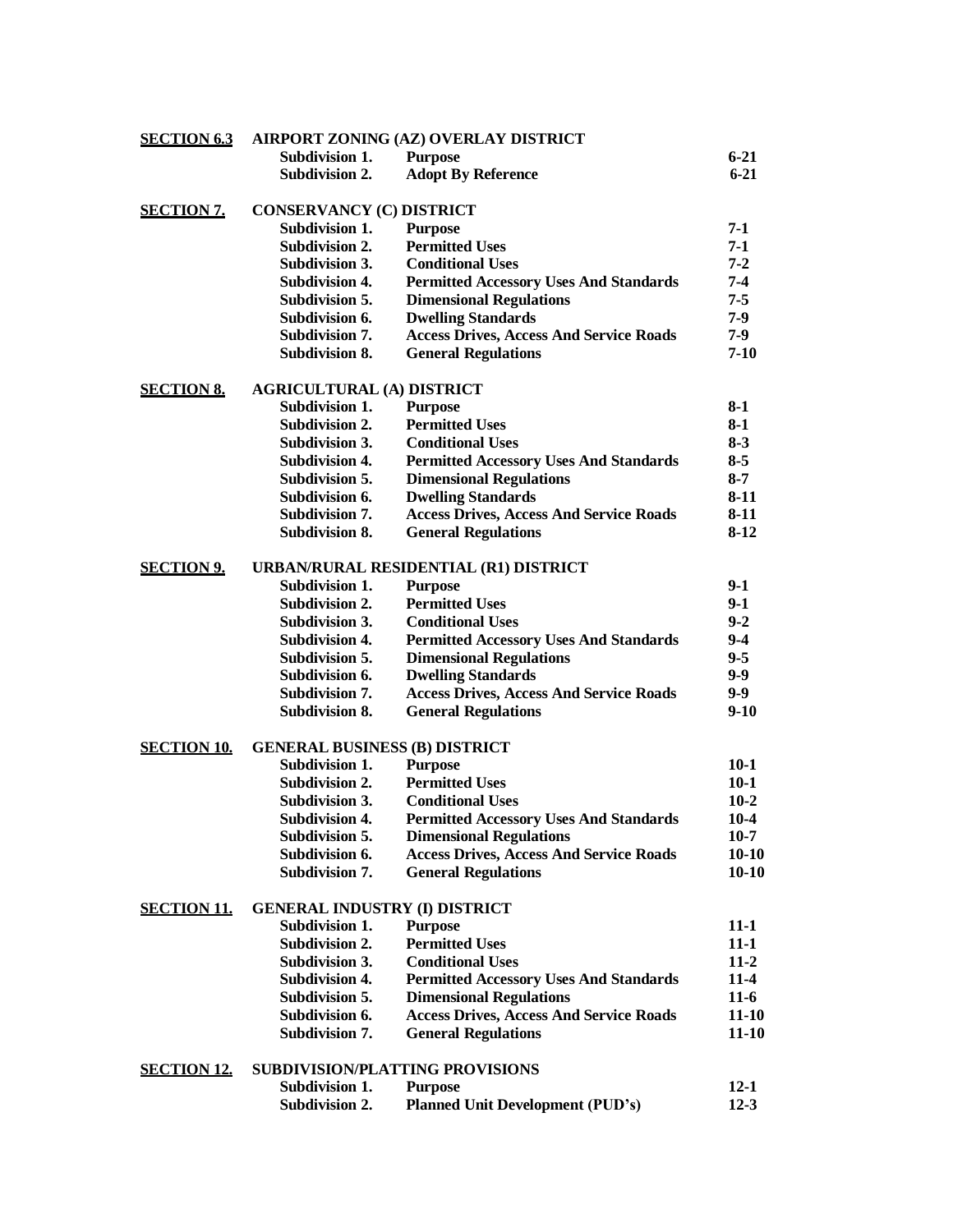| <b>SECTION 13.</b> |                | LE SUEUR COUNTY SHORELAND MANAGEMENT          |        |
|--------------------|----------------|-----------------------------------------------|--------|
|                    | Subdivision 1. | <b>Statutory Authorization And Policy</b>     | 13-1   |
|                    | Subdivision 2. | <b>General Provisions and Definitions</b>     | $13-1$ |
|                    | Subdivision 3. | <b>Administration</b>                         | $13-3$ |
|                    | Subdivision 4. | <b>Shoreland Classification System And</b>    |        |
|                    |                | <b>Land Use Districts</b>                     | $13-4$ |
|                    |                | <b>Public Waters, Lakes</b>                   | $13-4$ |
|                    |                | <b>Public Waters, Rivers And Streams</b>      | $13-6$ |
|                    | Subdivision 5. | <b>Design Criteria, Shoreland Alterations</b> |        |
|                    |                | <b>And Special Provisions</b>                 | 13-10  |
|                    | Subdivision 6. | <b>Non-Conformities</b>                       | 13-23  |
|                    |                |                                               |        |

#### **SECTION 13.1 SPECIAL PROTECTION (SP) DISTRICT**

| Subdivision 1.        | <b>Purpose</b>                                 | $13 - 25$ |
|-----------------------|------------------------------------------------|-----------|
| Subdivision 2.        | <b>Permitted Uses</b>                          | $13 - 25$ |
| Subdivision 3.        | <b>Conditional Uses</b>                        | $13 - 26$ |
| Subdivision 4.        | <b>Permitted Accessory Uses And Standards</b>  | $13 - 28$ |
| Subdivision 5.        | <b>Dimensional Regulations</b>                 | $13 - 30$ |
| Subdivision 6.        | <b>Dwelling Standards</b>                      | $13 - 35$ |
| Subdivision 7.        | <b>Access Drives, Access And Service Roads</b> | $13 - 36$ |
| <b>Subdivision 8.</b> | <b>General Regulations</b>                     | 13-37     |
|                       |                                                |           |

| <b>SECTION 13.2_RECREATIONAL RESIDENTIAL (RR) DISTRICT</b> |                                                |       |
|------------------------------------------------------------|------------------------------------------------|-------|
| Subdivision 1.                                             | <b>Purpose</b>                                 | 13-38 |
| Subdivision 2.                                             | <b>Permitted Uses</b>                          | 13-38 |
| Subdivision 3.                                             | <b>Conditional Uses</b>                        | 13-39 |
| <b>Subdivision 4.</b>                                      | <b>Permitted Accessory Uses And Standards</b>  | 13-41 |
| Subdivision 5.                                             | <b>Dimensional Regulations</b>                 | 13-43 |
| Subdivision 6.                                             | <b>Dwelling Standards</b>                      | 13-48 |
| Subdivision 7.                                             | <b>Access Drives, Access And Service Roads</b> | 13-49 |
| <b>Subdivision 8.</b>                                      | <b>General Regulations</b>                     | 13-50 |

# **SECTION 13.3 RECREATIONAL COMMERCIAL (RC) DISTRICT**

| Subdivision 1.        | <b>Purpose</b>                                 | $13 - 52$ |
|-----------------------|------------------------------------------------|-----------|
| Subdivision 2.        | <b>Permitted Uses</b>                          | $13 - 52$ |
| Subdivision 3.        | <b>Conditional Uses</b>                        | $13 - 53$ |
| <b>Subdivision 4.</b> | <b>Permitted Accessory Uses And Standards</b>  | 13-55     |
| Subdivision 5.        | <b>Dimensional Regulations</b>                 | 13-59     |
| Subdivision 6.        | <b>Dwelling Standards</b>                      | 13-64     |
| Subdivision 7.        | <b>Access Drives, Access And Service Roads</b> | 13-65     |
| Subdivision 8.        | <b>General Regulations</b>                     | 13-65     |

### **SECTION 14. SCENIC TRAIL STANDARDS**

| Subdivision 1. | Purpose                 | $14-1$ |
|----------------|-------------------------|--------|
| Subdivision 2. | <b>Prohibited Uses</b>  | 14-1   |
| Subdivision 3. | <b>Prohibited Signs</b> | 14-1   |
| Subdivision 4. | <b>Home Occupations</b> | $14-1$ |

#### **SECTION 15. ADULT USES**

| Subdivision 1. | <b>Statutory Authorization</b>                 | $15-1$   |
|----------------|------------------------------------------------|----------|
| Subdivision 2. | <b>Findings And Purpose Of Ordinance</b>       | $15-1$   |
| Subdivision 3. | <b>Licensing And Enforcement</b>               | 15-1     |
| Subdivision 4. | <b>Allowed Adult Use Locations By Zoning</b>   |          |
|                | <b>District And Other Applicable Standards</b> | $15 - 2$ |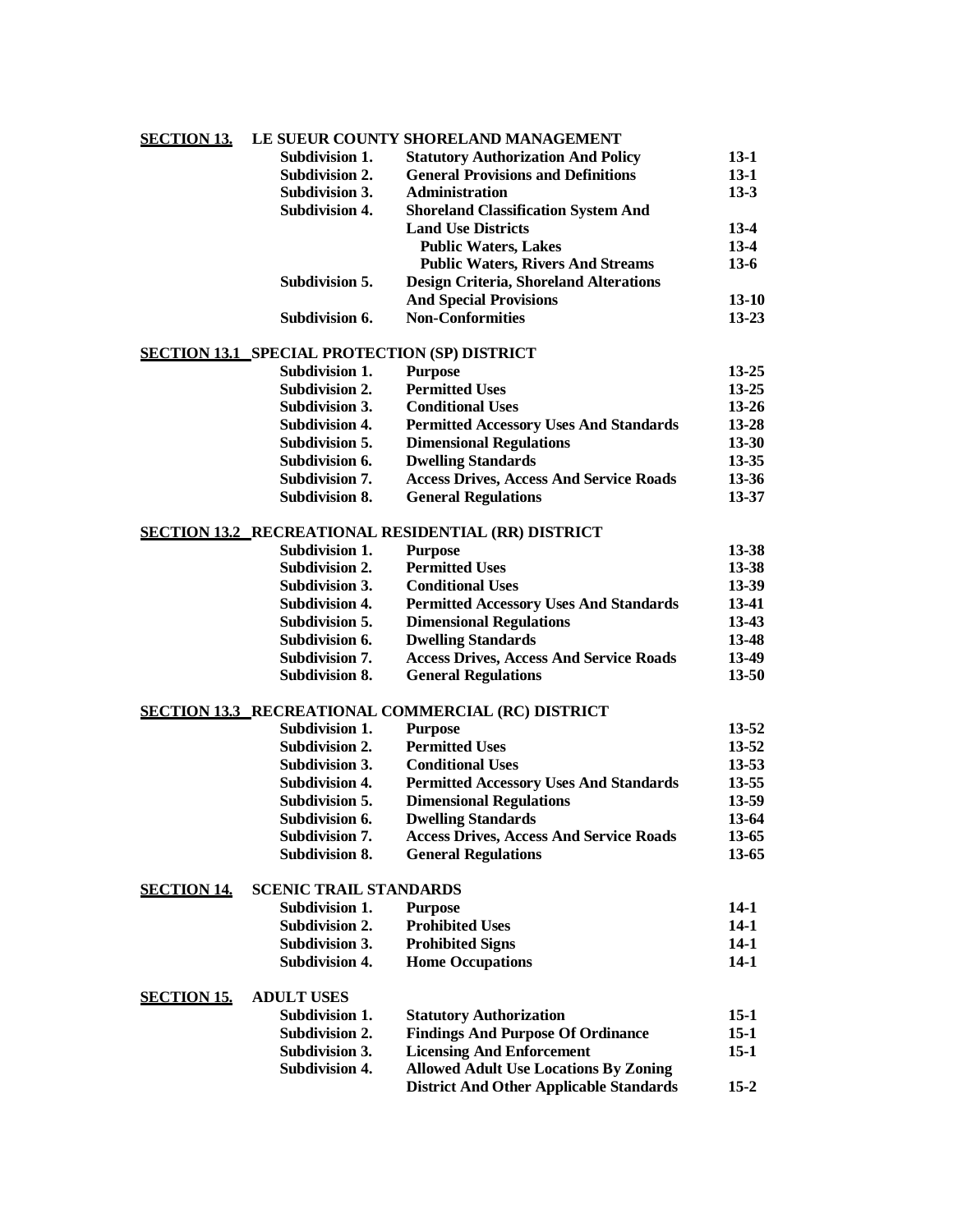# **SECTION 16. ANIMAL FEEDLOT AND MANURE MANAGEMENTc**

|                    | Subdivision 1.         | <b>Purpose</b>                                    | $16-1$    |
|--------------------|------------------------|---------------------------------------------------|-----------|
|                    | Subdivision 2.         | <b>Adoption By Reference Of State Regulations</b> | $16-1$    |
|                    | Subdivision 3.         | <b>Scope And Applicability</b>                    | $16-1$    |
|                    | <b>Subdivision 4.</b>  | <b>Exempt From Regulations</b>                    | $16-4$    |
|                    | Subdivision 5.         | <b>Permit Requirements</b>                        | $16 - 5$  |
|                    | Subdivision 6.         | <b>Inspections</b>                                | $16 - 5$  |
|                    | <b>Subdivision 7.</b>  | <b>General Requirements</b>                       | $16-6$    |
|                    | <b>Subdivision 8.</b>  | <b>Conditional Uses</b>                           | $16-6$    |
|                    | <b>Subdivision 9.</b>  | <b>Standards For Conditional Use Permits</b>      | $16-7$    |
|                    | Subdivision 10.        | <b>Required Setbacks For New Animal Feedlots,</b> |           |
|                    |                        | <b>Expansion Of Existing Animal Feedlots, And</b> |           |
|                    |                        | <b>Manure Storage Structures</b>                  | 16-8      |
|                    | Subdivision 11.        | <b>Manure Management</b>                          | $16-9$    |
|                    | Subdivision 12.        | <b>Severability</b>                               | $16-11$   |
|                    | Subdivision 13.        | <b>Variance</b>                                   | $16-11$   |
|                    | Subdivision 14.        | <b>Non-Conforming Use</b>                         | $16 - 12$ |
|                    | Subdivision 15.        | <b>Fees</b>                                       | $16-13$   |
| <b>SECTION 17.</b> |                        | SUBSURFACE SEWAGE TREATMENT SYSTEMS (SSTS)        |           |
|                    | <b>Subdivision 1.</b>  | <b>Purpose And Authority</b>                      | $17-1$    |
|                    | <b>Subdivision 2.</b>  | <b>General Provisions</b>                         | $17 - 2$  |
|                    | <b>Subdivision 3.</b>  | <b>General Requirements</b>                       | $17-4$    |
|                    | <b>Subdivision 4.</b>  | <b>SSTS Standards</b>                             | $17-6$    |
|                    |                        | <b>Setbacks</b>                                   | $17-9$    |
|                    | Subdivision 5.         | <b>SSTS Permitting</b>                            | $17 - 10$ |
|                    | Subdivision 6.         | <b>Management Plans</b>                           | $17 - 15$ |
|                    | Subdivision 7.         | <b>Compliance Inspection Program</b>              | $17 - 16$ |
|                    | <b>Subdivision 8.</b>  | <b>Enforcement</b>                                | $17 - 20$ |
| <u>SECTION 18.</u> |                        | ENVIRONMENTAL PERFORMANCE STANDARDS               |           |
|                    | Subdivision 1.         | <b>Wetland Conservation</b>                       | $18-1$    |
|                    | Subdivision 2.         | <b>Bluff Regulations</b>                          | $18-2$    |
|                    | Subdivision 3.         | <b>Grading, Excavating, Or Filling Standards</b>  | $18-3$    |
|                    | <b>Subdivision 4.</b>  | <b>Abatement of Environmental Hazards</b>         | $18-6$    |
|                    | Subdivision 5.         | <b>Forest Management And Natural</b>              |           |
|                    |                        | <b>Vegetation Preservation</b>                    | $18-7$    |
|                    | Subdivision 6.         | <b>Spreading of Contaminated Soil</b>             | $18-8$    |
|                    | <b>Subdivision 7.</b>  | <b>Erosion Control</b>                            | $18-9$    |
|                    | <b>Subdivision 8.</b>  | <b>Drainage</b>                                   | 18-14     |
| <u>SECTION 19.</u> |                        | <b>LAND USE PERFORMANCE STANDARDS</b>             |           |
|                    | Subdivision 1.         | <b>Purpose</b>                                    | $19-1$    |
|                    | Subdivision 2.         | <b>Application</b>                                | $19-1$    |
|                    | Subdivision 3.         | <b>General Standards</b>                          | $19-3$    |
|                    | <b>Subdivision 4.</b>  | <b>Access Drives, Access And Service Roads</b>    | $19-4$    |
|                    | Subdivision 5.         | <b>Parking And Loading Standards</b>              | $19-5$    |
|                    | Subdivision 6.         | <b>Landscaping And Screening</b>                  | $19-9$    |
|                    | Subdivision 7.         | <b>Sign Standards</b>                             | $19-10$   |
|                    | Subdivision 8.         | <b>Outdoor Lighting Standards</b>                 | $19-14$   |
|                    | Subdivision 9.         | <b>Nuisance Control</b>                           | $19-15$   |
|                    | Subdivision 10.        | <b>Relocating Structures</b>                      | $19-17$   |
|                    | Subdivision 11.        | <b>Right To Farm</b>                              | $19-17$   |
|                    | <b>Subdivision 12.</b> | <b>Specific Land Uses</b>                         | $19-18$   |
|                    |                        |                                                   |           |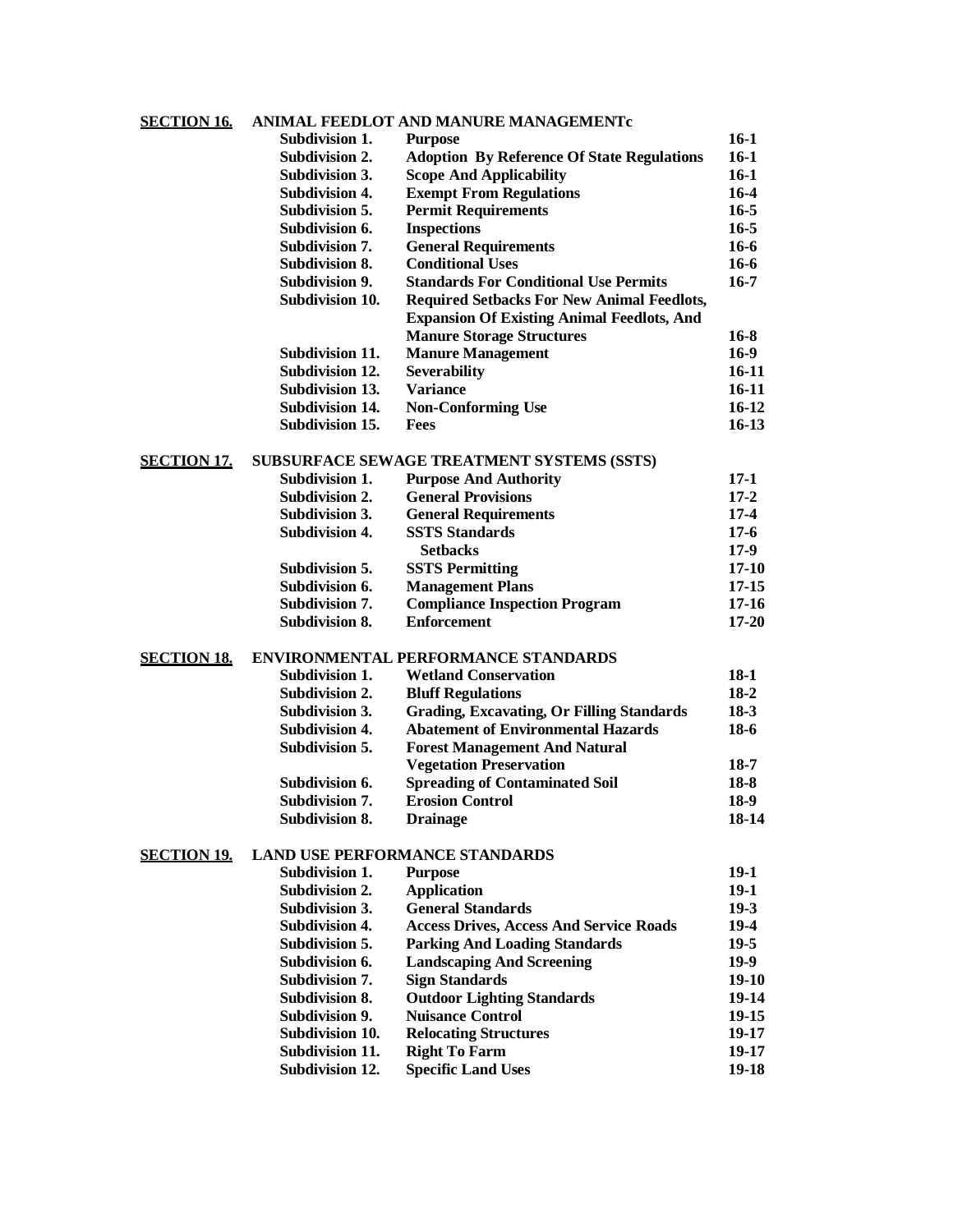| <b>SECTION 20.</b> | <b>MINERAL EXTRACTION</b> |  |  |
|--------------------|---------------------------|--|--|
|--------------------|---------------------------|--|--|

|                    | Subdivision 1.                 | <b>Purpose</b>                            | $20 - 1$  |
|--------------------|--------------------------------|-------------------------------------------|-----------|
|                    | Subdivision 2.                 | <b>Conditional Use Permit Required</b>    | $20 - 1$  |
|                    | Subdivision 3.                 | <b>Mining Operation Standards</b>         | $20 - 5$  |
|                    | <b>Subdivision 4.</b>          | <b>Reclamation Plan Standards</b>         | $20 - 10$ |
|                    | Subdivision 5.                 | <b>Bond Required</b>                      | $20 - 12$ |
|                    | Subdivision 6.                 | <b>Existing Operations</b>                | $20 - 13$ |
| <b>SECTION 21.</b> | <b>CONDITIONAL USE PERMITS</b> |                                           |           |
|                    | Subdivision 1.                 | <b>Purpose</b>                            | $21 - 1$  |
|                    | Subdivision 2.                 | <b>Procedure</b>                          | $21 - 1$  |
|                    | Subdivision 3.                 | <b>Fees</b>                               | $21 - 6$  |
|                    | Subdivision 4.                 | <b>Reconsideration</b>                    | $21 - 7$  |
|                    | Subdivision 5.                 | Lapse Conditional Use Permit By Non-use   | $21 - 7$  |
|                    | Subdivision 6.                 | Compliance                                | $21 - 7$  |
|                    | <b>Subdivision 7.</b>          | <b>Revocation Of Permit</b>               | $21 - 8$  |
|                    | Subdivision 8.                 | <b>Registration</b>                       | $21 - 8$  |
| <b>SECTION 22.</b> | <b>BOARD OF ADJUSTMENT</b>     |                                           |           |
|                    | Subdivision 1.                 | <b>Creation And Membership</b>            | $22 - 1$  |
|                    | Subdivision 2.                 | <b>Authority</b>                          | $22 - 2$  |
|                    | Subdivision 3.                 | <b>Appeals/Variances</b>                  | $22 - 2$  |
|                    | <b>Subdivision 4.</b>          | <b>Procedure</b>                          | $22 - 4$  |
|                    | Subdivision 5.                 | <b>Appeals To District Court</b>          | $22 - 6$  |
|                    | Subdivision 6.                 | <b>Fees</b>                               | $22 - 6$  |
|                    | <b>Subdivision 7.</b>          | <b>Lapse Of Variance</b>                  | $22 - 6$  |
| <b>SECTION 23.</b> | <b>AMENDMENTS/REZONINGS</b>    |                                           |           |
|                    | Subdivision 1.                 | <b>Authority</b>                          | $23-1$    |
|                    | <b>Subdivision 2.</b>          | <b>Application</b>                        | $23-1$    |
|                    | Subdivision 3.                 | <b>Procedure</b>                          | $23 - 2$  |
|                    | <b>Subdivision 4.</b>          | <b>Action And Authorization</b>           | $23 - 3$  |
|                    | Subdivision 5.                 | <b>Fees</b>                               | $23 - 4$  |
|                    | Subdivision 6.                 | <b>Registration</b>                       | $23 - 5$  |
| <b>SECTION 24.</b> | <b>NON-CONFORMITIES</b>        |                                           |           |
|                    | Subdivision 1.                 | Intent                                    | $24-1$    |
|                    | <b>Subdivision 2.</b>          | <b>Significant Dates</b>                  | $24-1$    |
|                    | <b>Subdivision 3.</b>          | Non-Conformities In the FW & FF Districts | $24 - 1$  |
|                    | <b>Subdivision 4.</b>          | <b>Discontinuance</b>                     | $24 - 2$  |
|                    | Subdivision 5.                 | <b>Alterations</b>                        | $24 - 2$  |
|                    | Subdivision 6.                 | <b>Residential Alterations</b>            | $24 - 2$  |
|                    | Subdivision 7.                 | <b>Restoration</b>                        | $24 - 3$  |
|                    | Subdivision 8.                 | <b>Normal Maintenance</b>                 | $24 - 3$  |
|                    | Subdivision 9.                 | <b>Lots of Record</b>                     | $24 - 3$  |

# **SECTION 25. ADMINISTRATION/PLANNING COMMISSION**

| Subdivision 1. | <b>County Planning And Zoning Administrator</b> | $25 - 1$ |
|----------------|-------------------------------------------------|----------|
| Subdivision 2. | <b>Planning Commission</b>                      | 25-1     |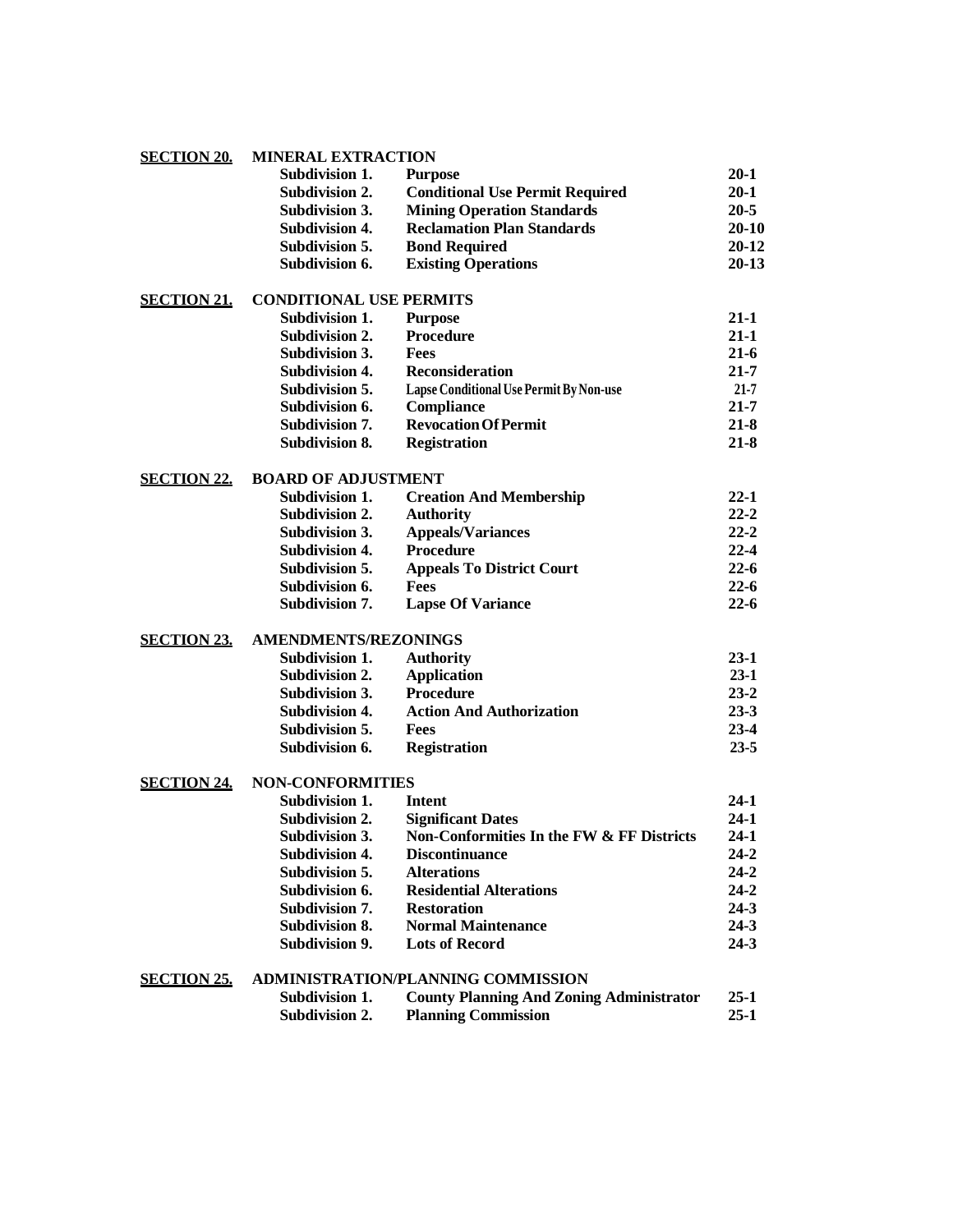| <b>SECTION 26.</b> | ZONING PERMITS AND LAND ALTERATION PERMITS |                                                  |          |  |  |
|--------------------|--------------------------------------------|--------------------------------------------------|----------|--|--|
|                    | Subdivision 1.                             | <b>Zoning Administrator And</b>                  |          |  |  |
|                    |                                            | <b>Assistant Zoning Administrator</b>            | $26-1$   |  |  |
|                    | <b>Subdivision 2.</b>                      | <b>Zoning Permits</b>                            | $26-1$   |  |  |
|                    | <b>Subdivision 3.</b>                      | <b>Land Alteration Permit</b>                    | $26 - 2$ |  |  |
|                    | <b>Subdivision 4.</b>                      | <b>Fees</b>                                      | $26 - 2$ |  |  |
| <b>SECTION 27.</b> | <b>ESSENTIAL SERVICES</b>                  |                                                  |          |  |  |
|                    | Subdivision 1.                             | <b>General</b>                                   | $27-1$   |  |  |
|                    | Subdivision 2.                             | <b>Procedures For Large Facilities</b>           | $27-1$   |  |  |
|                    | Subdivision 3.                             | <b>Procedure For Local Distribution Services</b> | $27 - 2$ |  |  |
| <b>SECTION 28.</b> | <b>RESERVED</b>                            |                                                  |          |  |  |
| <b>SECTION 29.</b> | <b>RESERVED</b>                            |                                                  |          |  |  |
| <b>SECTION 30.</b> | VIOLATIONS, FINES AND ENFORCEMENT          |                                                  |          |  |  |
|                    | Subdivision 1.                             | <b>Violations</b>                                | $30-1$   |  |  |
|                    | Subdivision 2.                             | <b>Enforcement</b>                               | $30-1$   |  |  |
|                    | <b>Subdivision 3.</b>                      | <b>Remedies</b>                                  | $30-1$   |  |  |
|                    | <b>Subdivision 4.</b>                      | <b>Fines</b>                                     | $30 - 2$ |  |  |
|                    | Subdivision 5.                             | <b>Sheriff of Le Sueur County Duties</b>         | $30 - 2$ |  |  |
| <b>SECTION 31.</b> | <b>VALIDITY</b>                            |                                                  | $31 - 1$ |  |  |
| <b>SECTION 32.</b> | <b>REPEAL, ADOPTION AND EFFECTIVE DATE</b> |                                                  |          |  |  |
|                    | <b>Subdivision 1.</b>                      | <b>Repeal</b>                                    | $32 - 1$ |  |  |
|                    | Subdivision 2.                             | <b>Public Hearing And</b>                        |          |  |  |
|                    |                                            | <b>Planning Commission Recommendation</b>        | $32 - 1$ |  |  |
|                    | Subdivision 3.                             | <b>Adoption</b>                                  | $32 - 1$ |  |  |
|                    | <b>Subdivision 4.</b>                      | <b>Effective Date</b>                            | $32 - 1$ |  |  |
|                    |                                            |                                                  |          |  |  |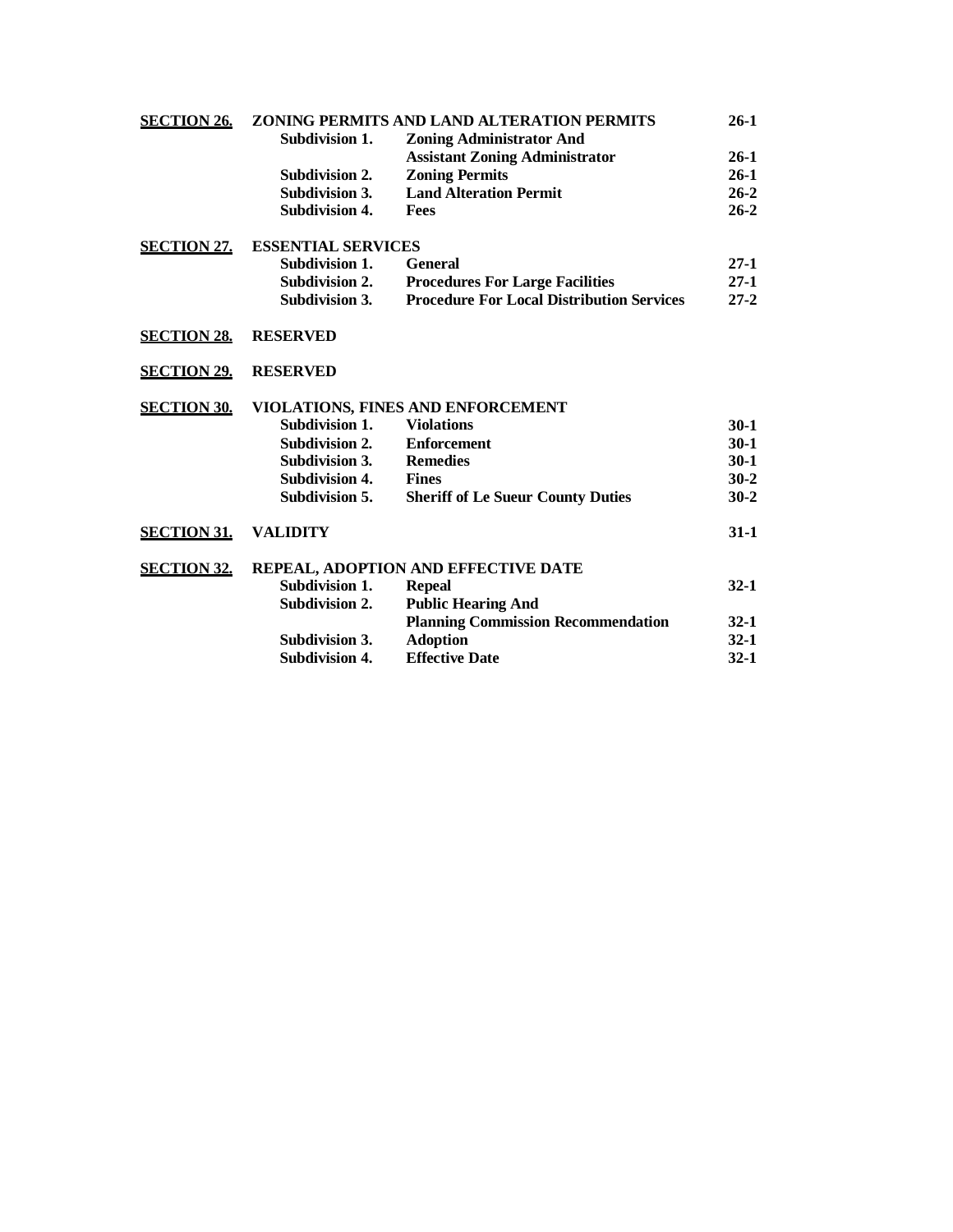# *Le Sueur County Land Use Goals and Policies*

Le Sueur County will adopt and enforce the following land use goals and policies to enhance land use regulation efficiencies, use County resources to meet County residents' needs, and protect County residents' health, safety, and welfare.

- **Goal 1: Le Sueur County contains some of the most productive agricultural soils in Minnesota and should adopt and enforce land use goals and policies that conserve and protect agricultural resources and uses.**
- Policy: The County will protect the best of its agricultural land as a resource for long term agricultural use.
- Policy: An adequate supply of healthy livestock is essential to the well being of Le Sueur County. The location of livestock feedlots and non-feedlot uses too close to one another can cause conflicts. An effort to combine local needs with state feedlot regulations will ensure local involvement in this issue, help provide minimal disruption to existing agricultural businesses, and help provide rules to protect the environment.
- **Goal 2: Le Sueur County should adopt and enforce land use goals and policies that conserve and restore its natural resources, bring protections to the ecological systems of the natural environment, and prevent the premature development of natural resource areas.**
- Policy: The County should continue its preservation of significant bluff areas and river valleys through its use of a Conservancy Zone.
- Policy: Utilize shorelands on Recreational Development Lakes (RD) for housing, but with a focus on development design that protects the resource.
- Policy: Preserve shorelands on Natural Environment Lakes (NE) and Tributary Rivers as open space or wildlife areas.
- **Goal 3: Improve water quality in Le Sueur County.**
- Policy: The County will undertake actions to help protect groundwater as well as surface water features.
- **Goal 4: Le Sueur County should adopt and enforce land use goals and policies that provide a wide range of opportunity for Urban and Rural Housing Development.**
- Policy: Le Sueur County should allow non-farm development to occur in agricultural areas, but with guidelines meant to reduce conflicts with agricultural operators.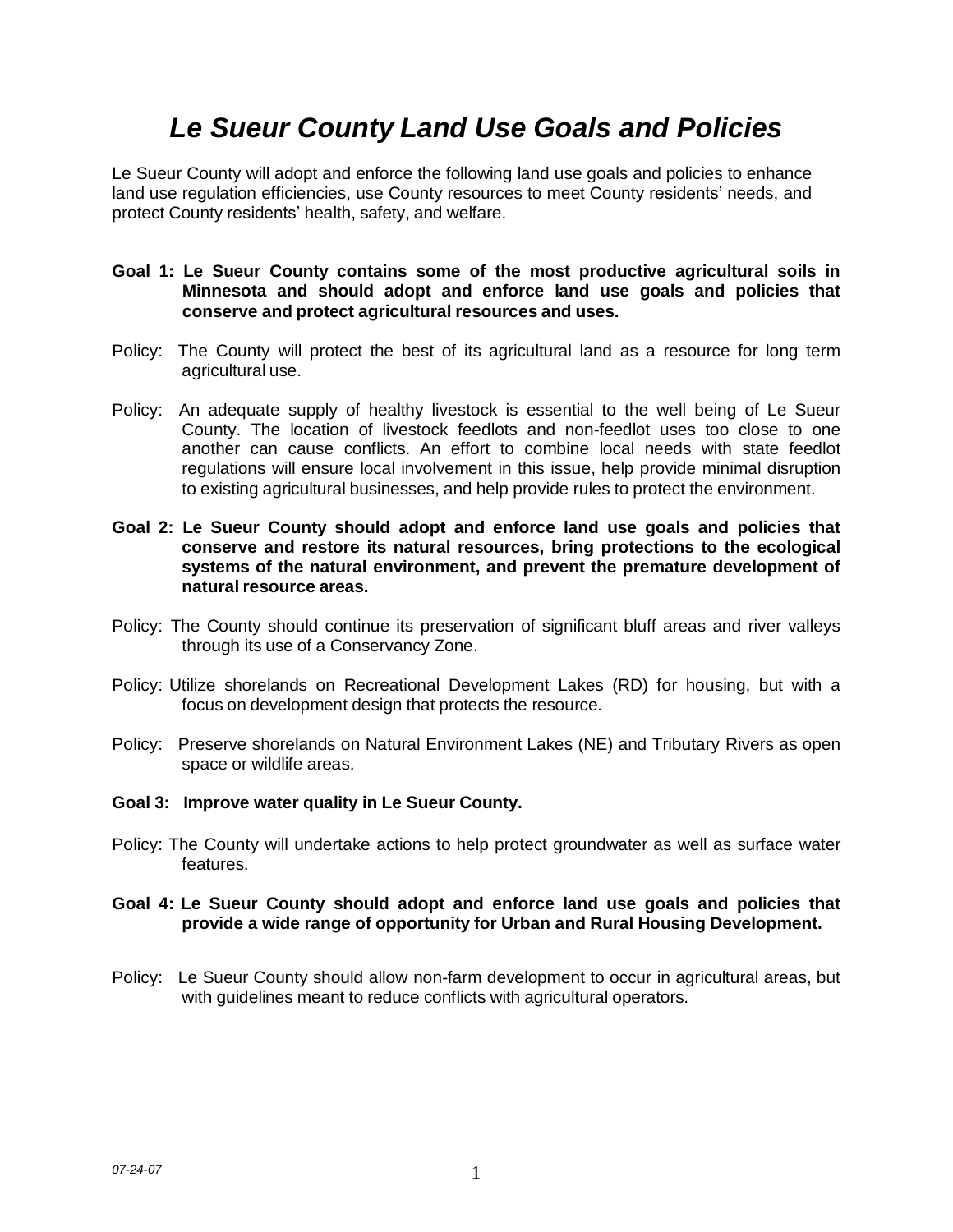- **Goal 5: The County needs to establish closer land use planning efforts with its urbanized cities for reasons of economic efficiencies and to reduce conflicts and confusion.**
- Policy: The County will work with each of the Cities to establish an urban growth boundary that will graphically represent the growth intentions of each City by defining its future urban service area for some specified future time period.
- **Goal 6: Aggregate resources are a finite resource that is directly impacted by scattered site development. The County should protect its aggregate resources from premature development.**
- Policy: The County should adopt an aggregate resource protection ordinance.

### **Goal 7: Parks and other County owned open spaces are valuable resources that need to be improved and developed to serve County residents.**

- Policy: The County Board will request the Le Sueur County Park Board to become more active in being an advocate for County Park improvements.
- **Goal 8: As part of the County's responsibility to protect the public health, safety, and welfare, the County will consider adopting the Uniform Building Code.**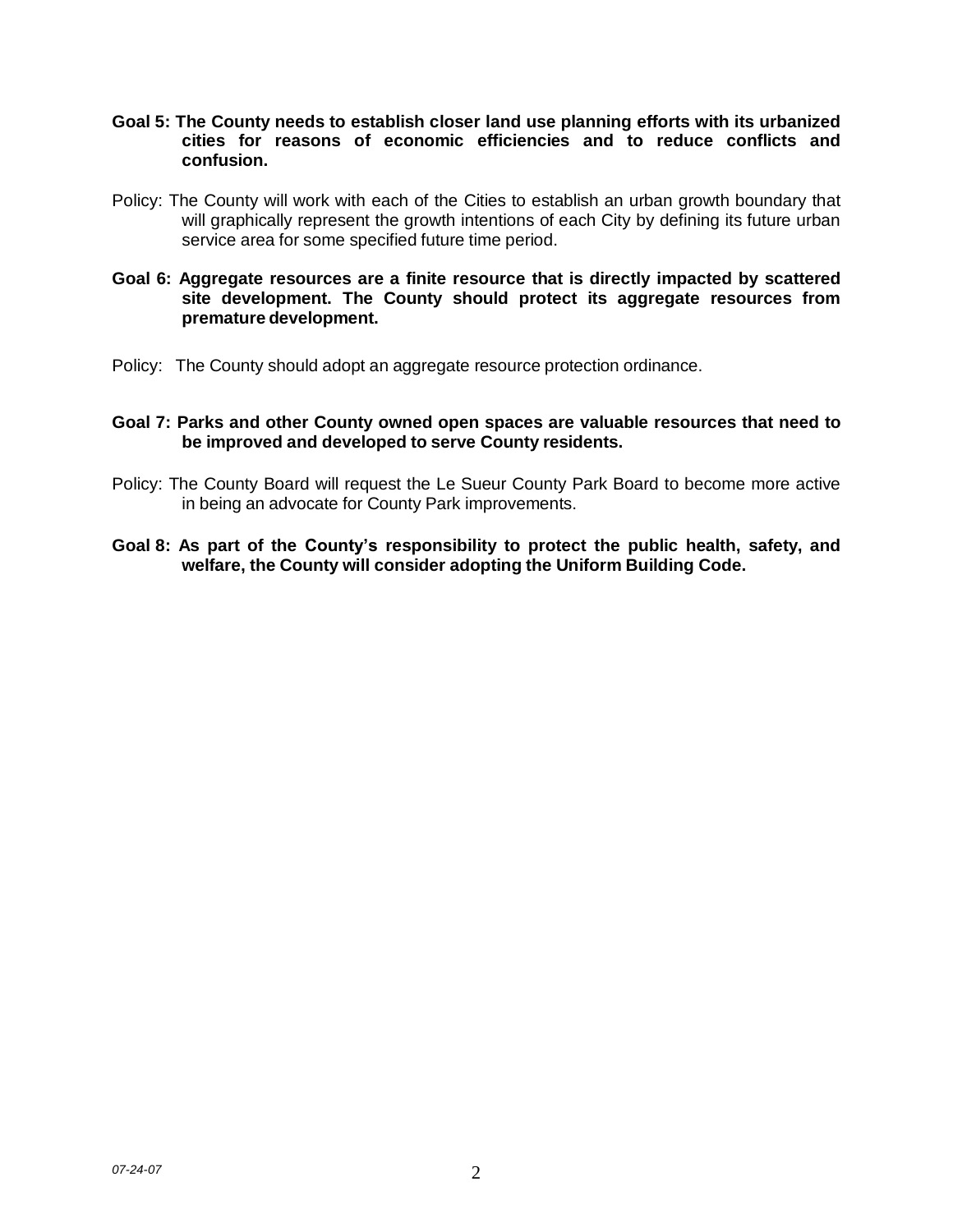# **ZONING ORDINANCE OF LE SUEUR COUNTY**

**AN ORDINANCE REGULATING THE USE OF LAND IN LE SUEUR COUNTY BY DISTRICTS, INCLUDING THE REGULATION OF THE LOCATION, SIZE, USE, AND HEIGHT OF STRUCTURES, THE ARRANGEMENT OF STRUCTURES AND PROVIDING FOR OTHER REQUIREMENTS AND IMPOSING PENALTIES FOR THE PURPOSE OF PROMOTING THE PUBLIC HEALTH, SAFETY, AND GENERAL WELFARE OF LE SUEUR COUNTY.**

# **SECTION 1. PURPOSE AND INTENT**

- A. This Ordinance is enacted for the following purposes:
	- 1. Promoting and protecting the public health, safety, morals, and general welfare throughout Le Sueur County.
	- 2. Implementing the Le Sueur County Comprehensive Land Use Plan.
	- 3. Protecting and preserving agricultural land and natural resources.
	- 4. Promoting orderly development of residential, commercial, industrial, recreational and park areas.
	- 5. Conserving the natural and scenic beauty of the County.
	- 6. Providing for the compatibility of different land uses and most appropriate use of land throughout the County.
	- 7. Minimizing environmental pollution.

### **SECTION 2. TITLE**

This Ordinance shall be known and may be cited and referred to as the "Le Sueur County Zoning Ordinance" when referred to herein; it shall be known as "this Ordinance."

# **SECTION 3. STATUTORY AUTHORIZATION, JURISDICTION, SCOPE AND INTERPRETATION**

# **SUBDIVISION 1. STATUTORY AUTHORIZATION**

This Ordinance is adopted pursuant to the authorization contained in Minnesota Statutes and Minnesota Rules as amended from time to time.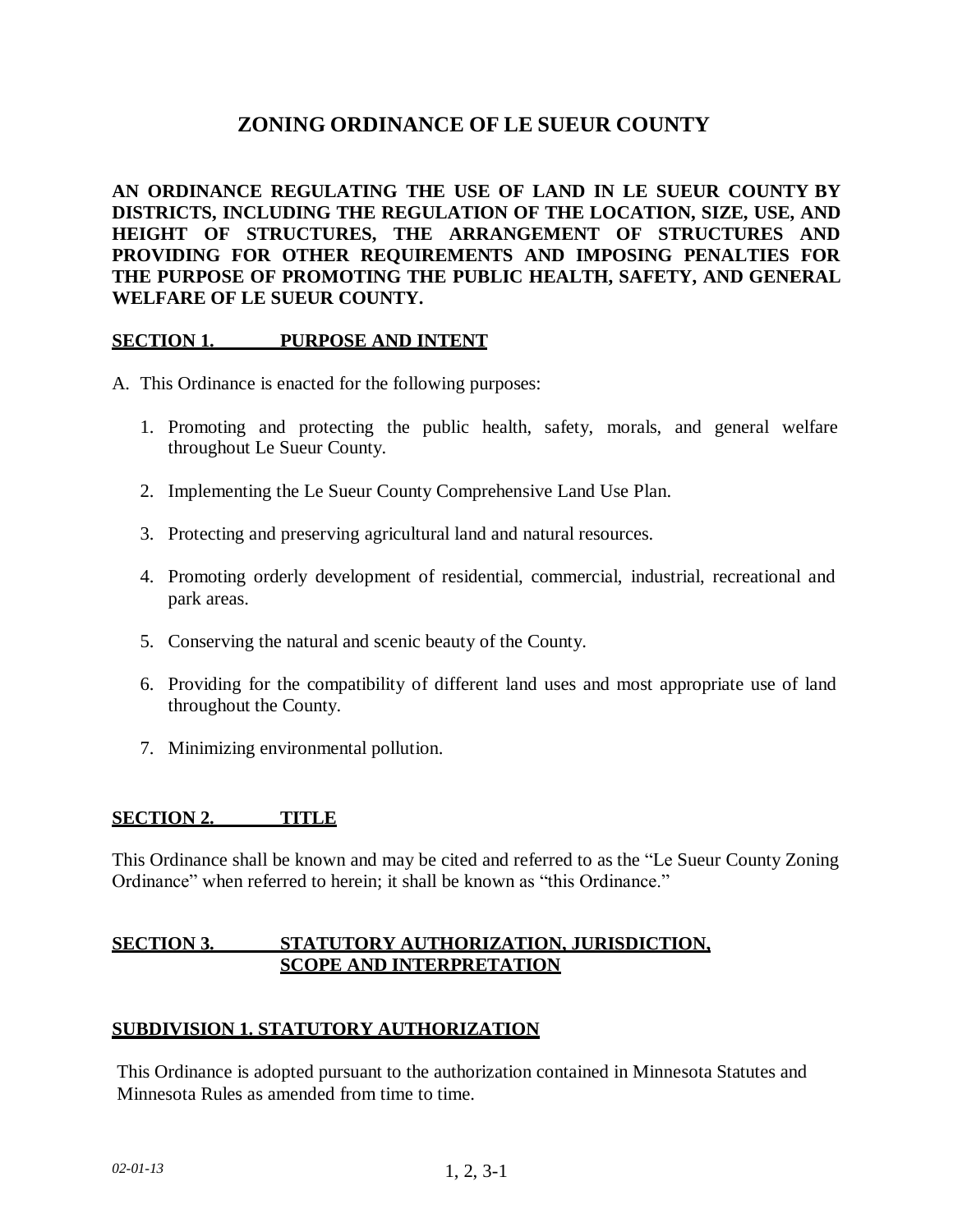# **SUBDIVISION 2. JURISDICTION**

The jurisdiction of this Ordinance shall apply to all the area of Le Sueur County outside the incorporated limits of cities.

# **SUBDIVISION 3. SCOPE**

From and after the effective date of this Ordinance, the use of all land and every structure or portion of a structure erected, altered in respect to height and area, added to or relocated, and every use within a structure or use accessory thereto in Le Sueur County shall be in conformity with the provisions of this Ordinance. Any lawful existing structure and any lawful existing use of properties not in conformity with the regulations herein prescribed shall be regarded as nonconforming,but may be continued, extended or changed, subject to the special regulations herein provided with respect to non-conforming properties or uses.

# **SUBDIVISION 4. INTERPRETATION**

In interpreting and applying the provisions of this Ordinance, they shall be held to the minimum requirements for the promotion of the public health, safety, comfort, convenience and general welfare. Where the provisions of this Ordinance impose greater restrictions than those of any statute, other ordinance or regulation, the provisions of this Ordinance shall be controlling. Where the provisions of any statute, other ordinance or regulation impose greater restrictions than this Ordinance, the provisions of such statute, other ordinance or regulation shall be controlling.

# **SUBDIVISION 5. LOTS OF RECORD**

All lots which are a part of a subdivision legally recorded with the County Recorder, and all lots, parcels, tracts, and other legally described land to which the deed has been recorded prior to July 9, 2009, shall be considered Lots of Record. Lots of Record shall be legally developable for the purpose of single-family dwelling construction, provided all applicable standards and requirements of this Ordinance can be met at the time of development.

# **SUBDIVISION 6. DISCLAIMER OF LIABILITY**

The Flood Plain Overlay District herein established is intended to provide a reasonable approach to flood control based on present information. As additional information becomes available, the extent of the various boundaries shall be so altered to maintain this reasonableness. This Ordinance does not imply that areas beyond the district limits will be free from flooding; nor shall this Ordinance, or districts established herein, create a liability on the part of, or cause action against Le Sueur County or any office or employee thereof, for any flood damage that may result from reliance upon this Ordinance or flood district so established.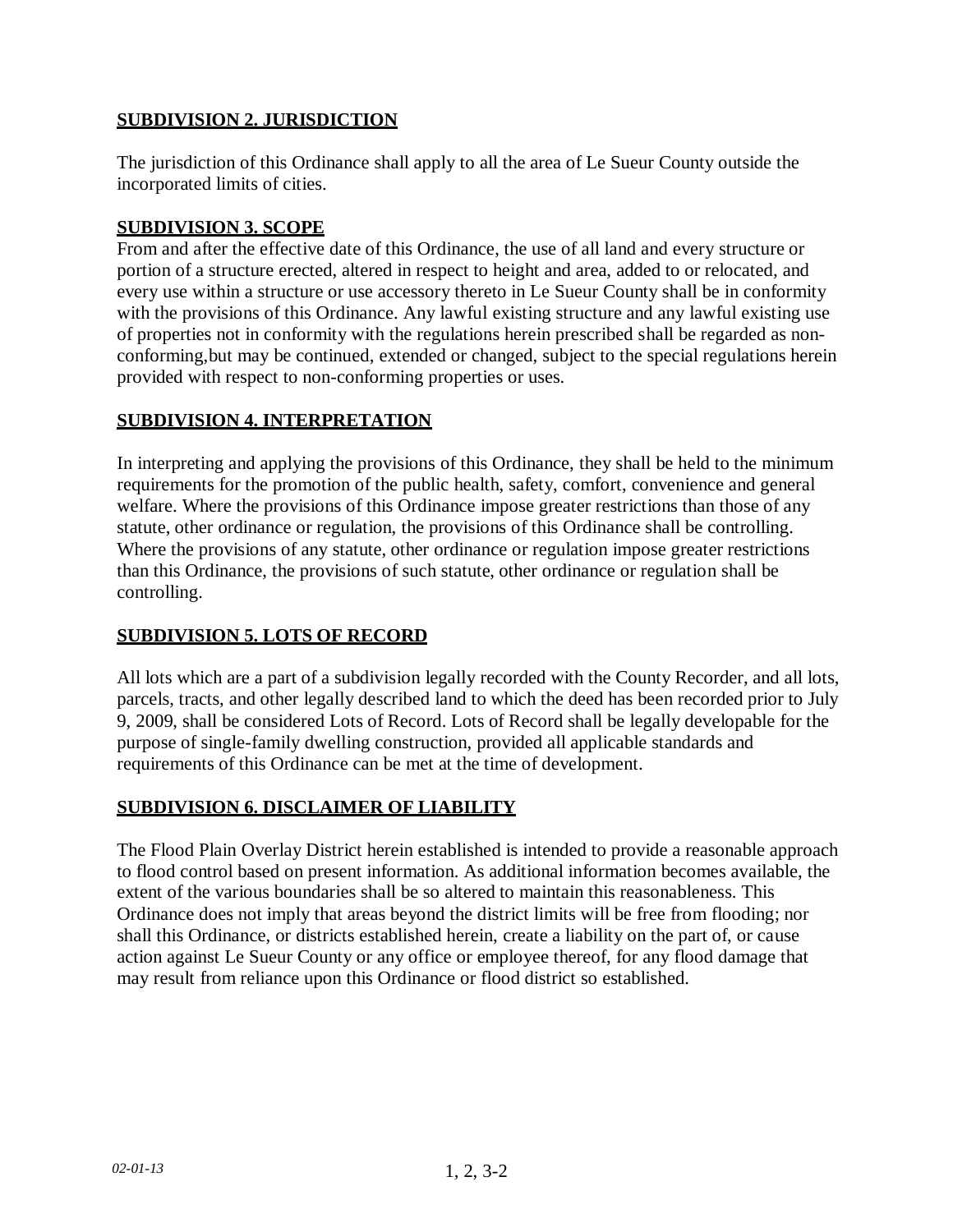# **SUBDIVISION 7. INJUNCTIVE RELIEF**

The Department, upon authorization by the Board of County Commissioners, shall have the authority to petition the District Court for injunctive relief against continued violations of any of the provisions of this Ordinance.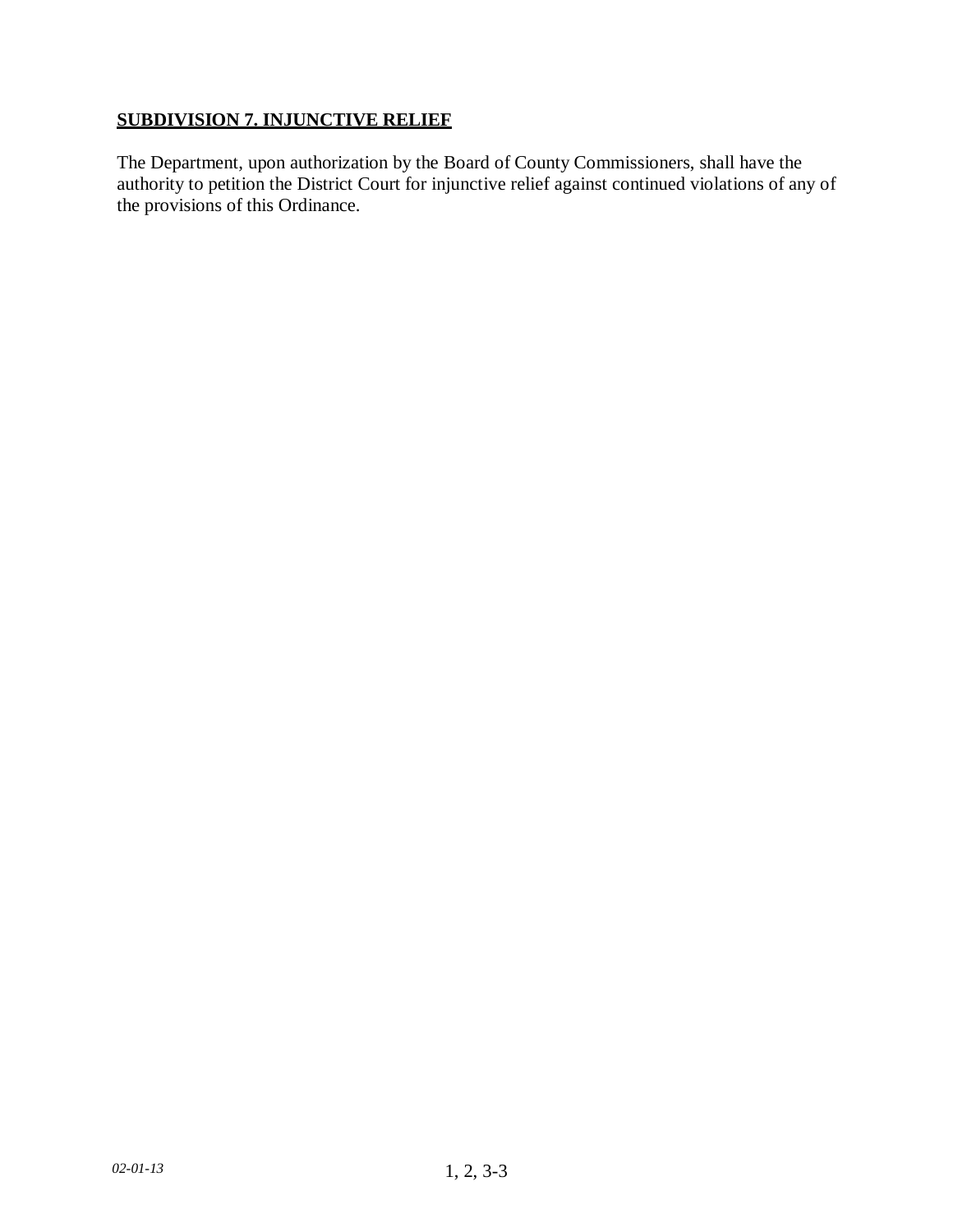# **SECTION 4. RULES AND DEFINITIONS**

# <span id="page-12-0"></span>**SUBDIVISION 1. PURPOSE**

### A. WORD USAGE

For purposes of this Ordinance, words used in the present tense shall include the future; words in the singular shall include the plural, and the plural the singular; the word "lot" shall include the word "plot" and the word "shall" is mandatory and not discretionary.

### B. PERMITTED USES

- 1. Permitted uses of land or structures, as hereinafter listed, shall be allowed in the districts indicated under the conditions specified. No structure or land shall be devoted to any use other than a use permitted hereinafter in the zoning district in which such structure or land shall be located, except for the following exceptions:
	- a. Uses lawfully established prior to the effective date of this Ordinance.
	- b. Conditional Uses allowed in accordance with Subdivision 1.C of this Ordinance.
	- c. Essential services erected, constructed, altered, or maintained by public utilities or by governmental departments or commissions, subject only to the permit requirements as set forth in this Ordinance.

# C. CONDITIONAL USES

Conditional Uses of land or structures, as hereinafter listed, may be allowed in the districts indicated, subject to the issuance of Conditional Use Permits, in accordance with the provisions of this Ordinance. Whenever a conditional use is named as a major category, it shall be deemed to include all and only those itemized uses listed.

# D. SIGNIFICANT DATES:

*(TABLE ON NEXT PAGE)*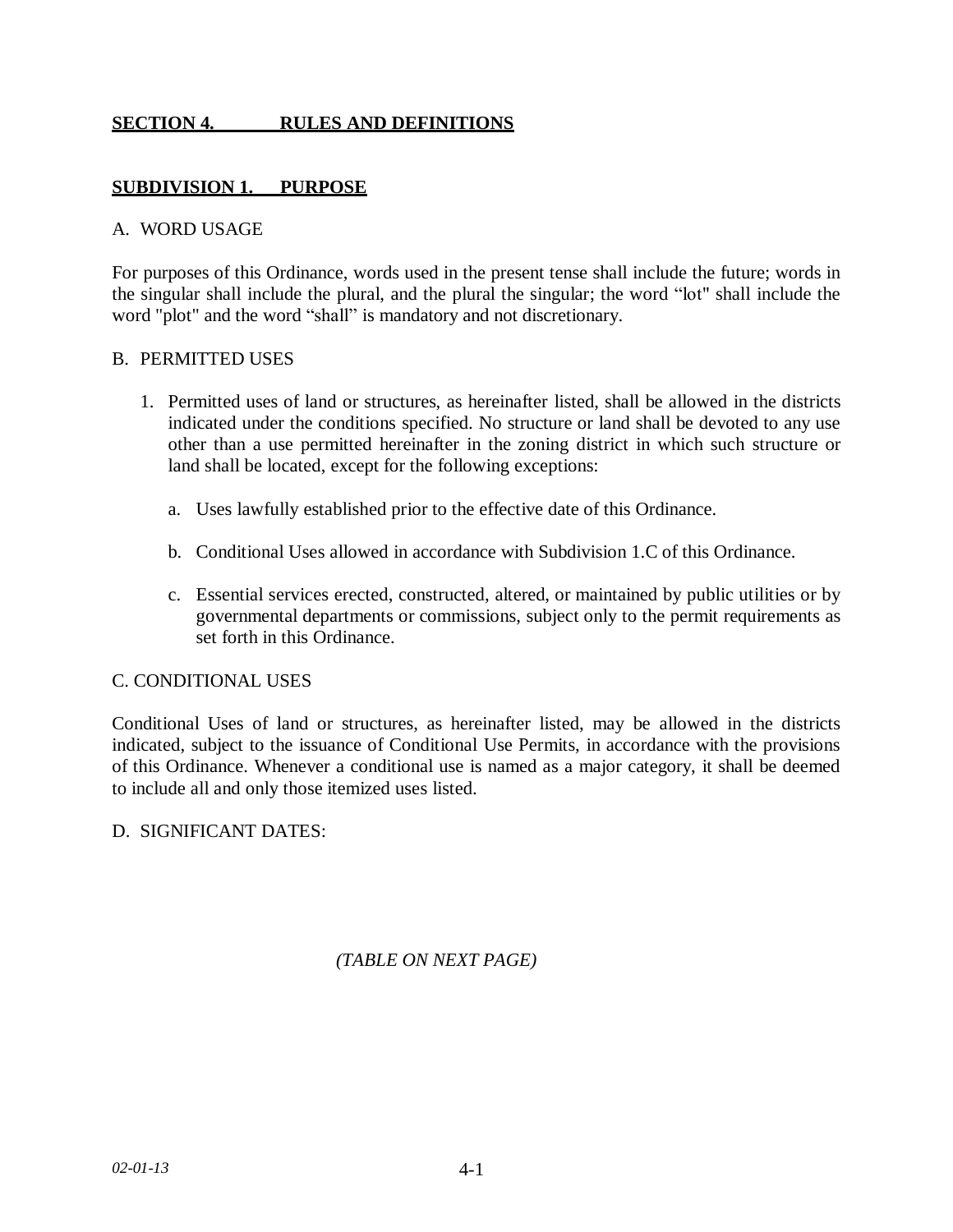| <b>Ordinance or Amendment</b>      | <b>Effective Date</b> | <b>Summary</b>                         |
|------------------------------------|-----------------------|----------------------------------------|
| Primary and Alternative SSTS Sites | January 23, 1996      | Building Sites created after date must |
|                                    |                       | have sufficient area for a minimum of  |
|                                    |                       | two (2) subsurface sewage treatment    |
|                                    |                       | systems                                |
| Nonconforming Structures and       | July 6, 1999          | Lawful nonconforming structures and    |
| Land Uses in Floodway and Flood    |                       | uses may continue with conditions set  |
| <b>Fringe District</b>             |                       | forth in Section 24 of this Ordinance  |
| Lot of Record                      | July 9, 2009          | See Definition                         |
| New or Expansion of Feedlots       | June 10, 2010         | New or expansion of feedlots shall     |
|                                    |                       | conform to current Section 16          |
|                                    |                       | standards and Minnesota                |
|                                    |                       | <b>Administrative Rules</b>            |
| <b>Existing Building Sites</b>     | June 18, 1996         | See Definition                         |

# **SUBDIVISION 2. DEFINITIONS**

Unless specifically defined below, words or phrases used in this Ordinance shall be interpreted so as to give them the same meaning as they have in common usage and so as to give this Ordinance its most reasonable application. For the purpose of this Ordinance the words "must" and "shall" are mandatory and not permissive. All distances, unless otherwise specified, shall be measured horizontally

**ADULT USES -** A use, business or establishment, including but not limited to, adult bookstores, adult motion picture theaters, adult picture rental, adult mini-motion picture theaters, adult massage parlors, adult steam room/bathhouse/sauna facilities, adult companionship establishments, adult rap/conversation parlors, adult health/sport clubs, adult cabarets, adult novelty businesses, adult motion picture arcades, adult modeling studios, adult hotels/motels, adult body painting studios, and other premises, enterprises, establishments, businesses or places open to some or all members of the public, at or in which there is an emphasis on the presentation, display, depiction or description of specified sexual activities or specified anatomical areas which are capable of being seen by members of the public.

**ADULT USES, ACCESSORY -** A use, business or establishment having ten (10) percent or less of its stock in trade or floor area allocated to, or twenty (20) percent or less of its gross receipts derived from movie rentals or magazine sales.

**ADULT USES, PRINCIPAL -** A use, business or establishment having more than ten (10) percent of its stock in trade or floor area to, or more than twenty (20) percent of its gross receipts derived from movie rentals or magazine sales.

**AGENCY** - The Minnesota Pollution Control Agency (MPCA) as established in Minnesota Statutes, Chapter 116.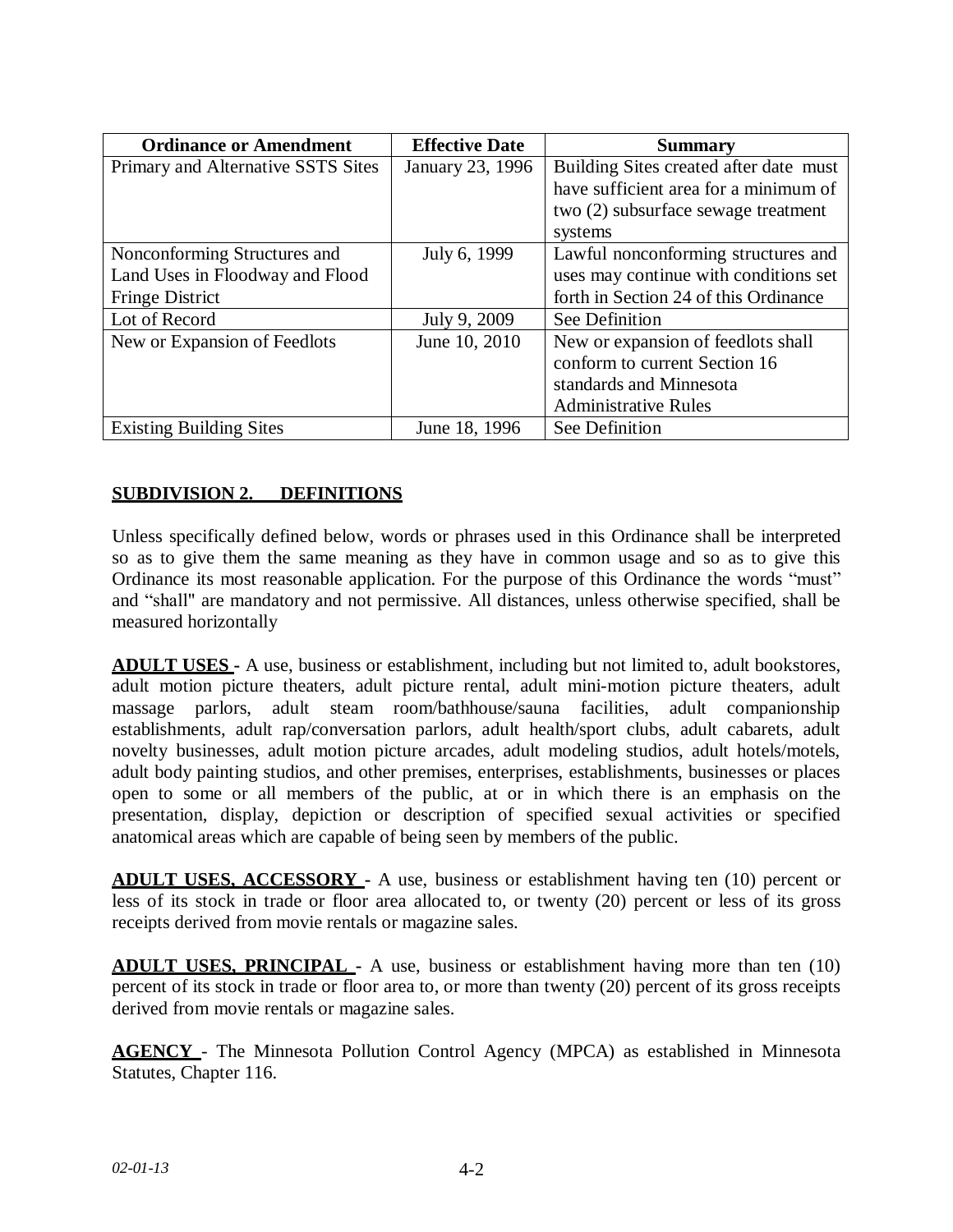**AGGREGATED PROJECTS -** Aggregated projects are those which are developed and operated in a coordinated fashion, but which have multiple entities separately owning one or more of the individual WECS within the larger project. Associated infrastructure such as power lines and transformers that service the facility may be owned by a separate entity but are also included as part of the aggregated project (Minnesota County Model Wind Ordinance)

**AGRICULTURAL BEST MANAGEMENT PRACTICES (BMP)** - An agricultural BMP is broadly defined as an economically sound practice that is capable of minimizing nutrient contamination of surface and ground waters. Specific BMP practices are described in Minnesota Extension Service Bulletins AG-FO-6125, AG-FO-6l27 and AG-FO3553.

**AGRICULTURE** - The use of land for agricultural purposes, including farming, dairying, pasturage agriculture, horticulture, floriculture, viticulture, and animal and poultry husbandry and the necessary accessory uses for packing, treating or storing the agricultural product provided, however, that the operation of any such accessory uses shall be secondary to that of primary agricultural activities.

**AGRICULTURE, VALUE ADDED** - An agriculture product in which value is added to an agriculture crop, poultry, or livestock grown on a site owned or operated by the applicant by the process of changing, combining or transforming its original state to a more valuable state.

**ANIMAL CREMATORIUM -** A place in which deceased animals are cremated through the use of properly installed and certified apparatus.

**ANIMAL, DOMESTIC PETS -** Dogs, cats, birds and similar animals kept in a residence. Animals considered wild, exotic, or non domestic, such as lions, bears, wolves, and similar animals, shall not be considered domestic pets.

**ANIMAL FEEDLOT** - A lot or structure or combination of lots and structures intended for the feeding, breeding, raising, or holding of animals and specifically designed as a structure or area in which animals may accumulate, or where the concentration of animals is such that a vegetative cover cannot be maintained within the enclosure. Open lots used for the feeding and rearing of poultry (poultry ranges) shall be considered to be animal feedlots. Pastures shall not be considered animal feedlots.

**ANIMAL FEEDLOT, CERTIFICATE OF COMPLIANCE** - A letter from the Agency or the County Feedlot Officer to the owner of an animal feedlot stating that the feedlot meets the Agency standards, and that the livestock operation does not create or maintain a potential pollution hazard, or if a potential pollution hazard existed, it has been corrected to meet the Agency requirements.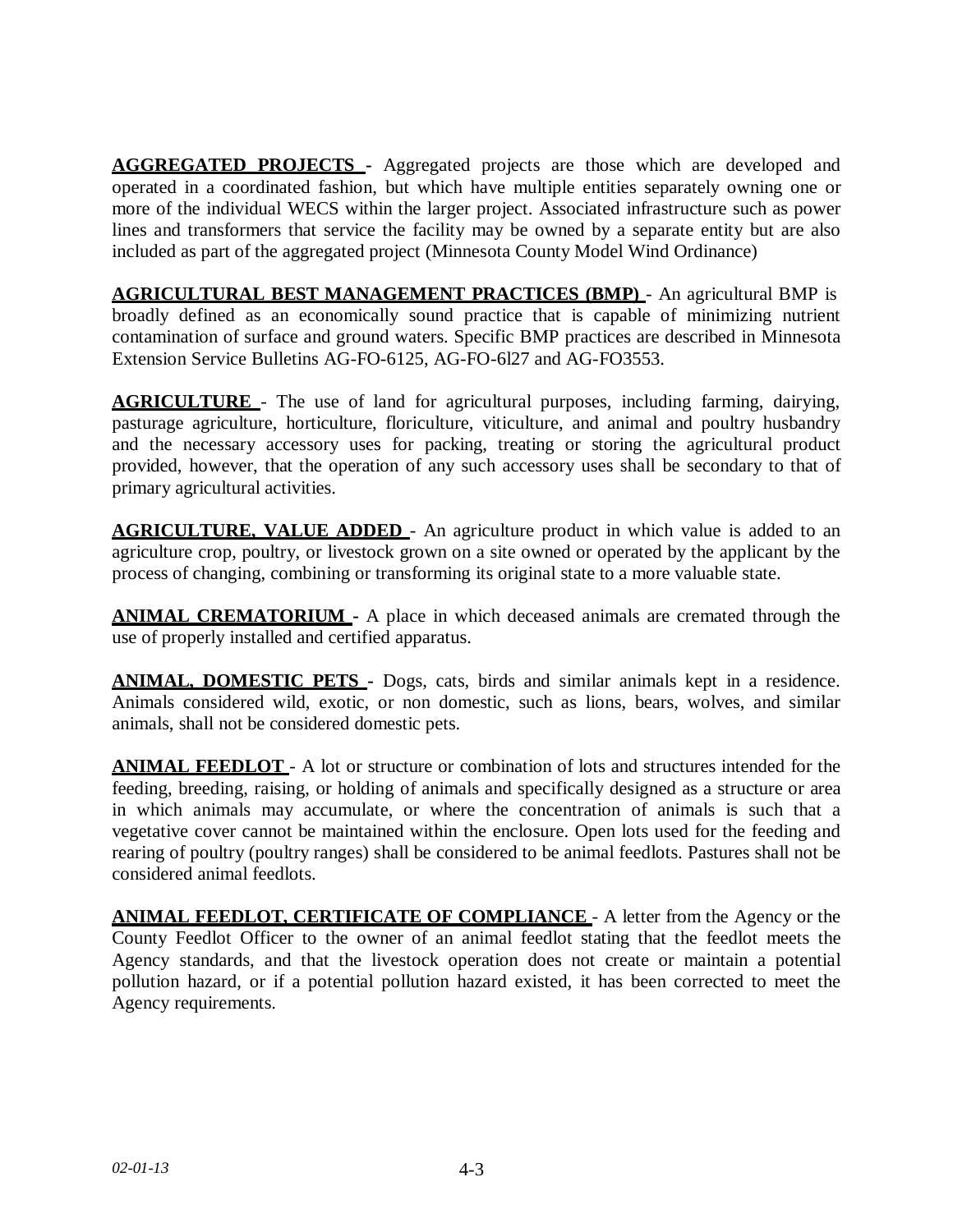**ANIMAL FEEDLOT, CHANGE IN OPERATION** - An increase beyond the permitted maximum number of animal units, or an increase in the number of animal units which are confined at an unpermitted animal feedlot requiring a construction investment, or a change in the construction or operation of an animal feedlot that would affect the storage, handling, utilization, or disposal of animal manure.

**ANIMAL FEEDLOT, EXISTING** - An animal feedlot that has been utilized for livestock production within the past five (5) years.

**ANIMAL FEEDLOT, EXPANSION OF AN EXISTING** - Increasing production capacity by addition of structures used to contain animals.

**ANIMAL FEEDLOT, MANURE STORAGE AREA OR FACILITY** - An area or facility associated with an animal feedlot where animal manure or runoff containing animal manure is stored until it can be utilized as domestic fertilizer or removed to a permitted animal manure disposal site. Animal manure packs or mounding within the animal feedlot shall not be considered to be manure storage for these regulations.

**ANIMAL FEEDLOT, MODIFICATION OF AN EXISTING** - Conversion or remodeling of an existing structure used for livestock production. The conversion or remodeling will not result in increased production capacity.

**ANIMAL FEEDLOT, NEW** - An animal feedlot constructed and operated at a site where an animal feedlot did not previously exist or where a preexisting animal feedlot has been discontinued or unused for live-stock production for five (5) years or more.

**ANIMAL FEEDLOT, OFFICER** - An individual, appointed by the Board of County Commissioners to receive, review and process animal feedlot permit applications.

**ANIMAL FEEDLOT, OPERATOR/OWNER** - An individual, corporation, group of individuals, partnership, joint venture, owner or any other business entity having charge or control of one or more livestock feedlots, poultry lots or other animal lots.

**ANIMAL FEEDLOT PERMIT, INTERIM -** A permit issued by the county and, when required, the Agency which expires no later than ten (10) months from the date of issuance, identifying the necessary corrective measures to abate potential pollution hazards.

**ANIMAL FEEDLOT PERMIT, STATE** - A State Animal Feedlot Permit is issued when an identified potential pollution hazard cannot be corrected within a ten (10) month period because the solution is not technically or economically feasible, or the manure is not used as a domestic fertilizer.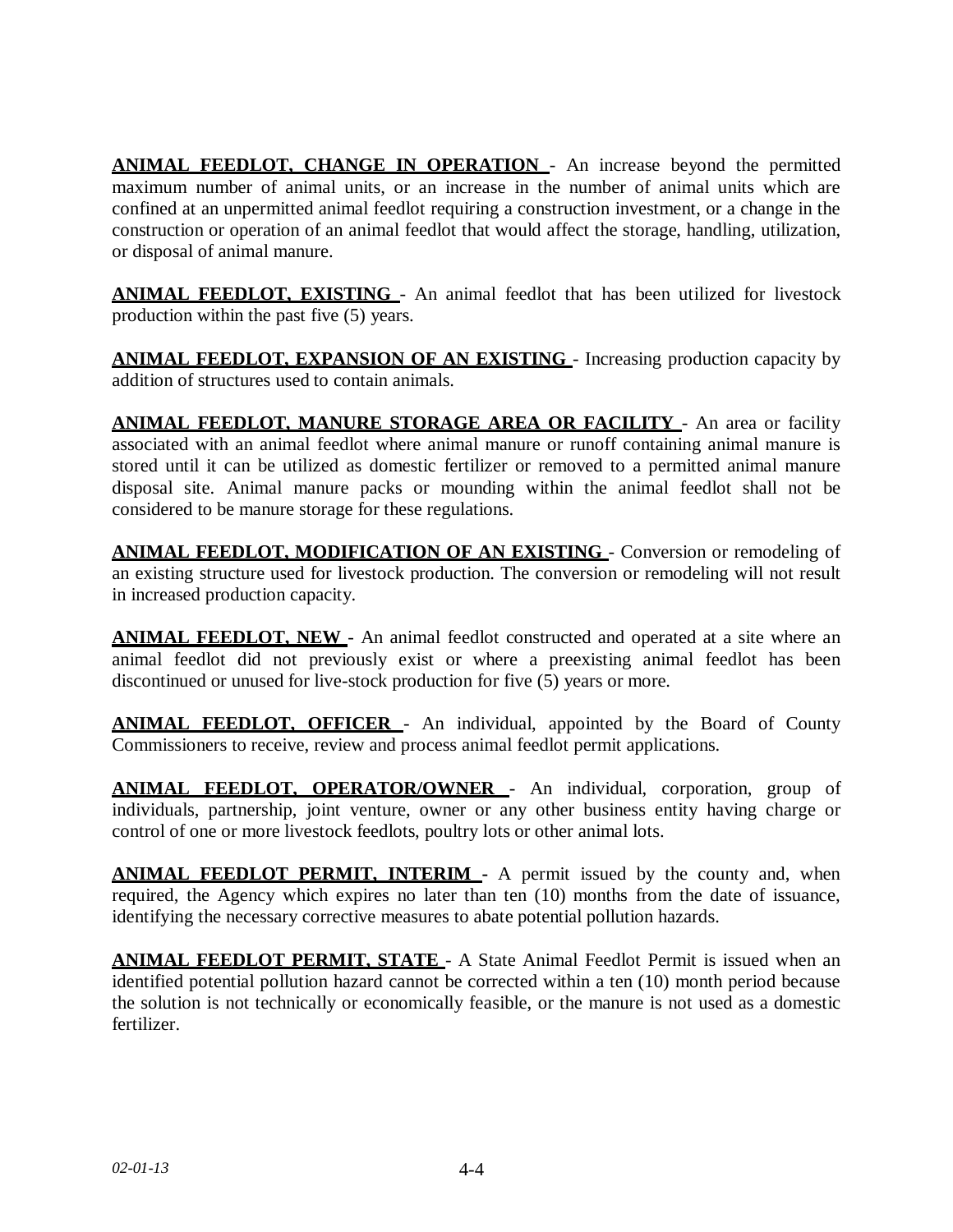**ANIMAL FEEDLOT, POTENTIAL POLLUTION HAZARD** - A condition which indicates a potential for pollution of the land or waters of the state including, but not limited to:

- 1. An animal feedlot or manure storage area whose boundaries are located within shoreland or floodplain, or are located in an area draining directly to a sinkhole or draining to an area with shallow soils overlaying a fractured or cavernous rock, or are located within one hundred (100) feet of a water well; or
- 2. An animal feedlot or manure storage area whose construction or operation will allow a discharge of pollutants to surface or groundwater of the state in excess of applicable standards, including, but not limited to, MN Rules Chapters 7050 and 7055, during a rainstorm event of less magnitude than the twenty five (25) year, (4.9 inches), twenty four (24) hour event, or will violate any applicable state rules.

**ANIMAL FEEDLOT, SUITABLE AREA** - The area remaining on a lot or parcel of land that is capable of sustaining animal units after land defined as bluffs, steep slopes, wetlands, and land below the ordinary high water level are subtracted.

**ANIMAL HOSPITAL AND VETERNINARY CLINIC -** A facility maintained by or for the use of a licensed veterinarian in the diagnosis, treatment, or prevention of animal diseases and where animals may be boarded for their treatment.

**ANIMAL MANURE** - Poultry, livestock, or other animal excreta or a mixture of excreta with feed, bedding, or other materials.

**ANIMAL SHELTER** - A facility used to house or contain stray, homeless, abandoned, or unwanted animals and that is owned by a private citizen, public body, humane society or other non-profit organization devoted to the welfare, protection, and humane treatment of animals.

**ANIMAL UNIT** - A unit of measure used to compare differences in the production of animal manures that employs as a standard the amount of manure produced on a regular basis by a slaughter steer or heifer.

**ANTENNA** - Any structure or device used for the purpose of collecting or radiating electromagnetic waves, including but not limited to directional antennas, such as panels, microwave dishes, and satellite dishes, and omni-directional antennas, such as whip antennas.

**ANTIQUE STORE** - A place offering antiques for sale. An antique, for purposes of this Ordinance, shall be a work of art, piece of furniture, decorative object, or the like, of or belonging to the past, at least thirty (30) years old.

**APPLICANT -** A person, property owner, or entity that submits an application for a permit, development approval, or land use action which includes but not limited to a variance, conditional use permit, rezoning, ordinance amendment, or plat.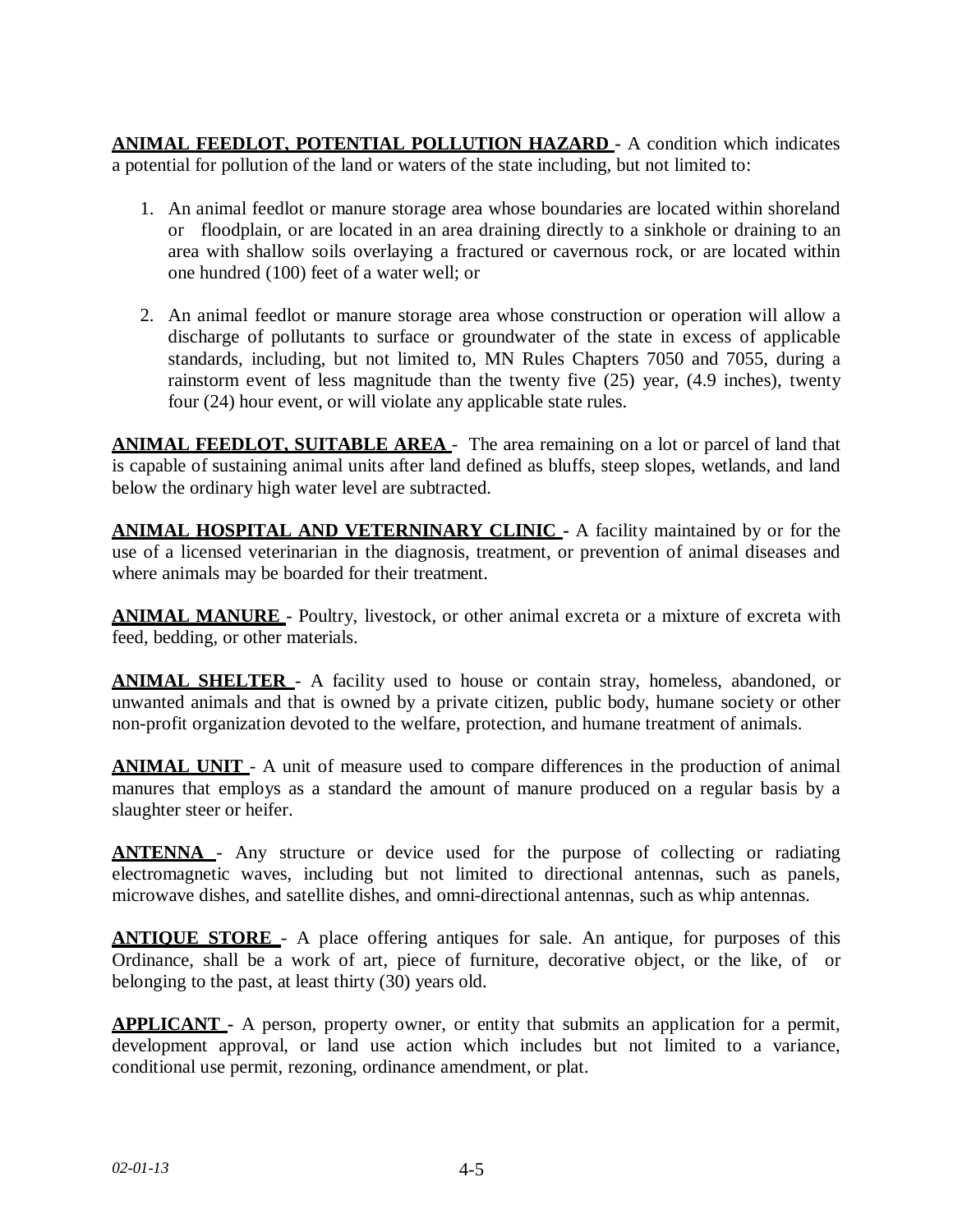**APPLICATION DEADLINE -** The date, as established by the Department, by which an applicant must submit an application for consideration by the Planning and Zoning Advisory Commission or the Board of Adjustment.

**AS-BUILTS** - A construction drawing prepared after completion of a project which depicts the site as it has been actually constructed. An As-Built may include structures, parking and topographic elevations.

**AUTOMOBILE WRECKING** - See Junk/SalvageYards.

**AVERAGE DAILY TRIP** - The average number of vehicles using a traveled way for a 24-hour period determined by dividing the total number of vehicles for a stated period by the number of days in that time period. In calculating vehicle trips, trucks with trailers shall be adjusted to a passenger car equivalent.

**BASEMENT** - Any area or a structure, including crawl spaces, having its floor or base subgrade (below ground level) on all four sides, regardless of the depth of excavation below ground level.

**BEACH SAND BLANKET** - An amount of sand allowable by County and State regulations that is placed on a lakeshore to make a beach area.

**BED AND BREAKFAST <b>INN** - An owner-occupied dwelling unit where short-term lodging rooms with or without meals, are provided for compensation.

**BLOCK** - An area of land within a subdivision that is entirely bounded by streets, or by streets and the exterior boundary or boundaries of the subdivision, or a combination of the above with a river or lake.

**BLUFF** - A topographic feature such as a hill, cliff, or embankment in which the slope rises at least fifteen (15) feet from the toe of the bluff to the top of the bluff and the grade of the slope from the toe of the bluff to the top of the bluff averages 18 percent or greater. The percent of the slope is defined as the change in elevation (rise) over a distance (run).

**BLUFF, TOE** - The toe of the bluff shall be determined to be the lower end of the lowest ten (10) foot segment that exceeds eighteen (18) percent slope.

**BLUFF, TOP -** The top of the bluff shall be determined to the upper end of the highest ten (10) foot segment that exceeds eighteen (18) percent.

**BLUFF IMPACT ZONE -** Land located within 30 feet from the top or toe of a bluff.

**BOARD OF COUNTY COMMISSIONERS** - Le Sueur County Board of Commissioners.

**BOAT HOUSE** - A structure for storage of boat or lake sporting and recreational equipment.

**BUILDING -** See Structure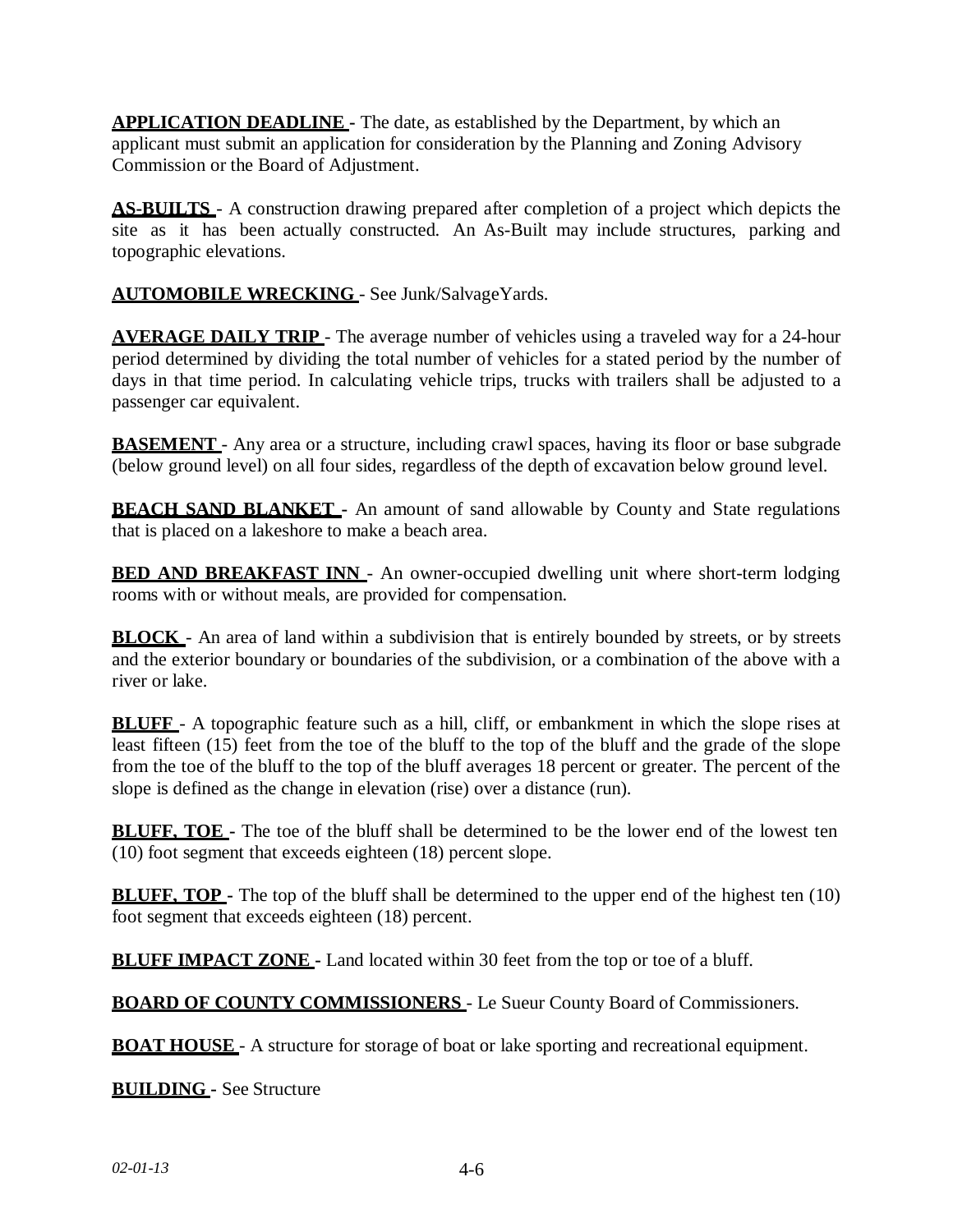**BUILDABLE LOT AREA** - The portion of a lot or parcel remaining after the deletion of floodplain, wetlands, bluffs or steep slopes and/or below ordinary high water level.

**CABIN** - A structure used seasonally or intermittently as a single-family dwelling.

**CALCAREOUS FENS -** Calcareous fens, a rare type of wetland as identified by the commissioner by written order published in the State Register, are regulated under the WCA but the responsibility for their regulation is assigned to the DNR and which may not be filled, drained, or otherwise degraded, wholly or partially, by any activity, unless the Commissioner, under an approved management plan, decides some alteration is necessary, as defined in MN Statutes, §103G.223.

**CAMPER -** See Travel Trailer.

**CAMPGROUND -** An area of property used on a daily, nightly or weekly basis upon which a tent, pickup camper, motor home, pop-up camper, or trailer, made for camping where proper sanitation facilities and spacing of camp units are provided and maintained.

**CANDELAS PER SQUARE METER (cd/m2) -** The standard unit of luminance *(also called NITS)*. 1 CDM is equal to 1 NIT.

**CARTAGE AND EXPRESS FACILITIES -** A facility which receives packages and materials from another customer and transports those packages and materials to another location.

**CHURCH** - A structure that is used for the assembling of people for religious purposes.

**CLASS V INJECTION WELL -** A shallow well used to place a variety of fluids directly below the land surface. This includes SSTS that are designed to receive sewage or nonsewage from a two-family dwelling or greater or receive sewage or nonsewage from another establishment that serves more than 20 persons per day. The US Environmental Protection Agency and delegated state groundwater programs permit these wells to inject wastes below the ground surface provided they meet certain requirements and do not endanger underground sources of drinking water. Class V motor vehicle waste disposal wells and large-capacity cesspools are specifically prohibited (see 40 CFR Parts 144 & 146).

**CLUSTER DEVELOPMENT** - A pattern of subdivision development which places housing units into compact groupings while providing a network of commonly owned or dedicated open space.

**CLUSTER SYSTEM -** A wastewater collection and treatment system under some form of common ownership that collects wastewater from two or more dwellings or structures and conveys it to a treatment and dispersal system located on an acceptable site near the dwellings or structures.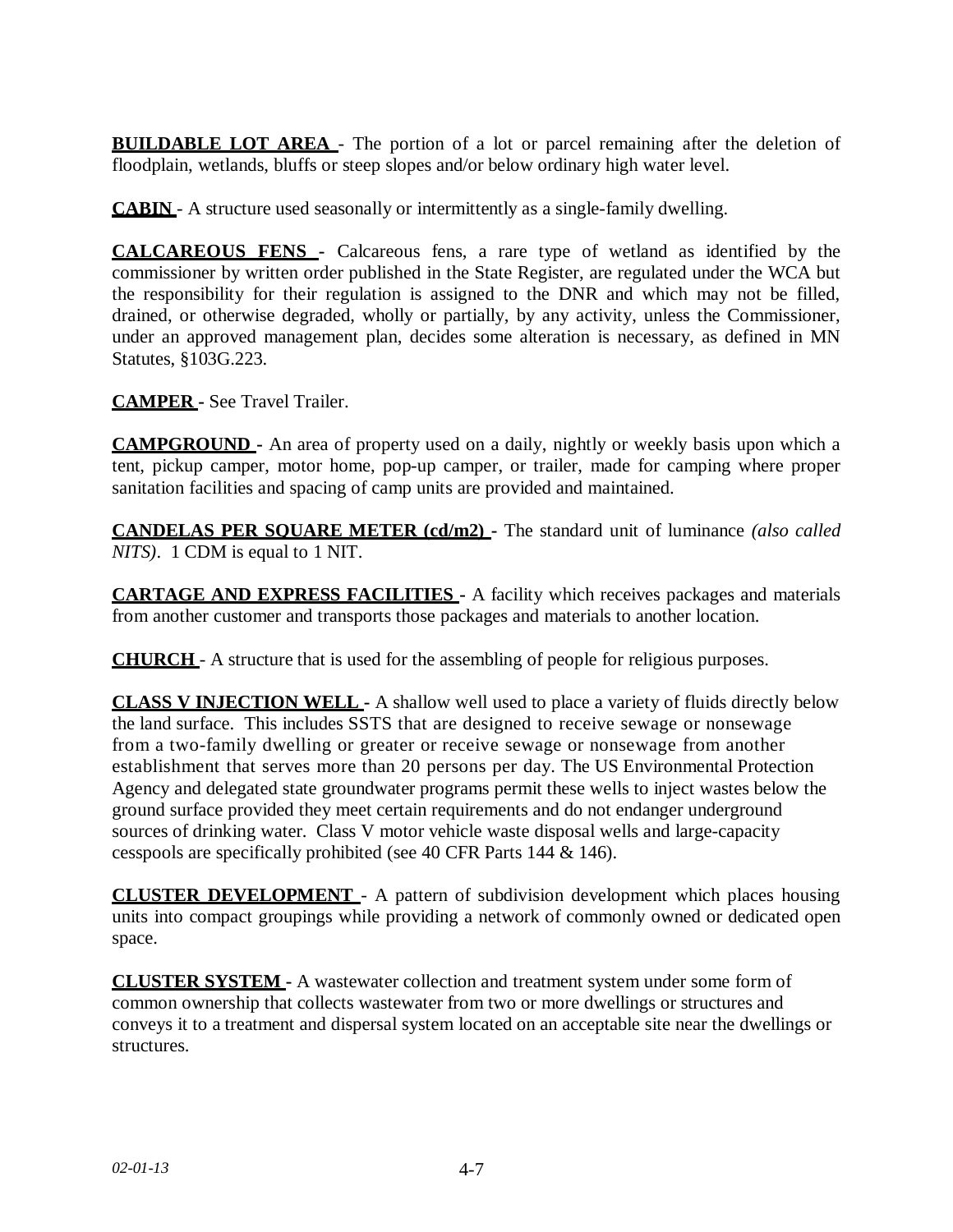**COMMERCIAL BUSINESS** - The selling or vending of any good or service including but not limited to food, beverages, souvenirs, craft items, repair or rental services, or any other salable item or service.

**COMMERCIAL GRAIN ELEVATOR -** A facility with a group of structures and grain storage facilities that purchases grain from agricultural producers. The facility stores and at times may process grain on site before transporting grain off site.

**COMMERCIAL GRAIN STORAGE -** A facility with a group of structures and grain storage facility that is used by agricultural cooperative or agribusiness.

**COMMERCIAL RECREATIONAL AREA, INDOOR** - Recreational uses conducted indoors, including; but not limited to, archery, miniature golf, firing ranges, paintball, laser tag, motorized cart tracks, water parks, and similar uses.

**COMMERCIAL RECREATIONAL AREA, OUTDOOR -** Recreational uses conducted outdoors, including; golf driving ranges (not associated with a golf course),archery, miniature golf, firing ranges, paintball, laser tag, motorized cart tracks, water parks, amusement parks, and similar uses.

**COMMERCIAL USE** - The principal use of land or structures for the sale, lease, rental, or trade of products, goods, and services.

**COMMISSIONER** - Minnesota Commissioner of Natural Resources.

**COMMUNITY CENTER -** A place, structure, area, or other facility used for and providing religious, fraternal, social, and/or recreational programs generally open to the public and designed to accommodate and serve significant segments of the community.

**COMMUNITY WATER AND SEWER SYSTEMS** - Utilities systems serving a group of structures, lots, or an area of the County with the design and construction of such utility systems as approved by the County Engineering Department and the State of Minnesota.

**COMPLIANCE INSPECTION** - An evaluation, investigation, inspection, or other such process for the purpose of issuing a certificate of compliance or notice of noncompliance.

**CONDITIONAL USE** - A land use or development as defined by this Ordinance that would not be appropriate generally but may be allowed with appropriate restrictions as provided by official controls upon a finding that certain conditions as detailed in this Ordinance exist, the use or development conforms to the comprehensive land use plan of Le Sueur County, and the use is compatible with the surrounding area.

**CORNER LOT** - A lot situated at the junction of and fronting on two (2) or more roads or highways.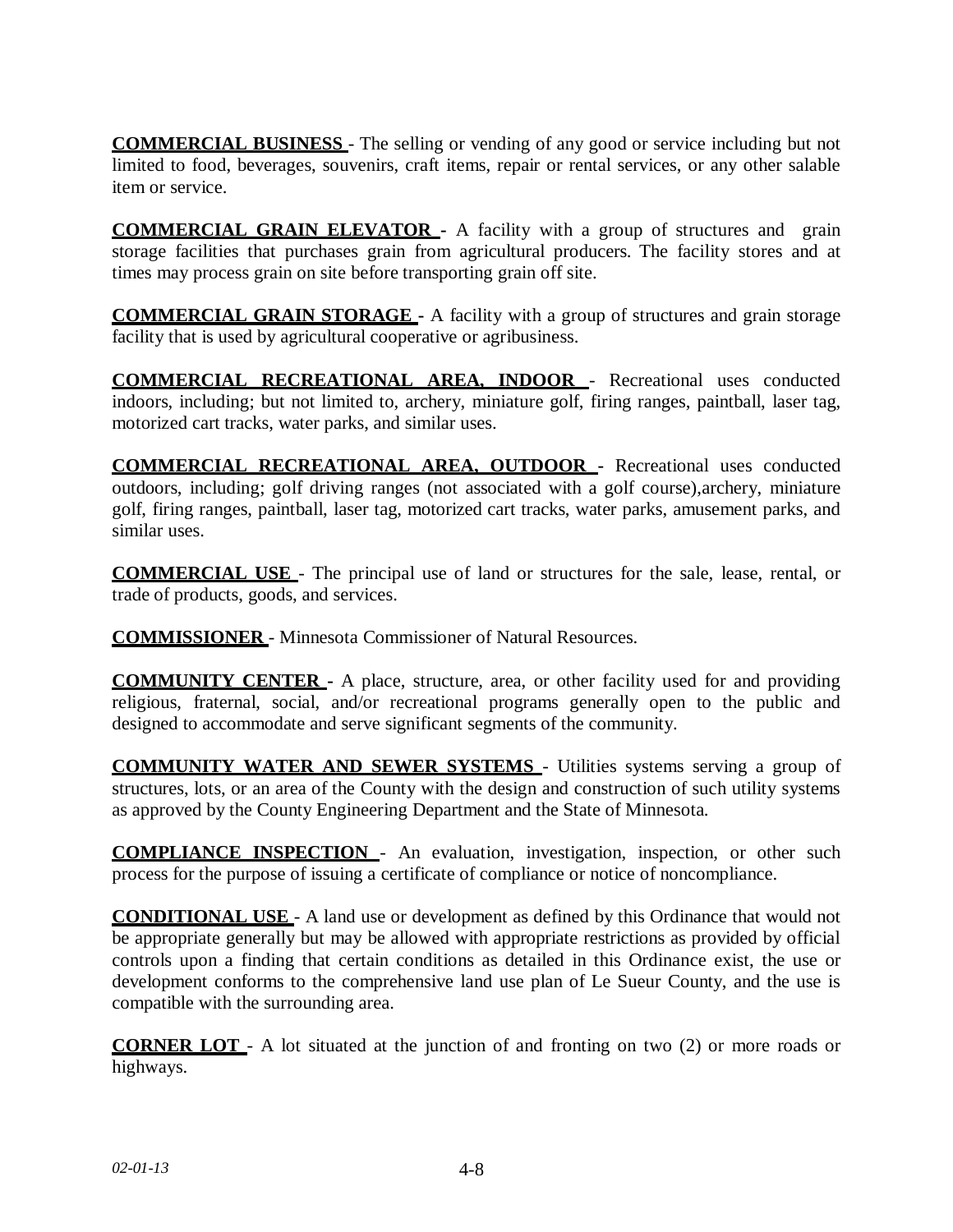**CORRECTIVE ACTION** - Any action required by the Department to ensure compliance or conformance with this Ordinance and State regulations.

**CORRECTIVE OR PROTECTIVE MEASURE -** A practice, structure, condition, or combination thereof which prevents or reduces the discharge of pollutants from an animal feedlot to a level in conformity with Agency rules.

**COUNTRY CLUB** - A golfing club equipped with a golf course and a club house.

**COUNTY** - Le Sueur County, Minnesota.

**DEADLINE DATE** - The date as established by the Department in reference to an application for the Planning and Zoning Advisory Commission or the Board of Adjustment .

**DECK** - A horizontal, unenclosed platform with or without attached railings, seats, trellises, or other features, attached or functionally related to a principal use or site and which exceeds thirtytwo (32) square feet.

**DEPARTMENT** - The Le Sueur County Environmental Services Department.

**DEPTH OF LOT** - The mean horizontal distance between the mean front street and the mean rear property line. The greater frontage of a corner lot is its depth, and its lesser frontage is its width.

**DEPTH OF REAR YARD** - The mean horizontal distance between the rear structure line and the rear property line.

**DESIGN FLOW -** The daily volume of wastewater for which an onsite/cluster system is designed to treat and discharge.

**DEVELOPMENT** - Any building, construction, renovation, mining, extraction, dredging, filling, excavation, or drilling activity or operation; any material change in the use or appearance of any structure or in the land itself; the division of land into parcels; any change in the intensity or use of land, such as an increase in the number of dwelling units in a structure or a change to a commercial or industrial use from a less intensive use; any activity that alters a shore, beach, seacoast, river, stream, lake, pond, canal, marsh, dune area, woodlands, wetland, endangered species habitat, aquifer or other resource area, including coastal construction or other activity.

**DIRECT LINE OF FIRE** – For the purposes of Outdoor Firing Ranges this is the straight horizontal line from the muzzle of a weapon in the direction of the axis of the bore, just prior to firing.

**DISTRICT** - A section of the County for which the regulations governing the height, area, use of structures and premises are the same.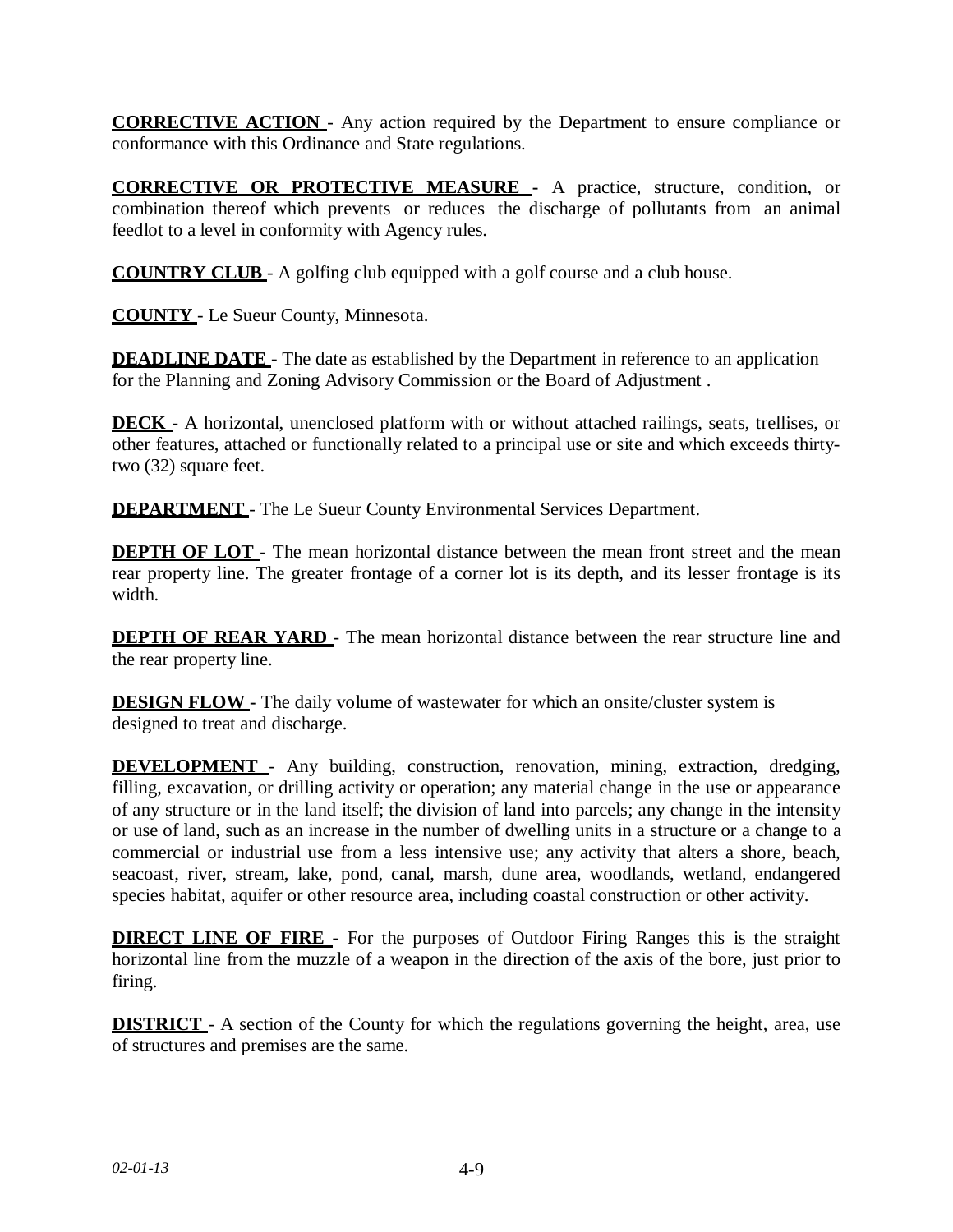**DNR, SCENIC TRAIL** - That strip of land one hundred (100) feet wide which was formerly the Chicago and North Western railroad that extends from the Rice County line on the east (Waterville Township) to the Blue Earth County line on the west (Elysian Township).

**DOMESTIC FERTILIZER** - For the purposes of this Ordinance domestic fertilizer means animal manure that is put on or into the soil to improve the quality or quantity of plant growth; or animal manure that is used as compost, soil conditioners, or specialized plant beds.

**DOMESTICATED FOWL -** Any domesticated bird, including, but not limited to, chickens, turkeys, waterfowl, ratites, and game birds.

**DUPLEX, TRIPLEX, AND QUAD** - A dwelling structure on a single lot, having two, three, and four units respectively, being attached by common walls and each unit equipped with separate sleeping, cooking, eating, living and sanitation facilities.

**DWELLING UNIT** - Any structure or part thereof which is designed or used exclusively for residential purposes by one or more human beings, either permanently or transiently; short or long term living quarters for one or more persons, including rental or time-share accommodations such as motel, hotel, cabins, and resort rooms are considered dwelling units. A recreational vehicle, travel trailer, or tent shall not be considered a dwelling for the purposes of this Ordinance.

**DWELLING, MULTIPLE** - A dwelling designed for or occupied by two (2) or more families.

**DWELLING, SINGLE FAMILY DETACHED** - A dwelling structure designed for or occupied exclusively by one (1) family, not attached to another dwelling, meeting all of the following standards:

- 1. A permanent masonry or concrete foundation extending below frost level,
- 2. A minimum of seven hundred sixty (760) square feet of floor area on the ground floor,
- 3. The minimum dwelling width excluding porches, decks, or other similar attachments shall be twenty (20) feet except in the cases of temporary dwellings.
- 4. Open space on the same lot to surround dwelling.

**DWELLING SITE** - A designated location for residential use.

**DWELLING SITE, PERMITTED -** A site that was permitted by the Department for a singlefamily dwelling.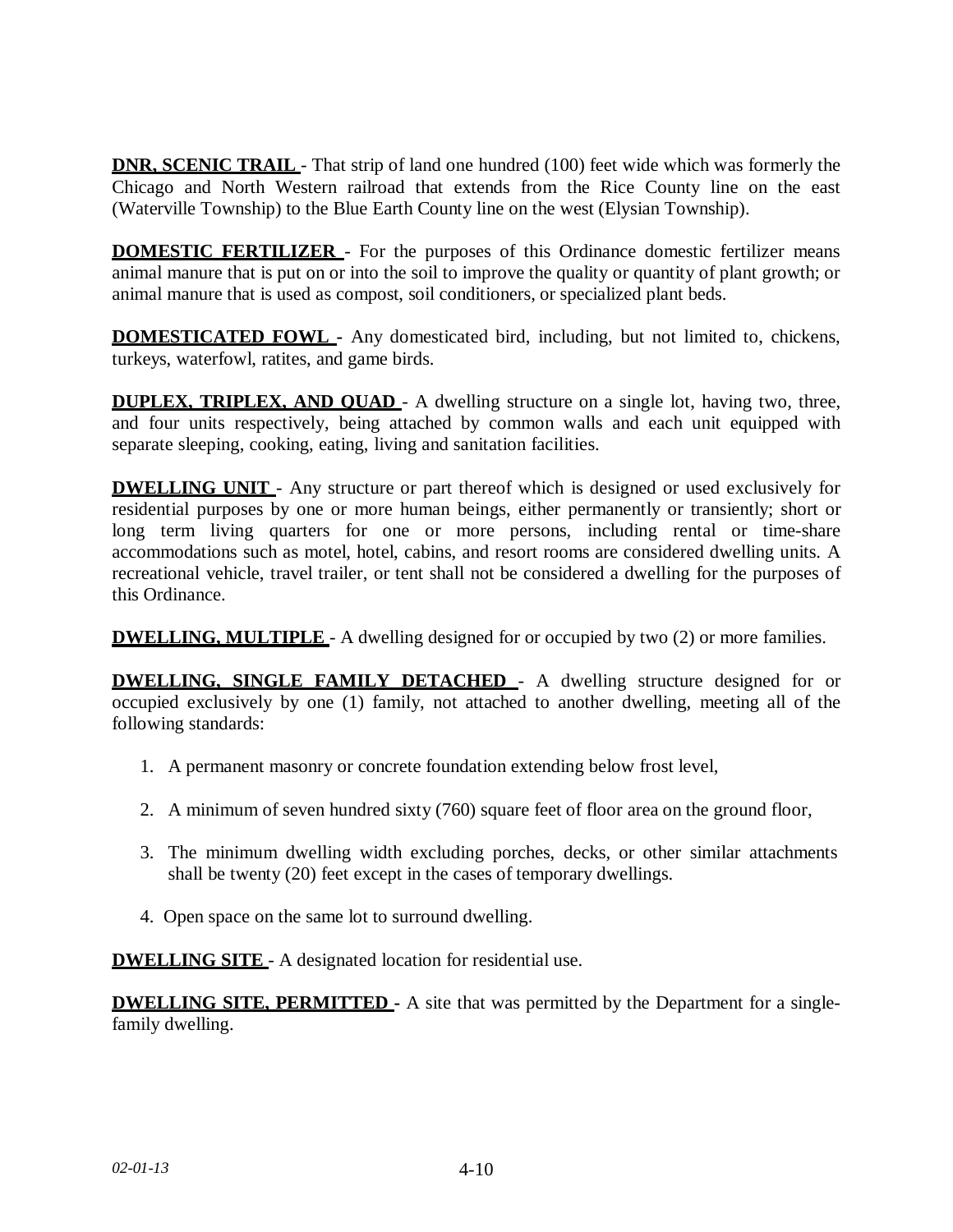**DWELLING, TEMPORARY** - Temporary dwellings are defined as manufactured homes that are less than twenty (20) feet wide, excluding decks or entry vestibules, and not on a permanent foundation. All manufactured homes shall bear a State seal as verification of construction and inspection to ANSI A119.1 standards during original construction (issued for manufactured homes built between July 1, 1972 to June 14, 1976) or, for manufactured homes built after that date a Federal seal in accordance with HUD CFR 3280 Construction Standards.

**EASEMENT** - A grant by a landowner for the use of a parcel of land for the purpose of construction and maintaining utilities, including but not limited to sanitary sewers, water mains, electric lines, telephone lines, storm sewer or storm drainage ways and gas lines.

**EQUAL DEGREE OF ENCROACHMENT** - A method of determining the location of floodway boundaries so that flood plain lands on both sides of a stream are capable of conveying a proportionate share of flood flows.

**ESSENTIAL SERVICES** - Overhead or underground electrical, gas, steam or water transmission or distribution systems and structures; or collection, communication, supply or disposal systems and structures, used by public utilities or governmental departments or commissions; or as are required for protection of the public health, safety or general welfare, including towers, poles, wires, mains, drains, sewers, pipes, conduits, cables, fire alarm boxes, police call boxes, and accessories in connection therewith, but not including structures.

**EXISTING BUILDING SITE** - A permitted dwelling site or an area that has an existing access to a public road right of way and at least one of the following is presently on the premises: a windbreak, water well, accessory structures or a dwelling. In addition, the area must be noncultivated and have existed prior to June 18, 1996.

**EXTRACTION PIT** - Any artificial excavation of the earth exceeding fifty (50) square feet of surface area or two (2) feet in depth, excavated or made by the removal from the natural surface of the earth, of sod, soil, sand, gravel, stone or other natural matter; or made by turning, or breaking or undermining the surface of the earth. Excavations ancillary to other construction of any installation erected or to be erected, built, or placed thereon in conjunction with or immediately following such excavation shall be exempted, if a permit has been issued for such construction for installation.

**EXTRACTIVE USE** - The use of land for surface or subsurface removal of sand, gravel, rock, industrial minerals, other nonmetallic minerals, and peat not regulated under Minnesota statutes, sections 93.44 to 93.51 and as amended from time to time.

**FAILURE TO PROTECT GROUNDWATER** - A SSTS that does not protect groundwater such as a seepage pit, cesspool, drywell, leaching pit, or other pit; a SSTS with less than the required vertical separation distance described in Minn. R. 7080.1500, subps. 4(D) and 4(E); and a system not abandoned in accordance with Minn. R. 7080.2500. The determination of the threat to groundwater for other conditions must be made by a qualified employee or a licensed inspection business.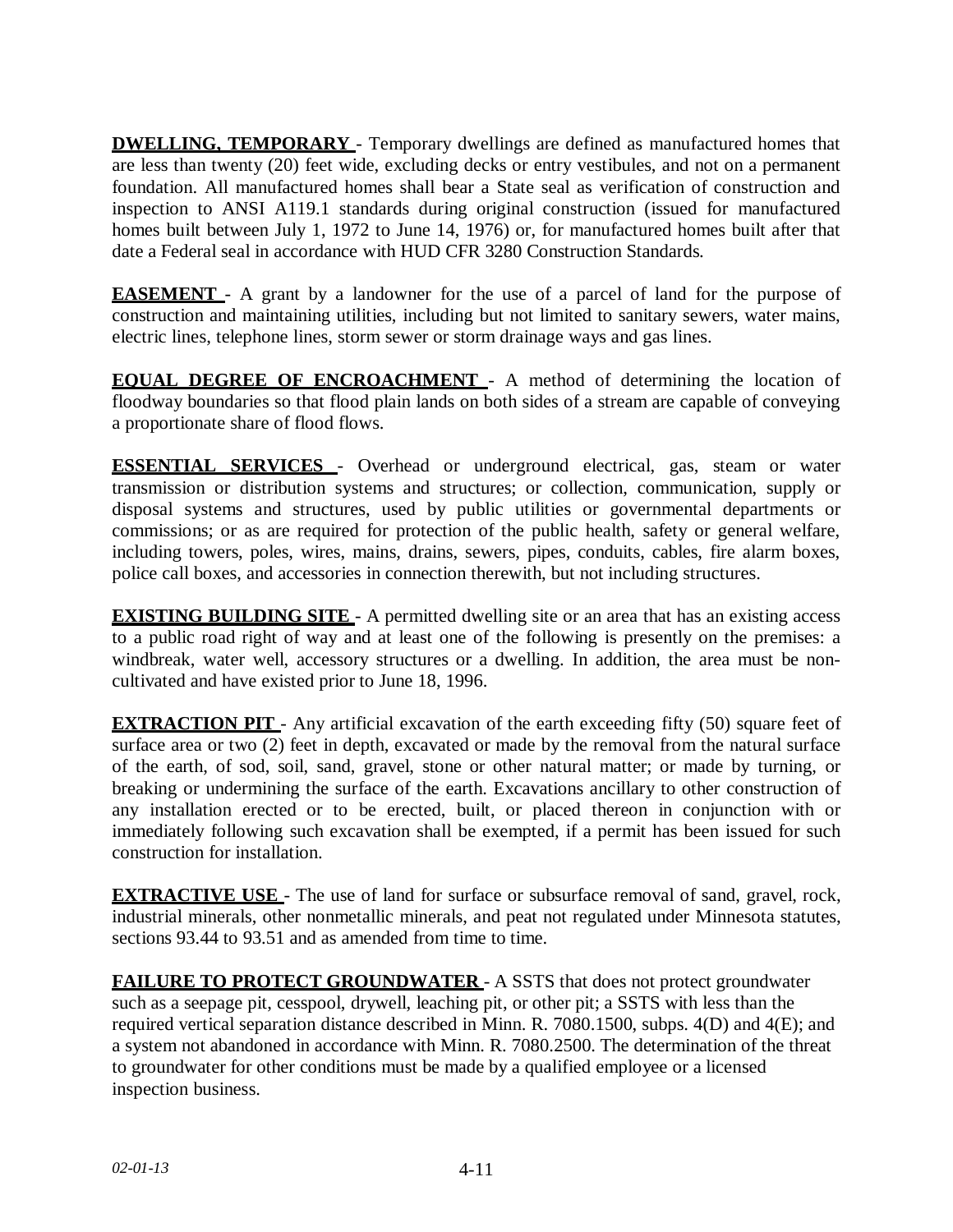**FARM** - A tract of land, which is principally used for agricultural production of cash crop, livestock, or poultry farming. Such farm may include accessory structures and structures necessary to the operation of the farm.

**FARM, HOBBY** - An area used as a limited farm operation where the income from the farm is incidental to the residential use of the property.

**FARMING** - The cultivation of the soil and all activities incidental thereto; agriculture.

**FARMLAND** - Any land used in conjunction with a farming operation.

**FARMSTEAD** - Property on which structures and a farm dwelling are located for management, storage, livestock, etc. for a farm operation.

**FLOOD** - A temporary increase in the flow or stage of a stream or in the stage of a wetland or lake that results in the inundation of normally dry areas.

**FLOOD FREQUENCY** - The frequency for which it is expected that a specific flood stage or discharge may be equaled or exceeded.

**FLOOD FRINGE** - That portion of the flood plain outside the floodway. Flood fringe is synonymous with the term "floodway fringe" used in the Flood Insurance Study for Le Sueur County.

**FLOOD PLAIN** - The beds proper and the areas adjoining a wetland, lake or watercourse which have been or hereafter may be covered by the regional flood.

**FLOOD-PROOFING** - A combination of structural provisions, changes, or adjustments to properties and structures subject to flooding, primarily for the reduction or elimination of flood damages.

**FLOODWAY** - The bed of a wetland or lake and the channel of the watercourse and those portions of the adjoining flood plains which are reasonably required to carry or store the regional flood discharge.

**FLOOR AREA** - The sum of the gross horizontal areas of the several floors of a structure measured from the exterior walls, including basements and attached accessory structures.

**FLORIST STORE** - A retail business within an enclosed structure whose principal activity is the selling of cut flowers and plants which are not grown on the site.

**FOOTCANDLE -** A unit of measurement that calculates lighting illumination levels.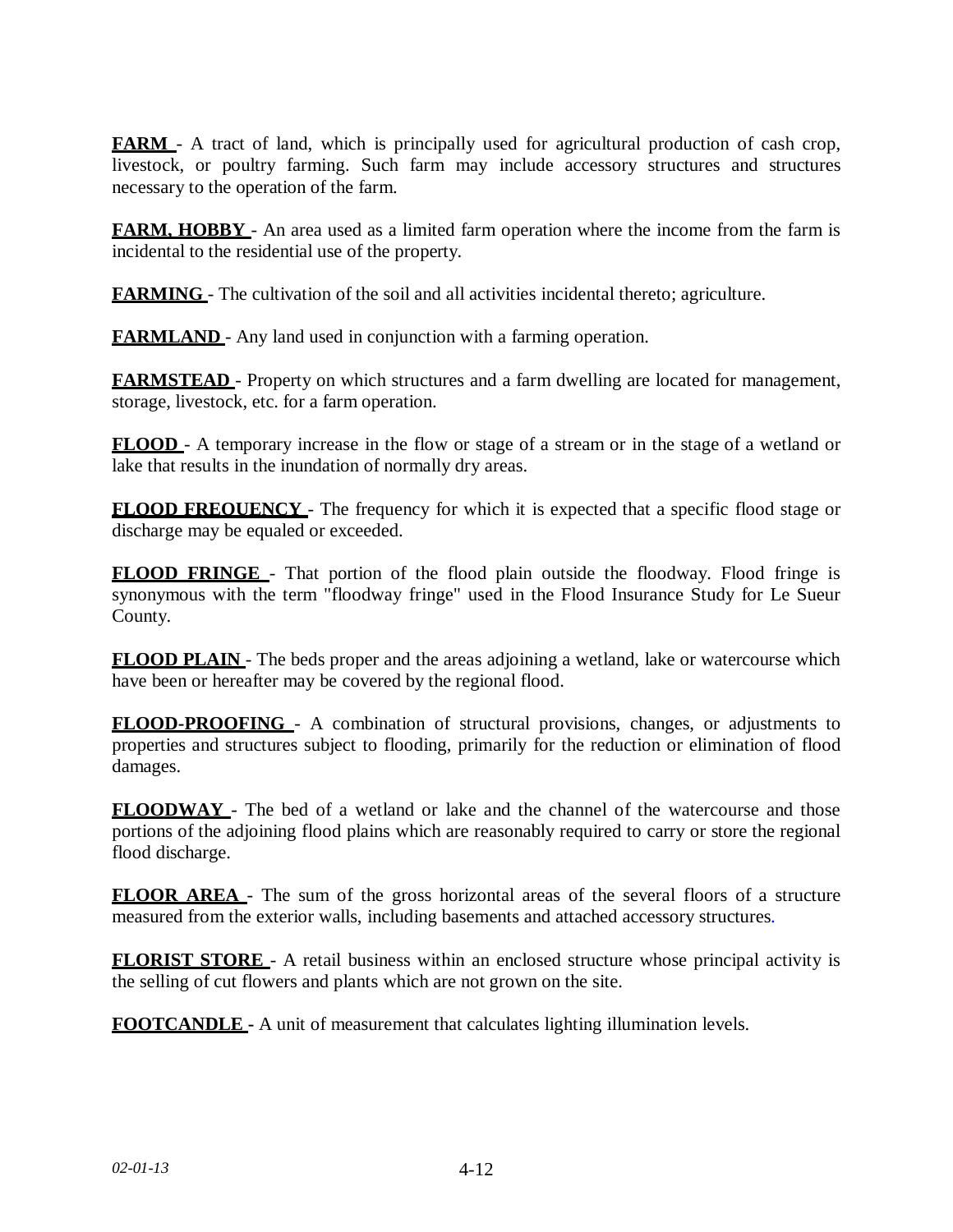**FOREST LAND CONVERSION** - Clear cutting of forested lands to prepare for a new land use other than reestablishment of a subsequent forest stand.

**FOREST MANAGEMENT -** A process by which the proper care so that a forest stand remains healthy and vigorous.

**FUR FARM** - An area used for keeping and/or raising fur-bearing animals.

**GARAGE, PRIVATE** - A detached or attached accessory structure or carport which is used primarily for storing of private vehicles.

**GARAGE, PUBLIC** - Any premises, except those described as a private garage, used for the storage or care of power-driven vehicles, or where any such vehicles are equipped for operation, repair or are kept for remuneration, hire or sale.

**GREENHOUSE/NURSERY -** A retail business for the growth, display, and/or sale of plants, shrubs, trees, and materials used in indoor or outdoor planting, conducted inside or outside an enclosed structure.

**GOLF COURSE** - A tract of land laid out with at least nine (9) holes for playing a game of golf and improved with tees, greens, fairways, and hazards. A golf course includes a clubhouse and shelters as accessory uses.

**GOLF COURSE, MINATURE -** A theme-oriented recreational facility, typically comprised of nine (9) or eighteen (18) putting greens, each with a "cup" or "hole," where patrons in groups of one to four pay a fee to move in consecutive order from the first hole to the last.

**GROUNDWATER** - Water contained below the surface of the earth in a saturated zone.

**GUEST COTTAGE** - A structure used as a dwelling unit that may contain sleeping spaces and kitchen and bathroom facilities in addition to those provided in the primary dwelling unit on a lot.

**HIGHWAY** - Any public thoroughfare or vehicular right-of-way with a Federal or State numerical route designation; any public thoroughfare or vehicular, right-of-way with a Le Sueur County numerical route designation.

**HISTORIC SITE -** A location set aside for no other purpose than to commemorate a historical event, activity, or person having local, regional, statewide, or national historic significance.

**HOME OCCUPATION** - Any owner-occupied dwelling which includes an occupation of a service character clearly secondary to the main use of the premises as a dwelling place but does not change the character thereof or have any exterior evidence. There are two (2) levels; Level I and Level II.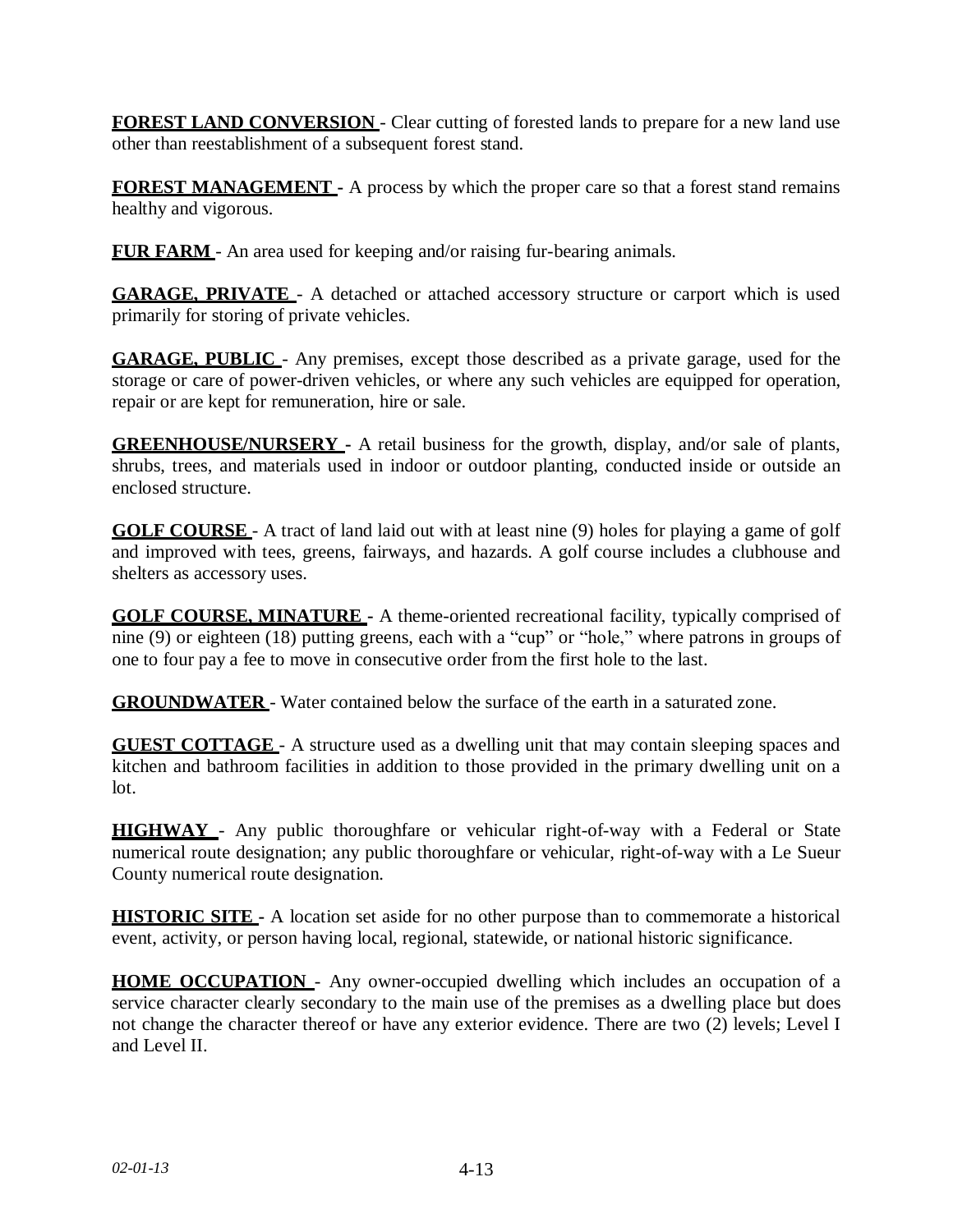**IMMINENT THREAT TO PUBLIC HEALTH AND SAFETY -** A SSTS with a discharge of sewage or sewage effluent to the ground surface, drainage systems, ditches, or storm water drains or directly to surface water; SSTS that cause a reoccurring sewage backup into a dwelling or other establishment; SSTS with electrical hazards; sewage tanks with unsecured, damaged, or weak maintenance access covers; or any other situation with the potential to immediately and adversely affect or threaten public health or safety. The determination of protectiveness for other conditions must be made by a qualified employee or a licensed inspection business.

**IMPERVIOUS SURFACE -** A constructed hard surface that either prevents or retards the entry of water into the soil and causes water to run off the surface in greater quantities and at an increased rate of flow than prior to development. Examples include but are not limited to, rooftops, sidewalks, patios, decks, driveways, parking lots, storage areas and concrete, asphalt, or gravel roads, or tightly compacted soils. Surface area of a lot physically separated by a public or private road right-of-way or access shall not be included for the purposes of the impervious surface calculation.

**INCORPORATION** - The mixing of manure or septage with the topsoil, concurrent with the application or immediately thereafter, by means such as discing, plowing, rototilling, injection or other mechanical means.

**INSLOPE** - The area from the bottom of ditch to the adjacent roadway elevation.

**INSPECTOR** - An individual qualified to review proposed plans and inspect on-site sewage treatment systems and who has been issued a license from the Agency.

**INTENSIVE VEGETATION CLEARING** - The complete removal of trees or shrubs in a contiguous patch, strip, row, or block.

**JUNK/SALVAGE YARD** - A place maintained for keeping, storing, or piling in commercial quantities, whether temporarily, irregularly, or continually; buying or selling at retail or wholesale any old, used, or second hand material of any kind, including used motor vehicles, machinery of any kind, and/or parts thereof, cloth, rugs, clothing, paper, rubbish, bottles, rubber, iron, or other metals, or articles which from its worn condition render it practically useless for the purpose for which it was made and which is commonly classed as junk. This shall include a lot or yard for the keeping of unlicensed motor vehicles or the remains thereof for the purpose of dismantling, sale of parts, sale as scrap, storage or abandonment. Provided further, that the storage of ten (10) or more inoperable motor vehicles for a period in excess of three (3) months shall also be considered a salvage yard.

**KENNEL -** Any place where there are more than the permitted number of dogs or cats, in accordance with the applicable zoning district regulations for the subject property.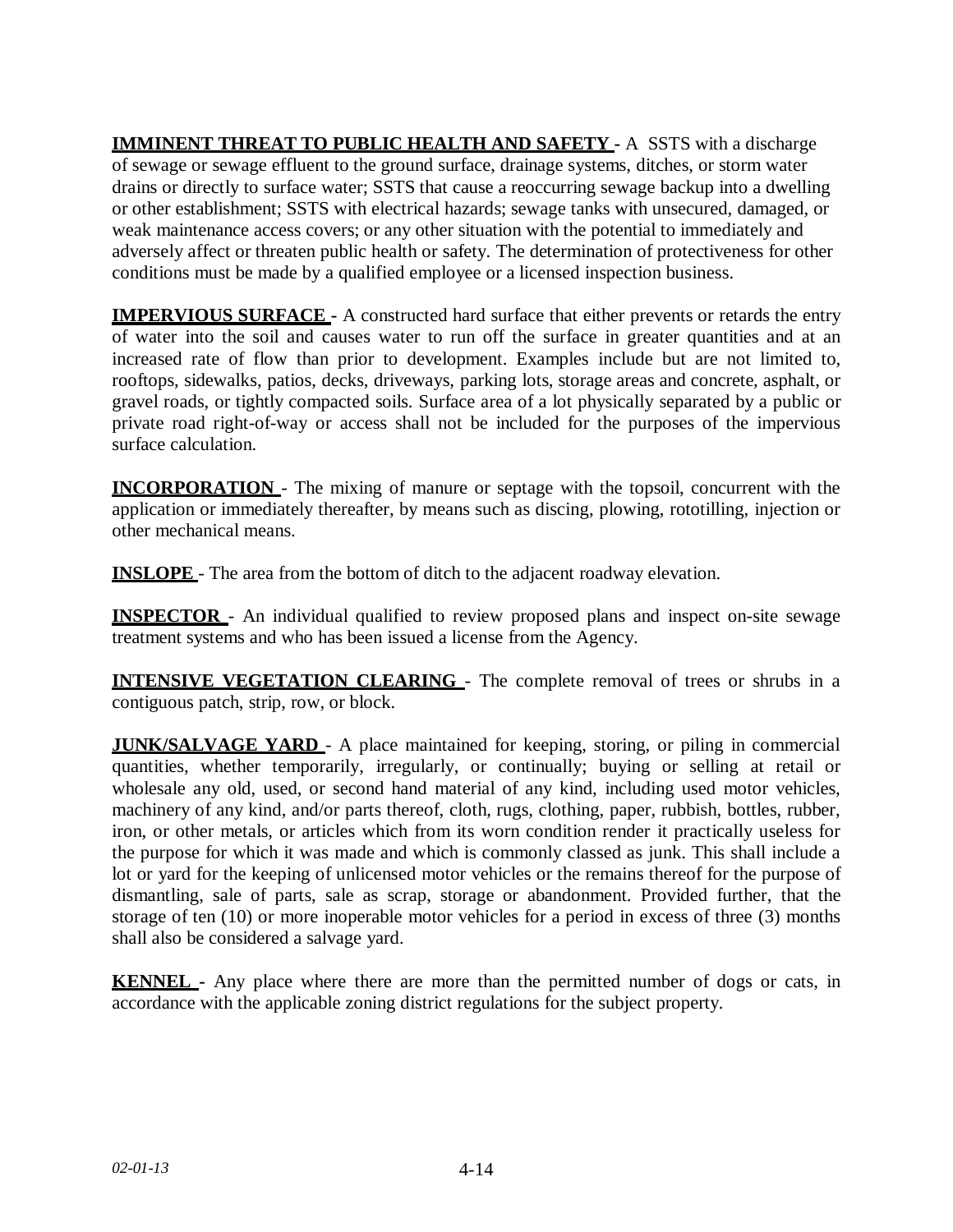**LAKE, NATURAL ENVIRONMENT (NE)** - Lakes that usually have less than one hundred fifty (150) total acres, less than sixty (60) acres per mile of shoreline, and less than three (3) dwellings per mile of shoreline. They may have some winter kill of fish; may have shallow, swampy shoreline; and are less than fifteen  $(15)$  feet deep.

**LAKE, RECREATIONAL DEVELOPMENT (RD) -** Lakes that usually have between sixty (60) and two hundred twenty five (225) acres of water per mile of shoreline, between three (3) and twenty five (25) dwellings per mile of shoreline, and are more than fifteen (15) feet deep.

**LAND ALTERATIONS PLAN (LAP)** - A plan required, as approved by the Department, for projects involving grading, excavating or filling activities as described in each applicable zoning district and for projects creating impervious surface including but not limited to driveways, patios, decks, sidewalks, etc. as follows:

| Acreage                           | <b>Impervious Surface Projects</b> |
|-----------------------------------|------------------------------------|
| Lots less than one $(1)$ acre     | 32 square feet or more             |
| Lots one $(1)$ acre to 1.99 acres | 100 square feet or more            |

**LANDOWNER** - Any person who holds a fee interest, either individually or as a joint tenant or tenant in common, to any land lying within the County. Where the term "owner of land" or "land owner" is used, it includes each and all of the joint tenants and tenants in common with respect to such land.

**LAND SPREADING** - The placement of seepage or human waste from septic or holding tanks on or into the soil surface.

**LAND USE DEVELOPMENT APPLICATION** - The term includes, but is not limited to applications for the following: construction permits, subsurface sewage treatment system permits, land alterations permits, or other types of zoning permits, conditional use permits, amendments to this ordinance, variances from the provisions of this Ordinance, and the subdivision of real estate. The application is not considered complete and will not be accepted by the Department unless all fees are paid, preliminary reviews and approvals completed, submitted with associated supporting information and documents, and such other information as required by the Department.

**LIQUOR STORE, OFF-SALE -** A structure primarily used for the sale of alcoholic beverages.

**LICENSED PROFESSIONAL ENGINEER -** A person who is registered as a professional engineer in the State of Minnesota.

**LIVESTOCK -** Any domesticated animal that is kept for use or pleasure, raised for home use, for profit, or for food or other products. These domesticated animals include, but are not limited to, beef and dairy cattle, swine, horses, sheep, goats, domesticated fowl, bison (buffalo), farmed cervidae, or llamas.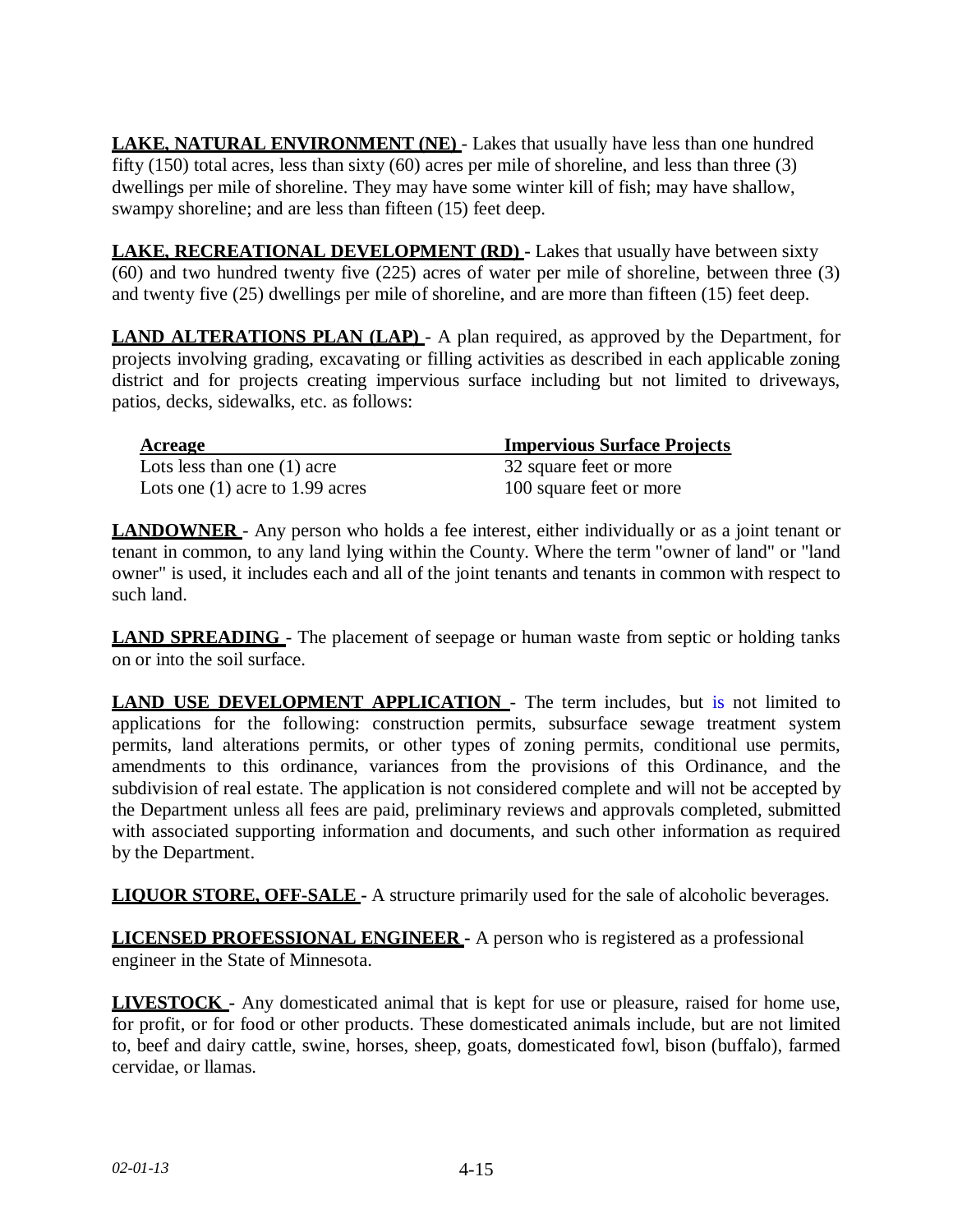**LIVESTOCK WASTE LAGOON** - A diked enclosure for disposal of livestock wastes by natural processes.

**LOGGING** - The cutting of timber on any public or private land of one (1) acre or more for the purpose of selling the timber for a profit. This shall not include the selective cutting of trees by the property owner for the purpose of removing dead or diseased trees.

**LOT** - A parcel of land designated by plat, metes, and bounds, registered land survey, auditors plat, or other accepted means and separated from other parcels or portions by said description for the purpose of sale, lease, or separation.

**LOT AREA** - The lot area is the land area within the property lines.

**LOT AREA PER FAMILY** - The lot area per family is the lot area required by this Ordinance to be provided for each family in a dwelling.

**LOT DEPTH** - The mean horizontal distance between the mean front road and the mean rear property line. The greater frontage of a corner lot is its depth and its lesser frontage is its width.

**LOT, DOUBLE FRONTAGE** - An interior lot having frontage on two (2) streets.

**LOT, INTERIOR** - A lot other than a corner lot.

**LOT OF RECORD** - All lots which are a part of a subdivision legally recorded with the County Recorder, and all lots, parcels, tracts, and other legally described land to which the deed has been recorded prior to July 9, 2009, shall be considered Lots of Record. Lots of Record shall be legally developable for the purpose of single-family dwelling construction, provided all applicable standards and official controls of this Ordinance can be met at the time of development.

**LOT WIDTH** - The horizontal distance between the side lot lines measured at the building setback line. In addition, minimum lot widths at road right of ways and shorelands are required.

**LOWEST FLOOR** - The lowest floor of the lowest enclosed area, including basement.

**MANUFACTURED HOME** - A structure, transportable in one (1) or more sections, which in the traveling mode, is eight (8) body feet or more in width or forty (40) body feet or more in length, or, when erected on site, is 320 or more square feet, and which is built on a permanent chassis and designed to be used as a dwelling with or without a permanent foundation when connected to the required utilities, and includes the plumbing, heating, air conditioning, and electrical systems contained therein to be used as a single-family dwelling; except that the term includes any structure which meets all the requirements and with respect to which the manufacturer voluntarily files a certification required by the secretary, as defined in Minnesota Statute 327.31, subd. 18, and complies with the standards established under this chapter.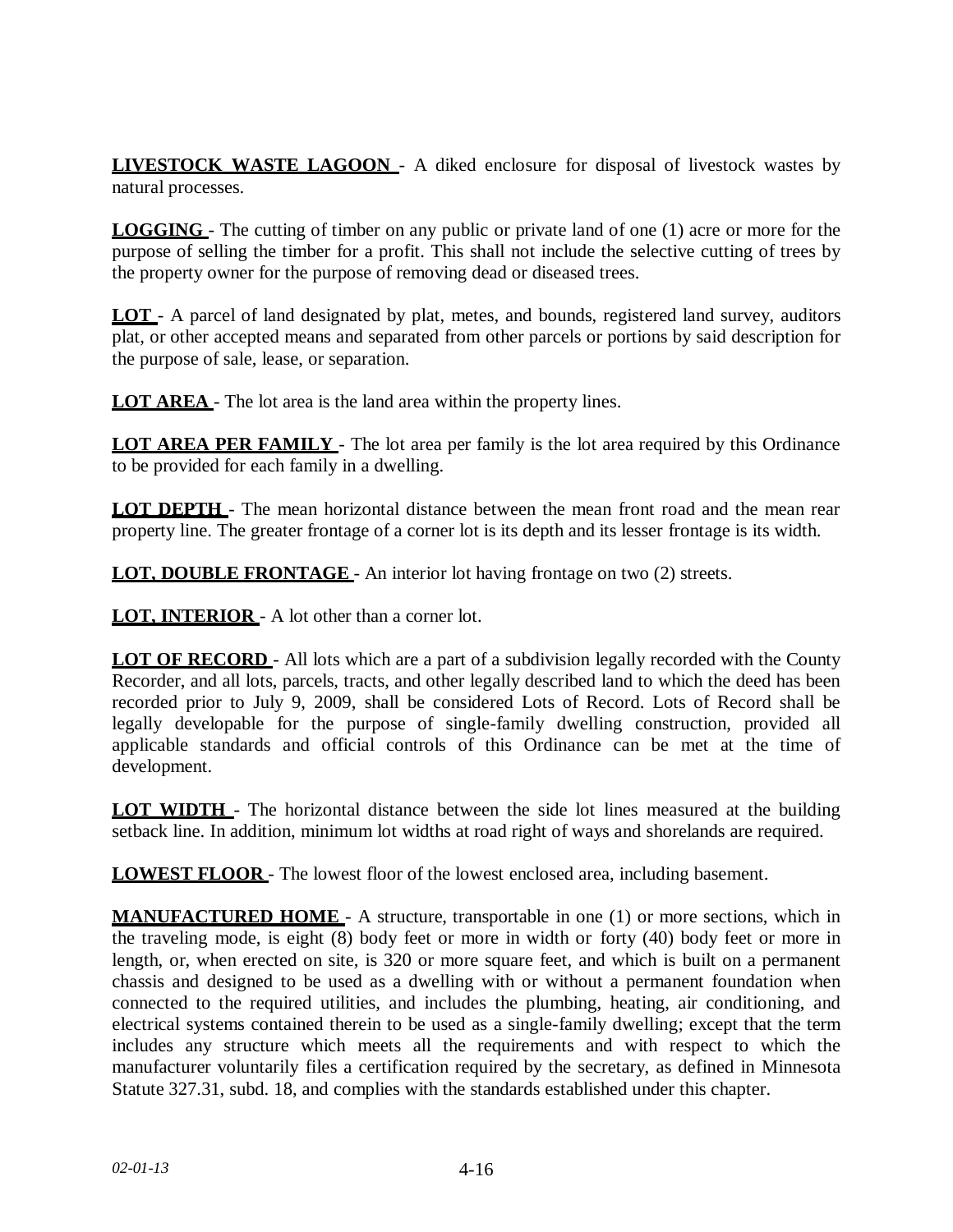**MANUFACTURED HOME (IN FLOOD PLAIN DISTRICTS)** - A structure, transportable in one (1) or more sections, which is built on a permanent chassis and is designed for use with or without a permanent foundation when attached to the required utilities. The term" manufactured home" does not include the term "recreational vehicle."

**MANUFACTURED HOME, DEPENDENT** - A manufactured home which does not have a self-contained sanitary system. One that is hooked to an outside sanitary system.

**METES AND BOUNDS** - A method of property description by means of their direction and distance from an easily identifiable point.

**MINOR -** A person under eighteen (18) years of age.

**MINOR REPAIR -** The repair or replacement of an existing damaged or faulty component/part of an SSTS that will return the SSTS to its operable condition. The repair shall not alter the original area, dimensions, design, specifications, or concepts of the SSTS.

**MODULAR HOME** - A non-mobile housing unit that is basically fabricated at a central factory and transported to a dwelling site, to be used as a single-family dwelling.

**MOTEL** - A structure or group of structures used primarily for the temporary residence of motorists or travelers.

**MOTOR HOME** - See Recreational Vehicle.

**MPCA** - Minnesota Pollution Control Agency. Referred to as "the Agency" throughout this Ordinance.

**MUNICIPALITY -** Any incorporated city or township within the boundaries of Le Sueur County, Minnesota.

**NATIONAL POLLUTANT DISCHARGE ELIMINATION SYSTEM (NPDES)** - A permit issued by the Agency for the purpose of regulating the discharge of pollutants from point sources including concentrated animal feeding operations.

**NONCONFORMING LOT -** Any lot that does not meet the zoning district regulations for minimum lot width, lot depth and/or lot size.

**NONCONFORMING STRUCTURE -** Any structure that does not meet zoning district regulations for structure size, structure height, lot coverage, or setback.

**NONCONFORMING STRUCTURE, EXPANSION -** Any expansion of a structure that does not meet zoning district regulations for building size, structure height, lot coverage, or setback.

**NONCONFORMING USE -** A use of land that does not comply with the use regulations of this Ordinance.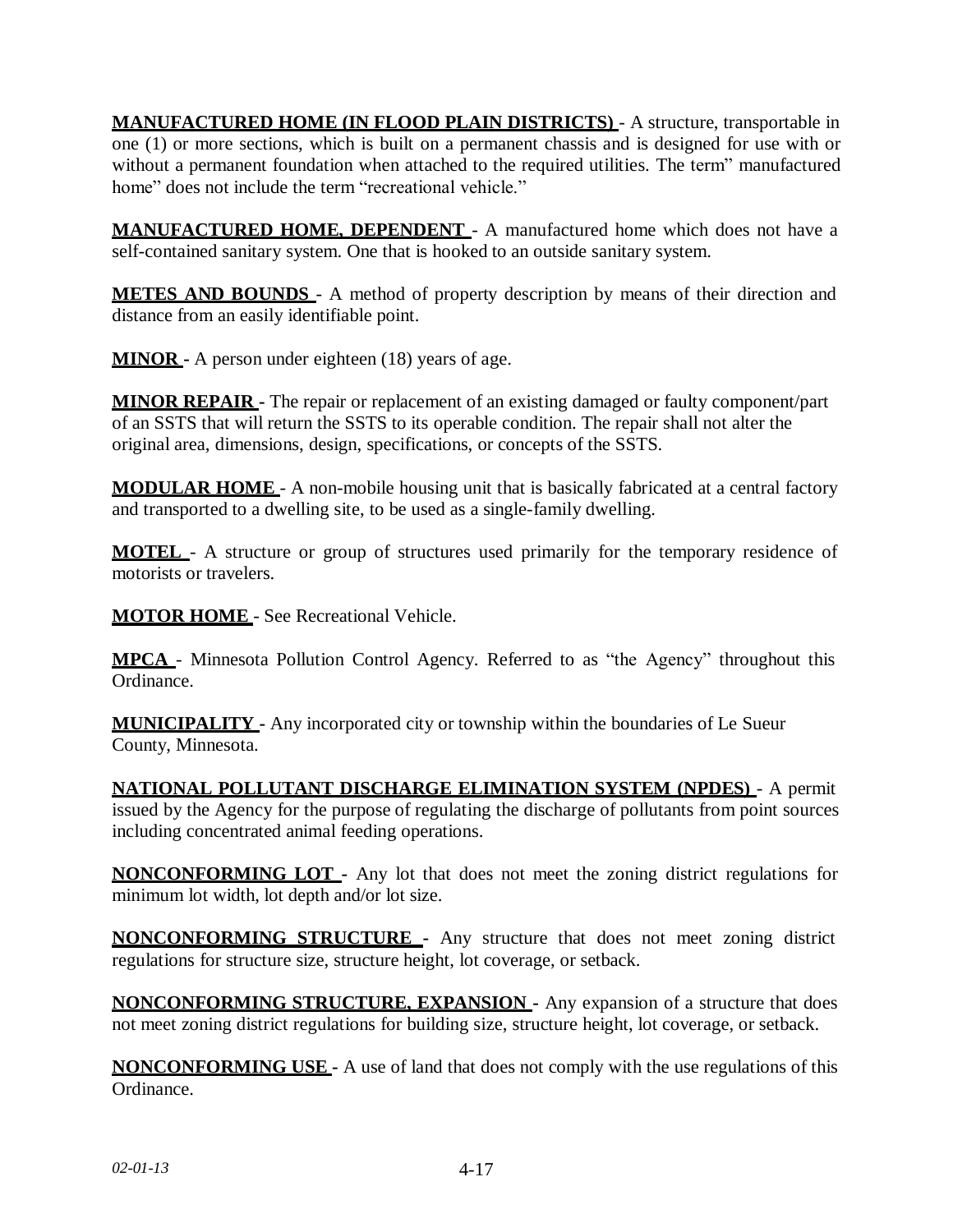**NONCONFORMING USE, EXPANSION -** Intensifying a use of land that does not comply with the use regulations of this Ordinance.

**NONCONFORMITY** - Any legal use, structure or parcel of land already in existence, recorded, or authorized before the adoption of official controls or amendments thereto that would not have been permitted to become established under the terms of the official controls as now written, if the official controls had been in effect prior to the date it was established, recorded or authorized.

**NON-WATER CARRIED SEWAGE SYSTEMS** - A device for the disposal of human excreta in a structure designed to treat sewage utilizing methods that significantly reduce or eliminate the addition of water to the sewage. These systems include, but are not limited to, privies, chemical toilets, recirculating toilets, combustion toilets, composting toilets, oil flush toilets, and portable toilets.

**OBSTRUCTION (WATERWAY)** - Any dam, wall, wharf, embankment, levee, dike, pile, abutment, projection, excavation, channel modification, building, wire, fence, stockpile, refuse, fill, structure, or matter in, along, across or projecting into any channel, watercourse or regulatory flood plain which may impede, retard or change the direction of the flow of water, either in itself or by catching or collecting debris carried by such water, or that is placed where the flow of water might carry the same downstream to the damage of life or property.

**ORCHARD -** A non-natural group of fruit trees that are grown planted, managed, and renewed by the land owner or farmer.

**ORCHARD, COMMERCIAL** - A group of fruit trees, grown and cultivated for revenue and fruit from the trees is processed on site.

**ORDINARY HIGH WATER LEVEL, (OHWL)** - The boundary of public waters and wetlands, that is an elevation delineating the highest water level which has been maintained for a sufficient period of time to leave evidence upon the landscape, commonly that point where the natural vegetation changes from predominately aquatic to predominantly terrestrial. For watercourses, the ordinary high water level is the elevation of the top bank of the channel. For reservoirs and flowages, the ordinary high water level is the operating elevation of the normal summer pool as defined in MN Statutes, §103G.005, subd 14, as amended from time to time .

**ORGANIZED GROUP CAMP** - Premises and facilities used occasionally or periodically for the accommodation of members of groups or associations for outdoor recreational activities.

**ORGANIZED MOTOR SPORTS -** A commercial operation that involves ATV Trails, motorcycle tracks, trails or go cart tracks.

**OTHER ESTABLISHMENT -** Any public or private structure other than a dwelling that generates sewage that discharges to an SSTS.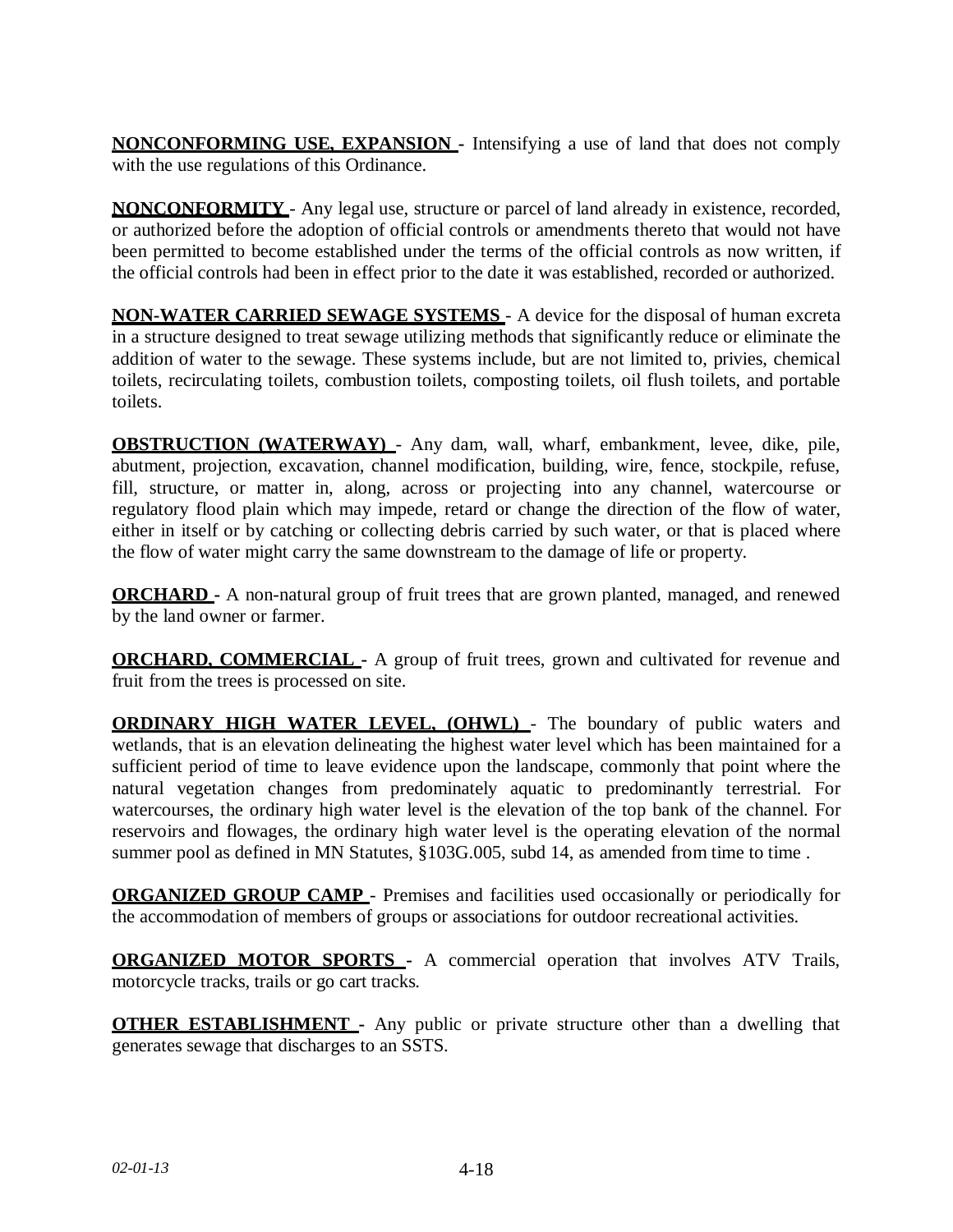**OUTDOOR LIGHT FIXTURE** - Outdoor electrically powered illuminating devices, outdoor lighting or reflective surfaces, lamps and similar devices, permanently installed or portable, used for illumination or advertisement. Such devices shall include, but are not limited to: search, spot, and floodlights for structures; recreational areas; parking lot lighting; landscape lighting; billboards and other signs; street lighting; product display area lighting; structure overhangs and open canopies.

**PARK** - A public or private area of land, with or without structures intended for outdoor active or passive recreational uses.

**PASTURES** - Areas where grass or other growing plants are used for grazing and where the concentration of animals is such that a vegetation cover is maintained during the growing season except in the immediate vicinity of temporary supplemental feeding or water devices.

**PERMIT, ZONING** - A document issued by the Department to permit construction or the establishment of certain uses of land, including but not limited to: all structures, structure additions, towers, and subsurface sewage treatment systems.

**PERMITTEE** - Any person who obtains a permit from the County pursuant to this Ordinance. A person is a permittee only for the term of the permit.

**PERSONS** - Any individual, firm, partnership, corporation, company, association, joint stock association or body politic; includes any trustee, receiver, assignee or other similar representative thereof.

**PLANNED UNIT DEVELOPMENT** - A type of development characterized by a unified site design for a number of dwelling units or dwelling sites on a parcel, whether for sale, rent, or lease, and also usually involving clustering of these units or sites to provide areas of common open space, density increases, and a mix of structure types and land uses. These developments may be organized and operated as condominiums, time-share condominiums, cooperatives, full fee ownership, commercial enterprises, or any residential condominiums, townhouses, apartment buildings, campgrounds, recreational vehicle parks, resorts, hotels, motels and conversions of structures and land uses to these uses.

**PLANNED UNIT DEVELOPMENT, COMMERCIAL** - Typically uses that provide transient, short-term lodging spaces, rooms or parcels and their operations are essentially serviceoriented. For example, hotel/motel accommodations, resorts, recreational vehicle, camping parks, and other primarily service-oriented activities are commercial planned unit developments.

**PLANNED UNIT DEVELOPMENT, RESIDENTIAL** - A use where the nature of residency is non-transient and the major or primary focus of the development is not service-oriented. For example, residential apartments, manufactured home parks, time-share condominiums, townhouses, cooperatives and full fee ownership residences would be considered as residential planned unit developments.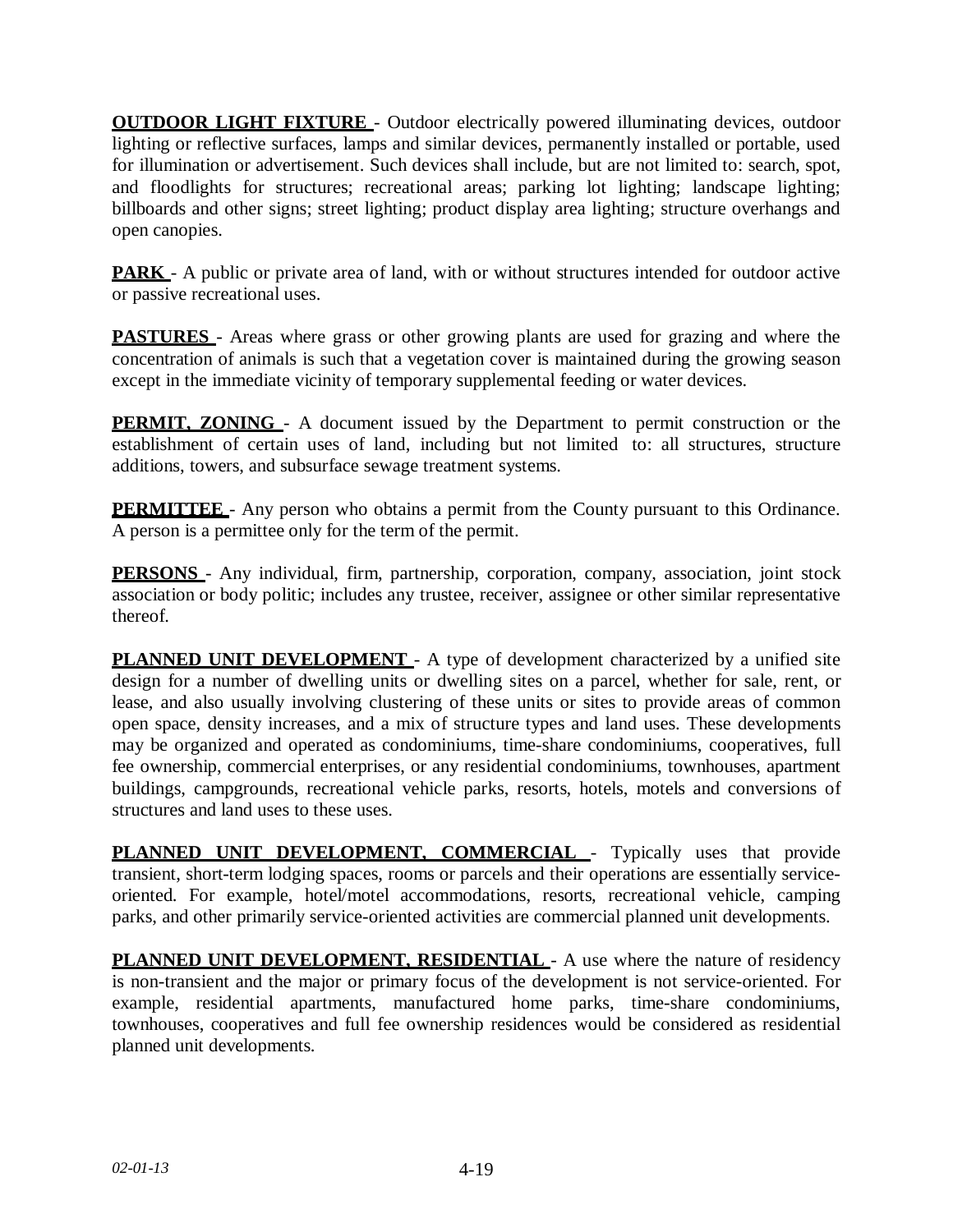**PLAT, FINAL** - A drawing or map of a subdivision, meeting all the requirements of the County and in such form as required by the County for purposes of recording.

**PLAT, PRELIMINARY** - A tentative drawing or map of a proposed subdivision, meeting requirements herein enumerated.

**PLATTED BUSINESS SUBDIVISION -** The creation of two (2) or more lots in a General Business Zoning District under the provisions of the County Subdivision Ordinance.

**PLATTED INDUSTRIAL SUBDIVISION -** The creation of two (2) or more lots in a General Industry Zoning District under the provisions of the County Subdivision Ordinance.

**PLATTED RESIDENTIAL SUBDIVISION -** The creation of two (2) or more lots in a Residential District under the provisions of the County Subdivision Ordinance.

**PLATTED SUBDIVISION -** The creation of two (2) or more lots under the provisions of the County Subdivision Ordinance.

**PLOT** - A tract, other than one unit, of a recorded plat or subdivision and occupied and used or intended to be occupied and used as an individual site and improved or intended to be improved by the erection thereon of buildings, and having a frontage on a public road or highway upon a traveled or used road and including as a minimum such open spaces as required under this section.

**POOL, PERMANENT** - pools constructed in the ground; in a structure, or surrounded by a permanent structure in such a manner that the pool cannot be readily disassembled; and contains more than three thousand (3,000) gallons and with a depth of water over three and one-half (3 1/2) feet.

**PREMISES** - A lot or plot with the required front, side and rear yards for a dwelling or other use as allowed.

**PRINCIPAL USE OR STRUCTURE** - All uses or structures that are not accessory uses or structures.

**PUBLIC NUISANCES** - Any condition which is generally objectionable to people in the direct area and as regulated in this Ordinance.

**PUBLIC UTILITY** - Persons, corporations, or governments, supplying gas, electric, transportation, water, sewer, or land line telephone service to the general public. For purposes of this Ordinance wireless telecommunication services shall not be considered utility uses, and are defined separately.

**PUBLIC WATERS -** Any waters that have been determined to be public waters or navigable waters as defined in MN Statutes, §103G.005, subd 15.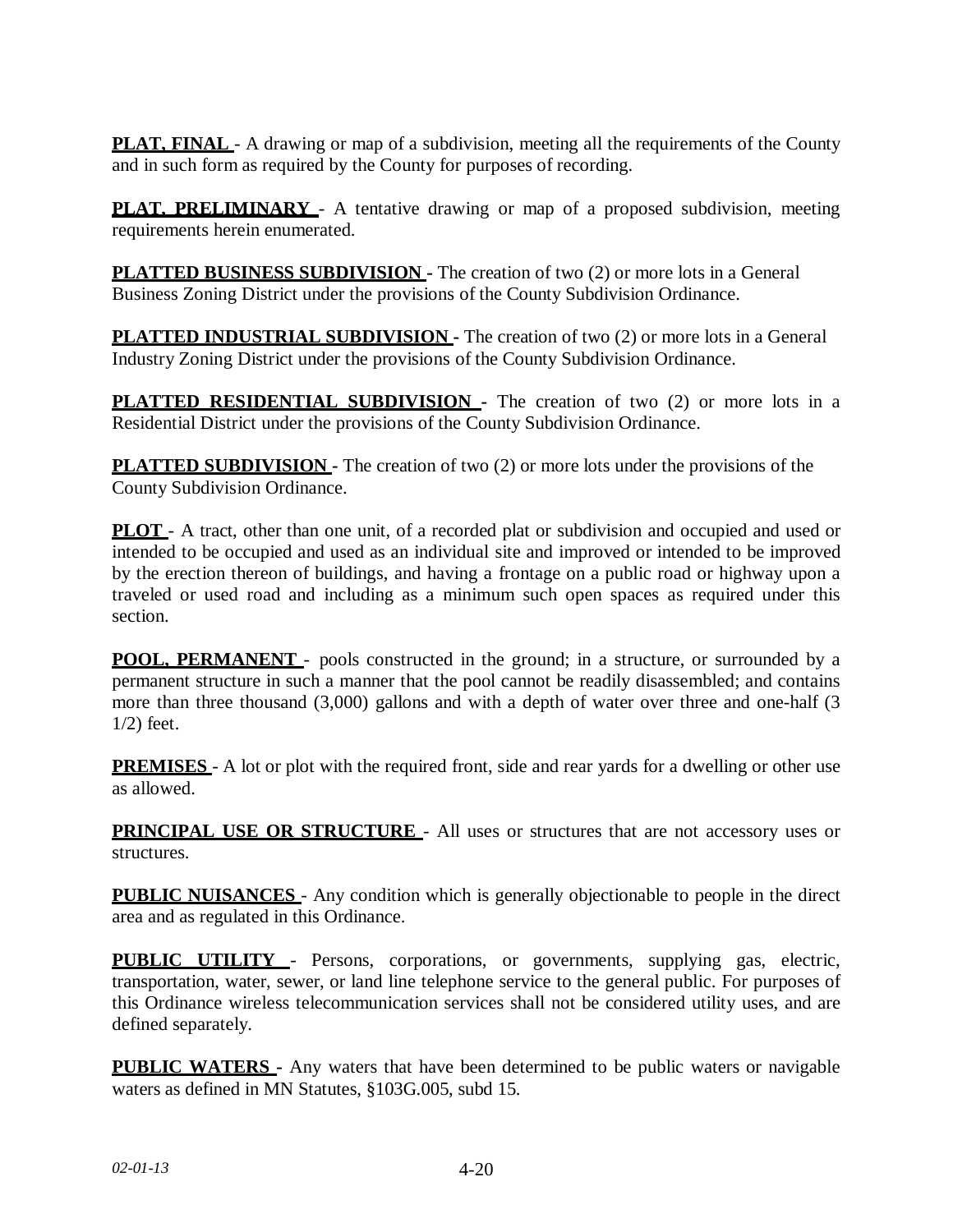**PUBLIC WATERS WETLANDS -** All types of 3, 4, and 5 wetlands, as defined in United States Fish and Wildlife Service Circular No. 39 (1971 edition), as well as public waters that are ten (10) or more acres in size in unincorporated areas and two point five (2.5) or more acres in incorporated areas, as defined in MN Statutes, §103G.005, subd 15a.

**RAIN GARDENS** - A shallow depression filled with flood-tolerant shrubs, flowers and grasses used to collect and filter stormwater runoff.

**RAIN GARDENS, LARGE CAPACITY** - A rain garden as defined by this Ordinance that is larger than one hundred (100) square feet.

**RAIN GARDENS, SMALL CAPACITY -** A rain garden as defined by this Ordinance that is one hundred (100) square feet or less.

**REACH** - A hydraulic engineering term to describe longitudinal segments of a stream or river influenced by a natural or man-made obstruction.In an urban area, the segment of a stream or river between two consecutive bridge crossings would most typically constitute a reach.

**RECLAMATION** - Activity which is taken during and after a mining operation to return the area to a natural state as much as possible or take actions that would substantially reduce adverse environmental effects from occurring.

**RECORD DRAWING** - Drawings and documentation specifying the final in-place location, size, and type of all septic system components. These records identify the results of materials testing and describe conditions during construction and shall contain a certified statement.

**RECREATIONAL AREA** - Any public park, playground, trail, athletic field, picnic ground, swimming beach, or fairground.

**RECREATIONAL VEHICLE** - A vehicle that is built on a single chassis, is our hundred (400) square feet or less when measured at the largest projection, is designed to be self-propelled or permanently towable by a light duty truck, and is designed primarily not for use as a permanent dwelling but as temporary living quarters for recreational, camping, travel, or seasonal use. For the purposes of this Ordinance, the term recreational vehicle shall be synonymous with the term travel trailer/travel vehicle.

**REGIONAL FLOOD** - A flood which is representative of large floods known to have occurred generally in Minnesota and reasonably characteristic of what can be expected to occur on an average frequency in the magnitude of the one hundred (100) year recurrence interval. Regional flood is synonymous with the term "Base Flood" used in the Flood Insurance Study.

**REGULATORY FLOOD PROTECTION ELEVATION** - An elevation no lower than one (1) foot above the elevation of the regional flood plus any increases in flood elevation caused by encroachments on the flood plain that result from designation of a floodway.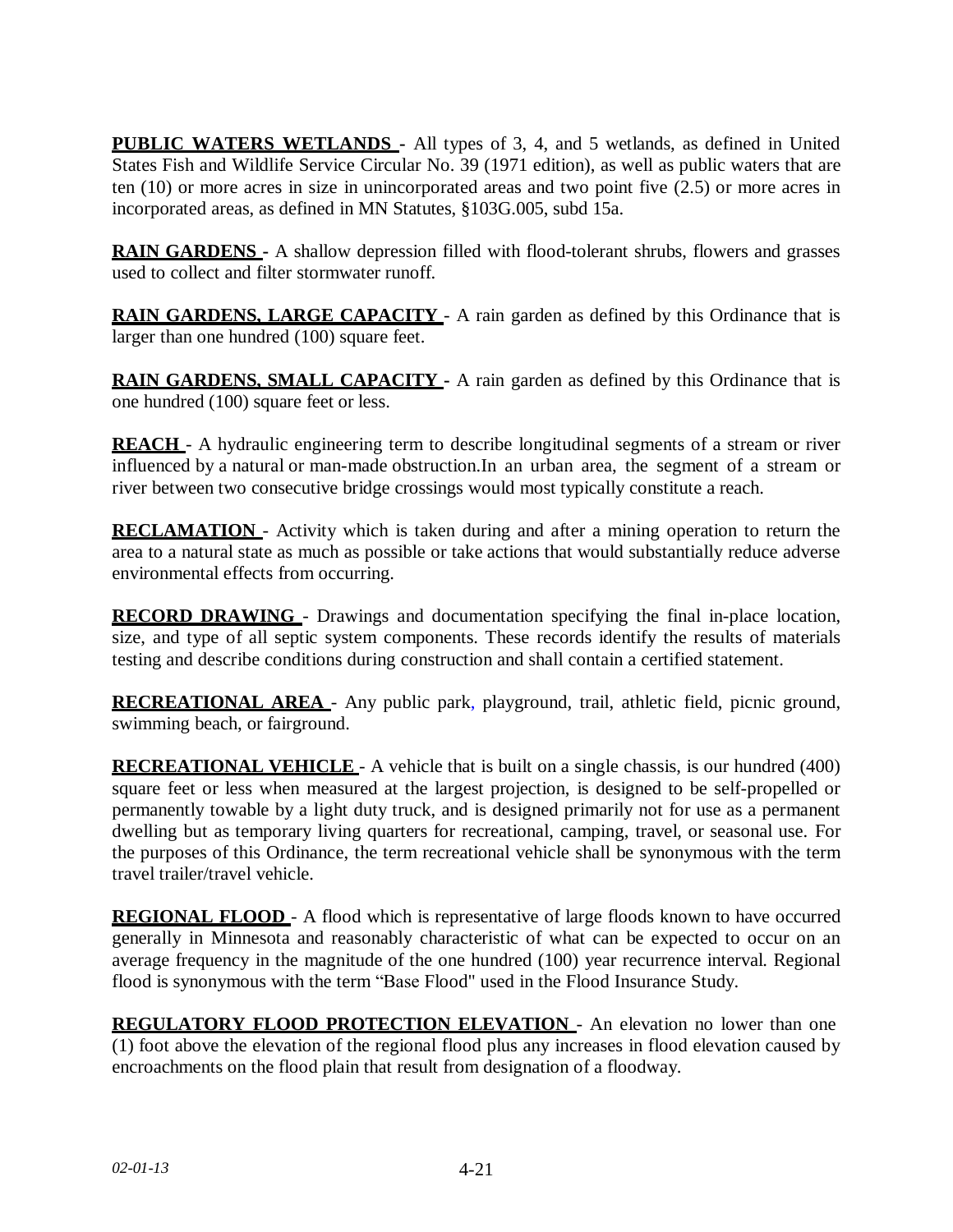**RESTAURANTS -** A structure with its primary activity being the preparation and sale of food and beverages.

**RESORT** - A structure or group of structures containing guest rooms, with a large portion of the site devoted to recreational activities.

**RETAIL SALES AND SERVICES -** Establishments that are retail operations and that carry an assortment of merchandise from varied categories. Such establishments may include, but are not limited to, department stores, discount stores, farm stores, and similar establishments.

**RIDING ACADEMY -** An establishment where horses are boarded and cared for and such facilities may include instructional riding courses.

**RIPARIAN** - Land contiguous to the bank of a stream, the shore of a lake, or the edge of a wetland.

**RIVER, AGRICULTURAL -** Rivers located in intensively cultivated areas of the County. For purposes of this Ordinance the Minnesota River and Cannon River are considered as Agricultural Rivers.

**RIVER, TRANSITIONAL -** Rivers located in a mixture of cultivated, pasture, and forested lands.

**ROAD** - A public or private right-of-way affording primary access by pedestrians and vehicles to abutting properties, whether designated as a street, highway, thoroughfare, parkway, throughway, road, avenue, boulevard, land, place or however otherwise designated.

**ROAD AUTHORITY -** The Commissioner, as to trunk highways; the County Board, as to county state-aid highways and county highways; and the town board, as to town roads.

**ROAD RIGHT-OF-WAY** - Any United States, county, municipal, or township highway, or road including any shoulder and drainage alongside the road.

**SALVAGE VEHICLE** - Any unlicensed and/or inoperable, self-propelled, motorized vehicle or equipment/parts.

**SEASONAL HIGH WATER TABLE** - The highest elevation in the soil where all voids are filled with water, as evidenced by presence of water or soil mottling or other information.

**SEASONAL PRODUCE STAND -** A temporary stand, structure or place that is used for the seasonal selling of agricultural produce.

**SECTION** - An area approximately one (1) mile square containing more or less six hundred and forty (640) acres.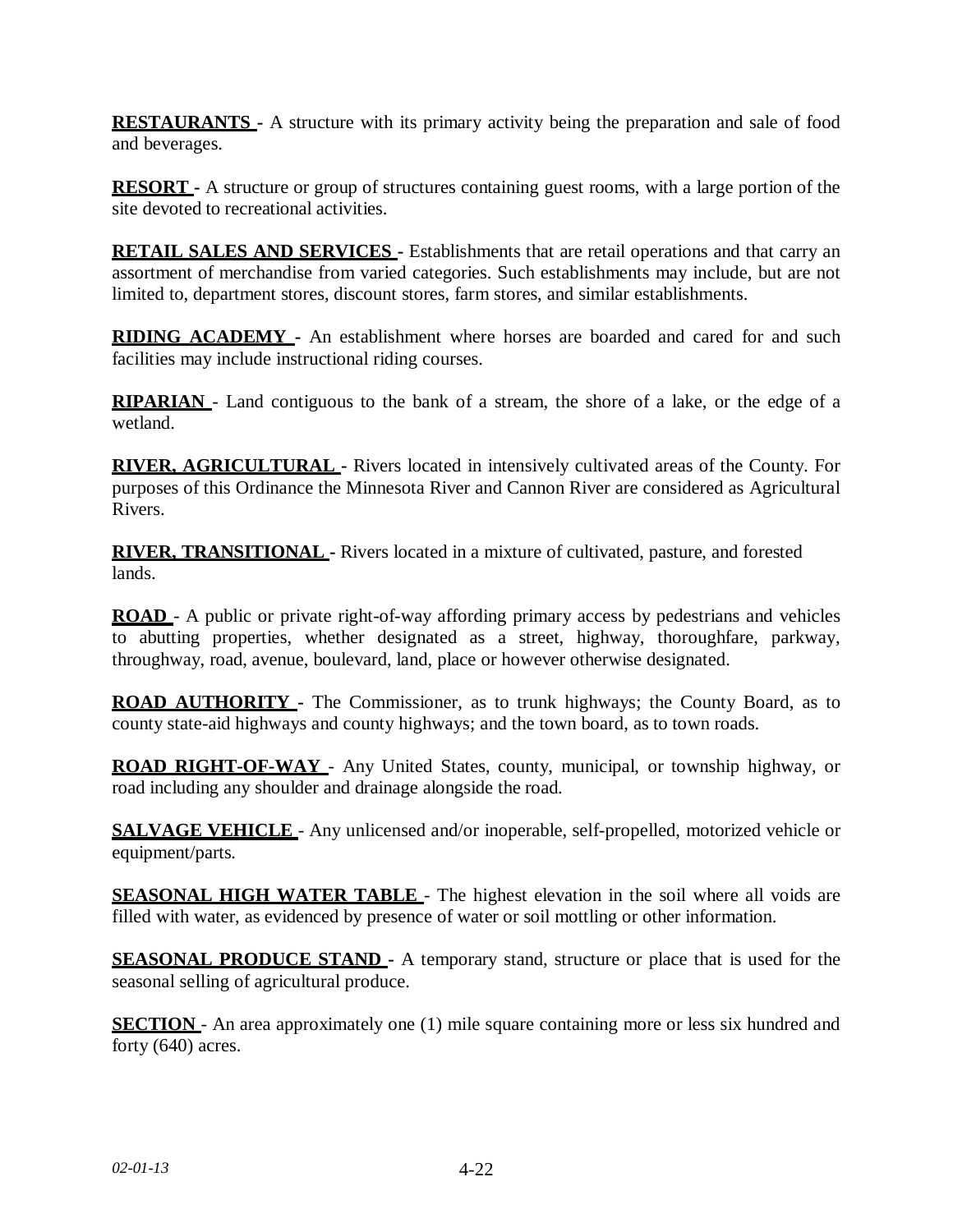**SELF-SERVICE STORAGE FACILITY -** A commercial structure or group of structures that contain varying sizes of individual compartmentalized and controlled access stalls or lockers for the storage of customers' items.

**SEMIPUBLIC USE** - The use of land by a private or nonprofit organization to provide a public service that is ordinarily open to some persons outside the regular constituency of the organization.

**SENSITIVE RESOURCE MANAGEMENT** - The preservation and management of areas unsuitable for development in their natural state due to constraints such as shallow soils over groundwater or bedrock, highly erosive or expansive soils, steep slopes, susceptibility to flooding, or occurrence of flora or fauna in need of special protection.

**SEPTAGE** - Those solids and liquids removed during periodic maintenance of a subsurface sewage treatment system or those solids or liquids which are removed from toilet waste treatment devices or a holding tank.

**SETBACK** - Minimum horizontal distance between a structure, sewage treatment system, or other facility and an ordinary high water level, top of a bluff, road, highway, property line, or other facility.

**SEWAGE** - Waste produced by toilets, bathing, laundry, or culinary operations or the floor drains associated with these sources, and includes household cleaners, medications, and other constituents in sewage restricted to amounts normally used for domestic purposes

**SHORE IMPACT ZONE** - Land located between the ordinary high water level of public waters and a line parallel to it at a setback of fifty (50) percent of the structure setback.

**SHORELAND** - The land located within the following distances from public waters:

- 1. One thousand (1,000) feet from the ordinary high water level of a lake, pond, or flowage.
- 2. Three hundred (300) feet from a river or stream, or the landward extent of a flood plain designated by this Ordinance on such a river or stream, whichever is greater.
- 3. The practical limits of shorelands may be less than the statutory limits wherever the waters involved are bounded by natural topographic divides which extend landward from the waters for lesser distances and when approved by the Commissioner.

**SIGN** - A name, identification, description, display, illustration or device which is affixed to or represented directly or upon a structure or land in view of the general public and which directs attention to a product, place, activity, person, institution or business.

**SIGN, ADDRESS -** A sign for single-family dwellings or multi dwelling units identifying the occupant or street address. Such signs shall be at a maximum of three (3) square feet.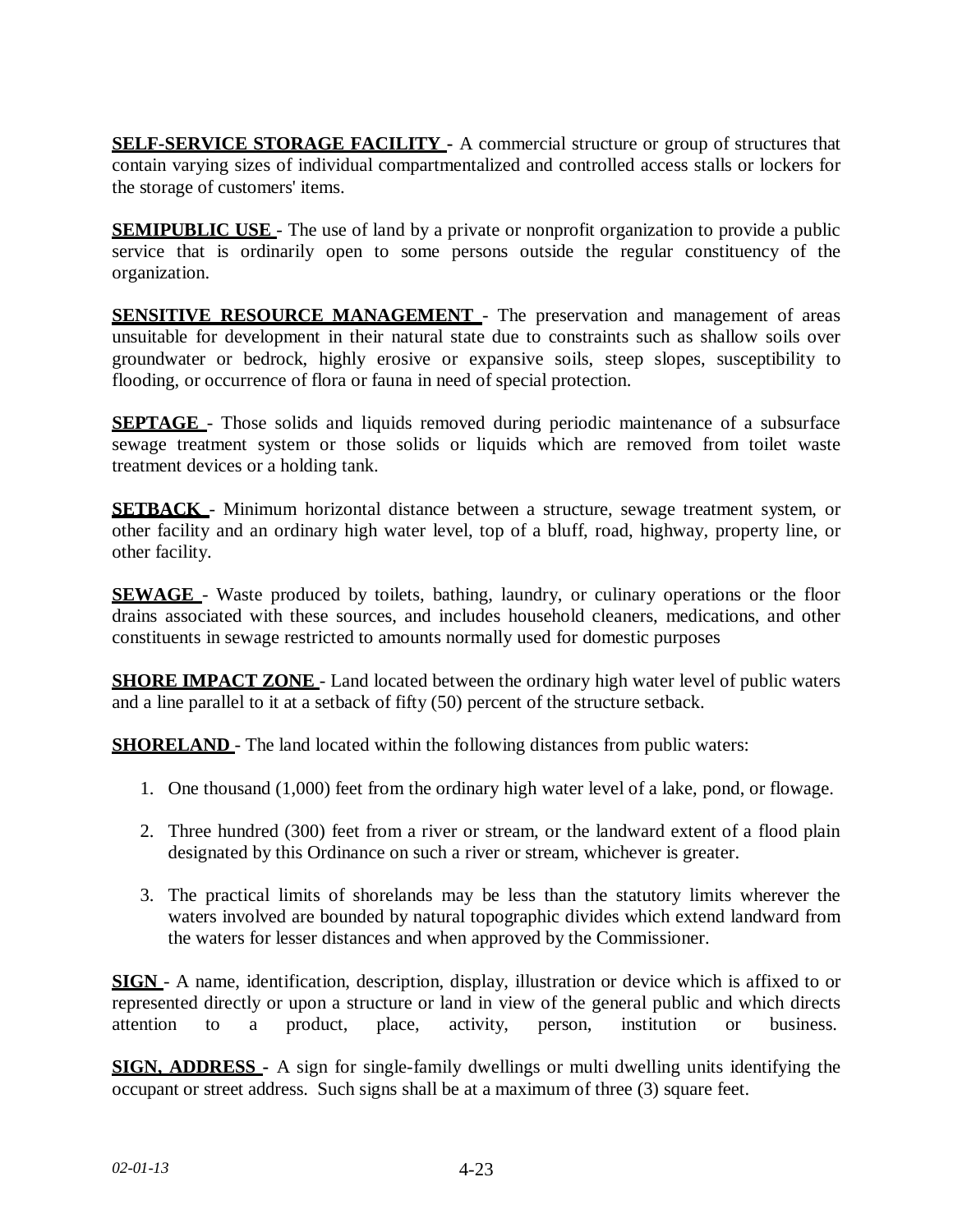**SIGN, BUSINESS** - A sign which directs attention to a business or profession or to a commodity, service, or entertainment sold or offered on the premises where such sign is located.

**SIGN, DIRECTIONAL BUSINESS** - Twelve (12) square feet or less with directional arrows or information of a business or other use for the purpose of guiding vehicular and pedestrian traffic.

**SIGN, ELECTRONIC GRAPHIC DISPLAY/DYNAMIC** - A sign or portion of a sign that displays electronic text and/or images using different combinations of LED's, fiber optics or other illumination devises.

**SIGN, ELECTRONIC MESSAGEBOARD** - A sign or portion of a sign that displays electronic text using different combinations of LED's, fiber optics or other illumination devises.

**SIGN, FLASHING** - Any illuminated sign on which such illumination is not kept stationary or constant in intensity and color at all times when such sign is in use.

**SIGN, GROUND/PYLON** - A freestanding sign, including the structure needed to support such sign.

**SIGN, HEIGHT** - The sign shall be measured from ground grade elevation to the highest point of said sign.

**SIGN, HOME OCCUPATION -** A sign that denotes the name of a Home Occupation Business. LEVEL I Home Occupations: a maximum size of three (3) Square feet. LEVEL II Home Occupations: a maximum size of sixteen (16) square feet.

**SIGN, ILLUMINATED** - Any sign which has characters, letters, figures, designs, or outlines illuminated by electric lights or luminous tubes as a part of the sign.

**SIGN, NONCONFORMING** - A sign which lawfully existed at the time of the adoption of this Ordinance and does not conform to the requirements thereof.

**SIGN, OFF PREMISES/BILLBOARD** - A sign advertising a business, commodity, service, or entertainment conducted, sold, or offered elsewhere other than upon the property where the sign is maintained.

**SIGN, ROTATING** - A sign which revolves or rotates on its axis by mechanical means.

**SIGN, SURFACE OF** - The entire area within a single, continuous perimeter enclosing the extreme limits of the actual sign surface. It does not include any structural elements outside the limits of such sign and not forming an integral part of the display. Only one side of a double-face V-type sign structure shall be used in computing total surface area.

**SIGN, WALL -** A sign affixed to the exterior wall of a structure.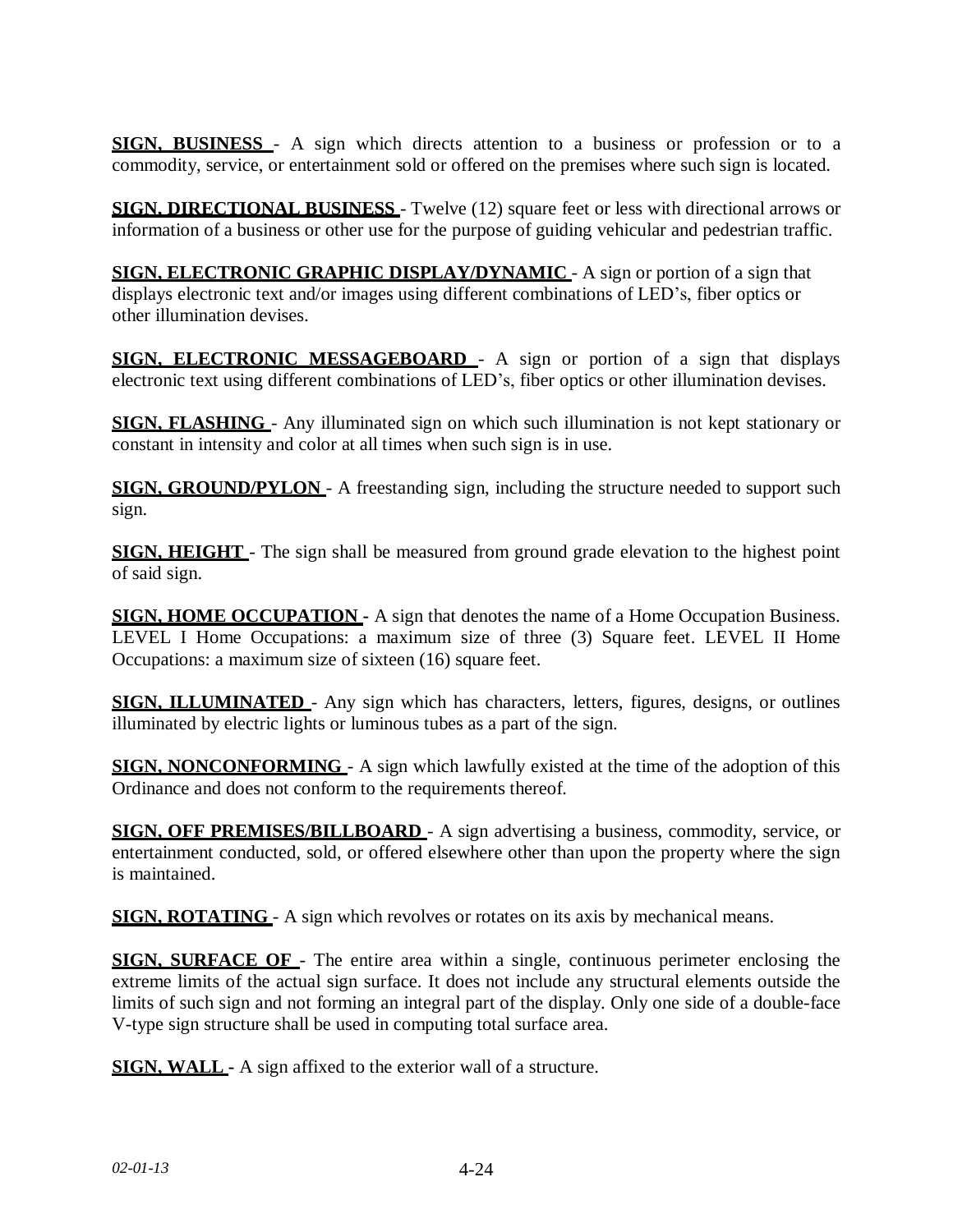**SIGNIFICANT SITE, HISTORIC** - Any archaeological site, standing structure, or other property that meets the criteria for eligibility to the National Register of Historic Places or is listed in the State Register of Historic Sites, or is determined to be an unplatted cemetery that falls under the provisions of Minnesota Statutes, section 307.08. A historic site meets these criteria if it is presently listed on either register or if it is determined to meet the qualifications for listing after review by the Minnesota state archaeologist or the director of the Minnesota Historical Society. All unplatted cemeteries are automatically considered to be significant historic sites.

**SPECIAL EVENT** - The use of privately owned land, structures for a gathering at any location, for any purpose that will result in attendance of more than three hundred (300) people. Private gatherings are exempt.

- 1. Special Events include, but are not limited to: Carnivals, Circuses, Concerts, Fundraisers, Flea markets, Craft fairs, or markets.
	- a. Farmers markets or stands for sale of seasonal products when sold other than on the site where the product is grown.
- 2. Special Events do not include gatherings at any regularly established place of assembly or other similar permanently established place of assembly provided that such place is being used for its established and normal use allowed by this Ordinance and the applicant/landowner meets all applicable County, State and Federal regulations, shall include but not limited to:
	- a. Permanent place of worship, stadiums, athletic fields, auditoriums, picnic or camping areas, sale or auction of agricultural lands or personal property, polling places for special or general elections,

**STABLE** - A structure that is used to house horses, ponies, mules or donkeys in individual stalls or compartments.

**STATE -** the State of Minnesota.

**STEEP SLOPE** - Land where agricultural activity or development is either not recommended or described as poorly suited due to slope steepness and the site's soil characteristics, as mapped and described in available county soil surveys or other technical reports, unless appropriate design and construction techniques and farming practices are used in accordance with the provisions of this section. Where specific information is not available, steep slopes are lands having average slopes between twelve (12) and eighteen (18) percent, as measured over horizontal distances of fifty (50) feet or more.

**STORY** - That portion of a structure included between the surface of any floor and the surface of the next floor above it or, if there is no floor above it, the space between the floor and the ceiling next above it.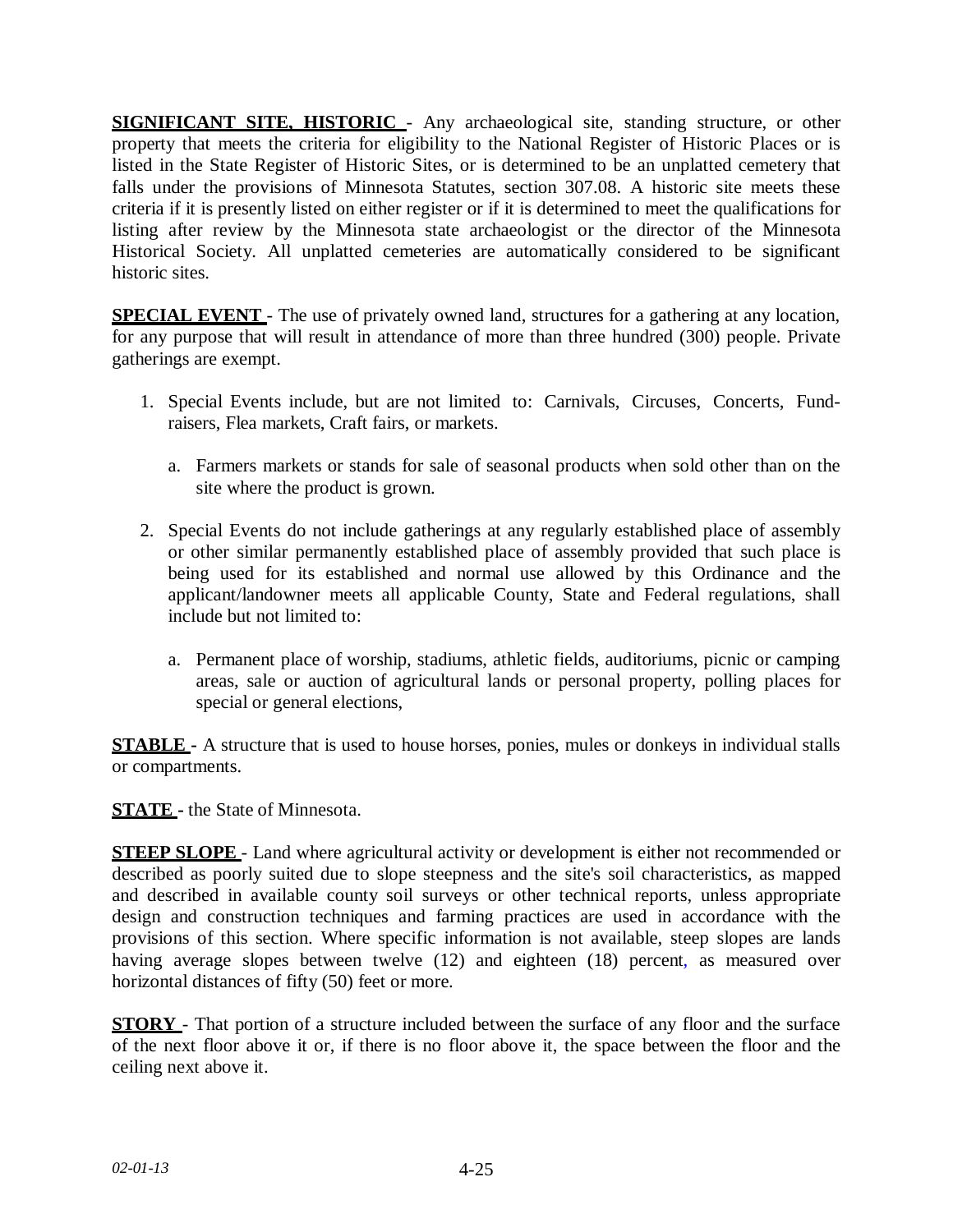**STORY, HALF** - That portion of a structure under a gable, hip, or gambrel roof, the wall plates of which, on at least two (2) opposite exterior walls, are not more than two (2) feet above the floor of such story.

**STREAM, INTERMITTENT** - A stream that only flows during wet periods and only flows in a well-defined channel.

**STREAM, PERENNIAL -** A stream or river (channel) that has continuous flow in parts of its bed all year round during years of normal rainfall.

**STREAM, TRIBUTARY -** Other streams in the Protected (Public) Waters Inventory that do not have a specific classification.

**STRUCTURAL ALTERATIONS** - Any change in the supporting members of a structure such as bearing walls, columns, beams, or girders.

**STRUCTURE -** Anything constructed or erected on the ground or attached to the ground or onsite utilities, including, but not limited to, structures, structure additions, pools, basements, water wells, factories, sheds, decks or similar elevated platforms, detached garages, cabins, manufactured homes. Retaining walls and fences shall be exempt from this definition.

**STRUCTURE, ACCESSORY -** A structure on the same lot with, and of a nature customarily incidental and subordinate to the principal structure. An accessory structure shall not contain living space.

**STRUCTURE HEIGHT** - The vertical distance between the lowest ground elevation at the structure and the highest point of a gable, pitched, mansard, flat, or hipped roof. Structure height shall not be measured on any side of a structure where the structure foundation is exposed more than four (4) feet.

**STRUCTURE SETBACK LINE** - A line within a lot or other parcel of land parallel to a public road or street or highway right-of-way or ordinary high water level, defining a portion of the lot between said setback line and said right-of-way in which structures may not be placed.

**STRUCTURE, WATER-ORIENTED ACCESSORY** - A small, above ground structure or other improvement, except stairways, fences, docks, and retaining walls, which, because of the relationship of its use to a surface water feature, reasonably needs to be located closer to public waters than the normal structure setback. Examples of such structures and facilities include boathouses, gazebos, screen houses, fish houses, pump houses, and detached decks.

**SUBDIVISION** - A tract of land which is to be or has been divided into two (2) or more lots or plots for the purpose of sale, rent, lease, or of building development.

**SUBDIVISION ORDINANCE** - A separate set of regulations covering Subdivisions of land.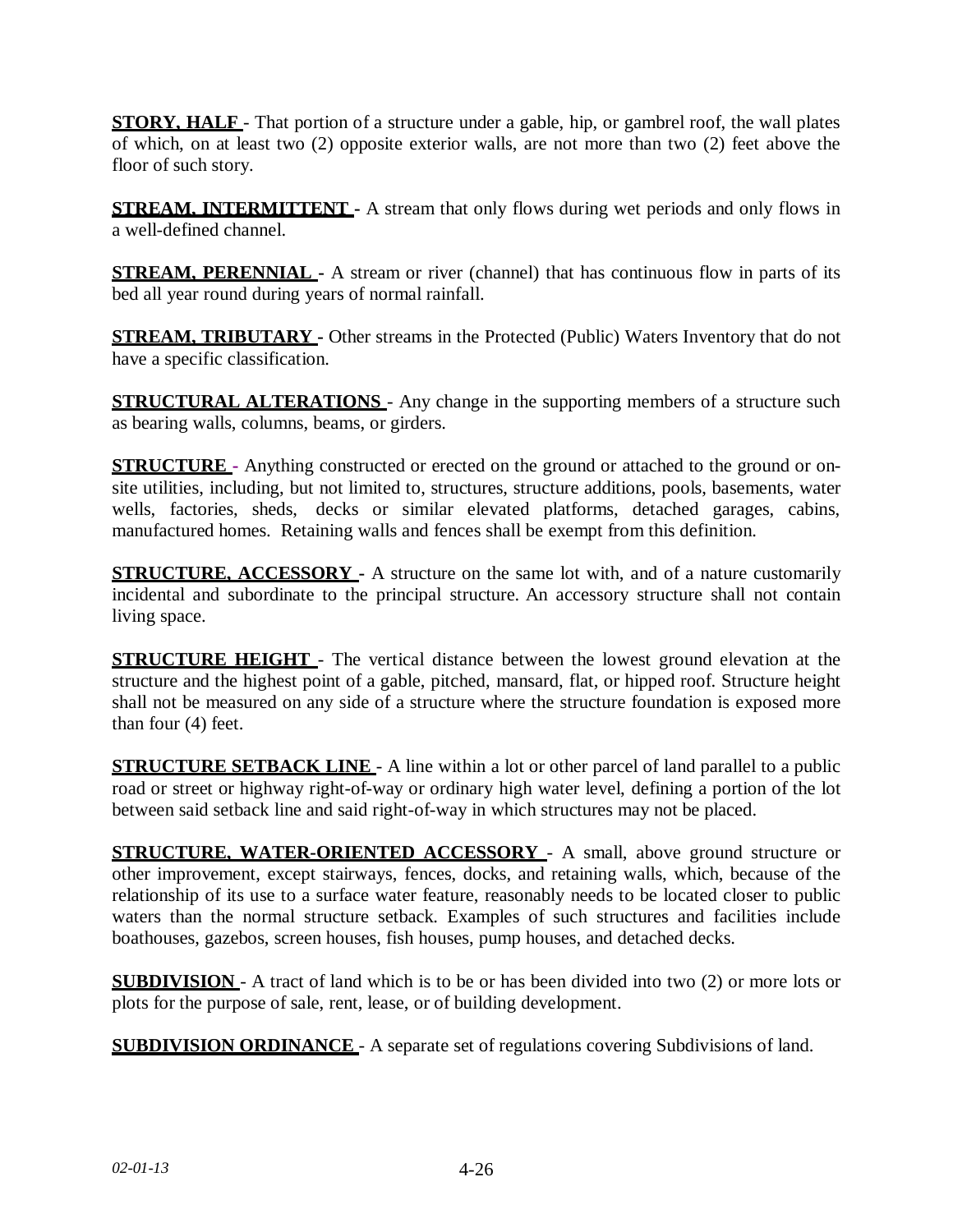**SUBSTANDARD SHORELAND USE -** Any legal use of shorelands existing prior to the date of enactment of this Ordinance which is permitted within the applicable zoning district but does not meet the minimum lot area and length of water frontage, structure setbacks or other dimensional standards of this Ordinance.

**SUBSTANTIAL DAMAGE -** Damage of any origin sustained by a structure where the cost of restoring the structure to its before damaged condition would equal or exceed fifty (50) percent of the estimated market value of the structure before the damage occurred.

**SUBSTANTIAL IMPROVEMENT -** Within any consecutive three hundred and sixty five (365) day period, any reconstruction, rehabilitation (including normal maintenance and repair), repair after damage, addition, or other improvement of a structure, the cost of which equals or exceeds fifty (50) percent of the estimated market value of the structure before the "start of construction" of the improvement. This term includes structures which have incurred "substantial damages," regardless of the actual repair work performed. The term does not, however, include either:

- 1. Any project for improvement of a structure to correct existing violations of state or local health, sanitary, or safety code specifications which have been identified by the local code enforcement official and which are the minimum necessary to assure safe living conditions.
- 2. Any alteration of an "historic structure," provided that the alteration will not preclude the structure's continued designation as an "historic structure." For the purpose of this Ordinance, "historic structure" shall be as defined in 44 Code of Federal Regulations, Part 59.1 as amended from time to time.

**SUBSURFACE SEWAGE TREATMENT SYSTEM (SSTS) -** Is either an individual subsurface sewage treatment system (ISTS) or a midsized subsurface sewage treatment system (MSTS) as defined in Chapters 7080 and 7081.

## **SUBSURFACE SEWAGE TREATMENT SYSTEM, CERTIFICATE OF COMPLIANCE**

**-** A document, written after a compliance inspection, certifying that a system is in compliance with applicable requirements at the time of the inspection.

**SUBSURFACE SEWAGE TREATMENT SYSTEM, TREATMENT LEVEL** - Means treatment system performance levels as defined in Minn. R. 7083.4030, Table III for testing of proprietary treatment products.

**SUBSURFACE SEWAGE TREATMENT SYSTEM, INDIVIDUAL** - As defined in Minnesota Rules, Chapter 7080, subpart 41, as amended from time to time.

**SUBSURFACE SEWAGE TREATMENT SYSTEM, MIDSIZED -** As defined in Minnesota Rules, Chapter 7081, subpart 4, as amended from time to time.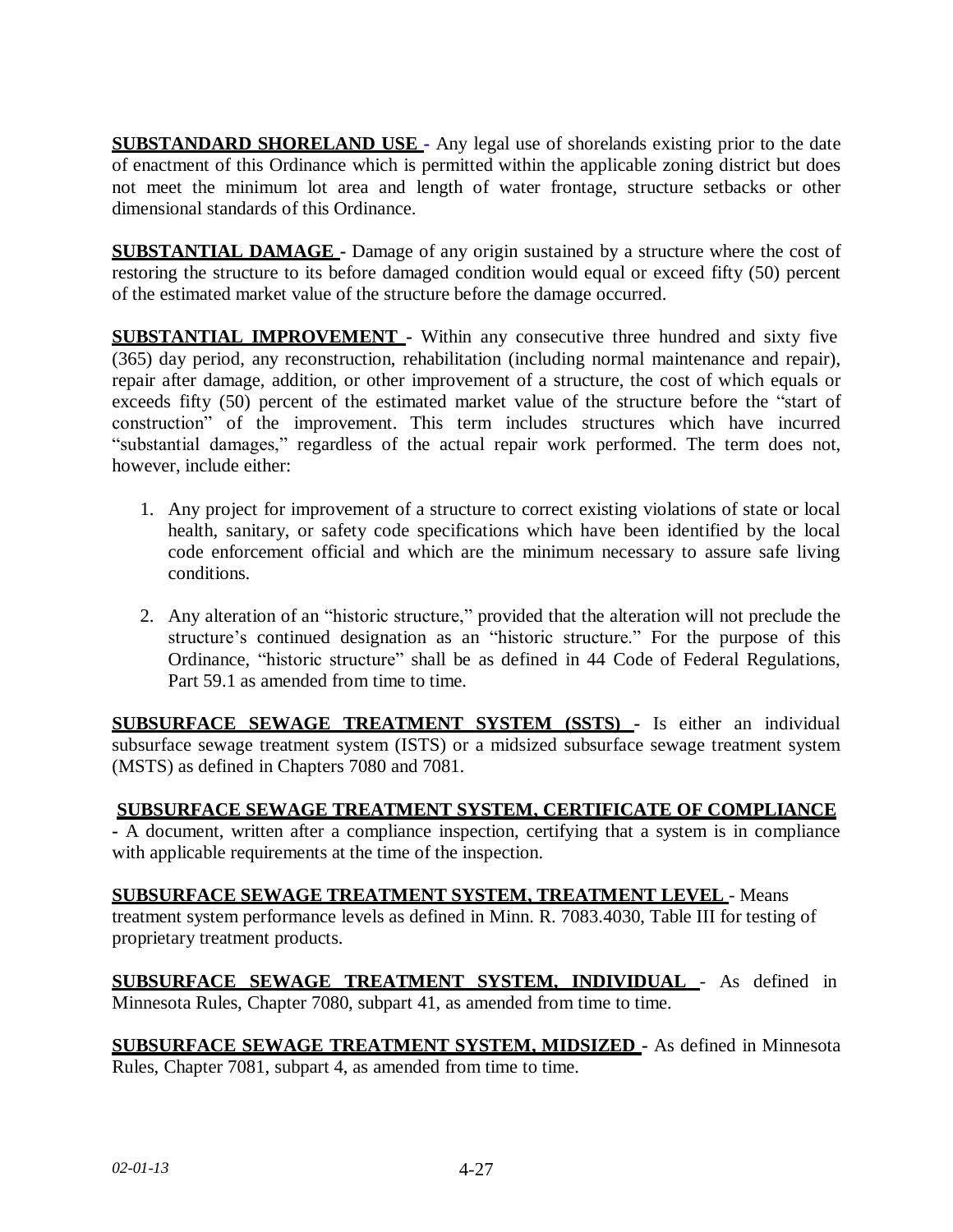**SUBSURFACE SEWAGE TREATMENT SYSTEM, TYPE I SYSTEM -** A SSTS designed according to Minn. R. 7080.2200 through Minn. R. 7080.2240, as may be amended.

**SUBSURFACE SEWAGE TREATMENT SYSTEM, TYPE II SYSTEM -** A SSTS designed according to Minn. R. parts 7080.2250 to 7080.2290, as may be amended.

# **SUBSURFACE SEWAGE TREATMENT SYSTEM, TYPE III SYSTEM - A** SSTS

designed according to Minn. R. 7080.2300, as may be amended.

### **SUBSURFACE SEWAGE TREATMENT SYSTEM, TYPE IV SYSTEM -** A SSTS designed according to Minn. R. 7080.2350, as may be amended.

**SUBSURFACE SEWAGE TREATMENT SYSTEM, TYPE V SYSTEM -** A SSTS designed according to Minn. R. 7080.2400, as may be amended.

**SURFACE WATER-ORIENTED COMMERCIAL USE** - The use of land for commercial purposes, where access to and use of a surface water feature is an integral part of the normal conductance of business. Marinas, resorts, and restaurants with transient docking facilities are examples of such use.

**TAVERN -** A place primarily used for the consumption of alcoholic beverages on site by the public.

**TECHNICAL EVALUATION PANEL (TEP) -** The TEP consists of at least three technical professionals appointed by Le Sueur County, Board of Soil and Water Resources (BWSR), and the local Soil and Water Conservation District (SWCD). For projects impacting or adjacent to public waters or public waters wetlands, the TEP also includes a technical professional employee of the Department of Natural Resources (DNR).

**TOWER** - Any ground or roof mounted pole, spire, structure, or combination thereof taller than fifteen (15) feet, including supporting lines, cables, wires, braces, and masts, intended primarily for the purpose of mounting an antenna, meteorological device, or similar apparatus above grade (except amateur radio antennas).

**TRANSFER OF PROPERTY** - The act of a party by which the title to property is conveyed from one person to another. The sale and every other method, direct or indirect, of disposing or parting with property, or with an interest therein, or with the possession thereof, absolutely or conditionally, voluntarily or involuntarily, by or without judicial proceedings, as a conveyance, sale, mortgage, gift, or otherwise.

**TRAVEL TRAILER** - A trailer, mounted on wheels, that is designed to provide temporary living quarters during recreation, camping or travel, does not require a special highway movement permit based on its size or weight when towed by a motor vehicle, and does not exceed eight and one half (8.5) feet in width or forty (40) feet in length.

**TREE FARM -** A parcel of land that is used to raise trees for the purpose of transporting them to be replanted off-site or for the purpose of harvesting them for wood products.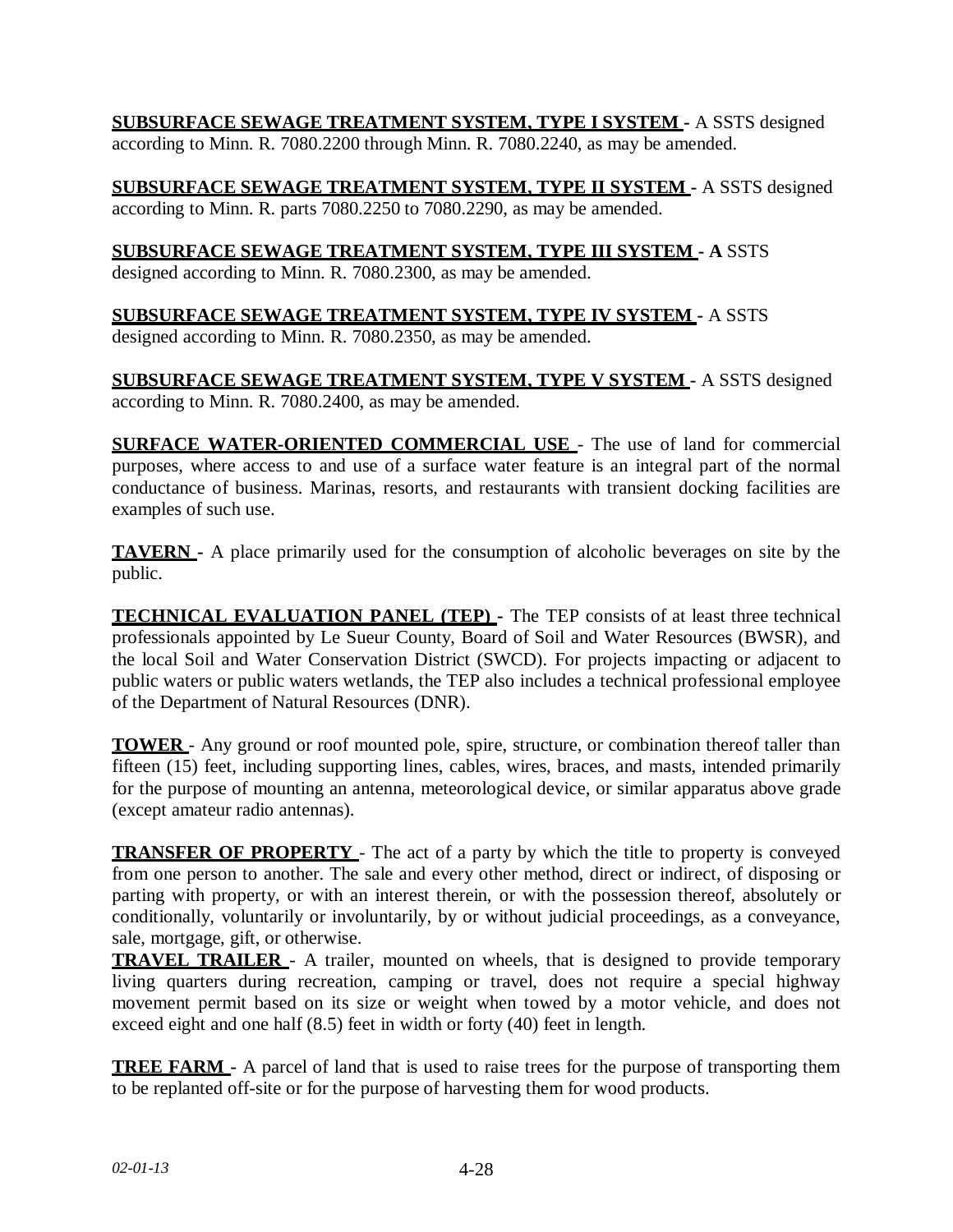# **UNINCORPORATED AREA** - The area outside a city.

**USE** - The purpose for which land or premises or a structure thereon is designated, arranged or intended, or for which it is or may be occupied or maintained.

**USE, ACCESSORY** - A use on the same lot with, and of a nature customarily incidental and subordinate to the principal use.

**VARIANCE** - A modification of a specific development standard in an official control including this Ordinance to allow an alternative development standard not stated as acceptable in the official control, but only as applied to a particular property for the purpose of alleviating a practical difficulty as defined in Minnesota Statues, Chapter 394.27.

**WATER SUPPLY PURPOSE** - Includes any uses of water for domestic, commercial, industrial, or agricultural purposes.

**WATERS OF THE STATE** - Surface or underground waters, except surface waters that are not confined but are spread and diffused over the land. Waters of the state includes boundary and inland waters.

**WIND ENERGY CONVERSION SYSTEMS (WECS) -** An electrical generating facility comprised of one or more wind turbines and accessory facilities, including but not limited to: power lines, transformers, substations and metrological towers that operate by converting kinetic energy of the wind into electrical energy. The energy may be used on-site or transferred off-site via transmission lines

- 1. **WECS, COMMERCIAL** A WECS of equal or greater than forty (40) kW in total name plate generating capacity with not more than five (5) MW.
- 2. **WECS, NON-COMMERCIAL -** A WECS of less than forty (40) kW in total name plate generating capacity, not to exceed a maximum height of one hundred fifty (150) feet.
- 3. **WECS, TOTAL HEIGHT -** Overall height of a WEC measured as the height of the tip of a blade extended at apex of rotation above the local ground level.
- 4. **WECS, ROTOR DIAMETER -** The diameter of the circle described by the moving rotor blades.
- 5. **WECS, AGGREGATED PROJECTS -** Aggregated projects are those which are developed and operated in a coordinated fashion, but which have multiple entities separately owning one or more of the individual WECS within the larger project. Associated infrastructure such as power lines and transformers that service the facility may be owned by a separate entity but are also included as part of the aggregated project.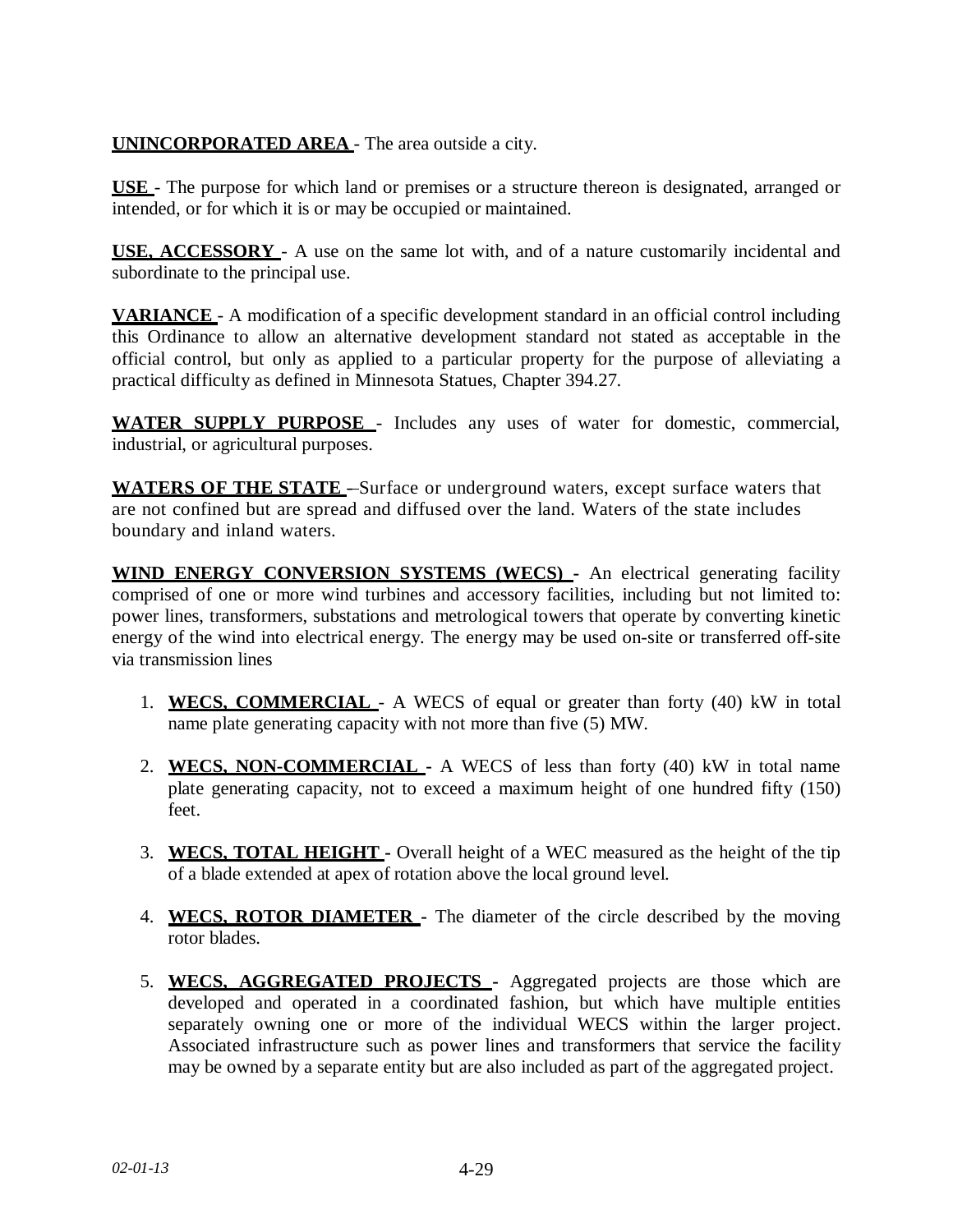**WETLAND -** Lands transitional between terrestrial and aquatic systems where the water table is usually at or near the surface or the land is covered by shallow water. For purposes of this definition, wetlands must have the following three attributes:

- 1. Have a predominance of hydric soils.
- 2. Are inundated or saturated by surface or ground water at a frequency and duration sufficient to support a prevalence of hydrophytic vegetation typically adapted for life in saturated soil conditions.
- 3. Under normal circumstances support a prevalence of such vegetation. Wetlands are further defined in the Wetland Conservation Act, Minnesota Statutes, § 103G.005, subd. 19.

**WETLAND BOUNDARY** - Area delineating wetland as determined using the methodologies in the United States Army Corps of Engineers Wetlands Delineation Manual (January 1987), including subsequent updates and supplements, and guidance provided by the board, per MN Rules 8420.

**WETLAND TYPE -** Refers to a classification system according to Wetlands of the United States, US Fish and Wildlife Service Circular 39 (1971 edition). As summarized in this subdivision and as defined in MN Statutes, §103G.005, subd. 17b as amended from time to time.

- 1. **Type 1 wetlands** are seasonally flooded basins or flats in which soil is covered with water or is waterlogged during variable seasonal periods but usually is well-drained during much of the growing season. Type 1 wetlands are located in depressions and in overflow bottomlands along watercourses, and in which vegetation varies greatly according to season and duration of flooding and includes bottomland hardwoods as well as herbaceous growths.
- 2. **Type 2 wetlands** are inland fresh meadows in which soil is usually without standing water during most of the growing season but is waterlogged within at least a few inches of surface. Vegetation includes grasses, sedges, rushes, and various broad-leafed plants. Meadows may fill shallow basins, sloughs, or farmland sags, or these meadows may border shallow marshes on the landward side.
- 3. **Type 3 wetlands** are inland shallow fresh marshes in which soil is usually waterlogged early during a growing season and often covered with as much as six (6) inches or more of water. Vegetation includes grasses, bulrushes, spikerushes, and various other marsh plants such as cattails, arrowheads, pickerelweed, and smartweeds. These marshes may nearly fill shallow lake basins or sloughs, or may border deep marshes on the landward side and are also common as seep areas on irrigated lands.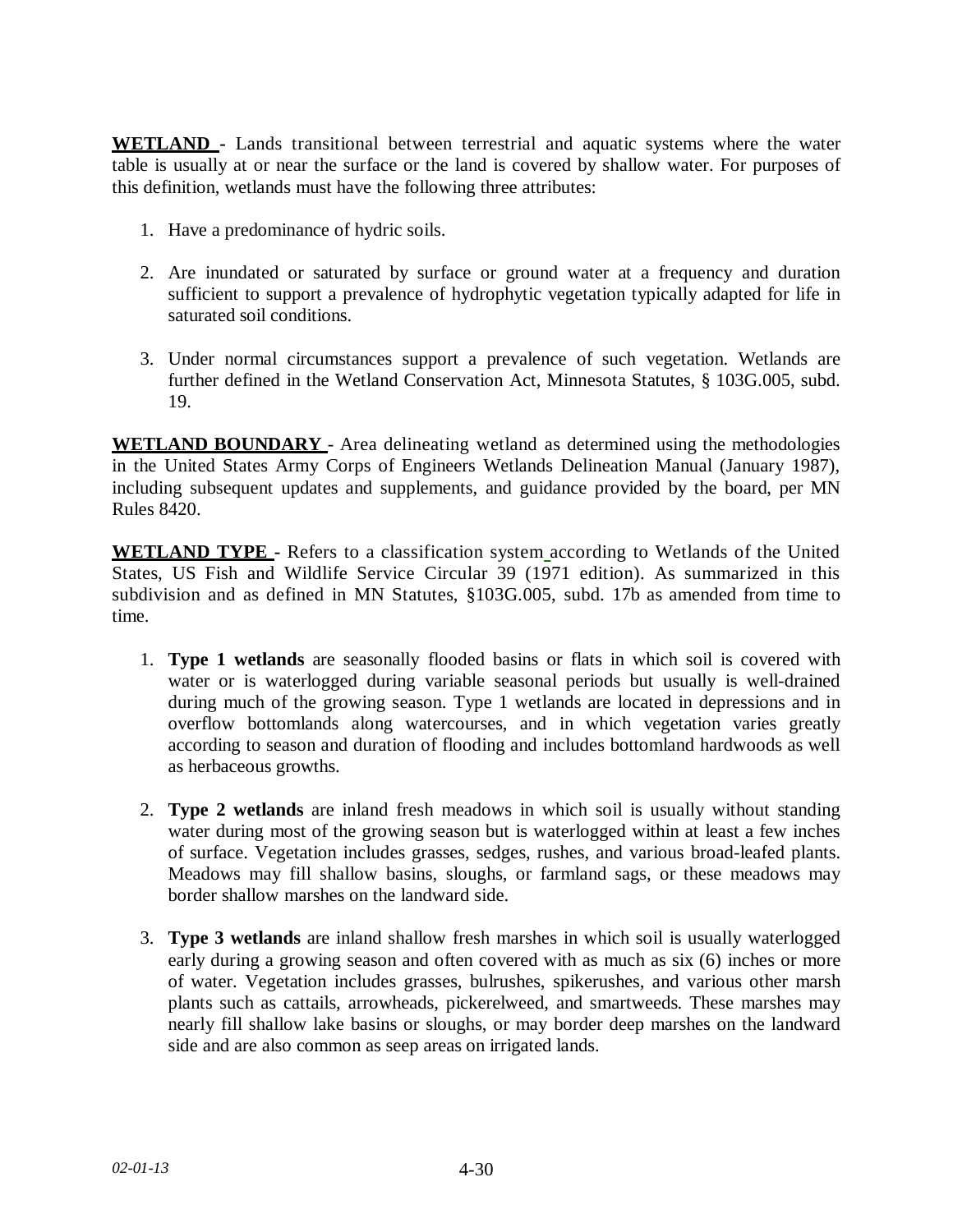- 4. **Type 4 wetlands** are inland deep fresh marshes in which soil is usually covered with six (6) inches to three (3) feet or more of water during the growing season. Vegetation includes cattails, reeds, bulrushes, spikerushes, and wild rice. In open areas, pondweeds, naiads, coontail, water milfoils, waterweeds, duckweeds, waterlilies, or spatterdocks may occur. These deep marshes may completely fill shallow lake basins, potholes, limestone sinks, and sloughs, or they may border open water in such depressions.
- 5. **Type 5 wetlands** are inland open fresh water, shallow ponds, and reservoirs in which water is usually less than ten (10) feet deep and is fringed by a border of emergent vegetation similar to open areas of type 4 wetland.
- 6. **Type 6 wetlands** are shrub swamps in which soil is usually waterlogged during growing season and is often covered with as much as six (6) inches of water. Vegetation includes alders, willows, buttonbush, dogwoods, and swamp-privet. This type occurs mostly along sluggish streams and occasionally on floodplains.
- 7. **Type 7 wetlands** are wooded swamps in which soil is waterlogged at least to within a few inches of the surface during growing season and is often covered with as much as one (1) foot of water. This type occurs mostly along sluggish streams, on floodplains, on flat uplands, and in shallow basins. Trees include tamarack, arborvitae, black spruce, balsam, red maple, and black ash. Northern evergreen swamps usually have a thick ground cover of mosses. Deciduous swamps frequently support beds of duckweeds and smartweeds
- 8. **Type 8 wetlands** are bogs in which soil is usually waterlogged and supports a spongy covering of mosses. This type occurs mostly in shallow basins, on flat uplands, and along sluggish streams. Vegetation is woody or herbaceous or both. Typical plants are heath shrubs, sphagnum moss, and sedges. In the north, leatherleaf, Labrador-tea, cranberries, carex, and cottongrass are often present. Scattered, often stunted, black spruce and tamarack may occur.

**WIRELESS TELECOMMUNICATION TOWERS** - Include cellular, personal communications services (PCS), specialized mobilized radio (SMR), enhanced specialized mobilized (ESMR), paging, and similar services that are marketed to the general public.

**YARD** - Any space in the same lot with a structure, open and unobstructed from the ground to the sky.

**YARD, FRONT** - A yard extending along the full width of the front property line between side property lines and extending from the adjacent road right-of-way line to depth required in the setback regulations for the zoning district in which such lot is located.

**YARD, REAR** - An open space unoccupied except for accessory structures on the same lot with the principal structure between the rear line of the principal structure and the rear property line and extending the full width of the lot.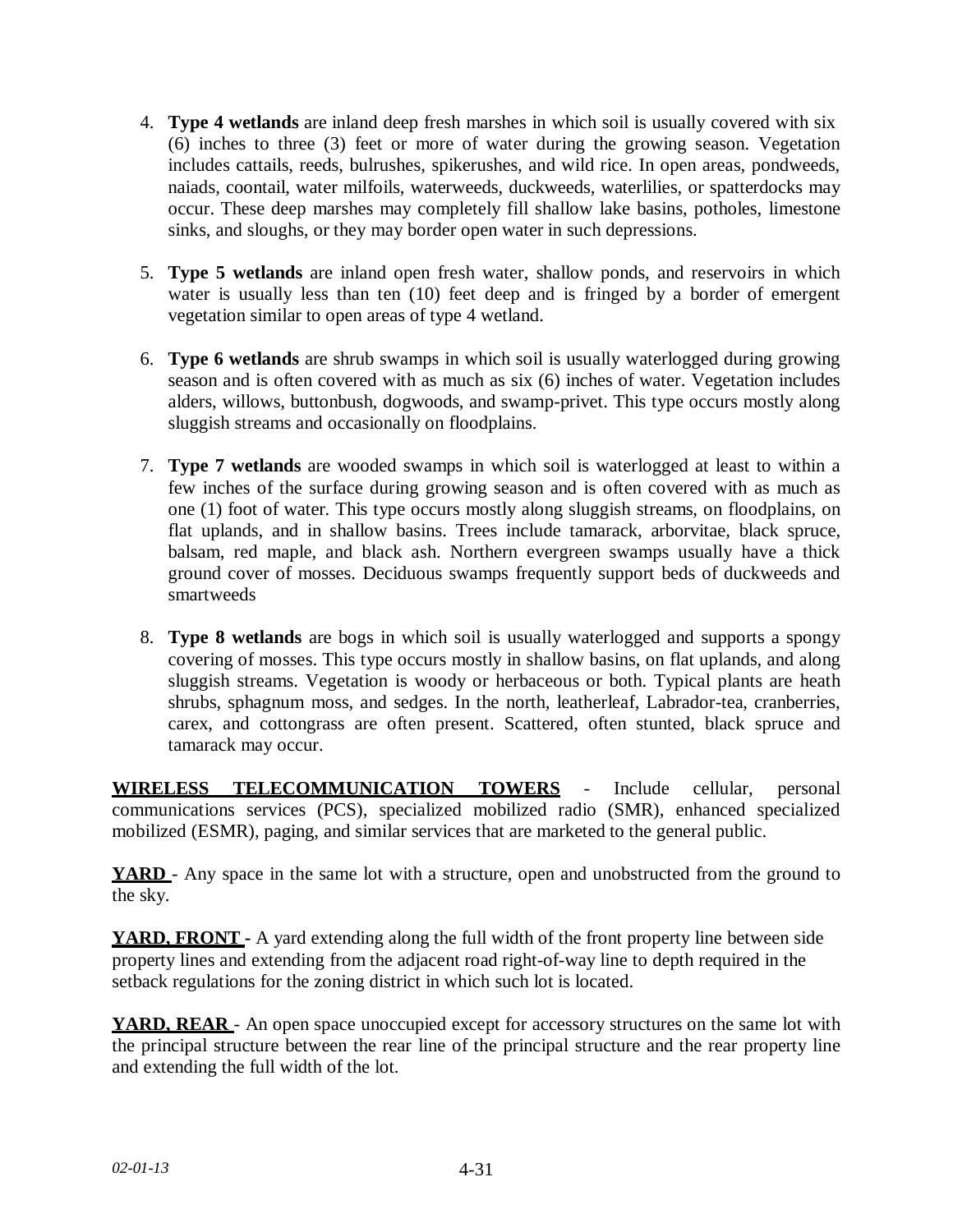**YARD, SIDE -** An open unoccupied space between the structure and the side line of the lot and extending from the front lot line to the rear lot line.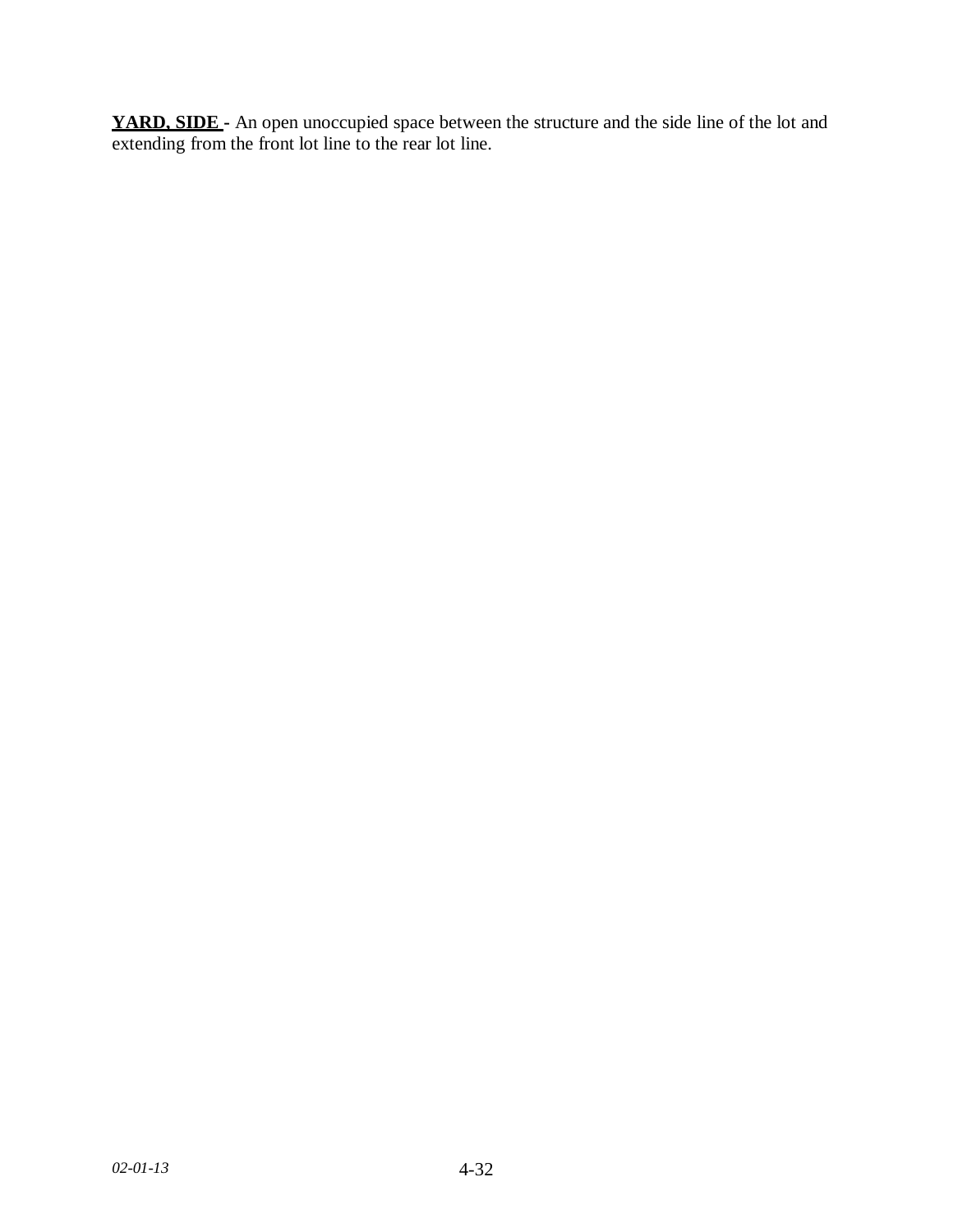## **SECTION 5. CLASSIFICATION OF DISTRICTS**

## **SUBDIVISION 1. DISTRICTS**

For the purpose of this section, Le Sueur County is hereby divided into classes of districts, which shall be designated as follows;

- A. AGRICULTURE DISTRICT
	- A **Agriculture**

### B. CONSERVATION DISTRICT

| C   | Conservancy                    |
|-----|--------------------------------|
| -SP | Special Protection (Shoreland) |

#### C. RESIDENCE DISTRICTS

| R1        | Urban/Rural Residential              |
|-----------|--------------------------------------|
| <b>RR</b> | Recreational Residential (Shoreland) |

## D. SHORELAND DISTRICTS

| <b>SP</b> | <b>Special Protection</b> |
|-----------|---------------------------|
| RR.       | Recreational Residential  |
| RC.       | Recreational Commercial   |

### E. COMMERCIAL DISTRICTS

| RC. | Recreational Commercial (Shoreland) |
|-----|-------------------------------------|
| - B | <b>General Business</b>             |

#### F. INDUSTRY DISTRICT

I General Industry

#### G. OVERLAY DISTRICTS

| MR.       | <b>Mineral Resources</b> |  |  |
|-----------|--------------------------|--|--|
| FP        | Flood Plain              |  |  |
| <b>FW</b> | Floodway                 |  |  |
| FF        | <b>Flood Fringe</b>      |  |  |

AZ Airport Zoning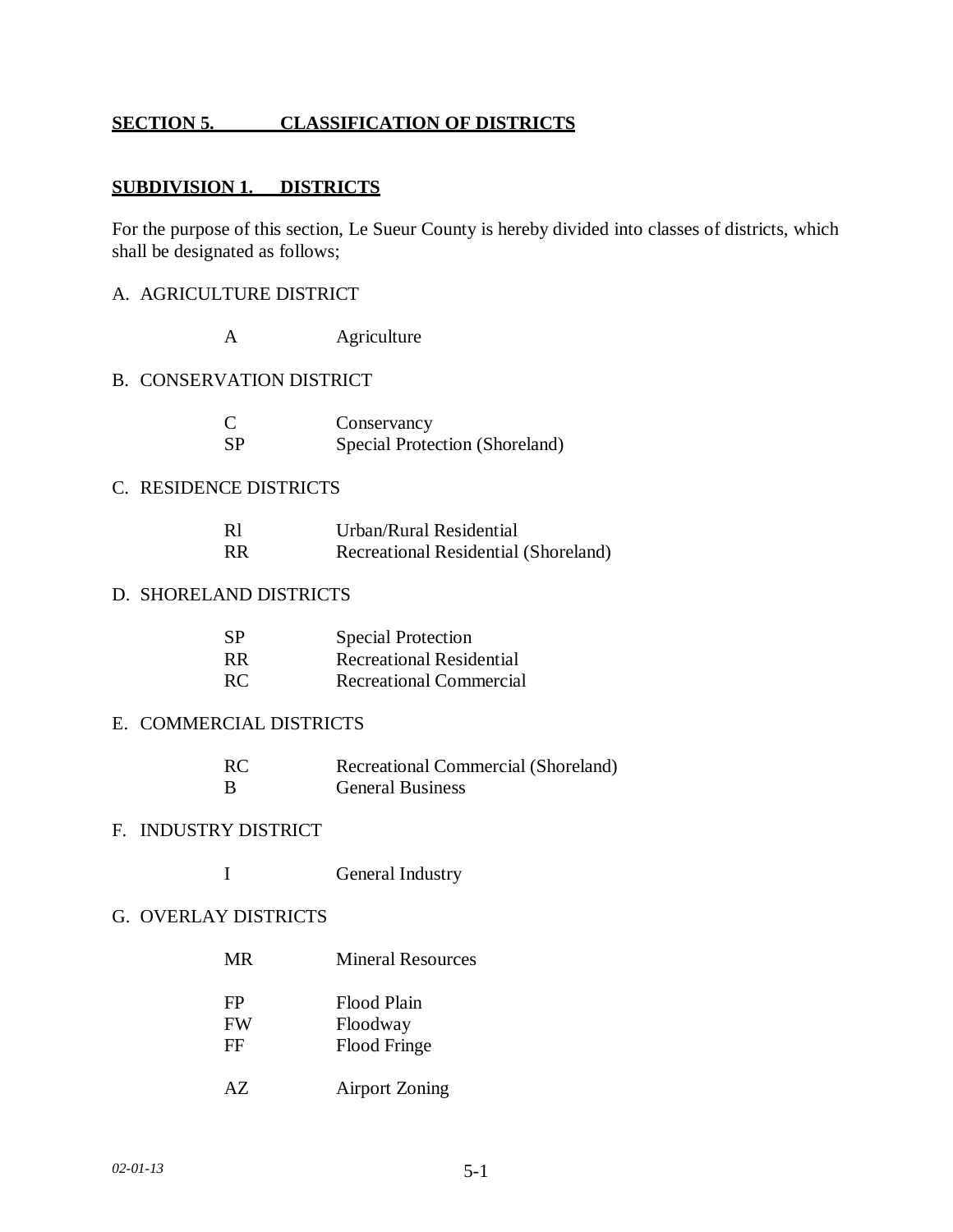# **SUBDIVISION\_2.\_ ZONING MAP**

The location and boundaries of the districts established by this Ordinance are hereby set forth on the zoning maps to include the Mineral Resources Overlay map, the Airport Zoning Overlay map, and the Flood Plain Overlay map, which shall include the Flood Insurance Study and the Flood Insurance Rate Map (FIRM) panels for Le Sueur County Minnesota and Incorporated Areas. Said maps are hereby made a part of this Ordinance and shall be known as the "Official Zoning Maps" Said maps, consisting of sheets and all notations, references, and data shown thereon are hereby incorporated by reference into this Ordinance and shall be as much a part of it as if all were fully described herein. It shall be the responsibility of the Department to maintain said maps, and amendments thereto shall be recorded on said Official Zoning Maps within forty five (45) calendar days after official adoption and publication of such amendments. The official Zoning Maps shall be kept on file in the County Auditor's office.

## **SUBDIVISION 3. DISTRICT\_BOUNDARIES**

- A. The boundaries between districts are, unless otherwise indicated, the center lines of highways, roads, streets, alleys, or railroad right-of-way or such lines extended or lines parallel or perpendicular thereto; or section, half section, quarter section, quarter-quartersection or other fractional section lines of the United States public land surveys, as established by law. Where figures are shown on the Official Zoning Map between a road and a district boundary line, they indicate that the district boundary line runs parallel to the road center line at a distance therefrom equivalent to the number of feet so indicated, unless otherwise indicated.
- B. Boundaries indicated as following shorelines shall be construed to follow such shorelines, and in the event of a change in a shoreline, the boundary shall be construed as moving with the actual shoreline of a river, stream and tributary and the Ordinary High Water Level (OHWL) of a lake.

### **SUBDIVISION 4. FUTURE DETACHMENT**

Any land detached from an incorporated municipality and placed under the jurisdiction of this Ordinance in the future shall be placed under the Agriculture (A) District, until placed in another district by action of the Board of County Commissioners after recommendation of the Planning Commission.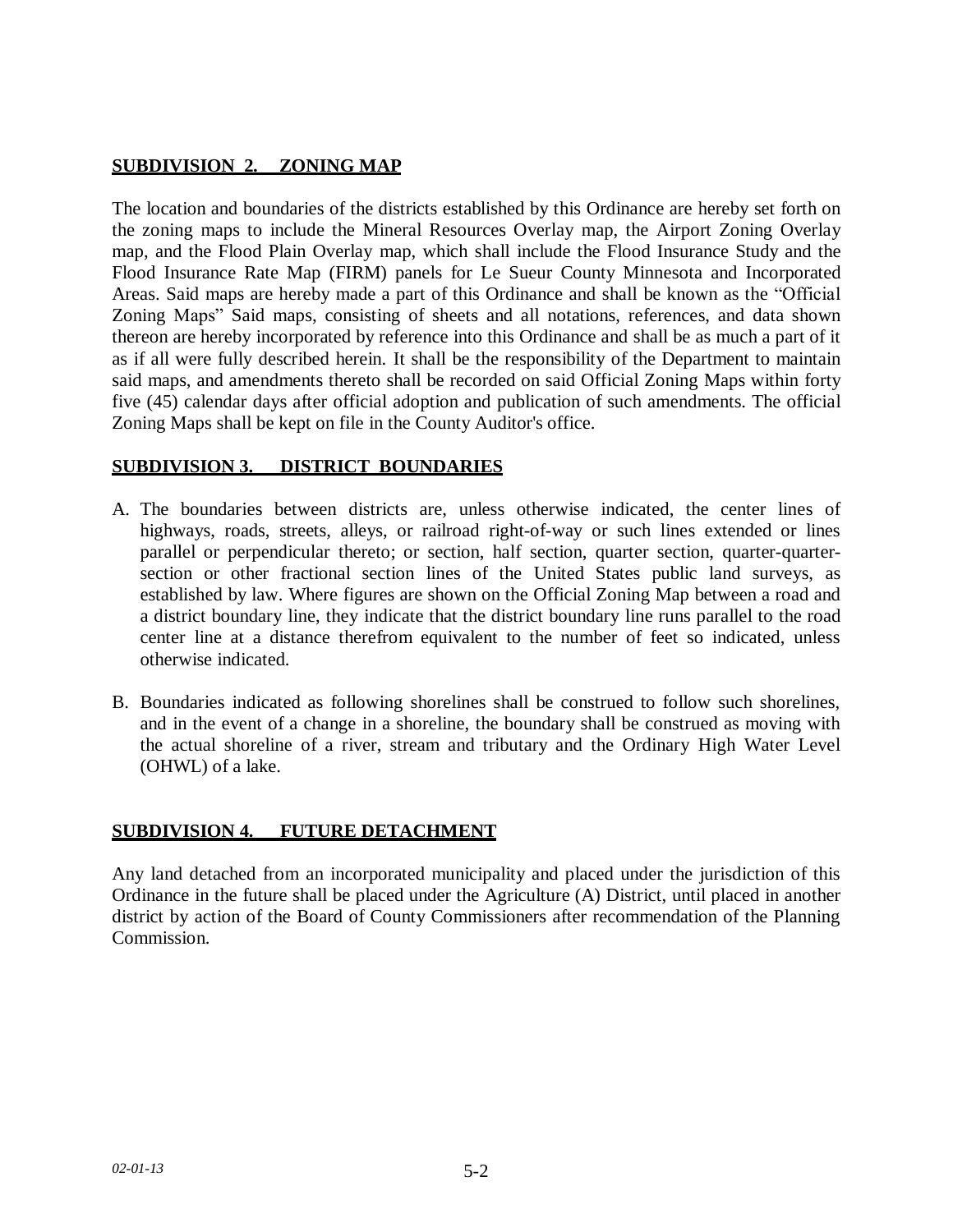## **SUBDIVISION 5. USES NOT PROVIDED FOR IN ZONING DISTRICTS**

Whenever in any Zoning District a use is neither specifically permitted or conditional use, the use shall be considered prohibited. In such case the Board of County Commissioners and/or Planning Commission, upon the application of the property owner or Department, may conduct a study to determine if the use is acceptable and, if so, what Zoning District would be most appropriate, and the determination as to conditions and standards relating to the development of the use. The Board of County Commissioners and Planning Commission may also initiate an amendment to the Zoning Ordinance, if appropriate, to provide for the particular use under consideration or shall find that the use is not compatible within certain Zoning Districts

## **SUBDIVISION 6. APPEALS AS TO DISTRICT BOUNDARIES**

Appeals from the Department's determination of the exact location of district boundary lines shall be heard by the Board of Adjustment for a judgment as to the location of the district boundaries. A judgment by the Commissioner of Natural Resources may also be sought in the event that agreement relative to precise location of shoreland and flood plain district boundaries cannot be obtained.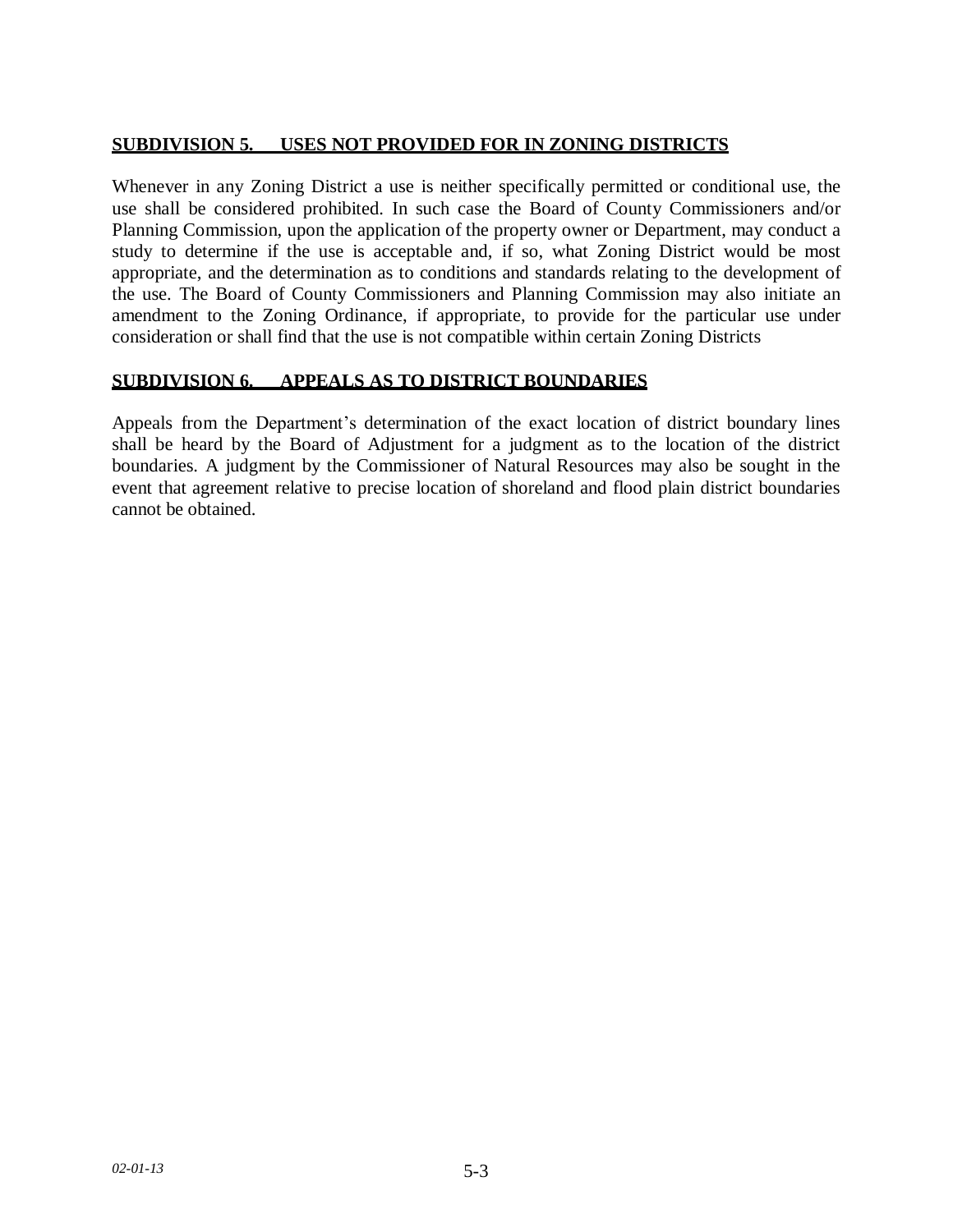## **SECTION 6. OVERLAY DISTRICTS (MINERAL RESOURCES, FLOOD PLAIN AND AIRPORTZONING)**

# **SUBDIVISION 1. PURPOSE**

- A. The overlay districts shall be considered an overlay zoning district to all existing zoning districts of the County.
- B. Each overlay district shall specify what uses are permitted in the overlay. All other uses may be permitted only if allowed by the established underlying zoning district.
- C. The requirements of this Section shall apply in addition to other legally established regulations of the County.
- D. Two (2) overlay districts may occur in the same area. Where two (2) overlay districts occupy the same area, the requirements that impose greater restrictions shall apply.
- E. The overlay districts consist of the following:
	- 1. Mineral Resources (MR) Overlay District.
	- 2. Flood Plain (FP) Overlay District.
	- 3. Airport Zoning (AZ) Overlay District.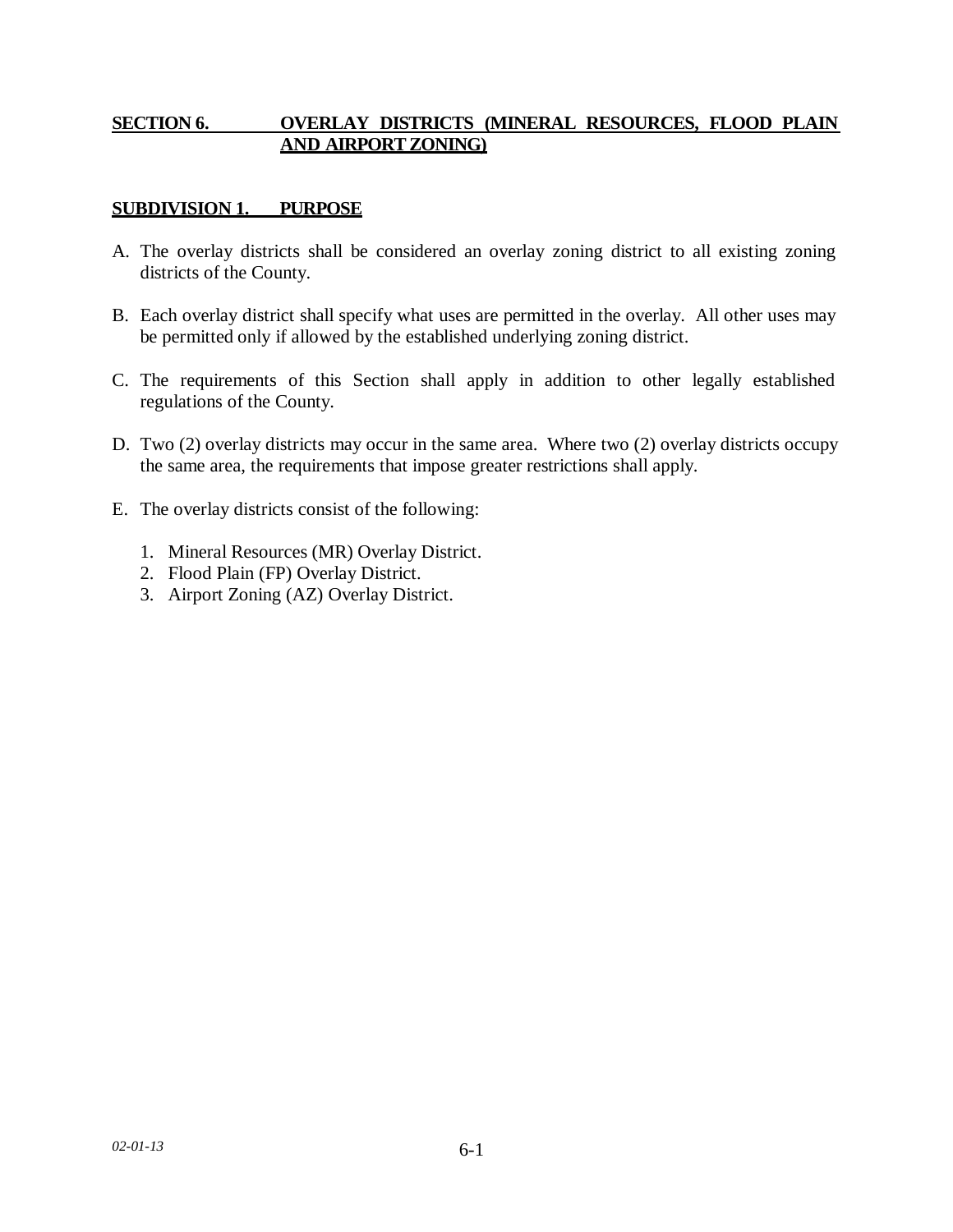# **SECTION 6.1 MINERAL RESOURCES (MR) OVERLAY DISTRICT**

## **SUBDIVISION 1. PURPOSE**

- A. The Mineral Resources Overlay District is intended to protect areas with existing significant mineral resources including sand, gravel, limestone and sandstone deposits, as shown in the Le Sueur County Aggregate Resources Inventory completed pursuant to Minnesota Statutes Chapter 84.94.
- B. This Mineral Resources Overlay District shall not prohibit mining in other areas of the County not identified within the Mineral Resources Overlay District boundaries as shown on the Official Zoning Map.

### **SUBDIVISION 2. SPECIFIC STANDARDS**

- A. The following specific standards shall apply in the Mineral Resources Overlay District and shall preempt any conflicting standards for any base district underlying the Mineral Resources Overlay district:
	- 1. The maximum number of dwellings allowed per quarter-quarter section shall be one (1), provided the following conditions are met:
		- a. The minimum lot size shall be five (5) acres of which forty thousand (40,000) square feet shall be buildable area.
		- b. New improvements including structures, wells, and subsurface sewage treatment systems (SSTS) shall be set back at least one hundred fifty (150) feet from the property boundary adjacent to any existing or permitted mining parcel.
		- c. New improvements on parcels adjacent to existing or permitted mining parcels shall prevent all surface water runoff from entering the mining parcel.
	- 2. Prior to submittal of any conditional use permit applications and/or proposed subdivisions, significant site determination is required in the Mineral Resources Overlay District to determine the quality of those potential resources. Information shall be submitted to the County during the informational stage of the development process, prior to any application submitted.

### B. SIGNIFICANT MINERAL RESOURCE DETERMINATION

1. To determine an area within the Mineral Resources Overlay District, the following information shall be provided by the Applicant and/or Landowner and considered: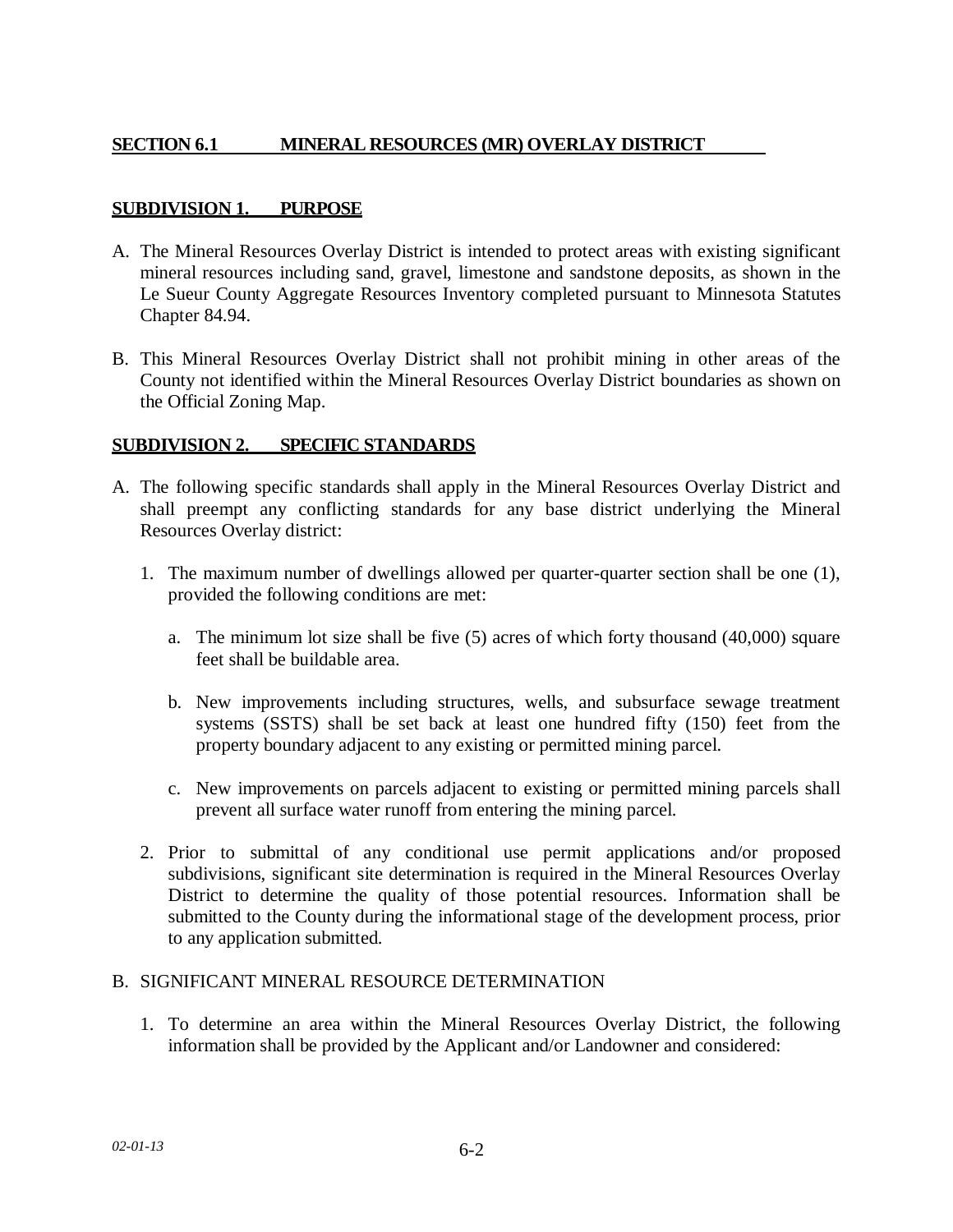- a. Soil borings shall be conducted at a rate of one (1) boring per five (5) acres distributed proportionately throughout the proposed project site, or by methods comparable in order to accurately identify material quantity and quality.
- b. Information may consist of laboratory test data or the determination of a certified, licensed or registered geologist, or other person deemed qualified by the County.
- c. A survey map and legal description that identifies the location and boundary of the determination.
- d. The Applicant and/or Landowner of the site shall submit evidence showing the parcel or area of the proposed project is not a significant site.
- 2. The information must demonstrate that the resource meets the following considerations for determination, and is considered a significant site:
	- a. The textural characteristics of the deposit must be greater than 'moderately poor' to 'poor' determined through a sieve analysis, with the quality ranging from greater than low to moderate determined through soundness and durability analysis, as determined by the Minnesota Department of Natural Resources (DNR), Division of Lands & Minerals.
	- b. The percent composition of the mineral contains mostly greater than finer material that meets MNDOT specifications.
	- c. Deposit thickness averages more than five (5) feet.
	- d. Overburden depth averages less than fifty (50) feet.
- 3. Based on the analysis of boring and information relating to the location, quality and quantity of the mineral resource, the County shall determine the status of the resource site. The following determination shall be made:
	- a. If the resource site meets the definition of a significant site, the County shall include the site within the Mineral Resources Overlay District.
	- b. If information provided determines the site of the proposed project is not significant, the County shall exclude the site from the Mineral Resources Protection Overlay District.
- 4. The Mineral Resources Overlay District shall be removed from a site when the mineral resource site has been reclaimed in accordance with this Ordinance and the Applicant and/or Landowner submits the required information to be removed from the Mineral Resources Overlay District.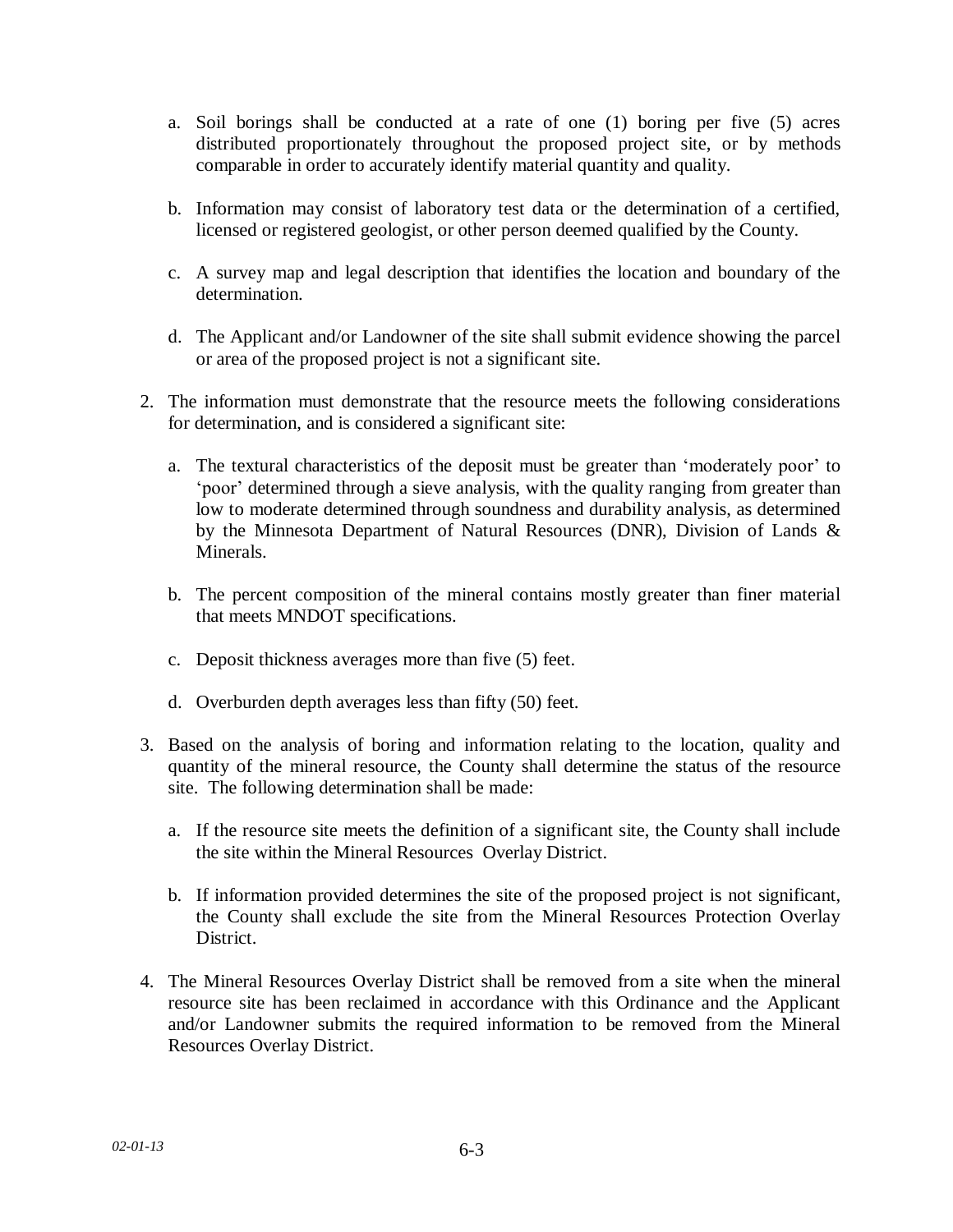## C. LAND USE NOTIFICATION

- 1. No permit for the construction of, or addition to, a dwelling unit located within the Mineral Resources Overlay District shall be issued until the Applicant and/or Landowner signs a "Mineral Resources Land Use Notification Form" provided by the Department. These Forms shall inform the applicant and /or landowner of the following:
	- a. The land that is the subject of the permit or development is located within the Mineral Resources Overlay District, where Le Sueur County and the DNR have determined mineral resources are an important resource in this area.
	- b. Mineral extraction operations may be accompanied by noise, dust, odor, light, and other off-site impacts.
	- c. Mineral extraction is given preference over residential uses within the Mineral Resources Overlay District.
	- d. Residents have a right to live in the Mineral Resources Overlay District, however; residents shall be prepared to accept that mineral extraction operations and accompanying impacts associated with this use are a normal and necessary aspect of living in the Mineral Resources Overlay District.
- 2. Said form shall be filed with the Le Sueur County Recorder at the expense of the Applicant and/or Landowner and shall include the legal description of the property involved.

**Sections Omitted**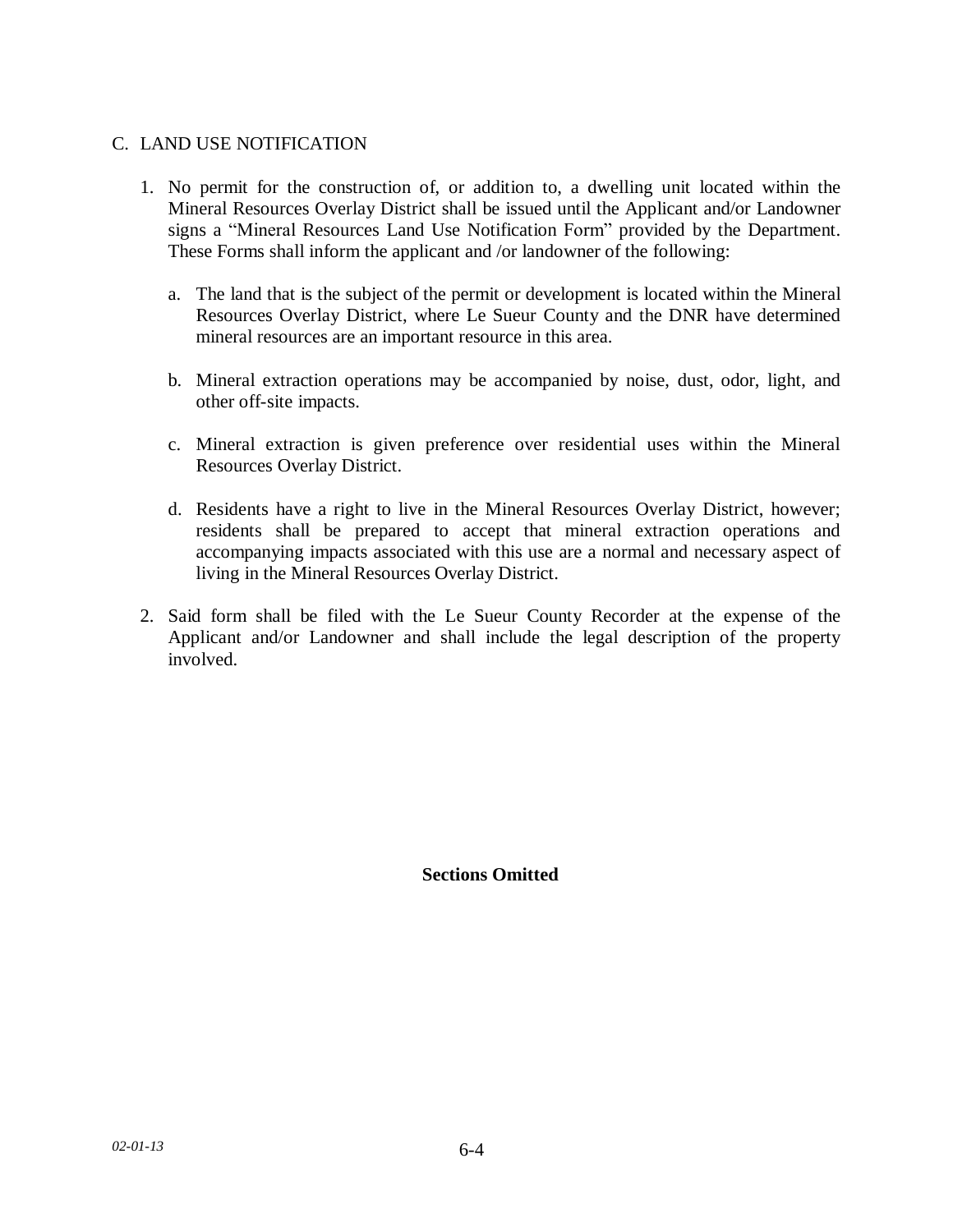## **SECTION 18. ENVIRONMENTAL PERFORMANCE STANDARDS**

## **SUBDIVISION 1. WETLAND CONSERVATION**

#### A. PURPOSE

The County finds that wetlands provide a variety of benefits. Wetlands maintain water quality by filtering and absorbing polluted surface water runoff, reduce flooding and soil erosion, recharge groundwater, provide fish and wildlife habitat, provide open space, and are an integral part of the County's environment. Wetlands are important physical, educational, ecological, aesthetic, recreational, and economic assets to the County. They are critical to the County's stormwater management and other aspects of the public health, safety, and general welfare. Regulating wetlands and the land uses around them are therefore in the public interest.

#### B. AUTHORITY

The Wetland Conservation Act (WCA) of 1991, shall be adopted by reference, as amended from time to time. Le Sueur County designates the administrative responsibilities as the local government unit (LGU) to Le Sueur County Soil and Water Conservation Districts (SWCD) who will be responsible for the implementation of WCA in order for Le Sueur County to fulfill their responsibilities as the LGU.

#### C. PRESERVATION

To the extent possible, all wetlands shall be retained in their natural state. Alterations to wetlands shall require review by the Le Sueur County SWCD. The following provisions apply to wetlands in Le Sueur County.

### D. WETLAND BOUNDARY OR TYPE APPLICATIONS

An applicant and/or landowner may apply for a wetland boundary or type decision from the Le Sueur County SWCD or submit a wetland boundary or type decision by a certified wetland delineator. The applicant and/or landowner is responsible for submitting proof necessary to make the decision. Applications for approval of wetland boundary or type must include information in accordance with wetland delineation report submittal guidelines provided. A wetland boundary or type application may be submitted independently or as part of a no-loss, exemption, sequencing, replacement plan, or banking application.

#### E. GENERAL STANDARDS

The following regulations shall apply in all Districts:

1. New Structures or additions to existing structures shall be set back seventy five (75) feet from the wetland boundary of any Type three (3) through Type eight (8).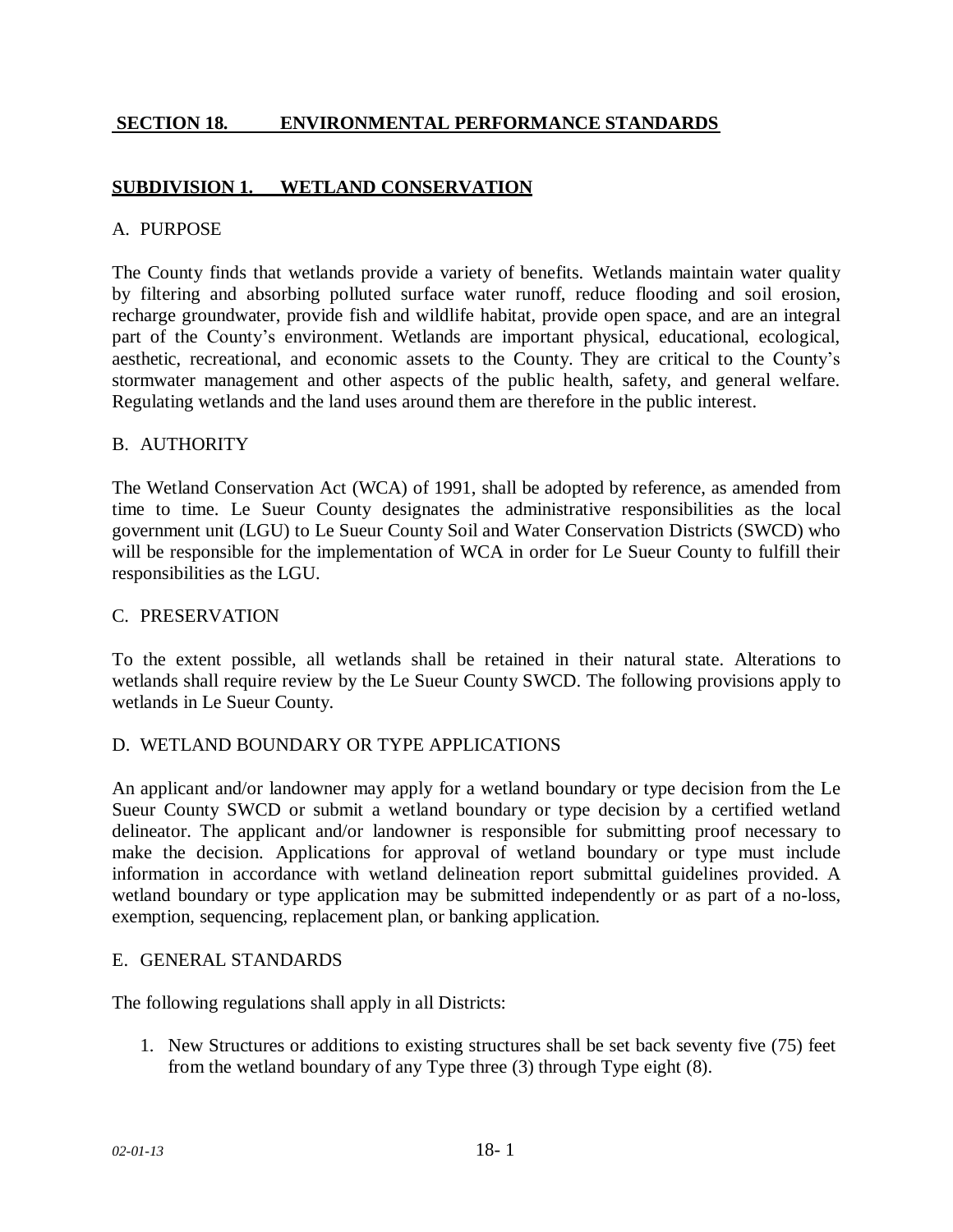- 2. No part of any sewage treatment system shall be located closer than seventy five (75) feet from the wetland boundary of any Type three (3) through Type eight (8) or ordinary high water level.
- 3. Organic waste which would normally be disposed of at a solid waste treatment site or which would normally be discharged into a sewage treatment system or sewer shall not be directly or indirectly discharged to a wetland.

## **SUBDIVISION 2. BLUFF REGULATIONS**

#### A. GENERAL STANDARDS

- 1. All development shall conform to the natural limitations presented by the topography and soil as to create the best potential for preventing soil erosion.
- 2. No structure shall be constructed in any bluff or bluff impact zone as defined in this Ordinance. Essential Services shall be exempt from this standard.
- 3. Filling and cutting activity in any bluff or bluff impact zone shall be considered a conditional use. In no case shall cutting or filling be allowed for the purpose of establishing a site for the erection of a structure.
- 4. If the adjacent bluff is actively eroding, the Department may increase the setback requirement.
- 5. Development on steep slopes with a grade between eight (8) to eighteen (18) percent shall be carefully reviewed to insure adequate measures have been taken to prevent erosion, sedimentation, and structural damage.

### B. BLUFF SETBACKS

- 1. All structures shall be set back from the top and/or toe of the bluff:
	- a. Thirty (30) feet for bluffs with slopes eighteen (18) to thirty (30) percent.
	- b. Fifty (50) feet for bluffs with slopes greater than thirty (30) percent.
	- c. **Existing Building Sites**. All structures shall be set back thirty (30) feet from the top or toe of the bluff.
- 2. SSTS shall be set back thirty (30) feet from the top or toe of the bluff.
	- a. SSTS upgrade and/or replacement for an existing dwelling:
		- 1. Shall be exempt from bluff setback.
		- 2. May be located within the bluff impact zone.
		- 3. Shall not be located within the bluff.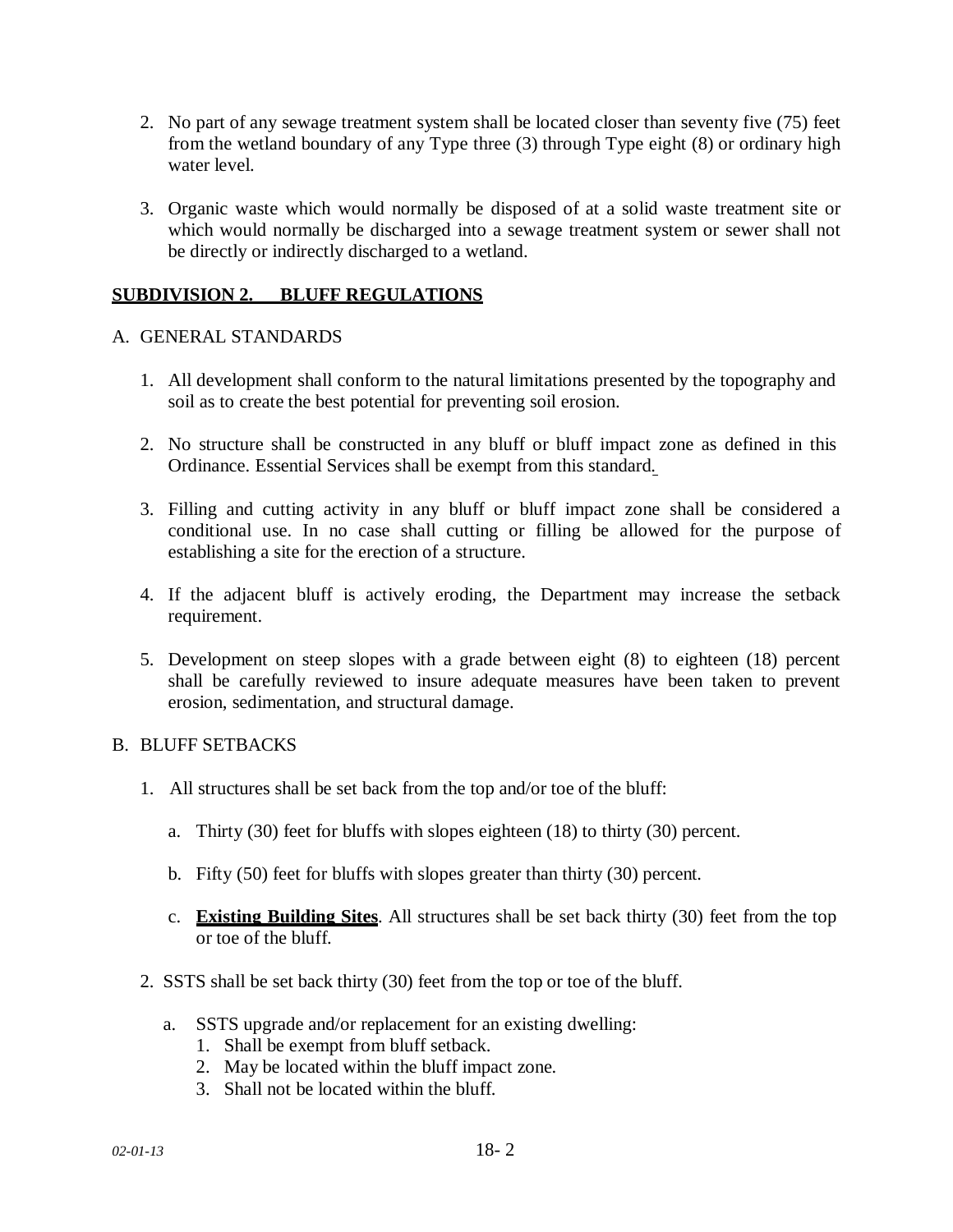- 3. If the adjacent bluff is actively eroding, the Department may increase the setback requirement.
- 4. Structures and accessory facilities, except stairways and landings, must not be placed within bluff impact zones.

## **SUBDIVISION 3. GRADING, EXCAVATING, OR FILLING STANDARDS**

### A. APPLICABILITY

- 1. Grading, excavating or filling activities that involve topographic alterations in all districts shall conform to the following standards of this Section, with the following exceptions.
	- a. Grading, excavating, or filling activities necessary for the construction of structures, sewage treatment systems, and driveways under validly issued zoning permits shall be exempt from this standard.
	- b. Public roads and land alterations for agricultural purposes shall be exempt from this standard.
- 2. Grading, excavating or filling activities within the bluff shall be a conditional use.

### B. STANDARDS

- 1. There shall be no substantial environmental impact or that such impact shall be alleviated through the County's Erosion Control Standards and other conditions of the permit.
- 2. There shall be no substantial adverse impact on surrounding properties.
- 3. Grading, excavating or filling activities within a shoreland district shall conform to the regulations of this Ordinance.
- 4. Grading, excavating or filling activities in any type of wetland shall be evaluated in accordance with the WCA regulations, as administered by the Le Sueur County SWCD.

### C. PERMIT REQUIREMENTS

- 1. Plans shall be submitted by the applicant and/or landowner as indicated in the following table for review by the Department. The Department may request review by the SWCD.
- 2. Erosion control measures shall be required. Erosion and siltation of the surrounding area shall be prohibited.
- 3. The proposed grading, excavating or filling activities shall occur within one (1) year of permit issuance.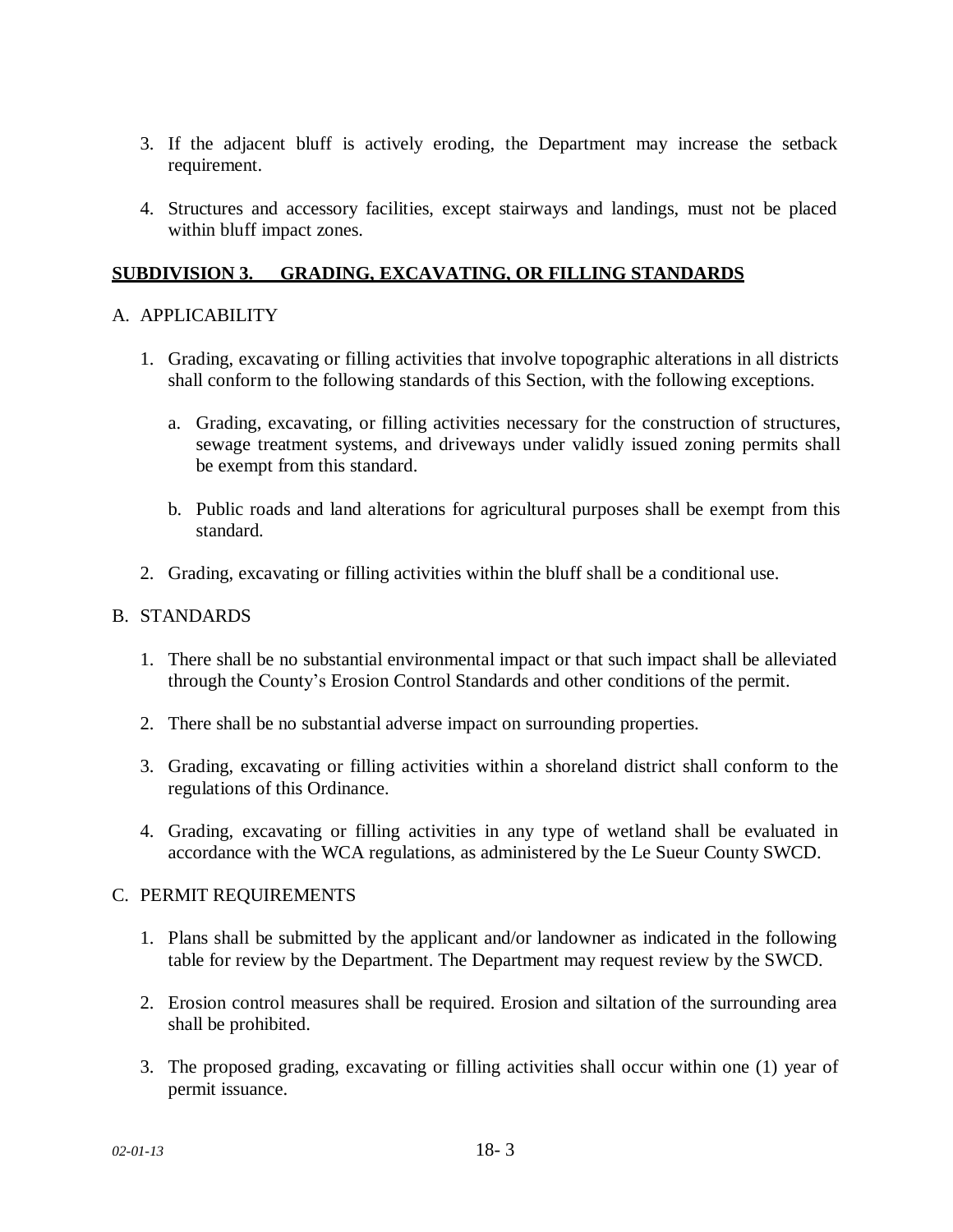- 4. The permit shall specify what operations are to occur in the permitted area and what general types of equipment may be used in the operation.
- 5. A National Pollution Discharge Elimination System (NPDES) permit shall be obtained if the land disturbance is greater than one (1) acre.
- 6. Refer to the following table for permitting requirements for grading, excavating or filling activities in each zoning district.

*(TABLE ON NEXT PAGE)*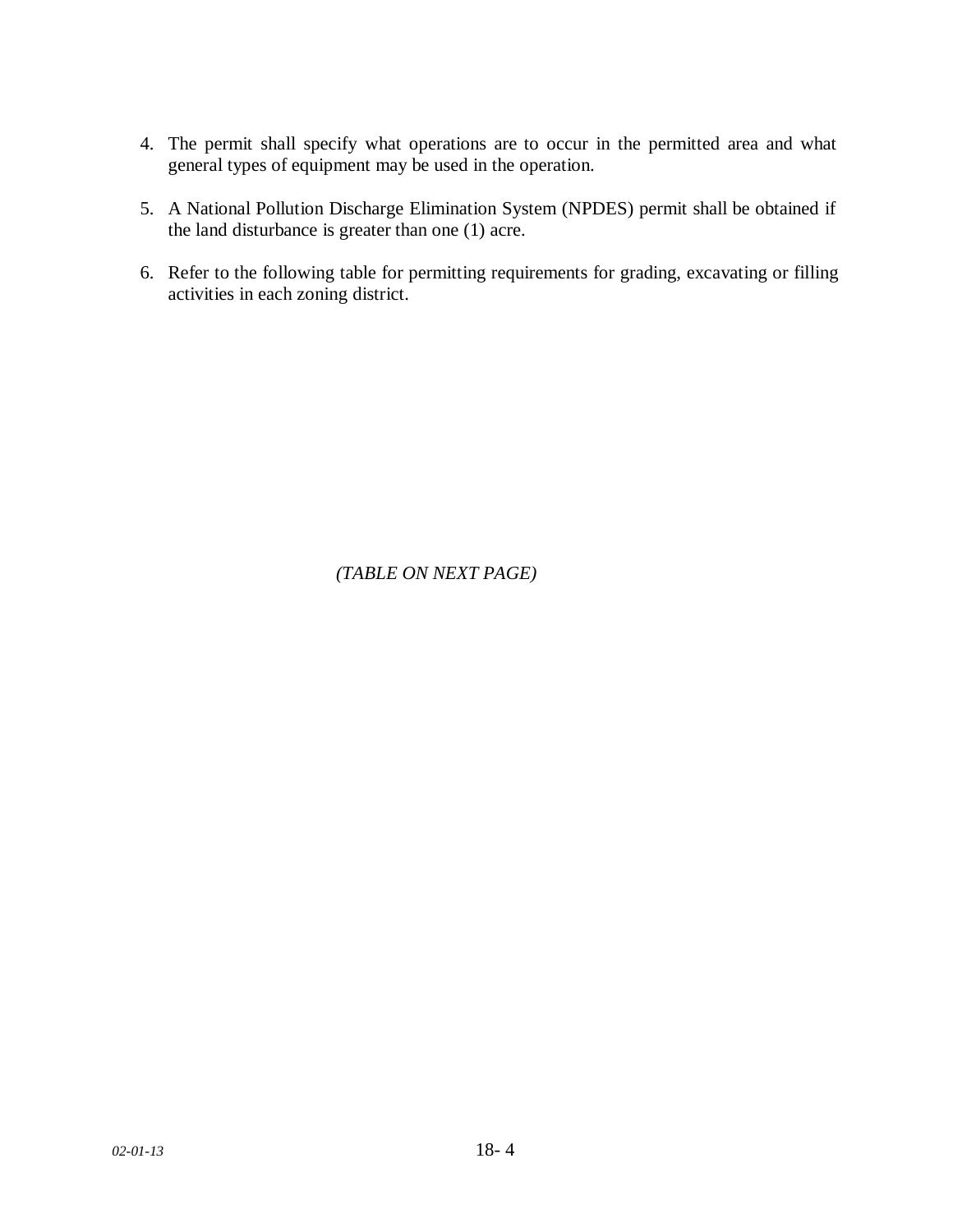| <b>ZONE</b>                                                                                           |                   | <b>Permitted Use</b><br>(No requirements) | <b>Permitted Use</b><br>w/LAP | <b>Land Alteration Permit</b><br>(LAP) Requirements                                                                | <b>Conditional</b><br><b>Use</b> | <b>Conditional Use</b><br><b>Requirements</b>                                                                                              |
|-------------------------------------------------------------------------------------------------------|-------------------|-------------------------------------------|-------------------------------|--------------------------------------------------------------------------------------------------------------------|----------------------------------|--------------------------------------------------------------------------------------------------------------------------------------------|
| Shore Impact Zone<br><b>Bluff Impact Zone</b>                                                         | SIZ<br><b>BIZ</b> | $<$ 5 cu yds                              | 5-10 cu yds                   | Scaled Site plan w/ 2-foot<br>contours depicting existing and<br>proposed topography.<br>As-Built upon completion. | $>10$ cu yds                     | Scaled Site plan w/ 2-foot<br>contours depicting existing and<br>proposed topography.<br>As-Built upon completion.<br>Site plan & As-Built |
| <b>Bluff</b>                                                                                          |                   | Prohibited                                | Prohibited                    | Prohibited                                                                                                         | $>0$ cu yds                      | completed by a surveyor<br>or engineer.                                                                                                    |
| <b>Special Protection</b>                                                                             | <b>SP</b>         | $<$ 25 cu yds                             | 25-50 cu yds                  |                                                                                                                    | $>50$ cu yds                     |                                                                                                                                            |
| <b>Recreational Commercial</b>                                                                        | <b>RC</b>         | $<$ 25 cu yds                             | 25-50 cu yds                  | Parcels $<$ 5 ac:<br>Scaled Site plan w/ 2-foot<br>contours depicting existing and                                 | $>50$ cu yds                     | Parcels $<$ 5 ac:<br>Scaled Site plan w/ 2-foot<br>contours depicting existing and                                                         |
| <b>Recreational Residential</b>                                                                       | <b>RR</b>         | $<$ 25 cu yds                             | 25-50 cu yds                  | proposed topography.                                                                                               | $>50$ cu yds                     | proposed topography.                                                                                                                       |
| Urban/Rural Residential                                                                               | R <sub>1</sub>    | $<$ 25 cu yds                             | 25-50 cu yds                  | As-Built upon completion.<br>Parcels 5-20 ac: Scaled Site                                                          | $>50$ cu yds                     | As-Built upon completion.<br>Parcels 5-20 ac:                                                                                              |
| Conservancy                                                                                           | C                 | $<$ 25 cu yds                             | 25-50 cu yds                  | plan w/ 5-foot contours depicting<br>existing and proposed                                                         | $>50$ cu yds                     | Scaled Site plan w/ 5-foot<br>contours depicting existing and                                                                              |
| <b>Business</b>                                                                                       | B                 | $<$ 25 cu yds                             | 25-50 cu yds                  | topography.                                                                                                        | $>50$ cu yds                     | proposed topography.                                                                                                                       |
| Industrial                                                                                            |                   | $<$ 250 cu yds                            | 250-500 cu yds                | As-Built upon completion.                                                                                          | $>500$ cu yds                    | As-Built upon completion.                                                                                                                  |
| Agricultural<br>Parcels less than 20 acres                                                            | A                 | $<$ 250 cu yds                            | 250-500 cu yds                | Parcels > 20 ac: Scaled Site<br>plan w/ 10-foot contours<br>depicting existing and proposed                        | >500 cu yds                      | Parcels $> 20$ ac:<br>Scaled Site plan w/ 10-foot<br>contours depicting existing and                                                       |
| Agricultural                                                                                          |                   |                                           |                               | topography.                                                                                                        |                                  | proposed topography.                                                                                                                       |
| Parcels more than 20<br>acres                                                                         | Α                 | >500 cu yds                               | 500-1000 cu yds               | As-Built upon completion.                                                                                          | >1000 cu yds                     | As-Built upon completion.<br>Site plan & As-Built<br>completed by a surveyor<br>or engineer.                                               |
| ** Road projects and farming practices are exempt from Grading, Excavating, and Filling requirements. |                   |                                           |                               |                                                                                                                    |                                  |                                                                                                                                            |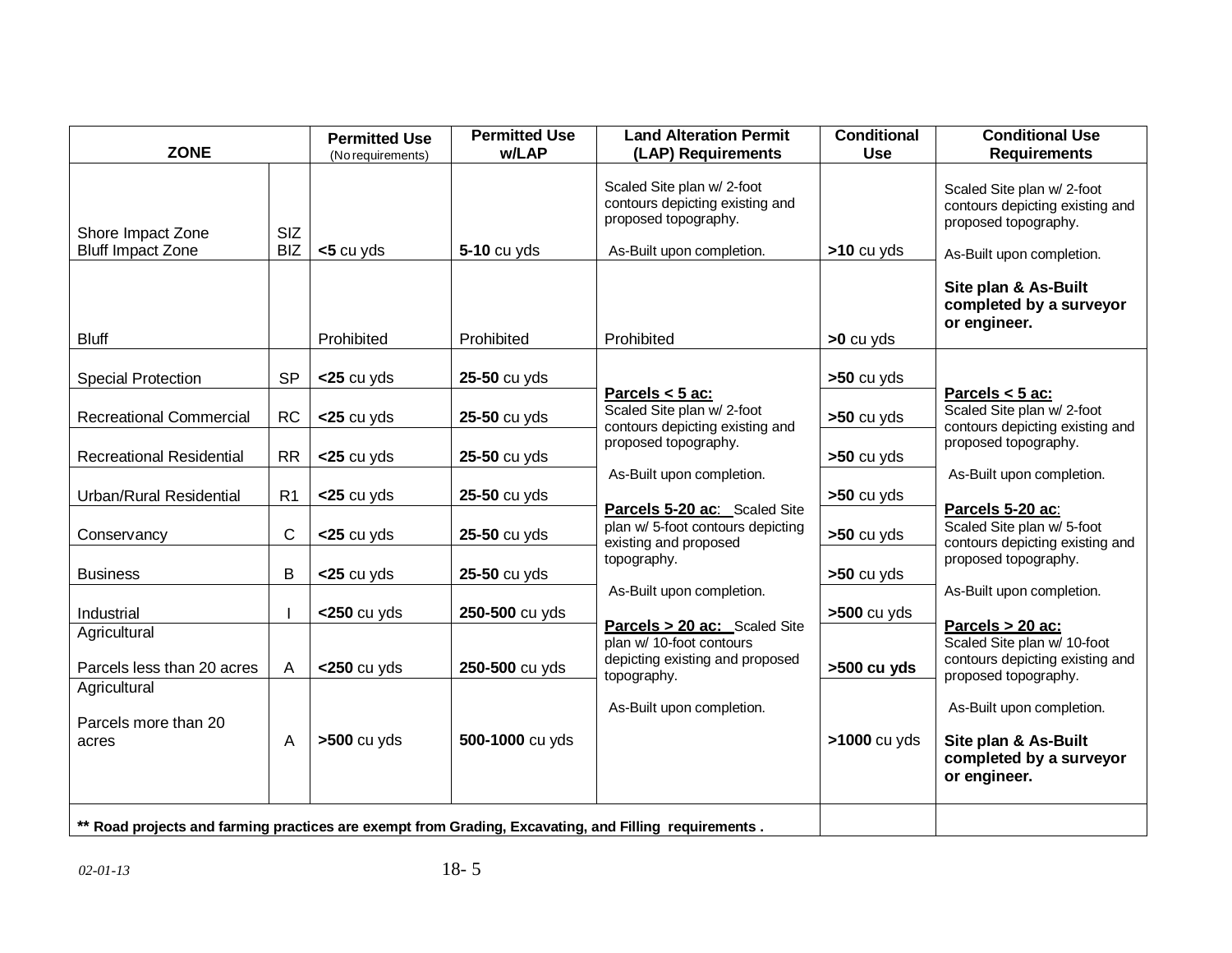### D. ASSURANCE REQUIREMENTS

- 1. A performance bond, letter of credit, or other improvement security satisfactory to the County shall be required to be filed with the Department for grading, excavating or filling activities involving the movement of more than fifteen hundred (1500) cubic yards of material.
	- a. The County shall specify the amount and type of assurance required.
	- b. The assurance shall be used to reimburse the County for any monies, labor, or materials expended to bring the operation into compliance with the conditions of the permit. This includes, but is not limited to cover all costs of improvements, landscaping, maintenance of improvements, engineering, inspection and professional fee and consultant costs.
	- c. The assurance may be used in the event of failure to execute any phase of the restoration plan specifically scheduled as required in the permit.
	- d. This option may be executed one hundred and eighty (180) days after written notice of non-compliance to the applicant and/or landowner.
- 2. The applicant and/or landowner shall acquire and keep in force for the duration of the permit, liability insurance specifically covering the project.
- 3. The applicant and/or landowner shall provide certification of insurance.

### **SUBDIVISION 4. ABATEMENT OF ENVIRONMENTAL HAZARDS.**

- A. Final plats shall not be approved until all known environmental hazards situated on the subject property have been abated in a manner prescribed by law. Environmental hazards include, but not limited to the following:
	- 1. Unused or improperly sealed wells, cisterns, pits, tanks, and similar hazards.
	- 2. Unapproved sites where man made articles are stored, abandoned or discarded.
	- 3. Discarded appliances.
	- 4. Inoperative, or unlicensed motor vehicles, combustion engines and parts.
	- 5. Any hazardous waste materials.
	- 6. Abandoned, dilapidated, or burned out structures.
	- 7. Other uses similar to those listed above.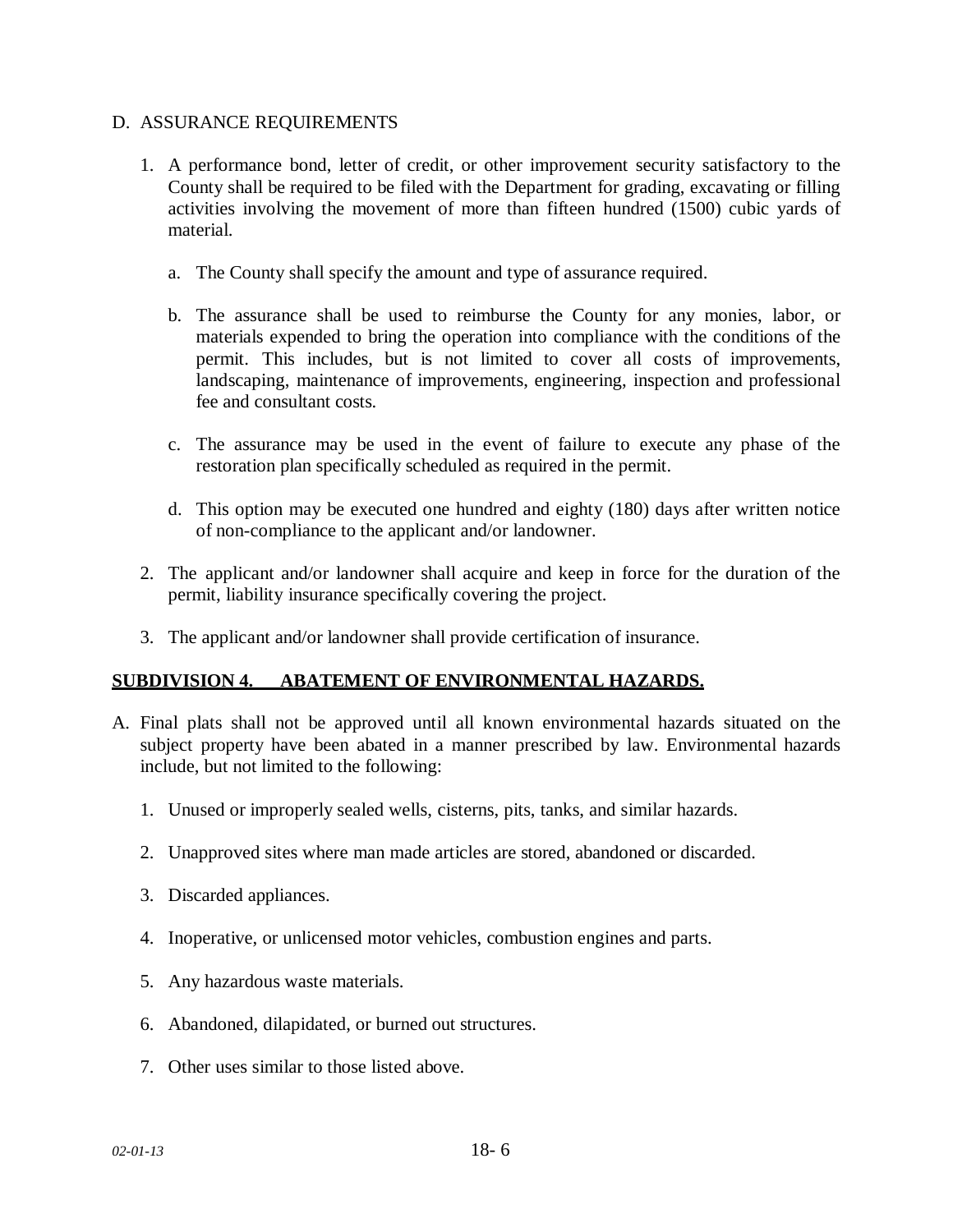## **SUBDIVISION 5. FOREST MANAGEMENT AND NATURAL VEGETATION PRESERVATION**

#### A. FOREST MANAGEMENT STANDARDS

- 1. The harvesting of timber and associated reforestation or conversion of forested use to a nonforested use must be conducted consistent with the following standards:
	- a. Timber harvesting and associated reforestation shall be conducted consistent with the provisions of the Minnesota Nonpoint Source Pollution Assessment-Forestry and the provisions of Water Quality in Forest Management "Best Management Practices in Minnesota."

## B. NATURAL VEGETATION STANDARDS

- 1. Natural vegetation, including ground cover and trees, shall be preserved and maintained to the greatest extent possible in order to control erosion and runoff, preserve habitat, and maintain a buffer between land uses.
- 2. Structures shall be located in such a manner that the maximum number of trees shall be preserved.
- 3. Prior to the granting of a zoning permit, it shall be the responsibility of the applicant and/or landowner to demonstrate that there are no feasible or prudent alternatives to the cutting of trees on the site.
- 4. A Tree Inventory and Replacement Plan shall be required if the applicant and/or landowner will be cutting or removing trees on site. A tree inventory shall be submitted by the property owner and identify all trees with a caliper of six (6) inches or greater (measured at four and one-half (4.5) feet above ground level.
	- a. No trees shall be cleared or in any way removed from the site unless replaced with one (1) trees for every tree that is removed and a variety of trees shall be used.
	- b. Replacement trees shall have a minimum caliper of two (2) inches measured at four and one-half (4.5) feet above ground level**.**
- 5. Residential development shall not disturb or remove more than one-half (1/2) acre of healthy tree cover for the building pad, accessory structure, driveway, septic system, firebreak, well or for any other purpose without first providing a tree replanting plan for the site.
- 6. Commercial or industrial development shall not disturb more than one (1) acre of healthy tree cover for the building pad, accessory structure, driveway, septic system, firebreak, well or for any other purpose without first providing a tree replanting plan for the site.
- 7. Timing of tree removal shall be as such to minimize tree loss.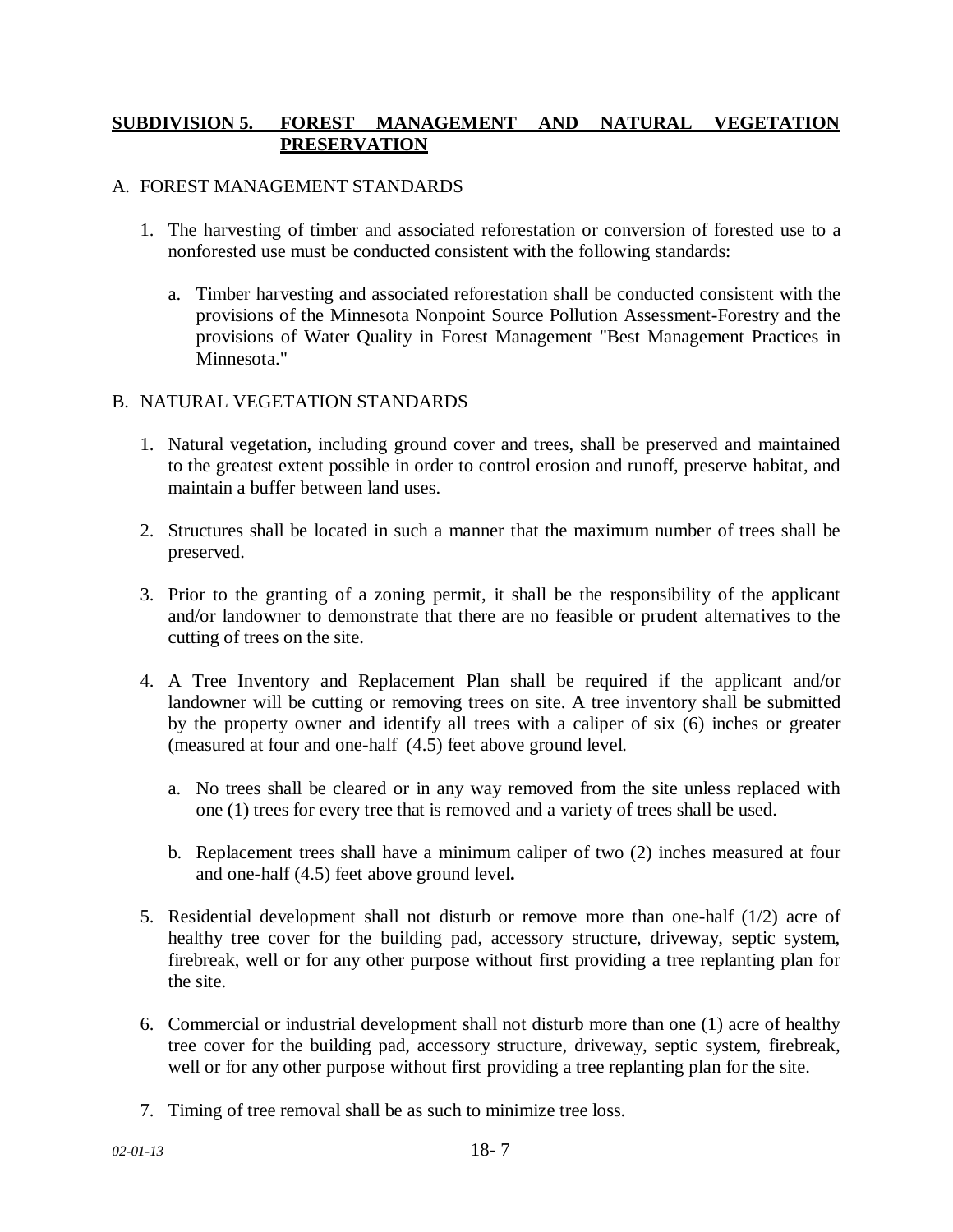#### C. GENERAL STANDARDS

- 1. Shore and bluff impact zones shall not be intensively cleared of vegetation.
- 2. An erosion and sediment control plan shall be developed and approved by the Le Sueur County SWCD before issuance of a conditional use permit for the conversion.
- 3. Forestation, reforestation or landscaping shall utilize a variety of tree species and shall not utilize any species presently under disease epidemic. Native species are recommended, however species planted shall be hardy under local conditions and compatible with the local landscape.
- 4. The root zone of existing trees shall be preserved and protected during development including grading and contouring, so that the trees will not be adversely affected by the work.
- 5. The removal of trees seriously damaged by storms or other natural causes, or diseased trees shall be allowed.
- 6. As a mitigating measure, where trees are to be removed, the applicant and/or landowner shall prepare a tree planting plan to be approved by the Department.

## **SUBDIVISION 6. SPREADING OF CONTAMINATED SOIL**

- A. Soil that has been determined by the Agency to be contaminated with petroleum, or soil that has been determined by the Minnesota Department of Agriculture (MDA) to be contaminated with agricultural pesticides, may be land spread if the following have been met.
	- 1. The Agency or MDA has granted approval for the land spreading of contaminated soil on the proposed site.
	- 2. The Applicant and/or Landowner shall provide documentation that the Township Board has received notification.
	- 3. The Department has reviewed and approved the proposal. The County may impose conditions to assure compliance with this Ordinance.
	- 4. Shall abide by all grading and filling standards as set forth in this Ordinance.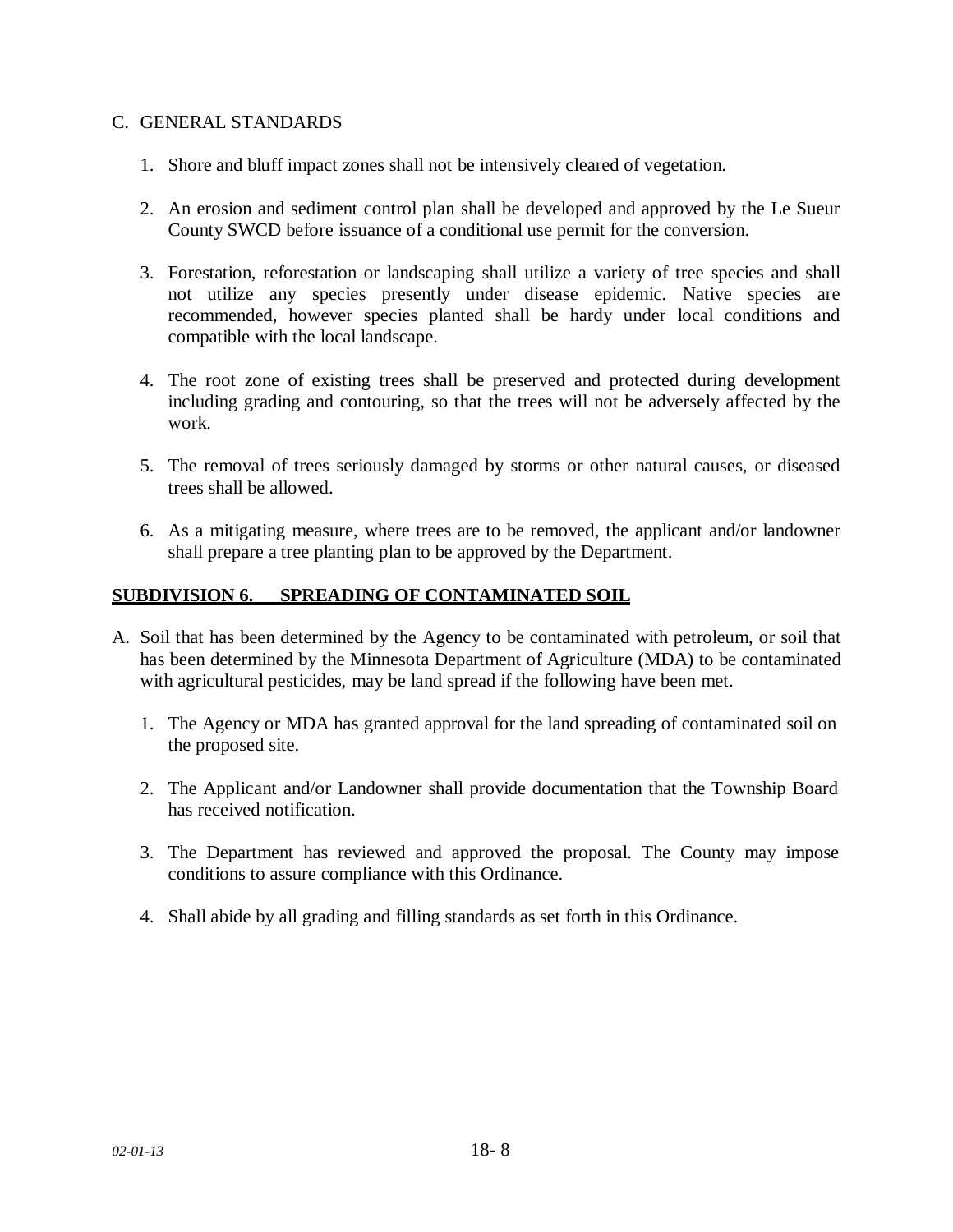## **SUBDIVISION 7. EROSION CONTROL**

A. Le Sueur County hereby adopts by reference Minnesota Statute Chapters 103B, 105, 462, and 497, Minnesota Rules, Parts 6120.2500-6120.3900, and Minnesota Rules Chapters 8410 and 8420, as amended from time to time, for the purpose of setting forth the minimum requirements to control or eliminate storm water pollution along with soil erosion and sedimentation within the County. It establishes standards and specifications for conservation practices and planning activities designed to minimize nonpoint source pollution, soil erosion and sedimentation.

## B. GENERAL CRITERIA FOR STORMWATER POLLUTION PREVENTION PLAN (SWPPP)

Any construction activity disturbing surface vegetation of one (1) acre or more shall not take place without the implementation of an approved SWPPP meeting the requirements of the Agency's National Pollutant Discharge Elimination System Stormwater Program (NPDES), unless by Agency exception.

## C. EROSION AND SEDIMENT CONTROL

- 1. Erosion and siltation control measures shall be coordinated with the different stages of development.
- 2. Appropriate control measures shall be installed prior to development, when necessary to control erosion.
- 3. The County may require a storm water drainage and erosion control plan prepared by a licensed professional engineer on all development that has less than one (1) acre of disturbed area.
- 4. For all areas that have one (1) acre or more of disturbed area, SWPPP and NPDES permits are required. The SWPPP shall be prepared by a licensed professional engineer.
- 5. The following restrictions shall apply:
	- a. Land shall be developed in increments of workable size such that adequate erosion and siltation controls can be provided as construction progresses.
	- b. The smallest practical area of land shall be exposed at any one period of time.
	- c. The drainage system shall be constructed and operational as quickly as possible during construction.
	- d. Natural vegetation shall be retained and protected when feasible, and the amount of exposed soil shall be minimized.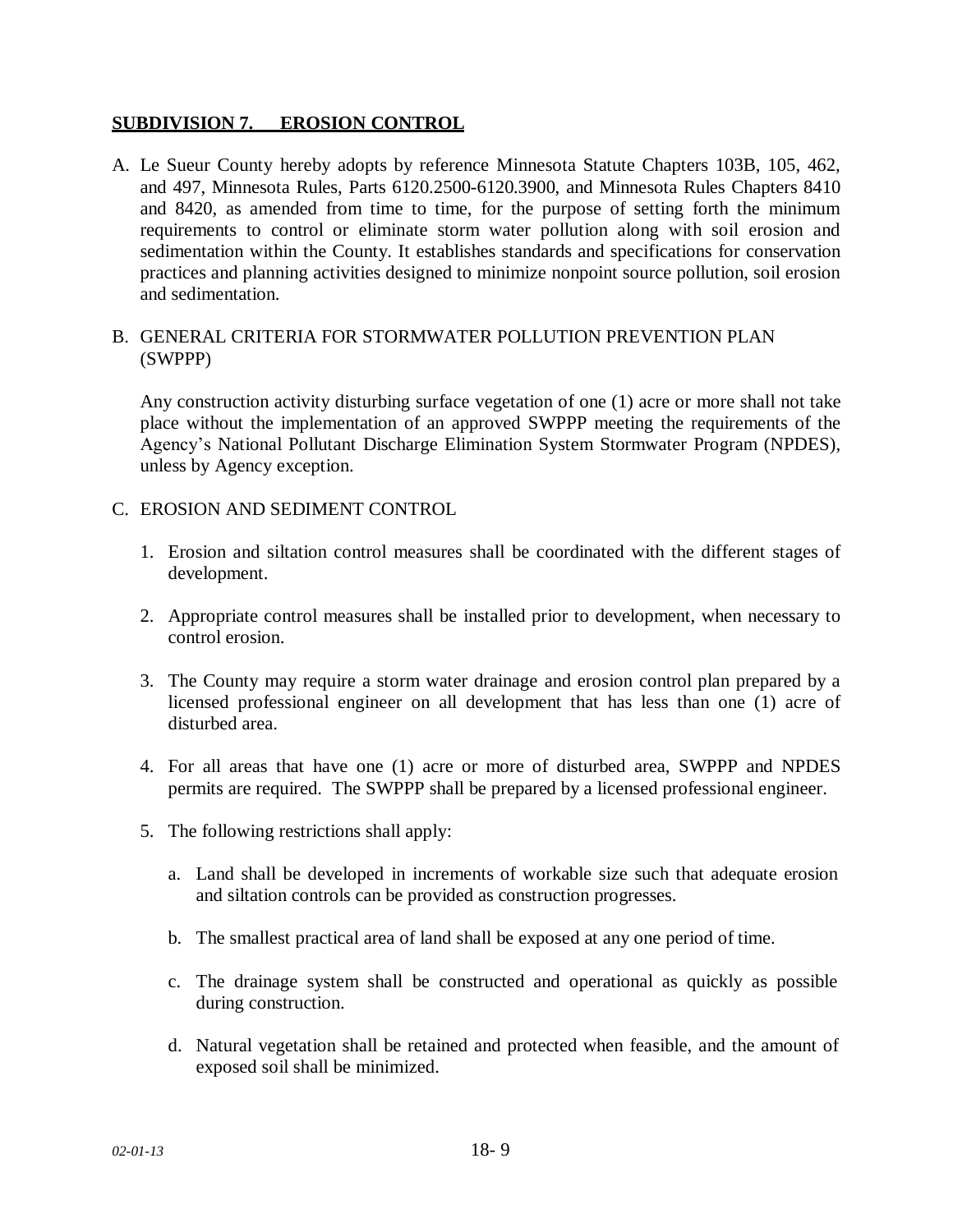- e. Where the topsoil is removed, sufficient desirable soil shall be set aside for respreading over the developed area. The soil shall be restored to a depth of four (4) inches and shall be of a quality at least equal to the soil quality prior to development.
- f. Perimeter sediment control measures shall be properly installed before construction activity begins. Such structures may be adjusted during dry weather to accommodate short term activities, such as those that require very large vehicles. As soon as this activity is finished or before rainfall, the erosion and sediment control structures must be returned to the configuration specified by the Agency.
- g. The natural drainage shall be used when feasible for storage and flow of runoff.
- h. Temporary storage areas or retention basins scattered throughout developed areas shall be encouraged to reduce peak flow, erosion damage, and construction costs.
- i. Inlet protection shall be placed on culverts, tile inlets and storm sewer inlets.
- j. Pipe outlets shall have energy dissipation installed to a surface water for outlet protection within twenty four (24) hours of connection.

# D. EXPOSED SLOPES

- 1. All exposed soil areas with a continuous positive slope that are within two hundred (200) lineal feet of any surface water, or any conveyance (stormwater inlet, drainage ditch, etc.) to a surface water, must have temporary or permanent cover year round. The area shall be stabilized if it has not been worked within the following:
	- a. Seven (7) days on slopes greater than three feet horizontal to one foot vertical (3:1).
	- b. Fourteen (14) days on slopes ranging from 3:1 to 10:1.
	- c. Twenty one (21) days for flatter slopes.
	- d. On sensitive sites or sites with special waters, as defined by the Agency, exposed soil areas with a greater than 3:1 slope.
- 2. At the foot of each exposed slope, a channel and berm shall be constructed to control runoff. The channelized water shall be diverted to a sedimentation basin (debris basin, silt basin, or silt trap), before being allowed to enter the natural drainage system.
- 3. For exposed slopes on stockpiles greater than ten (10) cubic yards the toe must be more than twenty five (25) feet from a road, drainage channel or stormwater inlet.
	- a. If left exposed for more than seven (7) days, it must be stabilized with mulch, vegetation, tarps or other means.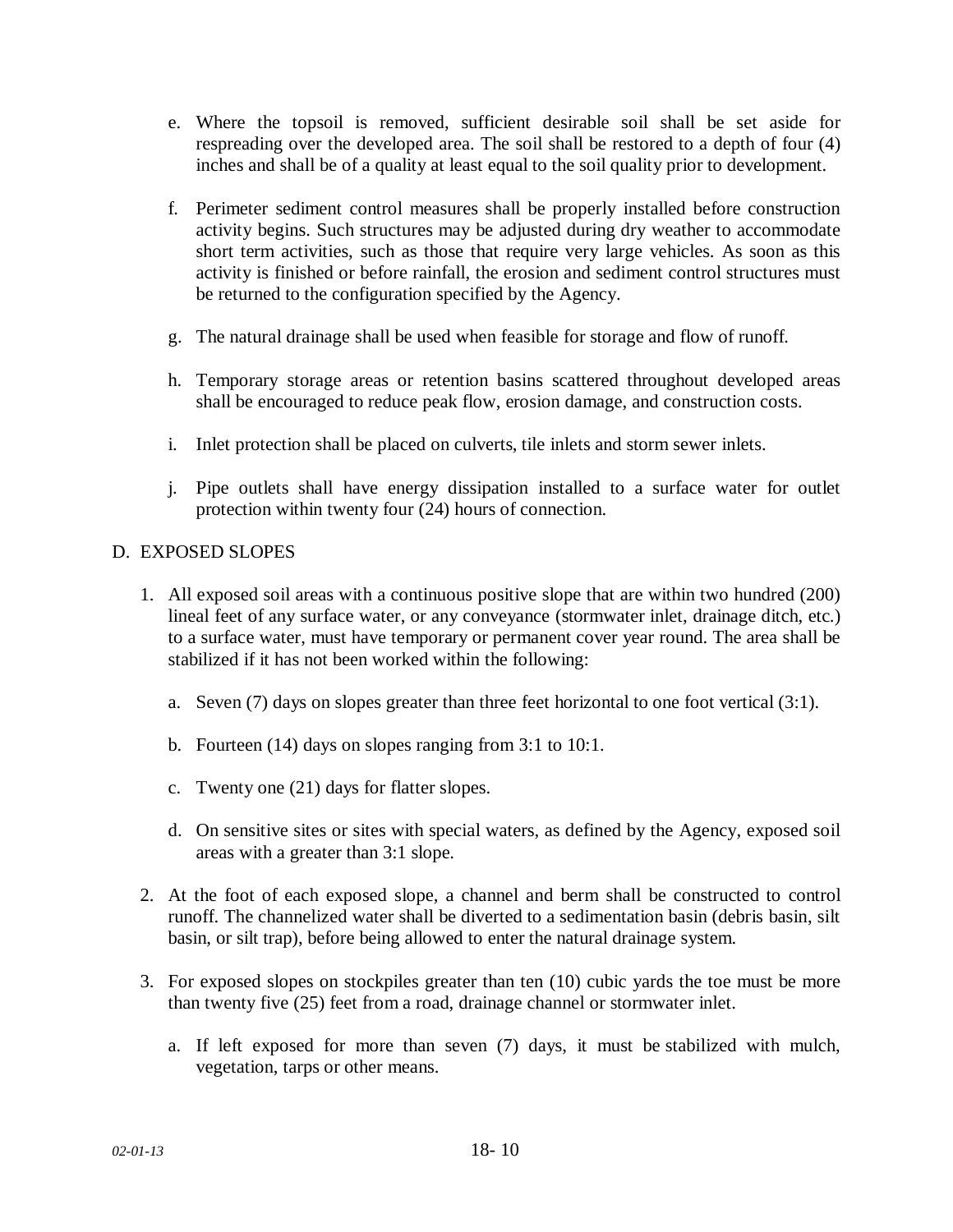- b. If left exposed for less than seven (7) days, erosion must be controlled with perimeter control devices such as a silt fence.
- c. If for any reason an exposed slope or stockpile is located closer than twenty five (25) feet from a road, drainage channel or stormwater inlet, it must be controlled with perimeter control devices immediately.
- 4. Exposed slopes shall be protected by whatever means which will effectively prevent erosion considering the degree of slope, soil material, and expected length of exposure. Slope protection shall consist of but not limited to, mulch, sheets of plastic, burlap or jute netting, sod blanket, erosion mat, fast growing grasses or temporary seedlings of annual grasses.
	- a. Mulch consists of hay, straw, wood chips, corn stalks, bark or other protective material.
	- b. Mulch shall be anchored to slopes with liquid asphalt, stakes and netting or worked into the soil to provide additional slope stability.
- 5. Control measures, other than those specifically stated in this Subdivision, may be used in place of the above measures if it can be demonstrated that they will as effectively protect exposed slopes.

## E. PRESERVATION OF NATURAL DRAINAGE WAYS

### 1. **Waterways**

- a. The natural drainage system shall be used, when feasible, for storage and flow of runoff water.
- b. Untreated stormwater drainage may be discharged to retention basins or other treatment facilities.
- c. Only treated stormwater may be discharged to wetlands, marshlands or swamps.
- d. Diversion of treated stormwater to wetlands, marshlands or swamps shall be considered for existing or planned surface drainage.
- e. Marshlands and swamps used for treated stormwater shall provide for natural or artificial water level control.
- f. Temporary storage areas or retention basins scattered throughout developed areas shall be encouraged in order to reduce peak flow, erosion damage and construction cost.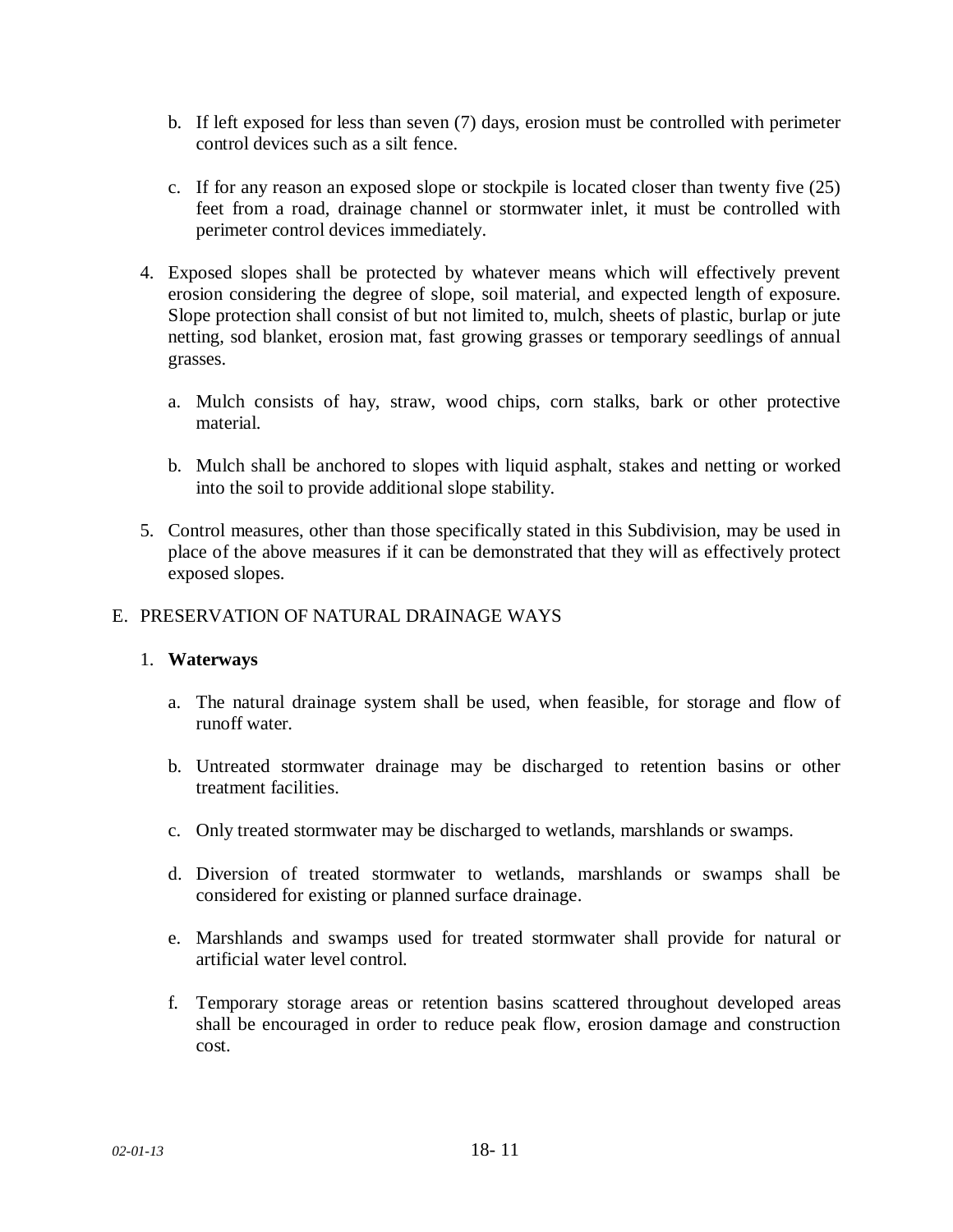- g. The widths of a constructed waterway shall be sufficiently large enough to adequately channel runoff from a ten (10) year storm event as determined by the Agency. Adequacy shall be determined by the expected runoff when full development of the drainage area is reached.
- h. A report prepared by a licensed professional engineer may be required in order to prove waterway adequacy on sites that disturb less than one (1) acre.
- i. An NPDES permit and report prepared by a licensed professional engineer shall be required in order to prove waterway adequacy on all sites that disturb more than one (1) acre.
- j. No fences or structures that will reduce or restrict the flow of water shall be constructed across the waterway.
- k. The banks of the waterway shall be protected with permanent vegetation.
- l. The banks of the waterway shall not exceed 3:1 in gradient.
- m. The gradient of the waterway bed shall not exceed a grade that will result in a velocity that will cause erosion to the banks of the waterway.
- n. When possible, existing natural watercourses and vegetated soil surfaces shall be used to convey, store, filter and retain runoff before discharge into public waters or a stormwater conveyance system.
- o. If the waterway must be constructed, the bed of the waterway should be protected with natural vegetation, sod, or designed in accordance with the DNR's Best Practices for Meeting DNR General Public Waters Work Permit GP2004-001 Manual.
	- 1. If sod will not function properly, rip rap may be used.
	- 2. Rip rap shall consist of only natural rock excluding limestone and other similar erosive materials.
	- 3. The rip rap shall be no smaller than two (2) inches square or no larger than two (2) feet square, except along a public waterway in which shoreland rules apply.
	- 4. Any other forms of rip rap shall require a conditional use permit.
- p. If the flow velocity in the waterway is such that erosion of the vegetated sidewall will occur and said velocity cannot be decreased via velocity control structures, then other materials may be placed on the side walls.
- q. Either gravel or rip rap, excluding limestone and other similar erosive materials shall be allowed to prevent erosion at these points.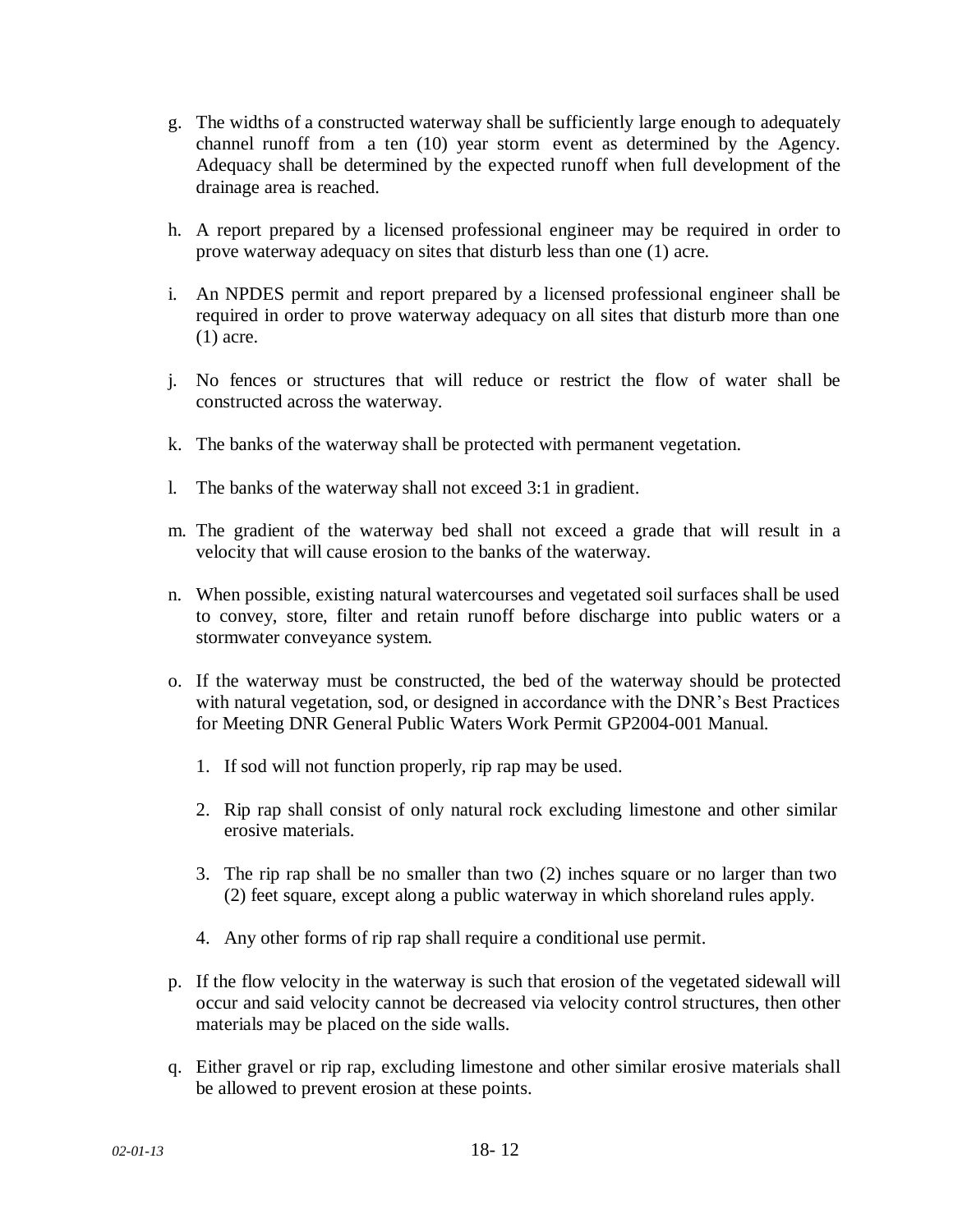r. A buffer strip of a minimum of sixteen and one-half  $(16 \frac{1}{2})$  feet shall be maintained in permanent native vegetation on each side of the waterway.

## 2. **Waterway Velocity**

- a. The flow of runoff in waterways shall be controlled to a velocity that will not cause erosion of the waterway.
- b. Flow velocity shall be controlled through the installation of diversions, berm, slope drains, and other similarly effective velocity control structures.

## 3. **Sediment Control**

- a. To prevent sedimentation from entering waterways, pervious and impervious sediment traps and other sediment control structures shall be incorporated throughout the contributing watershed.
- b. Temporary pervious sediment traps shall consist of a construction of bales of hay with a low spillway embankment section of sand and gravel or specifically designed fabric fences or other means approved by the Department that will allow a slow movement of water while filtering sediment. Such structures may serve as temporary sediment control feature during the construction state of development.
- c. Permanent impervious sediment control structures consist of sediment basins (debris basins, settling basins, or silt traps), and shall be utilized to remove sediment from runoff prior to its disposal in any permanent body of water.

### F. MAINTENANCE OF EROSION CONTROL SYSTEMS

- 1. The erosion and velocity control structures shall be maintained in a condition that will insure continuous functioning according to the provisions of this Section.
- 2. A minimum eight (8) foot wide access shall be provided to erosion and velocity control structures, along with a maintenance plan identifying who will be responsible for future maintenance of the system.
- 3. Sediment basins shall be maintained as the need occurs to insure continuous desilting action. All sediment basins shall have a minimum of three (3) feet of depth below the outlet.
- 4. The areas utilized for runoff waterways and sediment basins shall not be allowed to exist in an unsightly condition. The banks of the sediment basins and waterways shall be landscaped.
- 5. Prior to the approval of any plat for development, the developer shall make provisions for continued maintenance on the erosion and sediment control system until project completion.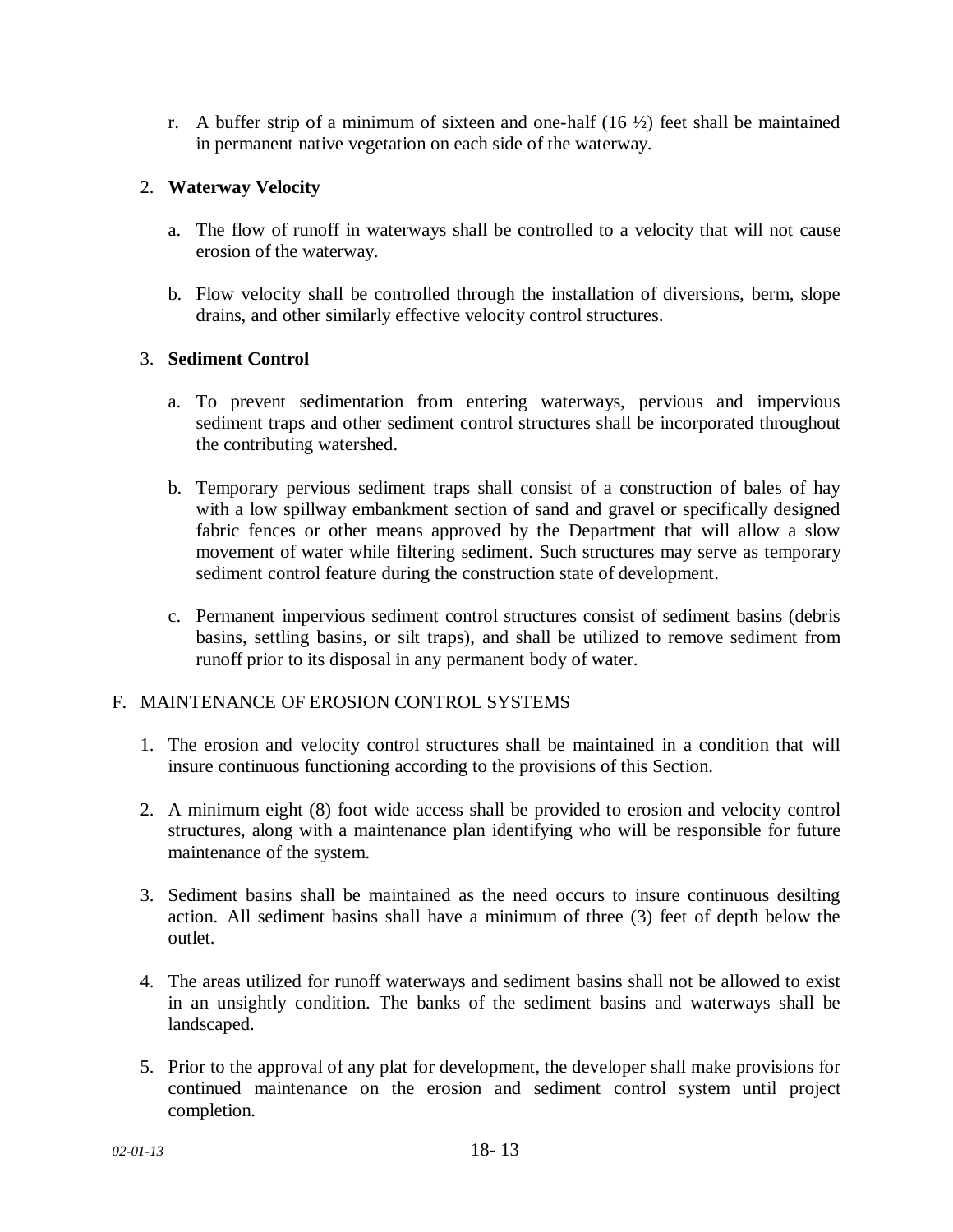## **SUBDIVISION 8. DRAINAGE**

- A. Drainage requirements within the County shall meet the standards of Minnesota Statute 103E, as amended from time to time, when applicable, along with the following standards.
- B. The use of public road right-of-ways for the purpose of subsoil drainage outlet for artificial drainage tile drains shall be prohibited without approval by the Road Authority. Approval must be granted prior to any installation of artificial drainage tile.
- C. A drainage plan shall be submitted and approved for all new commercial developments, industrial developments, and platted subdivisions.
- D. Any proposed development of land shall not increase the runoff rate of stormwater so as to cause an adverse effect upon adjacent lands.
- E. Erosion control measures shall make maximum use of natural in-place vegetation rather than the placing of new vegetation on-site as erosion control measures. When possible, existing natural drainage ways, natural or created wetlands, and vegetated soil surfaces shall be used to convey, store, filter, and retain storm water runoff.
- F. Development shall be planned in a manner that will minimize the extent of disturbed areas, runoff velocities and erosion potential. Disturbed areas shall be stabilized and protected in conformance with all applicable County, State and Federal regulations.
- G. When development density, topographic features and/or soil and vegetation conditions are not sufficient to adequately handle stormwater runoff using natural features, various types of constructed facilities such as, but not limited to, diversions, settling basins, skimming devices, dikes, waterways, and ponds shall be required.
- H. Preference shall be given to designs using surface drainage, vegetation, and infiltration rather than buried pipes and manmade materials and facilities.
- I. Settling basins to intercept urban runoff shall be sized to a minimum of a 100-year storm event.
- J. When constructed facilities are used for stormwater management, documentation shall be provided from a licensed professional engineer such that facilities are designed and installed consistent with all applicable State standards.
- K. New constructed stormwater outfalls to public waters must provide for filtering or settling of suspended solids and skimming of surface debris before discharge.
- L. A management and maintenance plan shall be submitted and approved for all new commercial developments, industrial developments, and platted subdivisions.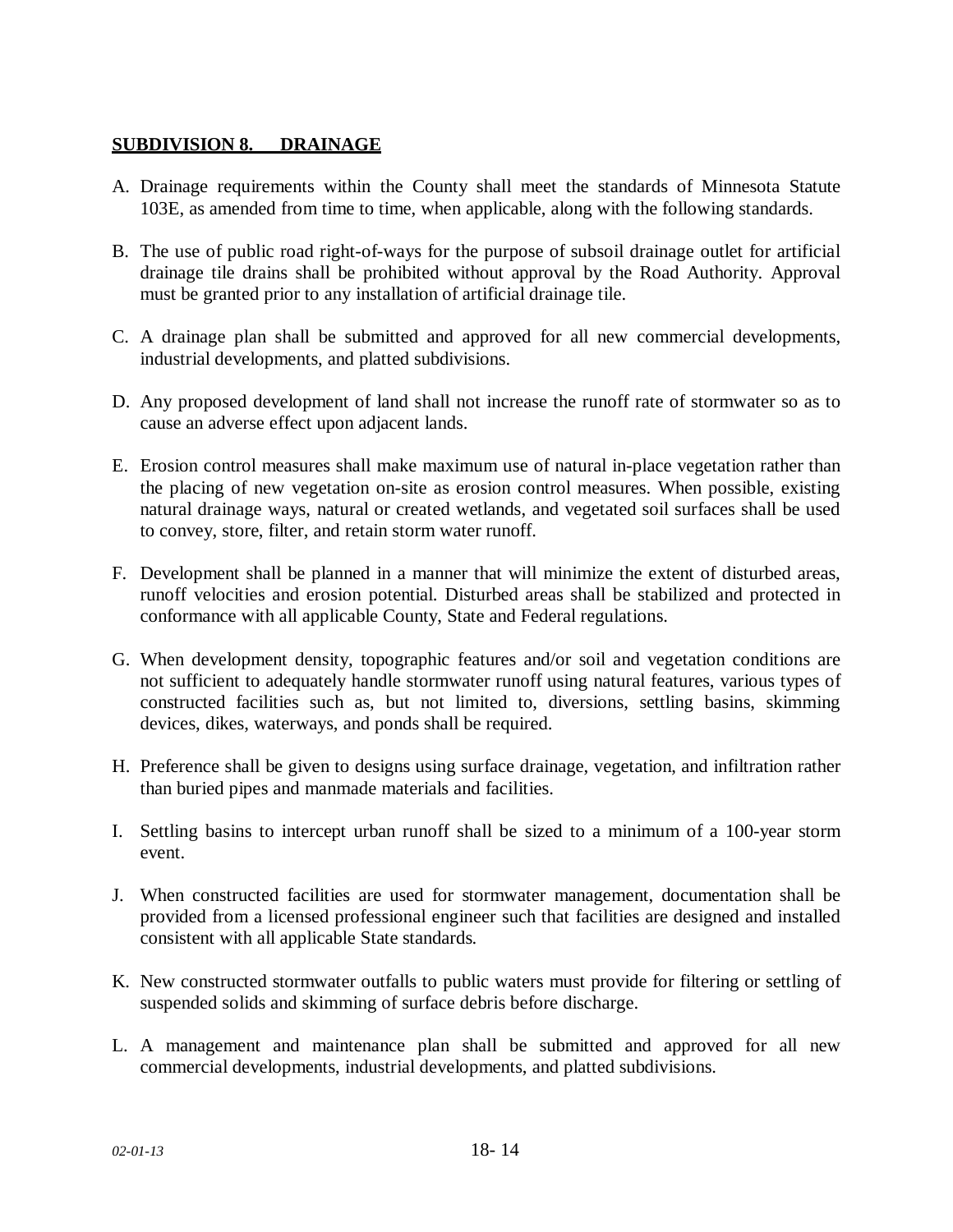- M. The management and maintenance plan shall include plans for ownership, management and maintenance of drainage and storm water control features.
- N. Any public tile that is affected by development activity shall be replaced in accordance with Minnesota Statute 103, as amended from time to time when applicable.
- O. Any private tile line that is impacted by development activity shall be repaired and rerouted with the same or larger pipe size and pipe grade as the existing tile.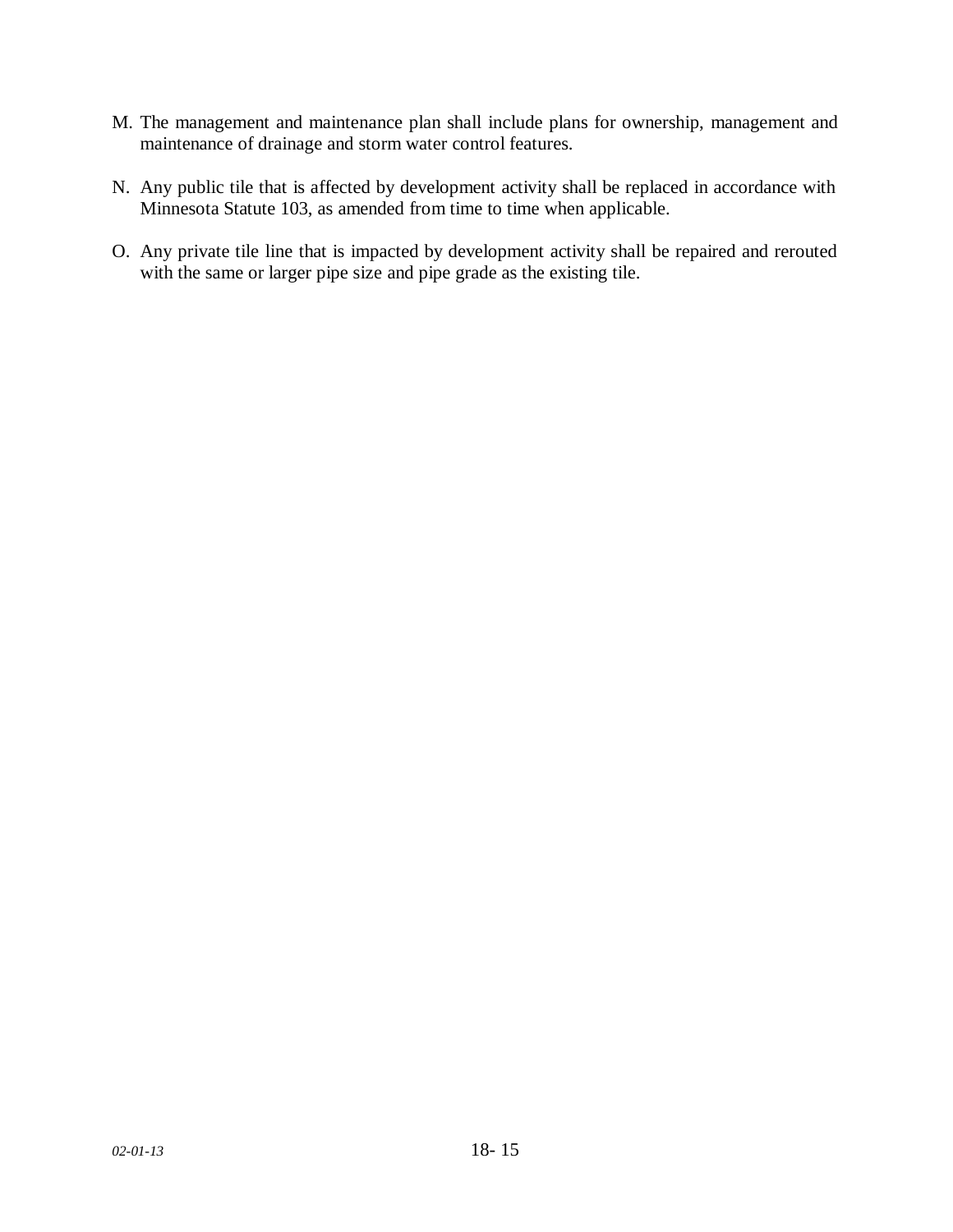## **SECTION 19. LAND USE PERFORMANCE STANDARDS**

### **SUBDIVISION 1. PURPOSE**

- A. The performance standards established in this Section are designed to encourage a high standard of development. All future development in all districts shall be required to meet these standards and the standards shall also apply to existing development where so stated. The Department shall be responsible for enforcing the standards.
- B. Before any permitted use or conditional use is approved, the Department and/or Board of County Commissioners shall determine whether the proposed use will conform to the performance standards. The applicant and/or landowner shall supply data necessary to demonstrate such conformance.

### **SUBDIVISION 2. APPLICATION**

- A. Land Use Development Applications shall not be accepted until all of the following have been completed:
	- 1. A pre-application meeting with the Department during which the appropriate application procedures, requirements and applicable provisions are reviewed and explained.
	- 2. When a Land Use Development Application requires a public hearing, the proposer shall notify the Board of the Township in which the action is proposed prior to the application with the Department.
	- 3. All applicable County application forms relating to the use being requested, shall be submitted to the Department.
	- 4. All supporting documentation shall be submitted to include, but not limited to the following:
		- a. Name and address of applicant and landowner.
		- b. Legal description and property address.
		- c. Proposed days and hours of operation.
		- d. Estimated number of persons to attend place of business/location on a daily or weekly basis.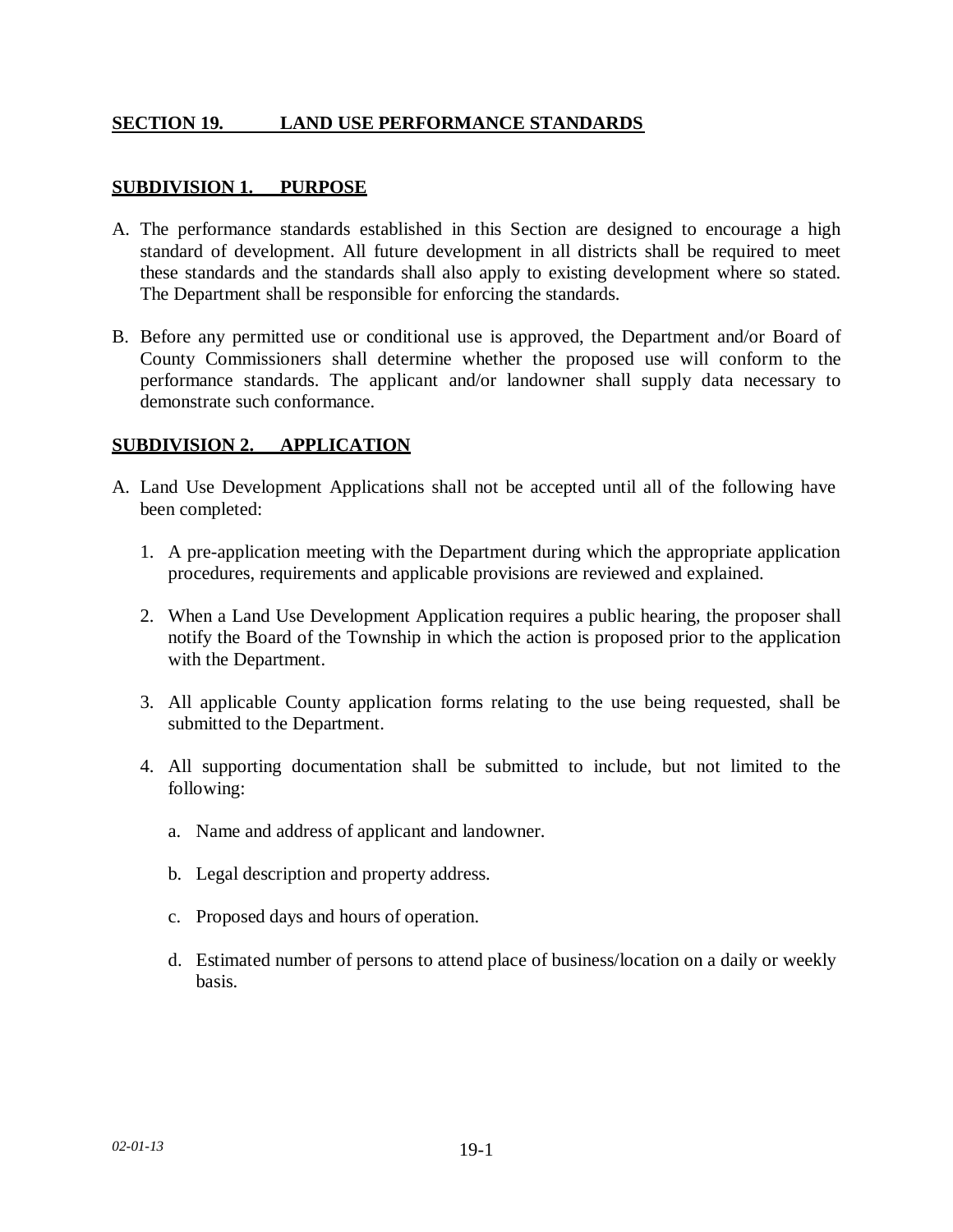- e. List of all public health plans:
	- 1. Water supply
	- 2. Solid waste collection
	- 3. Toilet facilities
	- 4. Other
- f. Fire prevention and emergency medical services plan, if applicable.
- g. Any security plans, if applicable.
- h. Retail sales that may take place.
- i. Food or alcohol that may be served or sold.
- j. Describe if the applicant may request the County to alter vehicular traffic or pedestrian traffic patterns.
- k. Describe if the applicant may request the County to provide any services or County personnel.
- l. Describe if there will be any sound amplification, public address system, playing of music or musical instruments.
- m. Exterior lighting.
- n. Parking and Loading.
- o. Signage.
- p. Access as required by this Section and approved by the Road Authority.
- q. A certificate of insurance, if applicable, shall be filed with the Department prior to the issuance of the conditional use permit. Insurance coverage shall be maintained for the duration of the conditional use permit.
	- 1. Insurance coverage shall be a commercial general liability policy.
	- 2. The minimum limits shall be at least \$1,000,000.
	- 3. If alcoholic beverages are to be sold or distributed on-site, the policy shall also include an endorsement for liquor liability.
	- 4. The County may require additional endorsements depending upon the type of activities.
- r. Meet all other applicable county, state and federal regulations.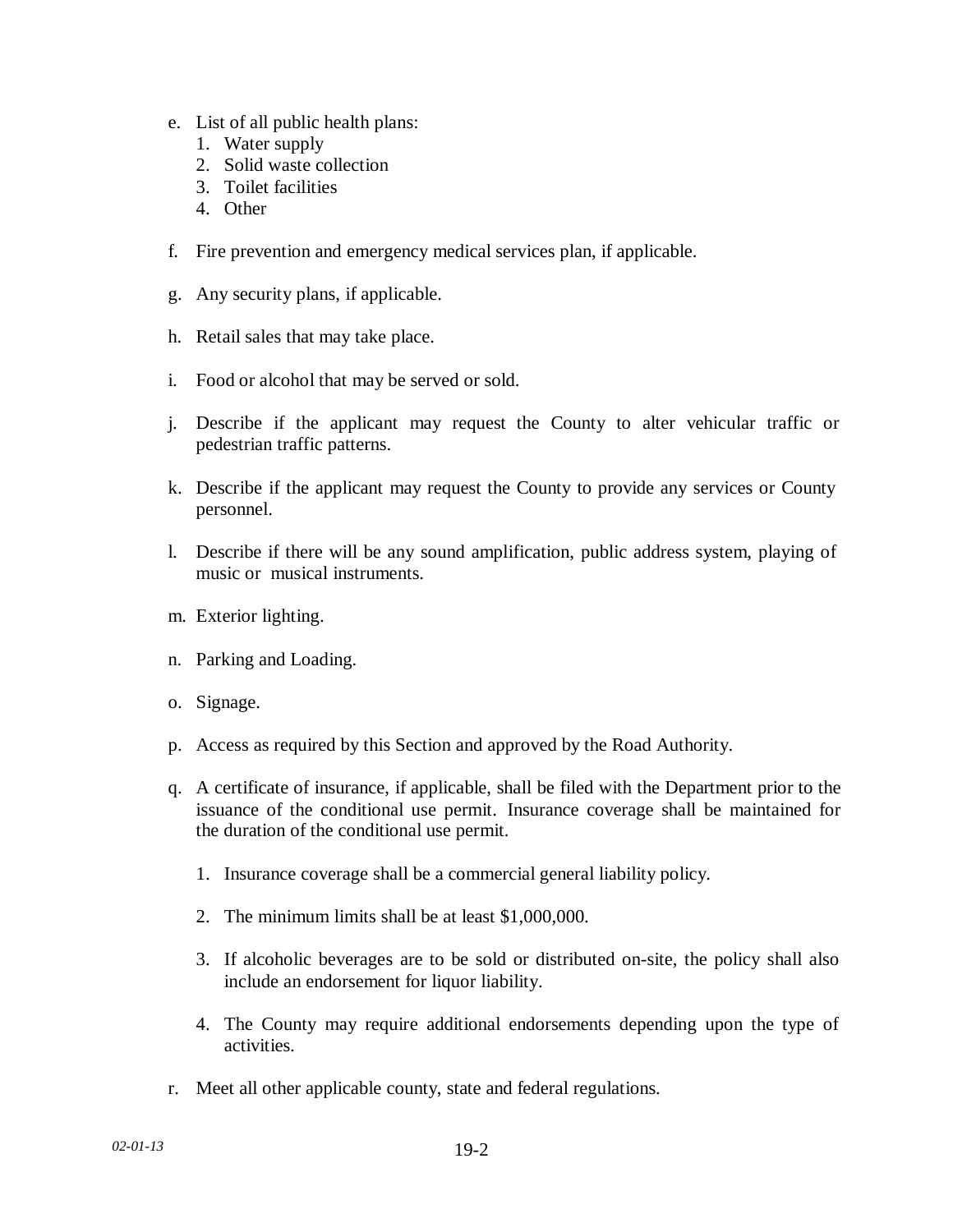# **SUBDIVISION 3. GENERAL STANDARDS**

## A. PURPOSE

It is the intent of this Subdivision to provide that uses of land and structures shall be established and maintained with proper appearance from streets and adjoining properties.

## B. EMISSION STANDARDS

Emission or creation of noise, odors, heat, glare, vibration, smoke, toxic or noxious fumes and dust or other particulate matter shall conform to standards established by the Agency. Detailed plans relating to the proposed use and operation may be required before issuance of a zoning permit to insure compliance with these regulations.

## C. NOISE

Noise shall be measured at the property line of the parcel of land on which the operation is located, and shall be muffled so as not to become objectionable due to interference, beat frequency, shrillness or intensity as regulated by the Agency. Noise generated by agricultural use shall be exempt.

## D. ODORS

Any use established, enlarged, or remodeled shall be so operated as to prevent the emission of odorous matter of such quantity as to be readily detectable at any point beyond the property line of the parcel of land on which such use is located and such use shall meet requirements of the Agency. Detailed plans for the prevention of odors crossing property lines may be required before the issuance of a zoning permit. Odors from permitted agricultural activities are exempt.

### E. WATER POLLUTION

All uses shall conform to the water pollution standards and controls enforced by Le Sueur County and those adopted by the Agency, DNR, and other agencies and governing bodies which have such powers and controls.

### F. VIBRATION

Any use creating periodic earth-shaking vibrations shall be prohibited if such vibrations are perceptible beyond the property line of the parcel of land on which the use is located and such use shall meet the requirements of the Agency. The standard shall not apply to vibrations created during the process of construction and/or permitted mineral extraction operations.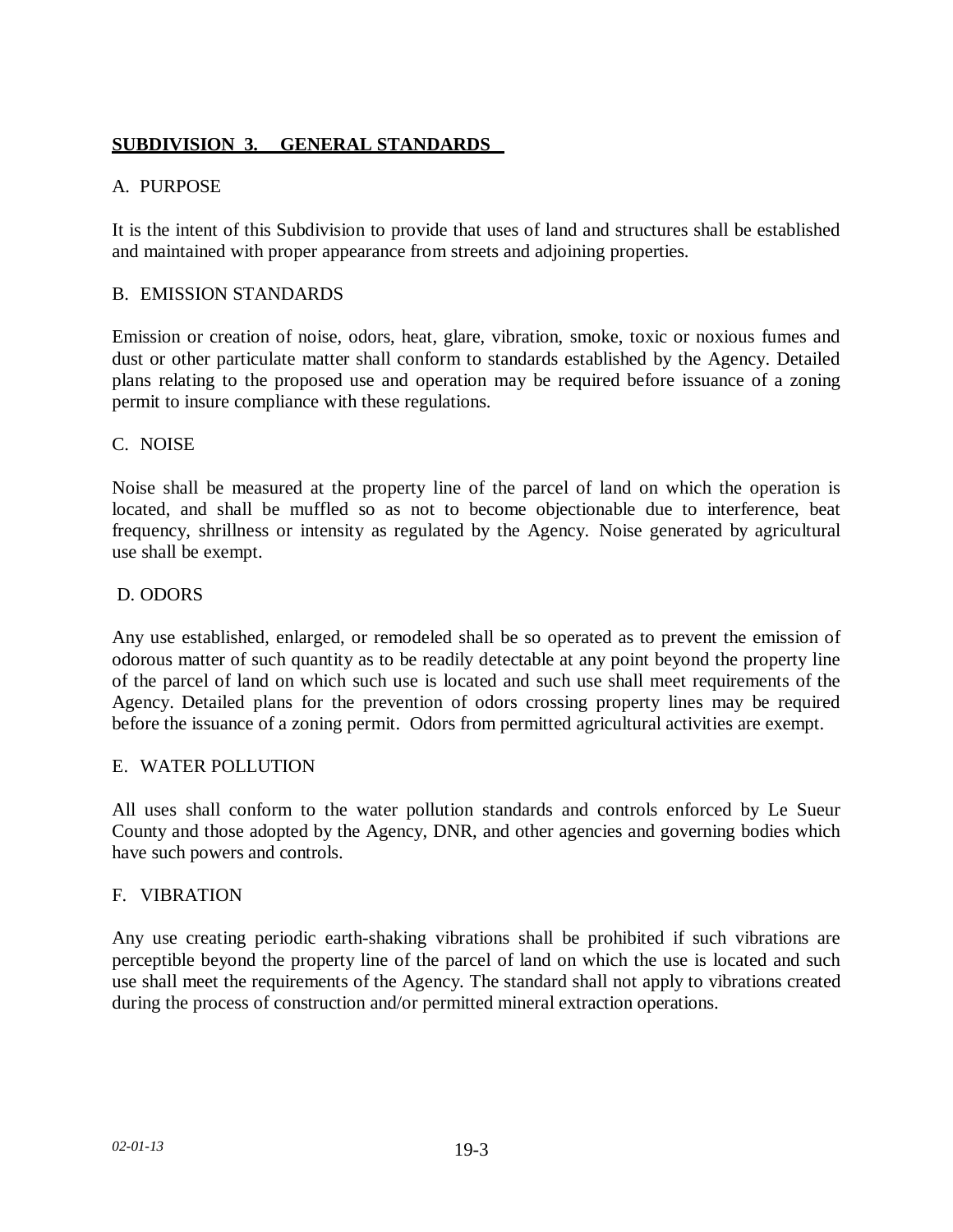### G. SMOKE AND PARTICULATE MATTER

Any use established, enlarged or remodeled shall be so operated as to control the emission of smoke or particulate matter to the degree that it is not detrimental to nor shall it endanger the public health, safety, or general welfare of the public and comply with Agency standards.

### H. DUST

Solid or liquid particulate shall not be emitted at any point in concentrations exceeding State of Minnesota standards.

### I. TOXIC OR NOXIOUS MATTER

Any use established shall not discharge to the surface, air or through percolation into the subsoil or soil, toxic or noxious matter in such concentration as to be detrimental to and/or endanger the public health, safety, and general welfare, or exceed Agency standards.

### J. EXPLOSIVES

Any use requiring warehousing, utilization, or manufacturing of explosive products which could degrade and become unstable shall comply with the Minnesota State Fire and Safety Rules as outlined by the Minnesota Department of Public Safety, and shall not be located less than four hundred (400) feet from any dwelling and/or Residential District.

### K. COMPLIANCE

- 1. In order to insure compliance with the performance standards in this Section, the Department and/or Board of County Commissioners may require the Applicant and/or Landowner of any permitted or conditional use to have made such investigations and tests as may be required to show adherence to the performance standards.
- 2. Such investigation and tests may be required to be carried out by an independent testing organization at the applicant and/or landowner's expense as may be selected by the County.

### **SUBDIVISION 4. ACCESS DRIVES, ACCESS AND SERVICE ROADS**

- A. Access drives onto any public roads shall require a review by the Road Authority. The Road Authority shall determine the appropriate location, size, and design of such access drives and may limit the number of access drives in the interest of public safety and efficient traffic flow.
- B. Access drives shall be constructed and maintained to meet all of the following:
	- 1. A minimum driving surface width of fourteen (14) feet.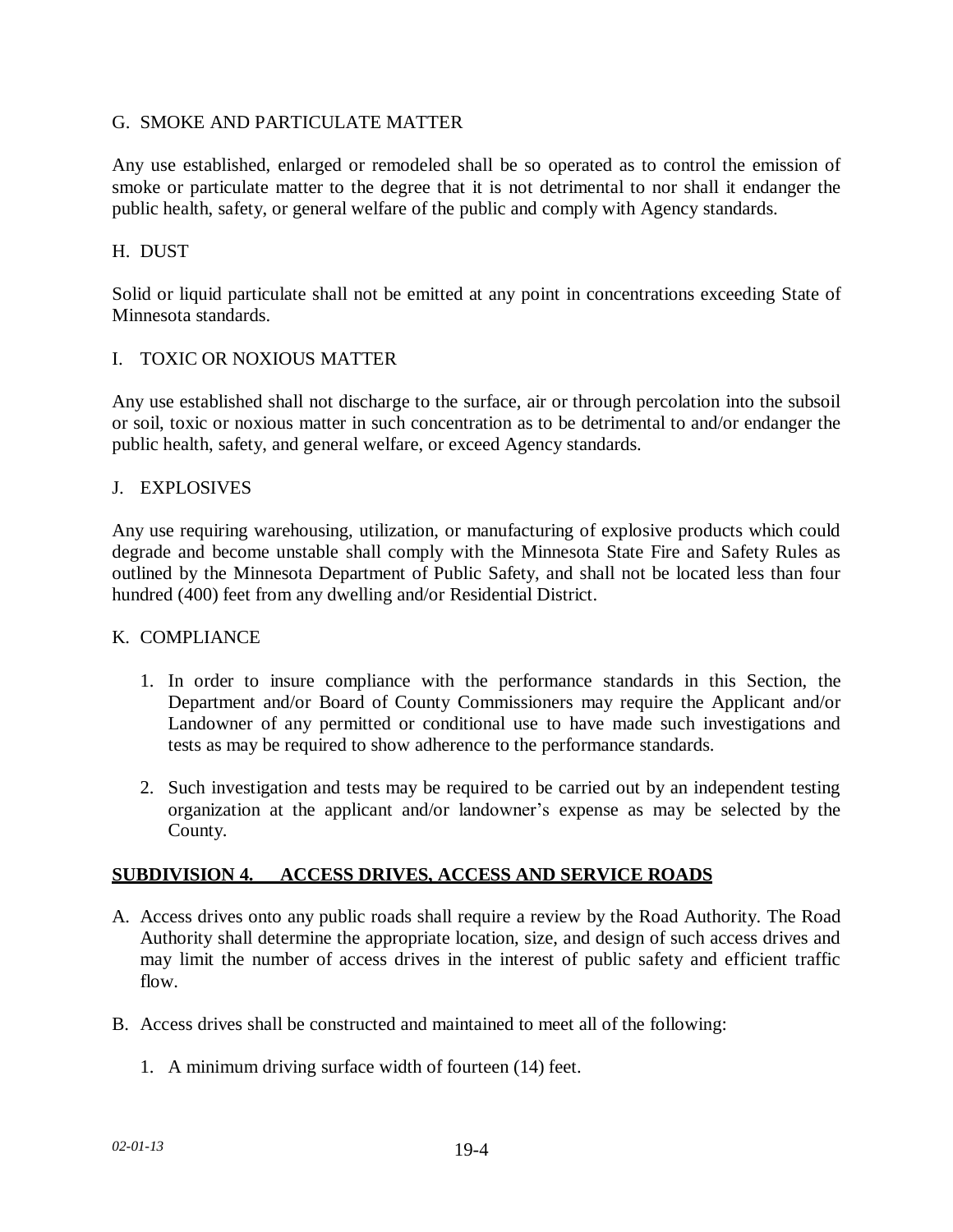- 2. Inslope no greater than 4 to 1, as measured horizontal to vertical.
- 3. Base material depth sufficient to support access by emergency vehicles.
- 4. Unobstructed width of not less than twenty (20) feet.
- 5. Unobstructed vertical clearance of not less than thirteen (13) feet, six (6) inches.
- C. Access drives in excess of one hundred fifty (150) feet in length shall provide a minimum turn-around of sixty (60) feet in width by sixty (60) feet in length.
- D. Access drives shall have a twenty (20) foot long flat grade directly adjacent to the road that the drive accesses.
- E. All lots or parcels with dwellings shall have direct physical access of adequate size for emergency vehicles along the frontage of the lot or parcel from either an existing or dedicated public roadway.
- F. All roads serving more than two (2) lots or parcels with dwellings shall be built to township road specifications or at least sixty six (66) feet wide with a minimum driving surface width of twenty four (24) feet.
- G. A service road shall be constructed when two (2) or more General Business (B), General Industrial (I), or Recreational Commercial (RC) properties are contiguous and when required by the Road Authority.
- H. Access drives shall not be located within the bluff or shore impact zones.

## **SUBDIVISION 5. PARKING AND LOADING STANDARDS**

### A. PARKING

1. All on-site parking hereafter constructed or maintained shall conform with the provisions of this Subdivision and any other Ordinances or Regulations of the County.

### 2. **Size Requirements**

- a. Each parking space shall contain a minimum area of not less than three hundred (300) square feet, including access drives, a width of not less than eight and one-half  $(8 \frac{1}{2})$  feet and a depth of not less than twenty (20) feet.
- b. Handicap parking requirements shall be in accordance with the Americans with Disabilities Act as amended, from time to time.
- c. Each parking space shall be adequately served by access drives.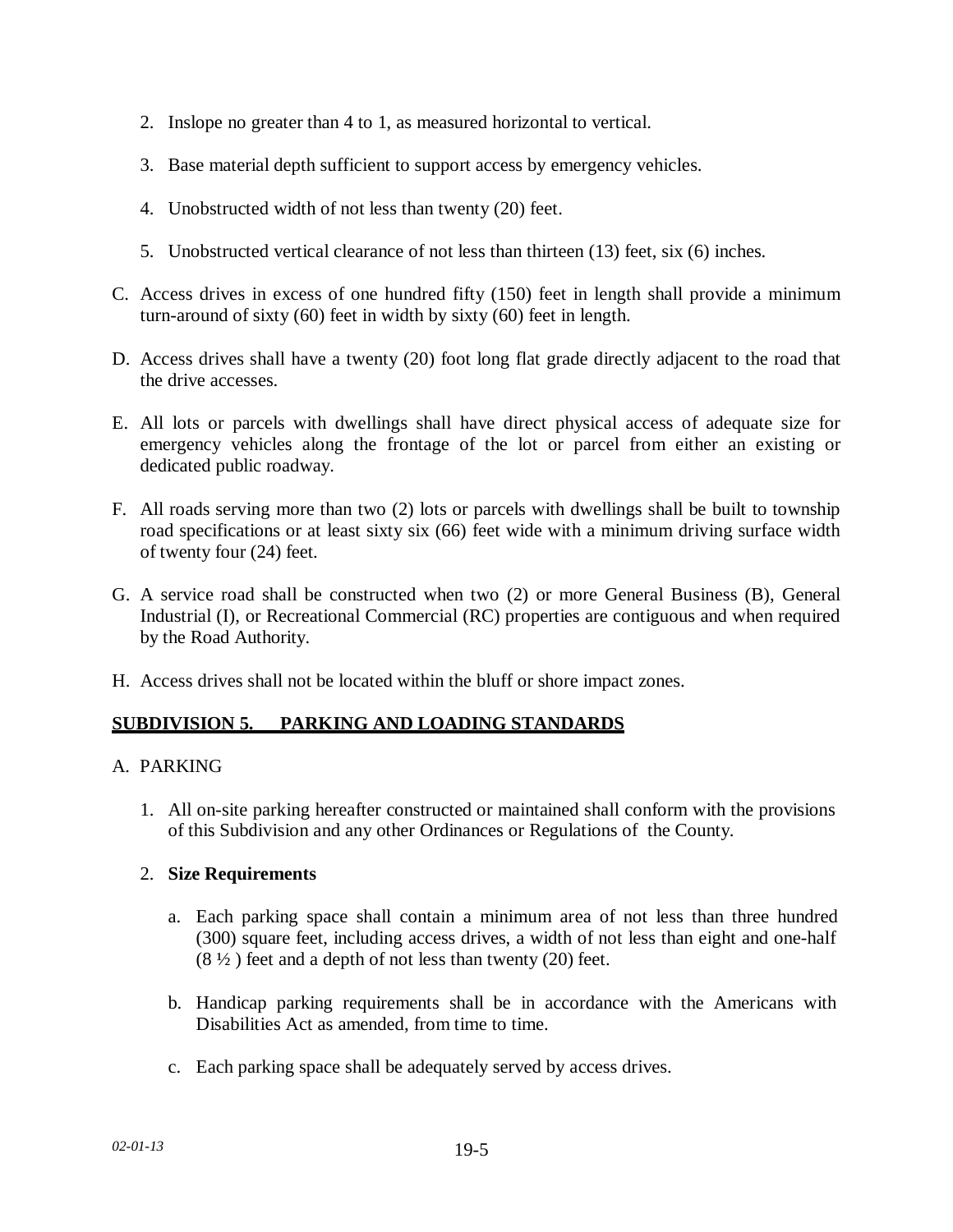## 3. **Reduction of Parking Space**

On-site parking facilities shall not subsequently be reduced below the requirements of this Subdivision.

## 4. **Location of Parking Facilities and Combined Facilities**

Required on-site parking space shall be provided on the same lot as the principal structure or use, except combined or joint parking facilities may be provided for one (1) or more structures or uses in the General Business (B), Recreational Commercial (RC) and in the General Industry (I) districts provided that the total number of spaces shall equal the sum of the requirements for each structure or use.

- 5. **Computing Requirements.** In computing the number of such parking spaces required, the following rules shall apply:
	- a. Floor space shall mean the gross floor area of the specific use.
	- b. Where fractional spaces result, the parking spaces required shall be constructed to be the nearest whole number.
	- c. The parking space requirement for a use not specifically mentioned herein shall be the same as required for a use of similar nature, as determined by the Department.
	- d. In places of public assembly in which patrons occupy benches, pews or similar facilities, every twenty two (22) inches of such seating facility shall be counted as one (1) seat for the purposes of determining these requirements.

## 6. **Required Number of On-Site Parking Spaces**

- a. On-site parking areas of sufficient size to provide parking for patrons, customers, suppliers, visitors and employees shall be provided on the premises of each use.
- b. The minimum number of required on-site parking spaces for the following uses shall be as follows:
	- 1. **Single family dwelling**. Two (2) parking spaces. No attached garage shall be converted into living space unless other acceptable on-site parking space is provided.
	- 2. **Multiple dwelling or manufactured home park**. Two (2) parking spaces per dwelling unit, apartment or manufactured home.
	- 3. **Churches.** One (1) parking space for each four (4) seats, based on the design capacity of the main seating area.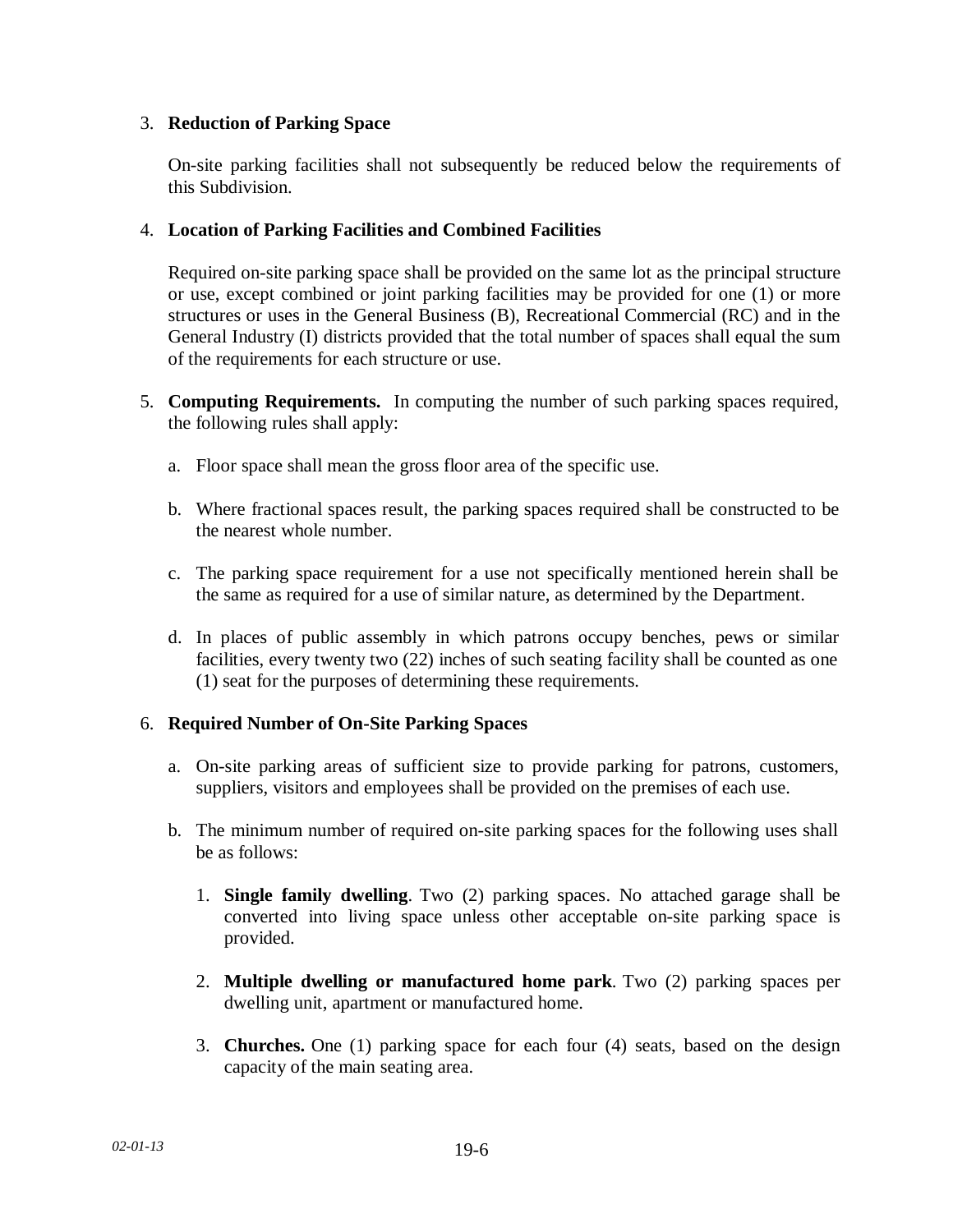- 4. **Hospitals**. One (1) parking space for each two (2) hospital beds plus one (1) parking space for each employee on the major shift.
- 5. **Convalescent, rest or nursing homes, or assisted living facilities**. One (1) parking space for each four (4) beds for which accommodations are offered.
- 6. **Schools**. Two (2) parking spaces for each classroom.
- 7. **Administration buildings, community center, public library, museum, art galleries, post office and other public service buildings**. One (1) parking space for each five hundred (500) square feet of floor area in the principal structure.
- 8. **Indoor/Outdoor Recreational Areas**. One (1) parking space for each four (4) occupants based upon design capacity. The number of parking spaces may be increased with the conditional use permit review process.
- 9. **Medical and dental clinics and animal hospital**. One (1) parking space for each five hundred (500) square feet of floor area.
- 10. **Office buildings**. One (1) parking space for each three hundred (300) square feet of floor area.
- 11. **Automobile service station**. Four (4) parking spaces plus two (2) parking spaces required for each gas pump area.
- 12. **Auto sales, trailer sales, marine and boat sales, implement sales, garden supply store, building materials sales and auto repair**. Six (6) parking spaces plus one (1) parking space for each five hundred (500) square feet of floor area over one thousand (1,000) square feet.
- 13. **Bowling alley**. Five (5) parking spaces for each bowling lane.
- 14. **Drive-in restaurant**. One (1) parking space per each four (4) seats and one (1) parking space for each employee on the major shift.
- 15. **Restaurant, cafe, tavern, bar, or adult use establishment**. One (1) parking space per each four (4) seats and one (1) space for each two (2) employees on the major shift.
- 16. **Motel or hotel**. One (1) parking space for each rental room or suite, and one (1) space for each employee on any shift.
- 17. **Assembly or exhibition hall, auditorium, theater or sports arena**. One (1) parking space for each four (4) seats, based upon design capacity.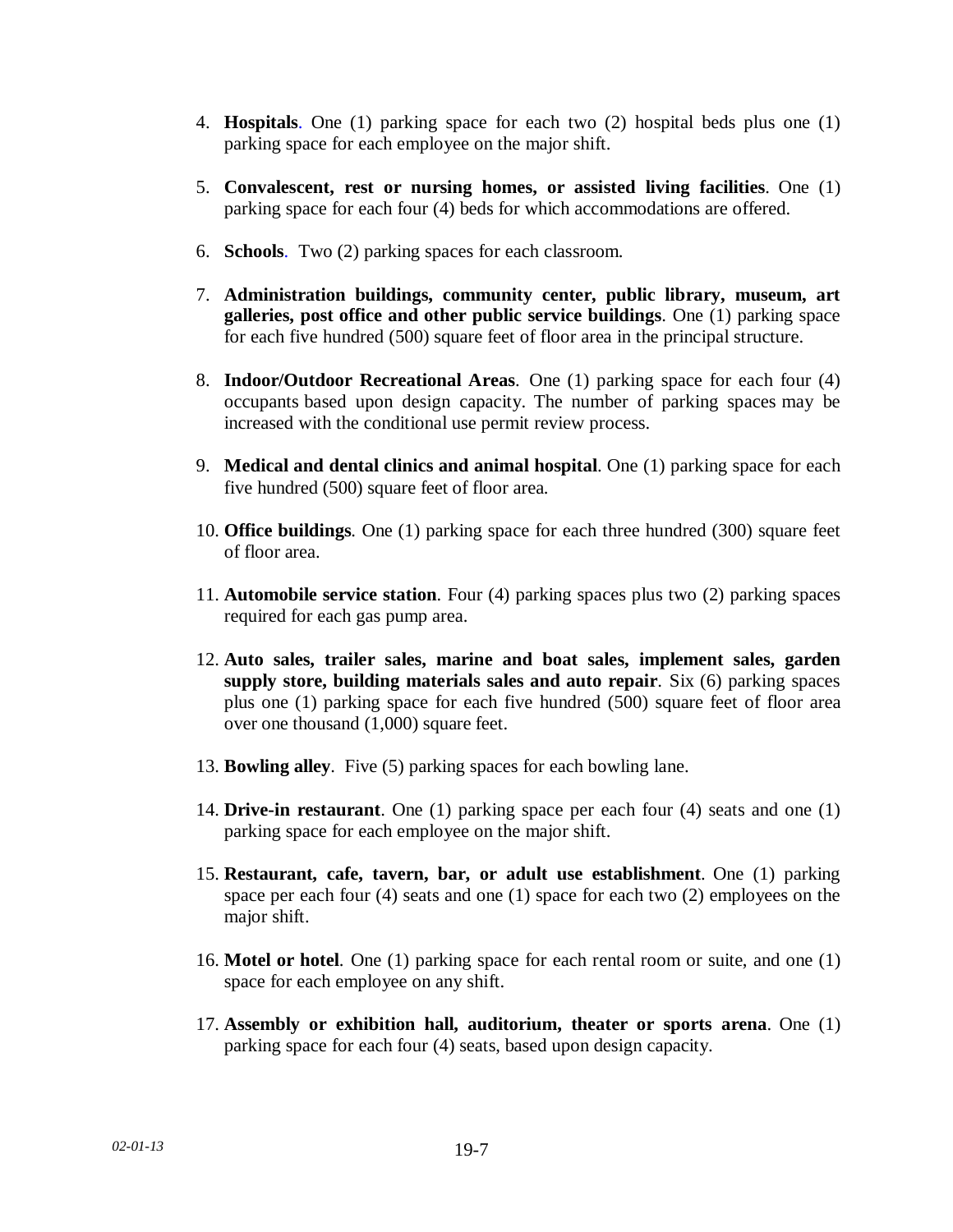- 18. **Retail stores and service establishments**. One (1) parking space for each two hundred fifty (250) square feet of retail floor area.
- 19. **Research, experimental or testing stations.** Three (3) parking spaces, plus one (1) per employee on the major shift.
- 20. **Storage, wholesale or warehouse establishments**. Three (3) parking spaces, plus one (1) per employee on the major shift.
- 21. **Manufacturing or processing plant**. Three (3) parking spaces, plus one (1) per employee on the major shift.

## B. LOADING

- 1. All loading spaces shall be sufficient to meet the requirements of each use and shall provide adequate space for storage and maneuvering of the vehicle they are designed to serve.
- 2. Each loading space shall contain a minimum area of not less than five hundred (500) square feet.
- 3. The required area for loading space shall not be used for storage of goods or for storage of vehicles that are inoperable or for sale or rent.

## C. PARKING & LOADING GENERAL STANDARDS

## 1. **Yards**

- a. No parking or loading space shall be located within ten (10) feet of any property line or any road right-of-way, except those that are strictly of a residential use.
- b. No parking or loading space shall be located within bluff or shore impact zones.

### 2. **Buffers, Fences and Planting Screens**

On-Site parking and loading in General Business (B), General Industrial (I), or Recreational Commercial (RC) Districts, shall be screened from eye-level view from adjacent lands by a buffer fence of adequate design or a planting buffer screen.

### 3. **Access**

- a. Parking and loading spaces shall have proper access from a road right-of-way.
- b. The number and width of access drives shall be so located as to minimize traffic congestion and traffic hazards.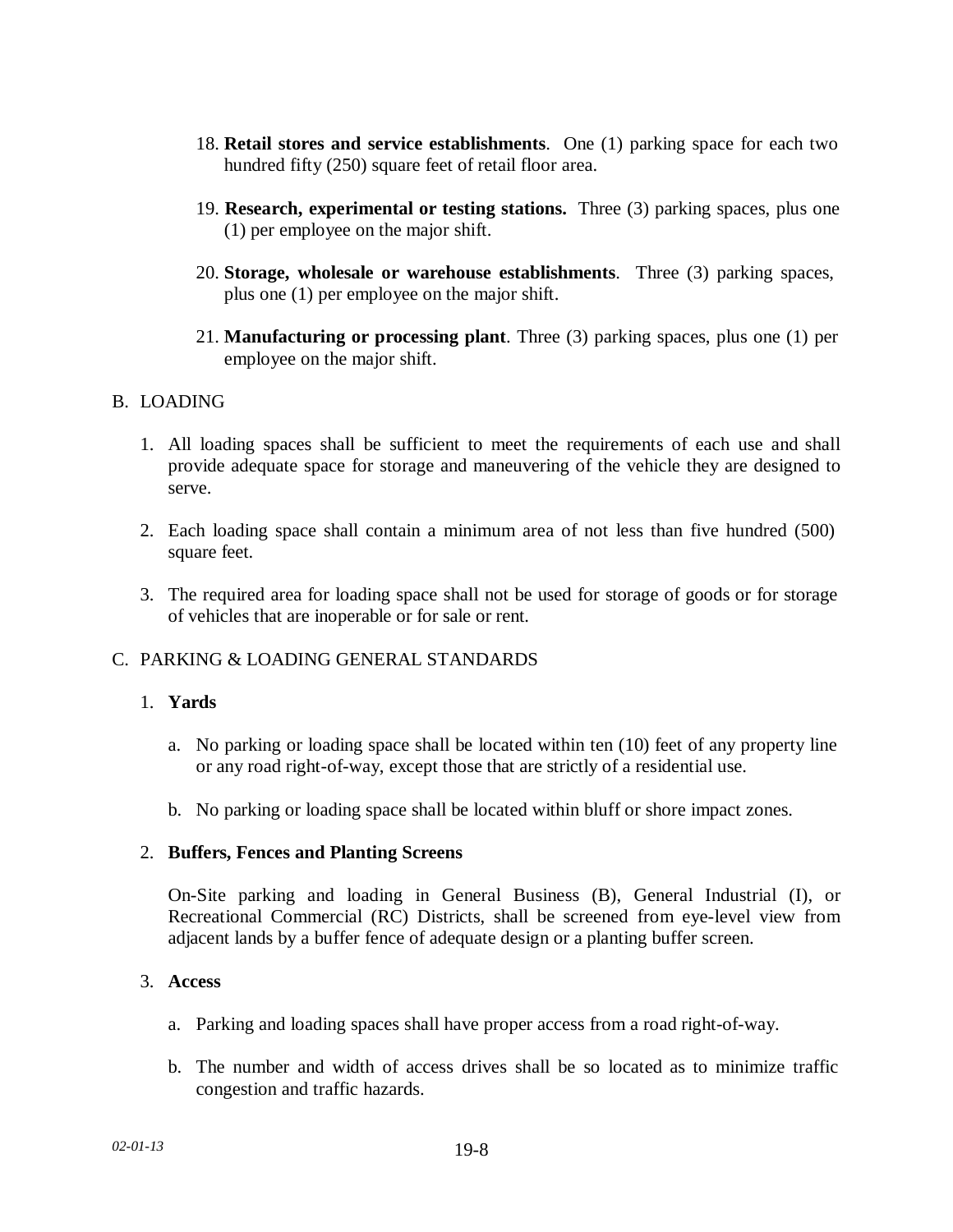- c. Frontage roads or service roads may be required when such service roads are necessary to maintain traffic safety as deemed necessary by the Road Authority.
- d. Vehicular access to business or industrial uses across property in any Residential District shall be prohibited.

## 4. **Construction and Maintenance**

- a. In the General Business (B), General Industry (I) and the Recreational Commercial (RC) Districts, parking and loading areas and access drives shall be covered with a dust-free, all-weather surface or an adequate aggregate base with proper surface drainage, as required by the Road Authority.
- b. The operator of the principal structure or use shall maintain parking and loading areas, access drives and yard areas in a well-kept manner.

## **SUBDIVISION 6. LANDSCAPING AND SCREENING**

- A. It is the intent of this Subdivision to provide that uses of land and structures shall be established and maintained.
- B. All required yards shall either be landscaped and green areas or be left in a natural state. If any yards are to be landscaped, they shall be landscaped to include but not limited to; lawns, trees, shrubs etc. Any areas left in a natural state shall be maintained. Where any business (structure, parking or storage) is adjacent to property zoned or developed for residential use, that business or industry shall provide screening along the boundary of the residential property. Screening shall also be provided where a business, parking lot, or industry is located across the street from a residential zone, but not on that side of a business or industry considered to be the front.
- C. All exterior storage shall be screened. The exceptions are:
	- 1. Merchandise being displayed for sale.
	- 2. Materials and equipment presently being used for construction on the premises.
- D. The screening required may consist of fences and/or landscaping. Plans of such screen shall be submitted for approval as a part of the site plan and installed prior to occupancy of any tract in the district.
- E. All junk yards, salvage yards, and open storage yards, shall be screened with buffer planting and screen fences. Plans of such screens shall be submitted for approval.
- F. Landscaping Maintenance. All structures and areas requiring landscaping and fences shall be maintained.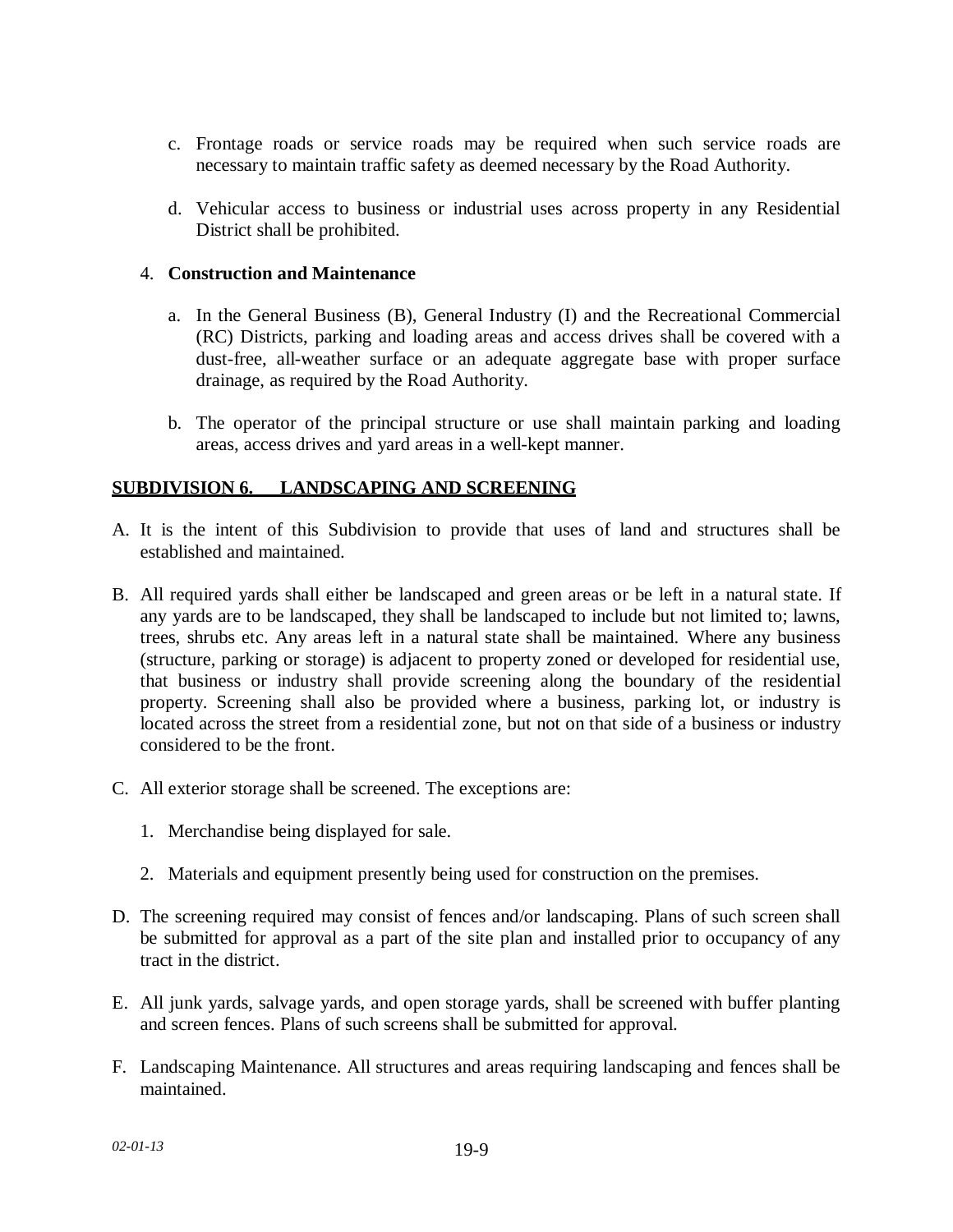# **SUBDIVISION 7. SIGN STANDARDS**

### A. PURPOSE

The intent of this subdivision is to provide for necessary visual communications and to preserve and promote a pleasant physical environment within the County by regulating the type, number, size, height, lighting, maintenance, and erection of sign structures.

### B. GENERAL SIGN STANDARDS

- 1. All signs hereafter erected or maintained, except official, public, traffic and street signs, shall conform to the provisions of this subdivision and any other Ordinance or regulations of Le Sueur County.
- 2. No sign shall be erected, re-erected, or altered unless adhering to the rules outlined in this subdivision.
- 3. A zoning permit shall be required for signs larger than thirty two (32) square feet and all Off-Premises Signs/Billboards.
- 4. Application for a zoning permit shall be made to the Department on forms to be furnished by the County and must be signed by the applicant and/or landowner. In addition, a sign plan must be submitted with the application for each sign and shall include the following:
	- a. The face of the sign and the type of sign materials to be used.
	- b. The size and height of the sign.
	- c. A site plan with required setbacks, which displays the location of the sign on the property or structure.
	- d. All parts of a sign and support structure shall be set back at least ten (10) feet from any property line.
	- e. Any sign and any support mechanism of the sign, shall not project more than six (6) feet from the face of the structure.
	- f. For Off-Premises Signs/Billboards proposed greater than twelve (12) feet in height, a structural footing detail plan shall be submitted which shall be approved and signed by a Licensed Professional Engineer.
- 5. All signs shall be constructed and maintained in a manner so as to be safe to the general public. A sign shall be repainted whenever its paint begins to fade, chip or discolor and defective parts shall be replaced.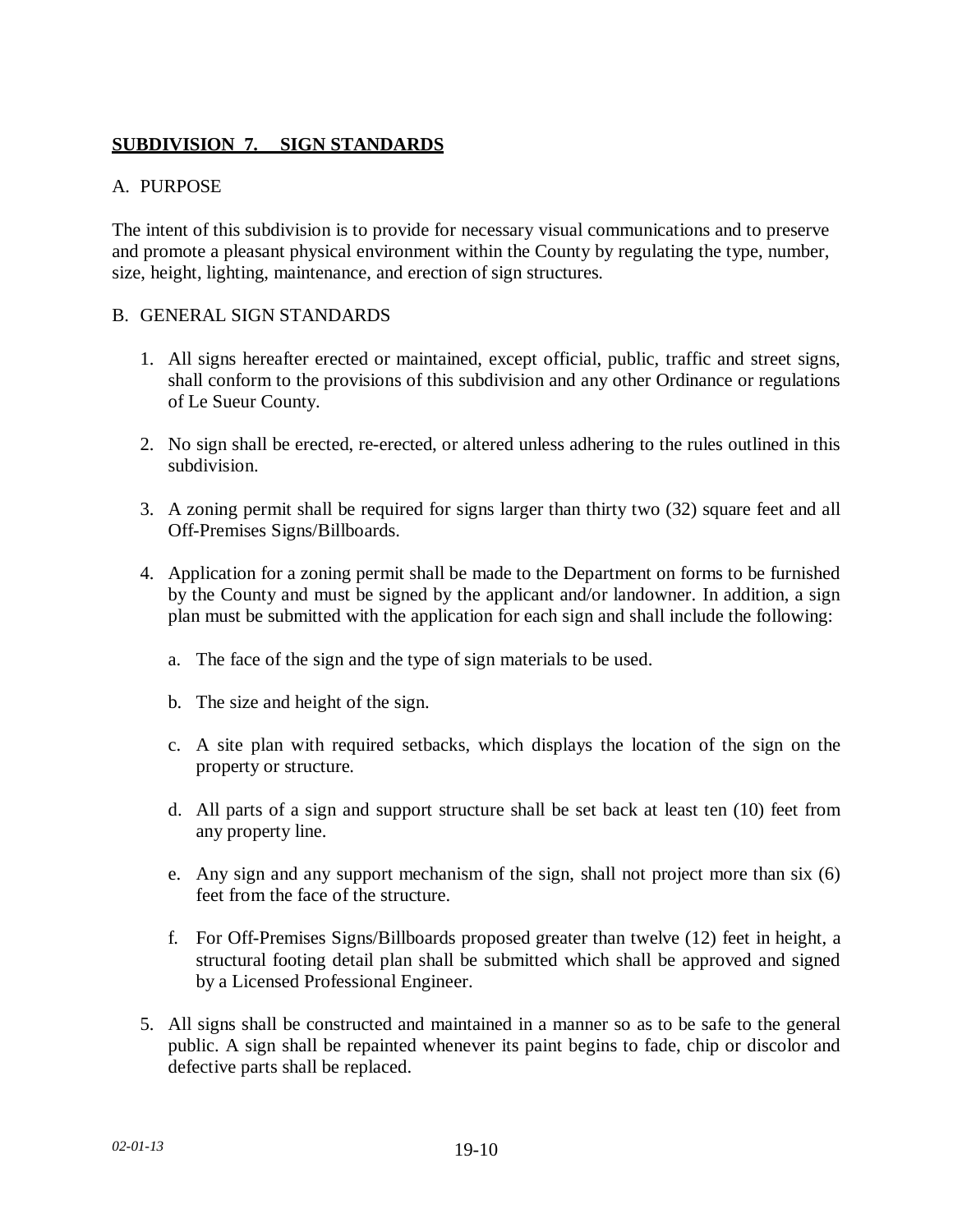- 6. All parts of a sign and support structure shall be removed by the landowner from the property within thirty (30) calendar days after termination of the use for which the sign was installed.
- 7. If the Department shall find that any sign is unsafe, a detriment to the public, not maintained, or constructed, erected or maintained in violation of the provisions of this Section, the Department shall give written notice to the landowner thereof.
- 8. All electrical wiring of signs shall comply with the provisions of the State Electrical Code.
- C. EXEMPTED SIGNS NO PERMIT
	- 1. The following signs are exempt from permitting requirements, but shall conform with the standards of this Subdivision.
		- a. Address signs.
		- b. Public signs, street signs, warning signs, railroad crossing signs, as required by any governmental agency, or signs of public service companies for the purpose of promoting safety.
		- c. Home Occupation Signs.
		- d. Directional Business Signs.
		- e. Any sign less than thirty two (32) square feet in size and less than ten (10) feet in height.

### D. PROHIBITED SIGNS

- 1. Signs that resemble any official marker installed by a government agency by reason of position, shape, or color, which would interfere with the proper function of a traffic sign, signal or are misleading to vehicular traffic.
- 2. Signs within a public right-of-way or easement, except for signs installed by any government agency.
- 3. Off-Premises Signs/Billboards located on a roof.
- 4. Off-Premises Signs/Billboards in the form of an Illuminated sign.

### E. NON-CONFORMING SIGNS

1. Any sign legally existing on the effective date of this Ordinance which does not conform to the requirements set forth shall be considered a non-conforming sign.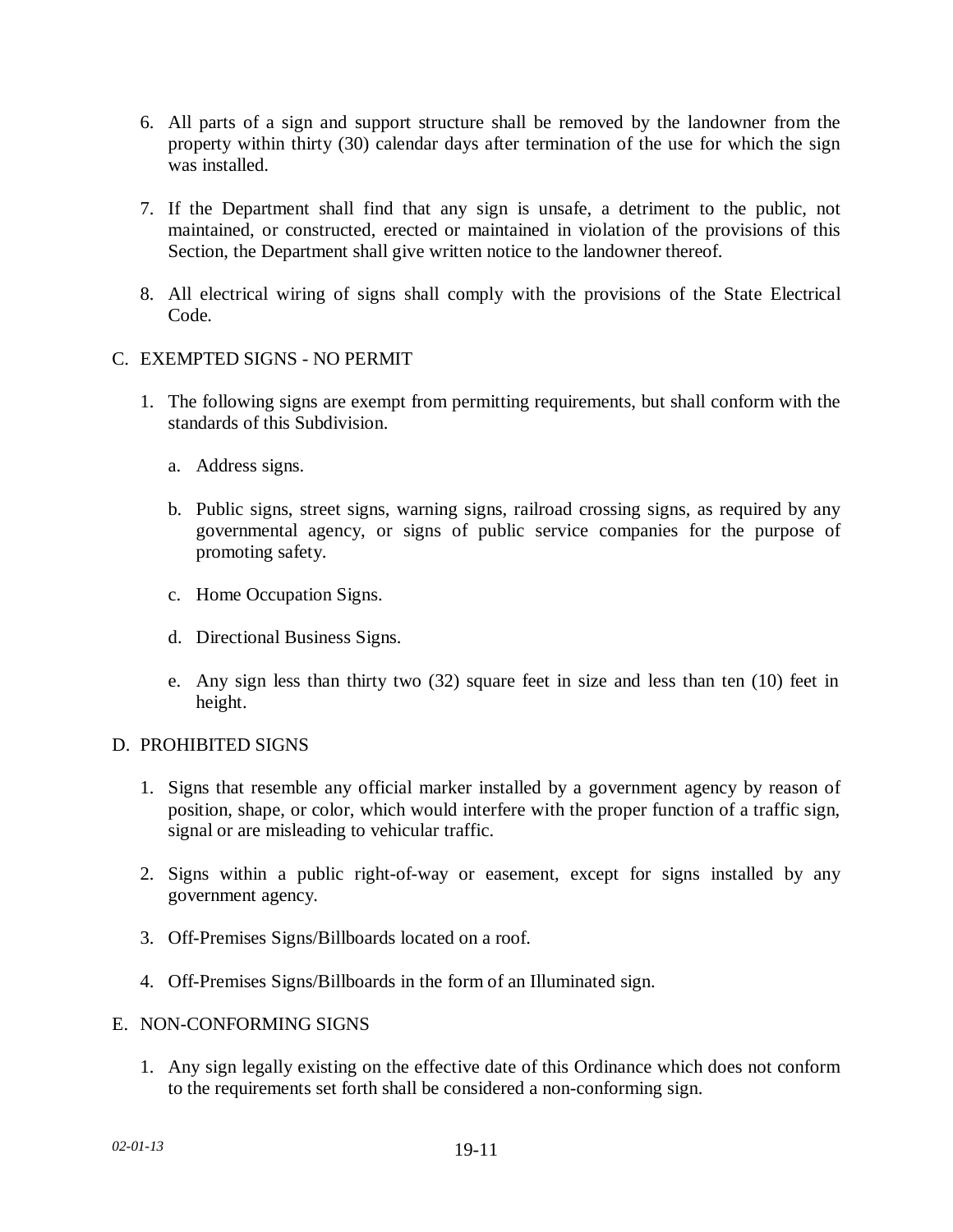2. Normal maintenance including the repair, replacement and repainting of a sign face or lettering of a non-conforming sign shall be allowed.

## F. GENERAL BUSINESS (B) DISTRICT AND GENERAL INDUSTRIAL (I) DISTRICT

## 1. **Ground/Pylon Signs**

- a. No more than one (1) sign shall be permitted per every thirty five (35) lineal feet of road frontage.
- b. All parts of a sign shall be set back a minimum of ten (10) feet from property lines and all road right-of-ways.
- c. The maximum height shall not exceed thirty (30) feet.
- d. The maximum area shall not exceed two hundred (200) square feet.

# 2. **Wall Signs**

- a. The signs shall not exceed twenty (20) percent of the wall area.
- b. The signs shall not project above the roof level.

## 3. **Electronic Messageboard Signs/Dynamic Signs**

- a. Shall not flash.
- b. Any portion of the sign display shall be a minimum duration of ten (10) seconds and must be a static image.
- c. Lighting shall comply with the exterior lighting standards of this Section.

## 4. **Electronic Graphic Display Signs**

- a. Shall not flash.
- b. Any portion of the sign display shall be a minimum duration of ten (10) seconds and must be a static image.
- c. The sign shall not exceed illumination levels of five thousand (5,000) candela per square meter (also known as NITS) between dusk and dawn and five hundred (500) NITS during the daytime.
- d. Lighting shall comply with the exterior lighting standards of this Section.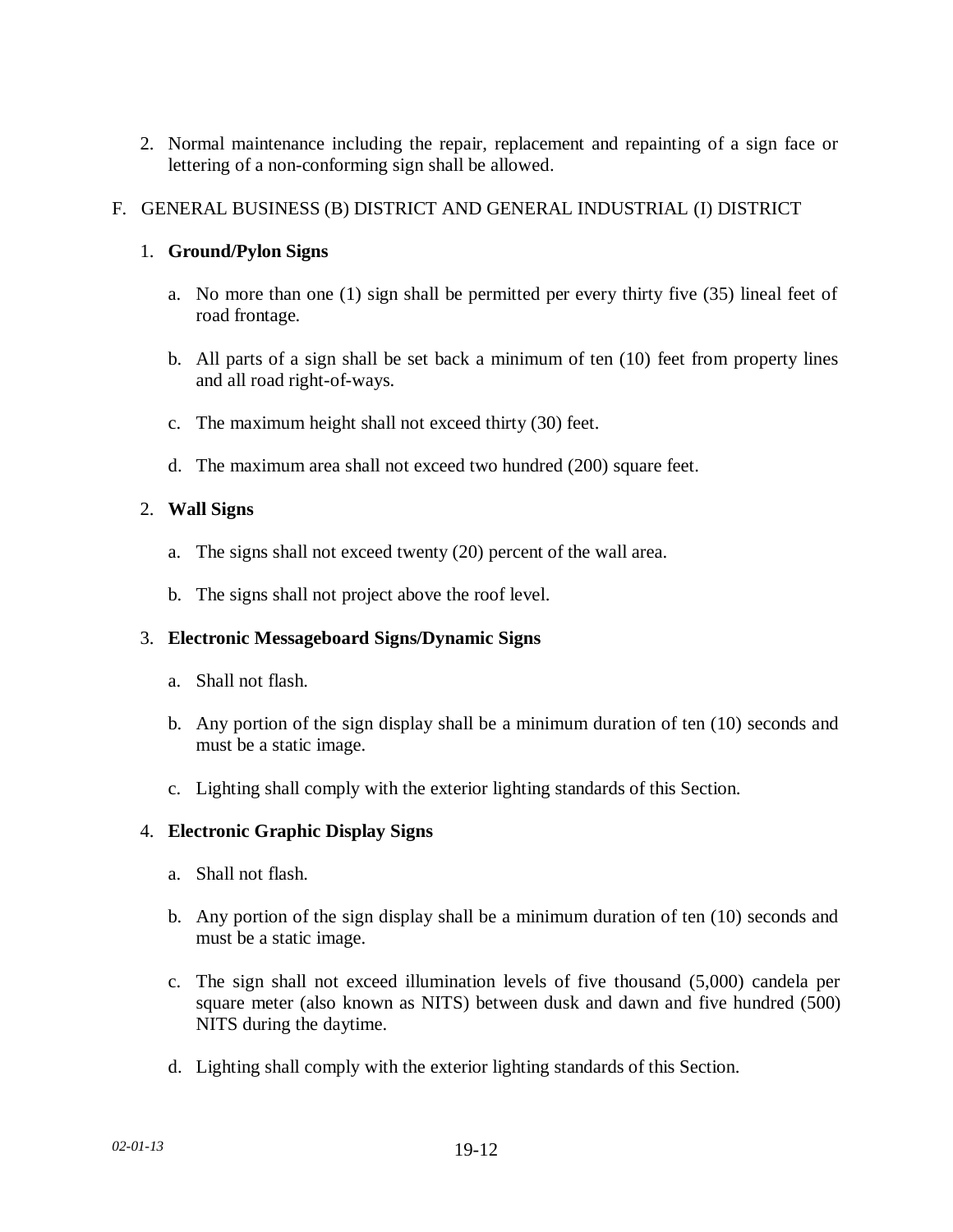### G. RECREATIONAL COMMERCIAL (RC) DISTRICT

### 1. **Ground/ Pylon Signs**

- a. No more than one (1) sign shall be permitted per every thirty five (35) lineal feet of road frontage.
- b. All parts of a sign shall be set back a minimum of ten (10) feet from property lines and all road right-of-ways.
- d. The maximum height shall not exceed twenty (20) feet.
- e. The maximum area shall not exceed one hundred (100) square feet.

## 2. **Wall Signs**

- a. The signs shall not exceed twenty (20) percent of the wall area.
- b. The signs shall not project above the roof level.

## H. OFF-PREMISES SIGNS/BILLBOARDS

- 1. Signs shall only be allowed as a conditional use in the General Industrial (I) District provided the following standards are met:
	- a. Shall be allowed only in areas adjacent to a state or federal highway.
	- b. Shall not exceed eight hundred fifty (850) square feet in total area. Maximum allowable signage shall be computed on the basis of one side of any double-faced sign.
	- c. Shall not exceed thirty (30) feet in height.
	- d. Signs abutting an elevated highway may exceed the maximum height requirement provided that the top of the sign shall not exceed fifteen (15) feet above the grade elevation of such elevated four (4) lane highway directly adjacent to such property on which the sign is positioned.
	- e. All parts of a sign shall be set back a minimum of ten (10) feet from all road right-ofways.
	- f. All parts of a sign shall be set back two hundred (200) feet of a residential zoning district, park, playground, school, or church.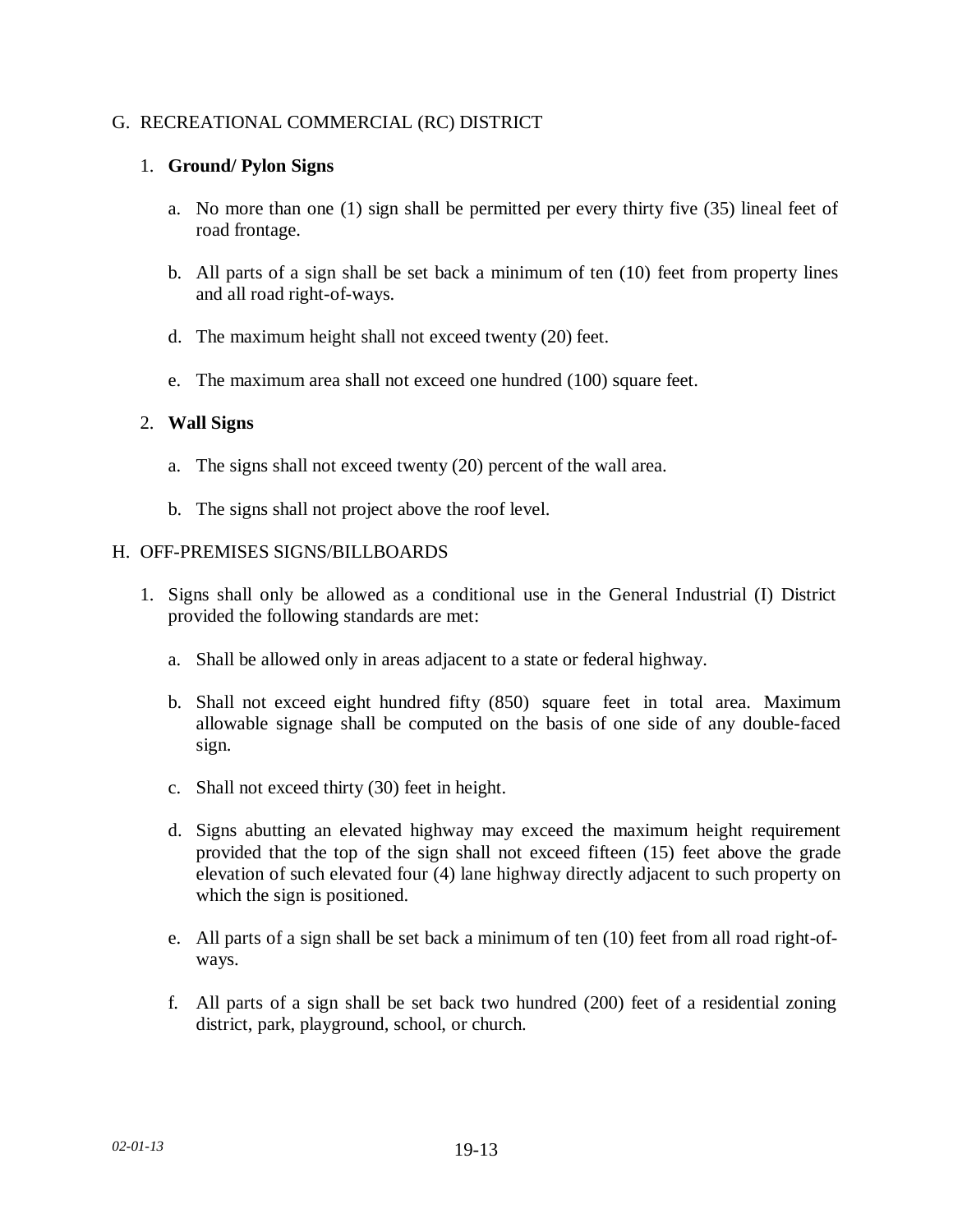- g. All parts of a sign shall be set back a minimum of one thousand three hundred and twenty (1,320) feet from areas designated as Minnesota River Valley Scenic Byway as designated by the Federal Highway Administration.
- h. All parts of a sign shall have a minimum separation distance of fifteen hundred (1,500) lineal feet from another Off-Premises Sign/Billboard.
- i. Off-Premises Signs/Billboards located on a roof or in the form of an Illuminated sign shall be prohibited.
- j. The support structure shall be monopole design. The exposed upright or superstructure shall be painted an earth-tone color.
- k. Lighting shall comply with the exterior lighting standards of this Section.
- l. The Applicant and/or Landowner shall identify the financial resources that will be available to pay for the removal of the Off-Premises Sign/Billboard. The County may require financial security in the form of a letter of credit, a cash escrow account, a performance bond, or other financial means acceptable to the County.

## I. NON-COMMERCIAL SPEECH

Notwithstanding any other provisions of this subdivision to the contrary, all signs of any size containing non-commercial speech may be posted from August 1 in any general election year until ten (10) days following the general election and thirteen (13) weeks prior to an special election until ten (10) days following the special election.

## **SUBDIVISION 8. OUTDOOR LIGHTING STANDARDS**

## A. PURPOSE

The intent of this Subdivision is to create standards for outdoor light so that its use does not interfere with the reasonable use and enjoyment of property.

## B. APPLICABILITY

All outdoor, electrically-powered illuminating devices shall be installed in conformance with the provisions of this Subdivision and the state electrical code.

## C. STANDARDS

1. In all districts, any exterior lighting used to illuminate an off-street parking area, sign, or structure, shall be arranged as to deflect light away from any adjoining residential district and all road right-of-ways.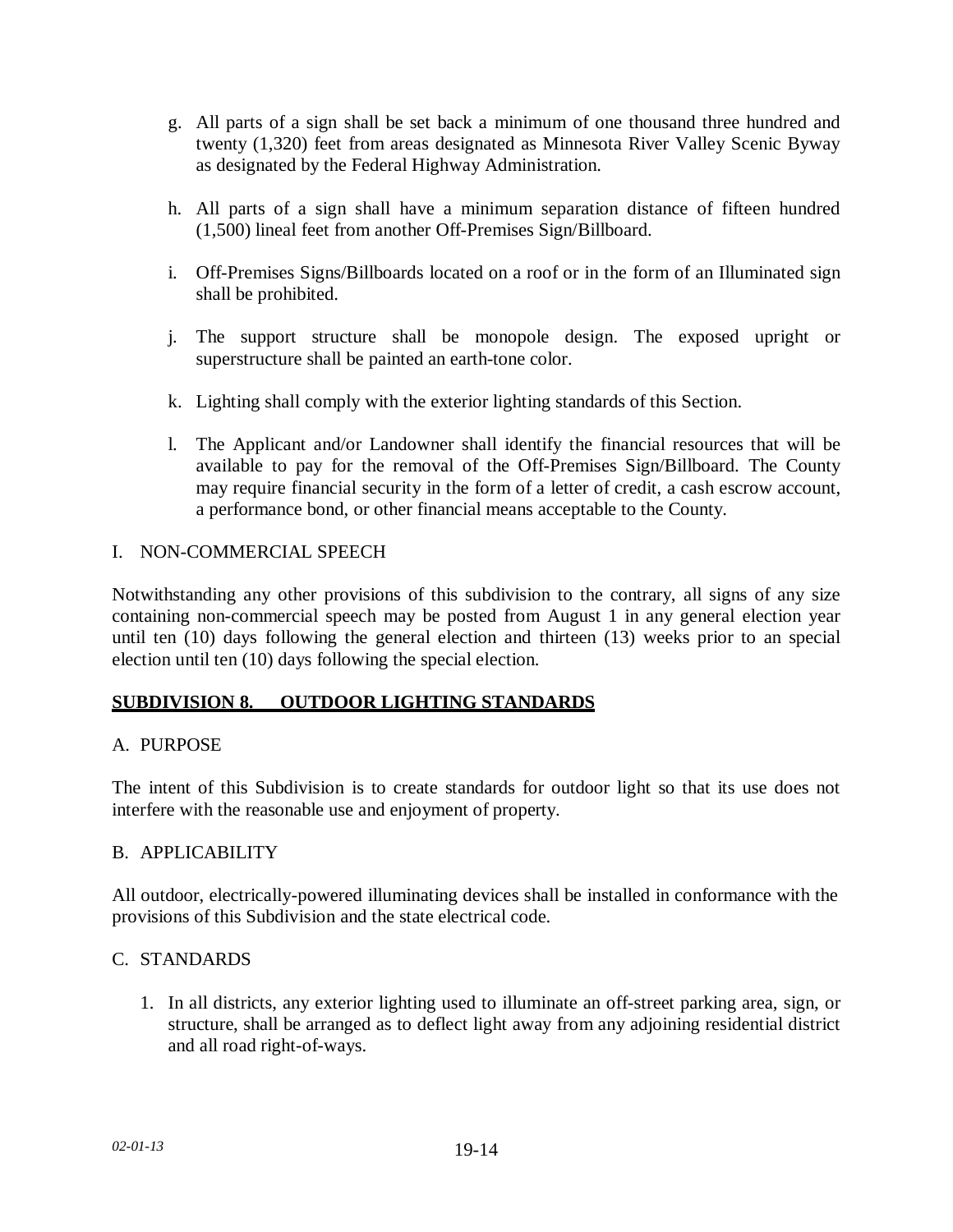- 2. Any light or, combination of lights, which cast light on a road right-of-way shall not exceed one (1) foot candle, as measured from the centerline of said road. No light shall be directed in such a manner as to blind the driver of any vehicle.
- 3. The source of light shall be shielded or controlled in some manner so as not to illuminate adjacent property.
- 4. Any light, or combination of lights, which cast light shall not exceed one (1) foot candle, as measured from the property line.
- 5. Any light or, combination of lights, which cast light on residential property shall not exceed 0.4 foot candles as measured from the property line.
- 6. Direct or sky-reflected glare, whether from floodlights or from high temperature processes such as combustion of welding, shall not be directed into any adjoining property.
- 7. Lighting fixtures used to illuminate an Off-Premise Sign/Billboard shall be mounted on the top of the sign structure.

## D. PROHIBITIONS

- 1. The operation of searchlights for advertising purposes is prohibited between 10:00 P.M. and sunrise the following morning.
- 2. No outdoor recreational facility, public or private, shall be illuminated after 11:00 P.M. except to conclude a specific recreational or sporting event or any other similar activity conducted at or in the facility which was in progress under such illumination prior to 11:00 P.M

## **SUBDIVISION 9. NUISANCE CONTROL**

### A. PURPOSE

It is the intent of this Subdivision to provide for and control those nuisances which will affect the public health, safety and general welfare of the residents of Le Sueur County and further preserve the aesthetic values of the County and individual neighborhoods.

### B. WASTE DISPOSAL

All refuse shall be disposed of in compliance with all County, State and Federal waste disposal requirements.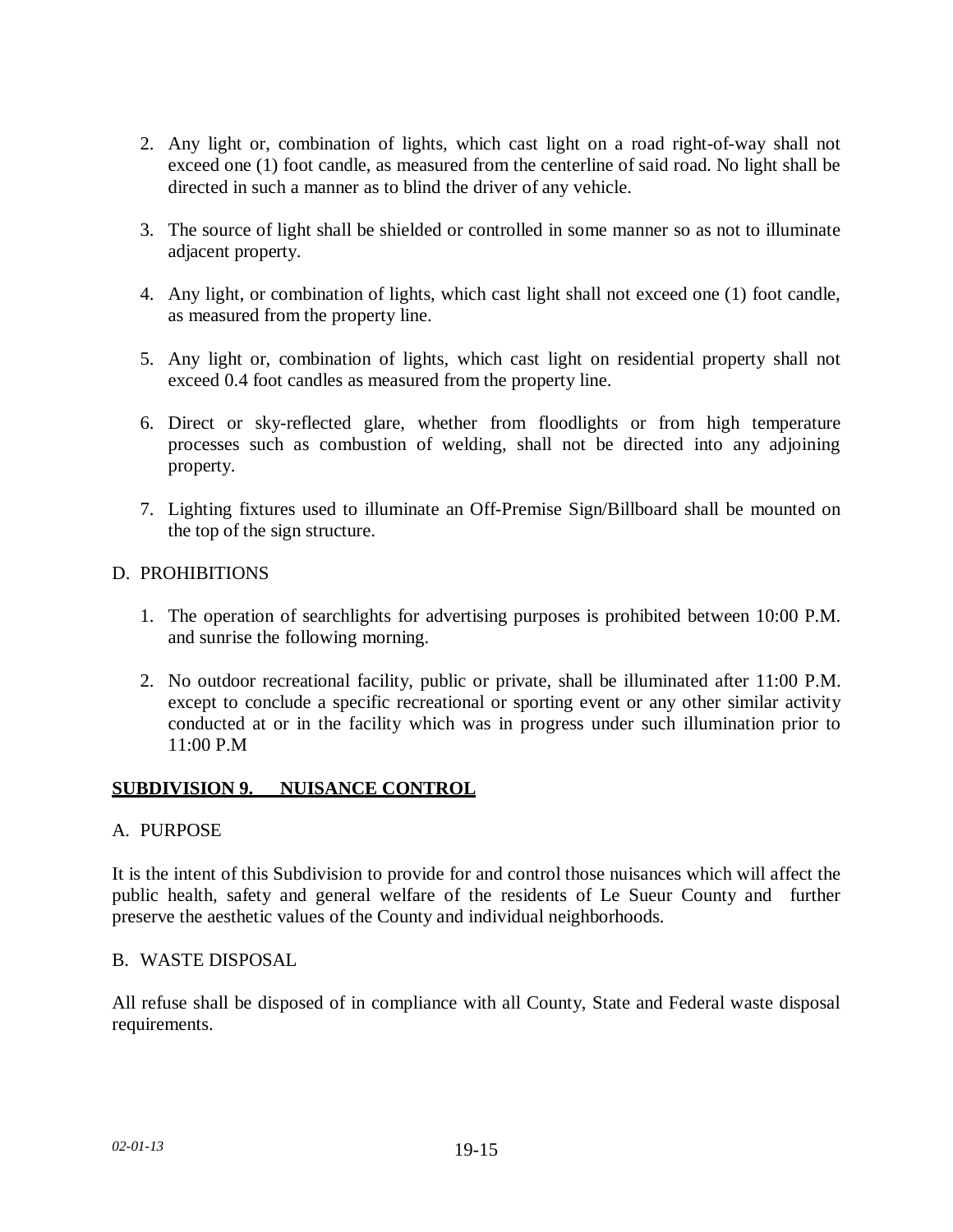## C. RODENT CONTROL

- 1. At any time when there is found to exist on any property rodents which are detrimental or present a public health threat, the landowner of said property shall be given notice of the nuisance and shall within thirty (30) calendar days correct the rodent problem found to exist.
- 2. The method of correction may be extermination utilizing means acceptable to the County and the Agency and/or may include, but not limited to, the removal of the source, i.e. debris piles, unprotected storage areas or lumber piles.
- 3. If, within thirty (30) calendar days, the nuisance is not corrected, the County may take corrective action as provided elsewhere in this Ordinance.

## D. NOXIOUS WEEDS

In all Zoning Districts each landowner shall be responsible to control noxious weeds to the greatest degree possible. Enforcement of this provision shall be coordinated with the County Agricultural Inspector.

### E. RESTRICTED STORAGE

- 1. In all zoning districts, all waste material or refuse, with the exception of crop residue debris, shall be kept in an enclosed structure or properly contained in a closed container designed for such purposes.
- 2. The landowner shall be responsible for keeping such land free of refuse.

## F. SALVAGE VEHICLES, AGRICULTURAL/INDUSTRIAL EQUIPMENT AND PARTS

- 1. In all non-residential districts, no more than five (5) salvage vehicles shall be kept or stored outside, unless specifically permitted as a conditional use salvage yard.
- 2. In residential districts no more than one (1) salvage vehicle shall be kept or stored outside.
- 3. All such vehicles, equipment and/or parts shall be screened from eye-level view from adjacent properties and all roads.
- 4. All fluids and batteries shall be removed and recycled in accordance with all County, State and Federal guidelines.
- 5. Any vehicle or agricultural/industrial equipment or part which is in violation of this Subdivision is hereby declared to be a public nuisance.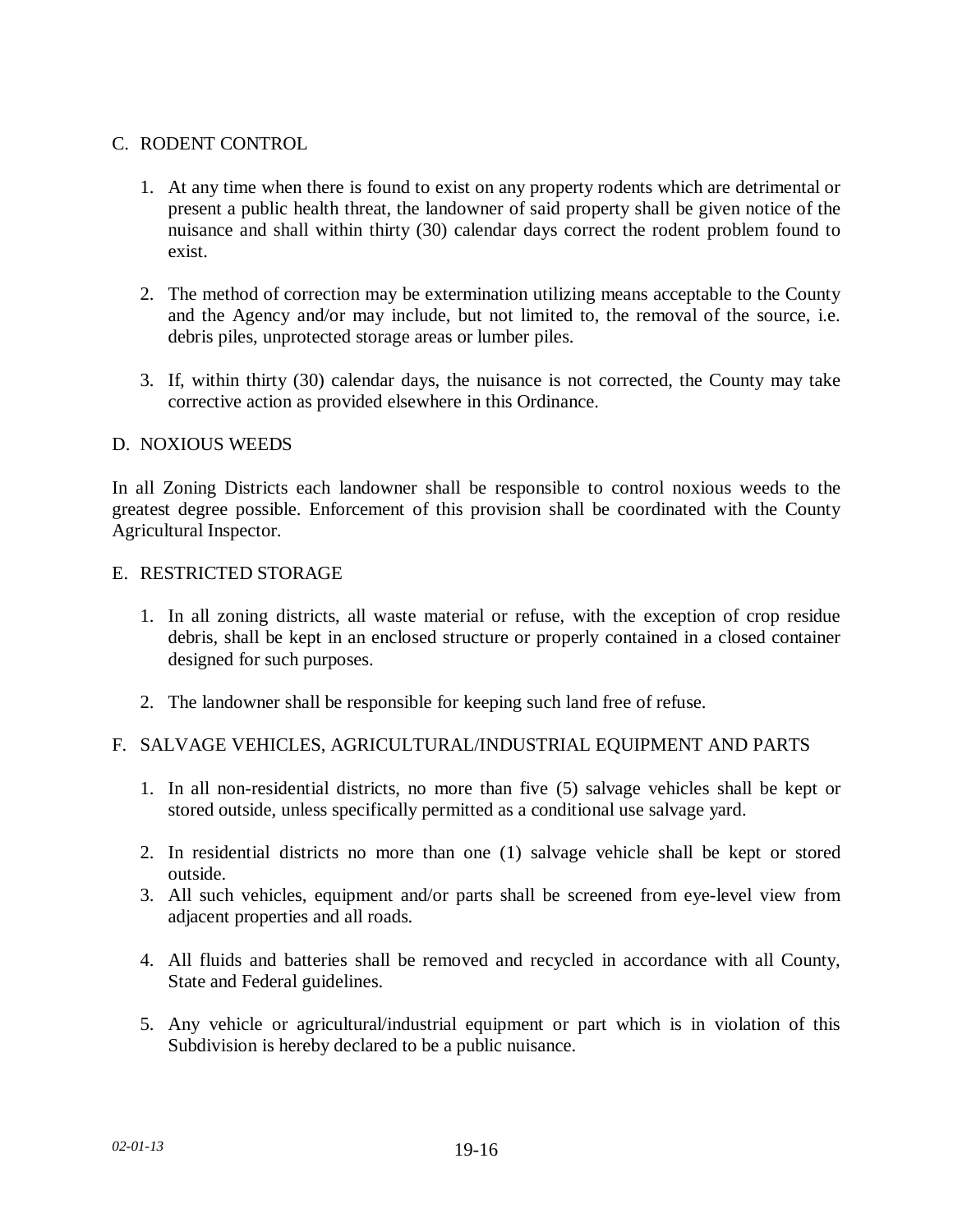## G. ABATEMENT

- 1. The County may enter upon the land where the public nuisance is located and remove and dispose of such public nuisance, after a hearing as provided by law, and after thirty (30) days notice to the landowner.
- 2. If the County receives any proceeds from the removal and disposal of the public nuisance the County shall first apply the proceeds to reimburse the County for any expenses incurred, and refund the remainder to the Landowner.
- 3. Any costs incurred by the County in the removal and disposal of the public nuisance which are not reimbursed may be assessed as a special assessment against the property upon which the public nuisance was located.

### **SUBDIVISION 10. RELOCATING STRUCTURES**

### A. PERMIT REQUIRED

- 1. **Zoning Permit**. No person shall move any structure without first obtaining a zoning permit.
- 2. **Moving Permit**. Every licensed house mover shall, in each and every instance, before raising, holding up or moving any structure, obtain a permit hereafter from the Road Authority.

## **SUBDIVISION 11. RIGHT TO FARM**

### A. PURPOSE

It is the intent of this Subdivision that farmers have the right to farm, provided all County, State, and Federal regulations are adhered to, regardless if development is taking place around them, without unreasonable restrictions, regulations or harassment.

### B. ADOPT BY REFERENCE

The County adopts by reference Section 561.19 of Minnesota State Statutes as amended from time to time.

### C. COMPLAINTS

Complaints against the operations of farms shall be considered to be unwarranted and frivolous as long as the farming activities are being conducted according to generally accepted agricultural standards.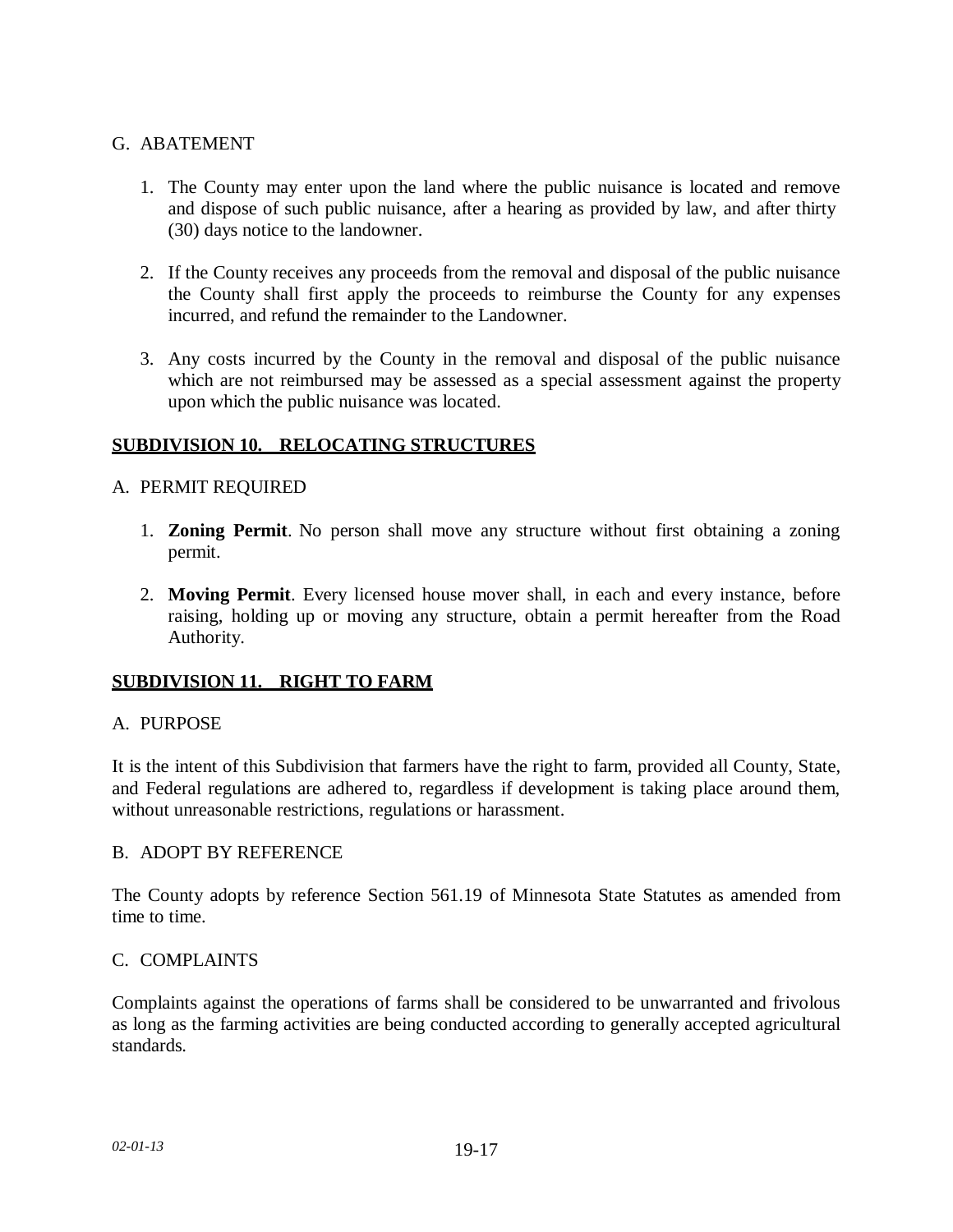# **SUBDIVISION 12. SPECIFIC LAND USES**

## A. PURPOSE

It is the intent of this Subdivision that the following Specific Land Uses shall have additional performance standards due to the issues associated with their establishment.

**Sections Omitted**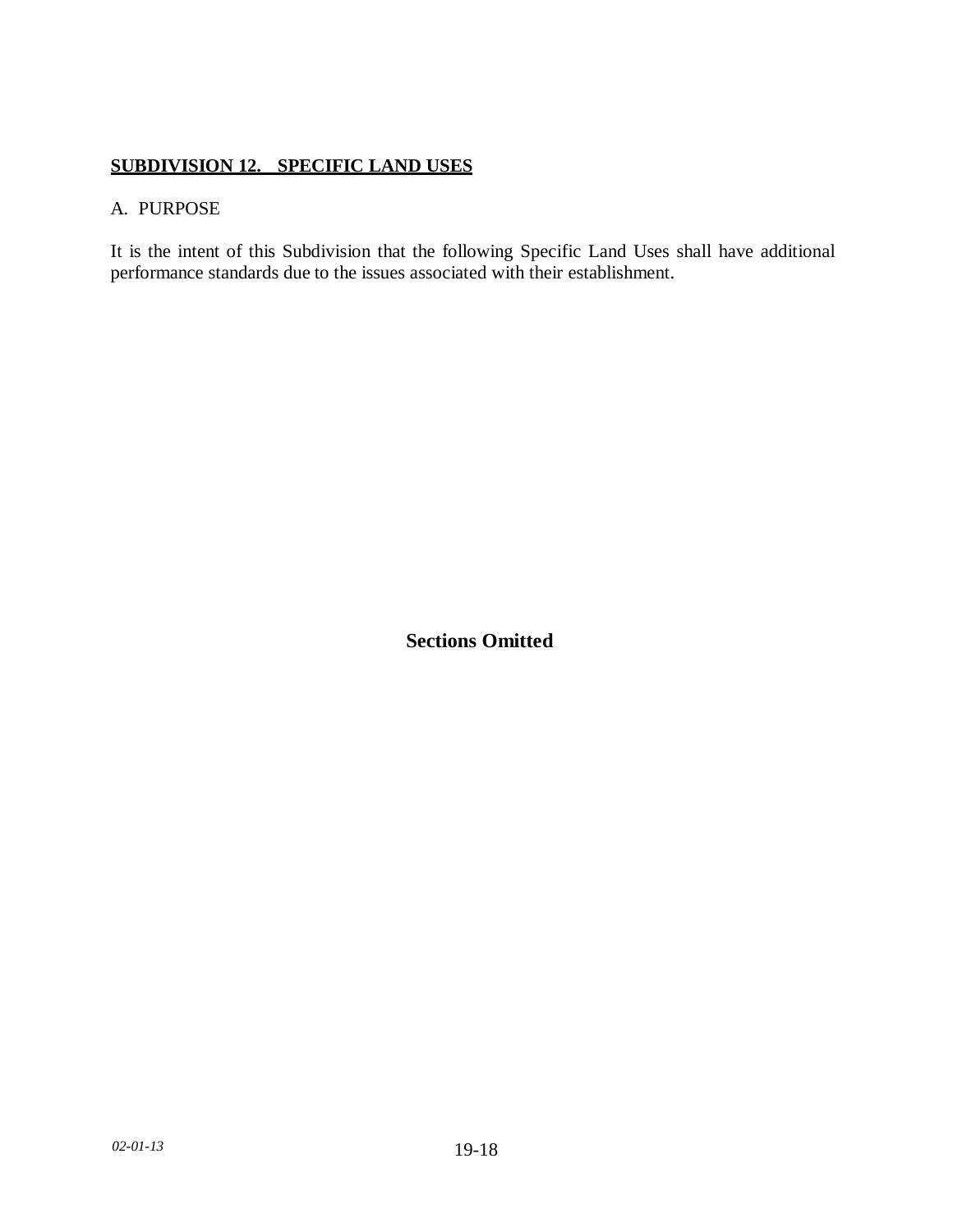## D. TRANSFER OF DEVELOPMENT RIGHTS

a. Development rights may be transferred to a contiguous quarter-quarter section in the Agriculture (A), Conservancy (C), and Special Protection (SP) districts, upon obtaining a conditional use permit.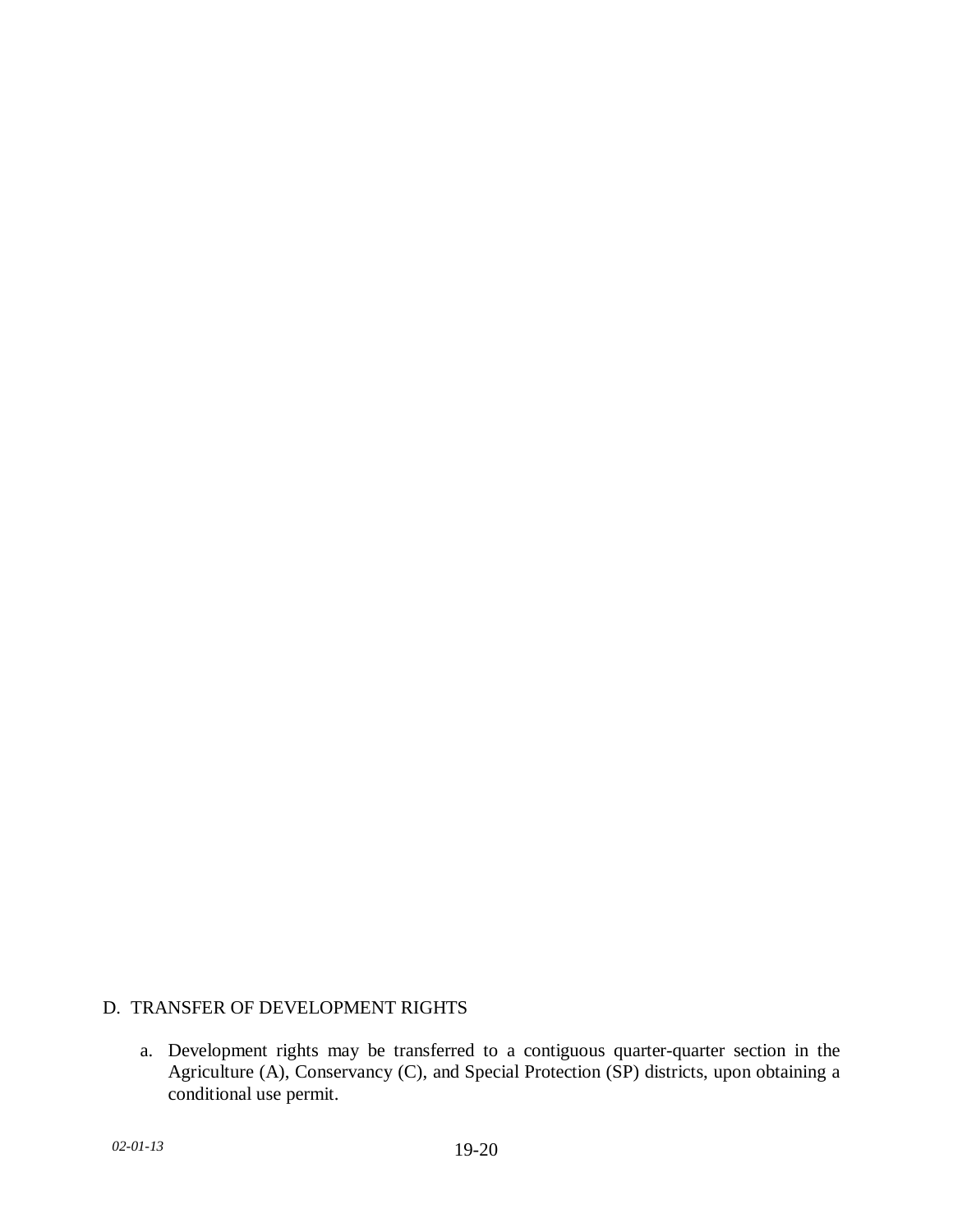- b. For the purpose of this Subdivision, contiguous shall mean quarter-quarter sections that are touching along a boundary or at a point. Quarter-quarter sections that are separated by a road shall be considered contiguous.
- c. Development rights shall not be transferable from one township to another township.
- d. The sending quarter-quarter shall have a building eligibility, as defined by this Ordinance, in order to transfer development rights.
- e. The transferred development right shall meet the registered feedlot separation requirements of this Ordinance, including transferred Lot of Record building eligibilities.
- f. The transfer shall not allow the establishment of more than four (4) dwellings in a quarter-quarter section, with the exception of non-transferred lots of record and existing building sites.
- g. There shall be no maximum number of building eligibilities in the sending quarterquarter section.
- h. Upon approval of the Conditional Use Permit for transfer of development rights, the building site shall not be required to be established and shall be exempt from the one (1) year completion requirement for conditional use permits as set forth in this Ordinance.
- i. The transfer shall be memorialized in a document that is recorded against both the sending and the receiving property.

**Sections Omitted**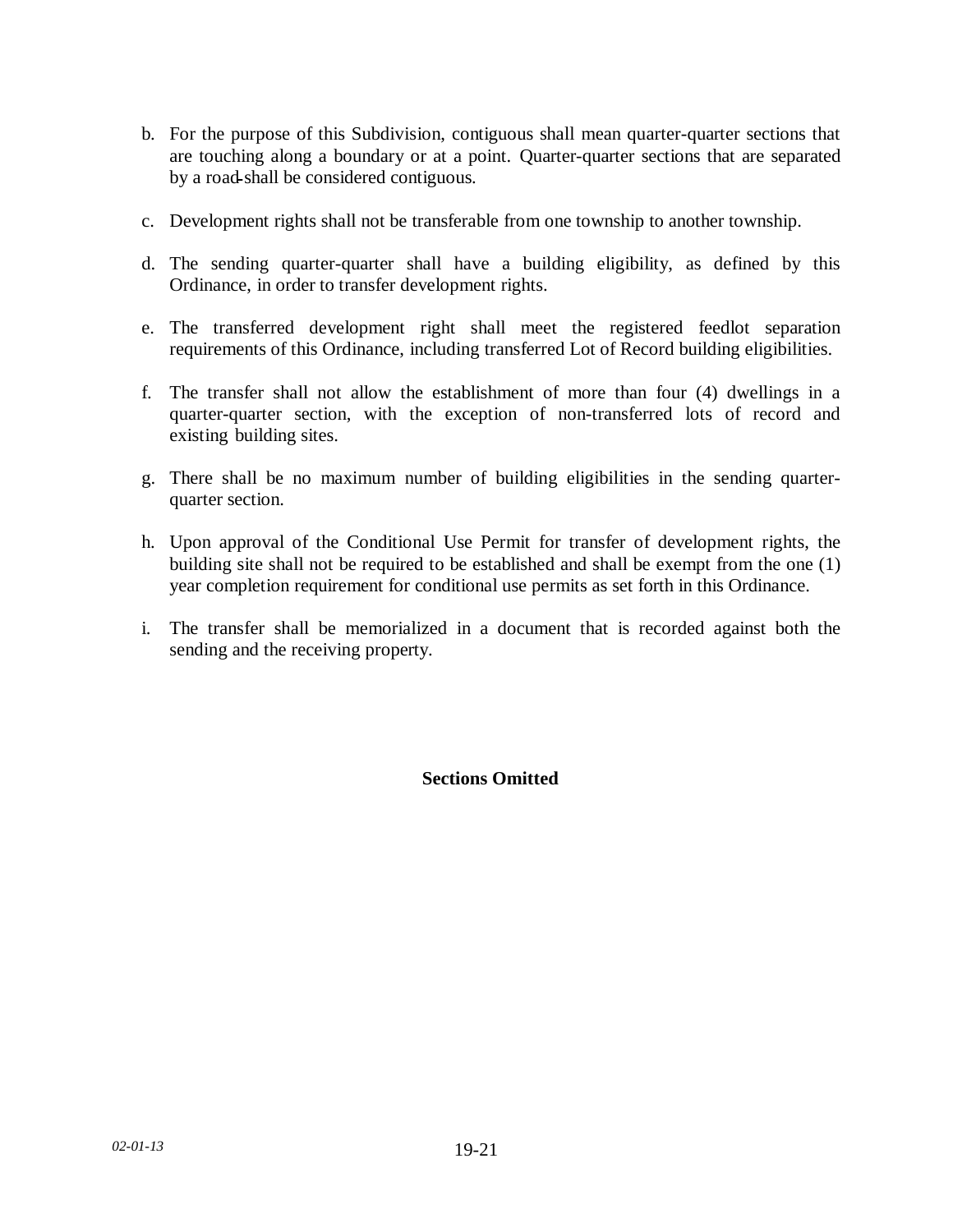### E. OPEN AND OUTDOOR STORAGE, SALES AND SERVICE

- a. Landscaping and screening shall be required for all storage, sales, and service areas as described in this Section.
- b. The storage, sales and service areas shall not take up parking and loading spaces as described in this Section.
- c. The sales area is grassed or surfaced to control dust.

## F. INDUSTRIAL PLANTS

- a. Industrial plants utilizing cool-water processing within their operations shall:
	- i. Safeguard against impeding the natural flow of the immediate stream and polluting, including thermal pollution.
- ii. Assure that no lighting will create a hazard to navigation.
- iii. Obtain all necessary permits from the DNR and the Agency as needed.

## **Sections Omitted**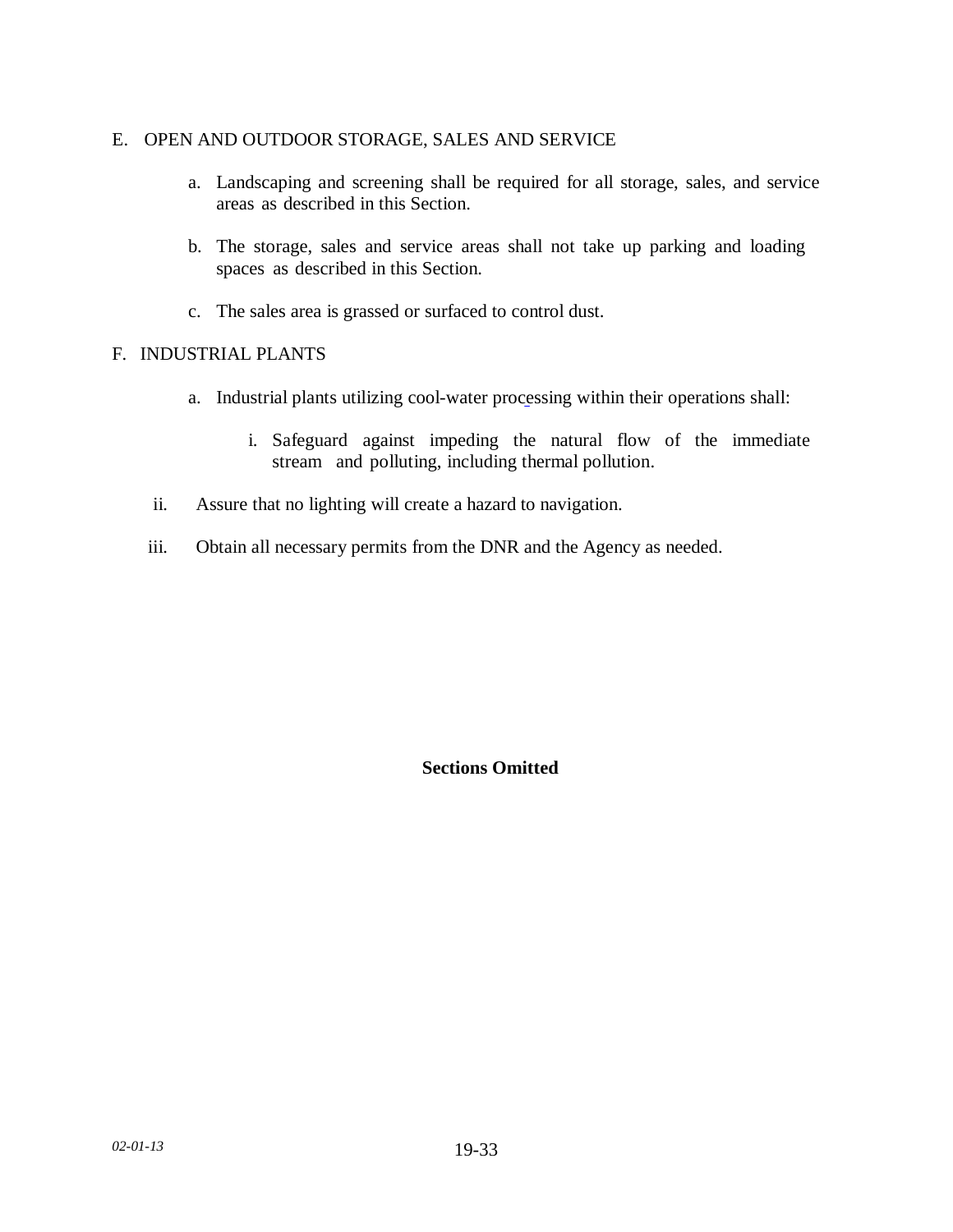## **SECTION 20. MINERAL EXTRACTION**

## **SUBDIVISION 1. PURPOSE**

It is declared to be the policy of Le Sueur County to provide for the reclamation of land disturbed by mining in order to encourage productive use to include, but not limited to, the planting of forests; the seeding of grasses and legumes for grazing purposes; the planting of crops for harvest; the enhancement of wildlife and aquatic resources; the establishment of recreational residential and industrial sites; and for the conservation, development, management and appropriate use of all the natural resources of such areas for compatible multiple purposes; to aid in maintaining or improving the tax base; and protecting the public health, safety and general welfare of the people, as well as the natural beauty and aesthetic values, in the affected areas of the County.

### **SUBDIVISION 2. CONDITIONAL USE PERMIT REQUIRED**

A. No person, firm, or corporation shall hereafter engage in the mining and/or processing of sand, gravel, limestone or other minerals on any land within Le Sueur County, located outside the boundaries of any city, village or incorporated town without first obtaining from the County a Conditional Use Permit. The Conditional Use permit shall be filed with the Le Sueur County Recorder.

#### B. JURISDICTION

- 1. Any excavation, quarrying or removal of surface material for the purpose of extracting minerals, stone, gravel, sand, soil, clay or other material as the function of such excavation shall be conducted subject to the requirements of this Section. Any processing of extracted material shall be subject to the requirements of this Section.
- 2. Excavations for purposes of residential, commercial, or industrial development or land alterations for agricultural purposes shall be exempt from the provisions of this Section.

### C. APPLICATION FOR PERMIT

- 1. Any person, firm, or corporation desiring to commence or expand the mining and/or processing of sand, gravel, limestone or other minerals shall make written application for a Conditional Use Permit to the Department.
- 2. Application for such permit shall be made upon a form furnished by the Department Applicant shall provide the following items:
	- a. Applicant and/or landowner name and address.
	- b. A statement that the applicant has the right to ownership or lease to mine and to reclaim that land described.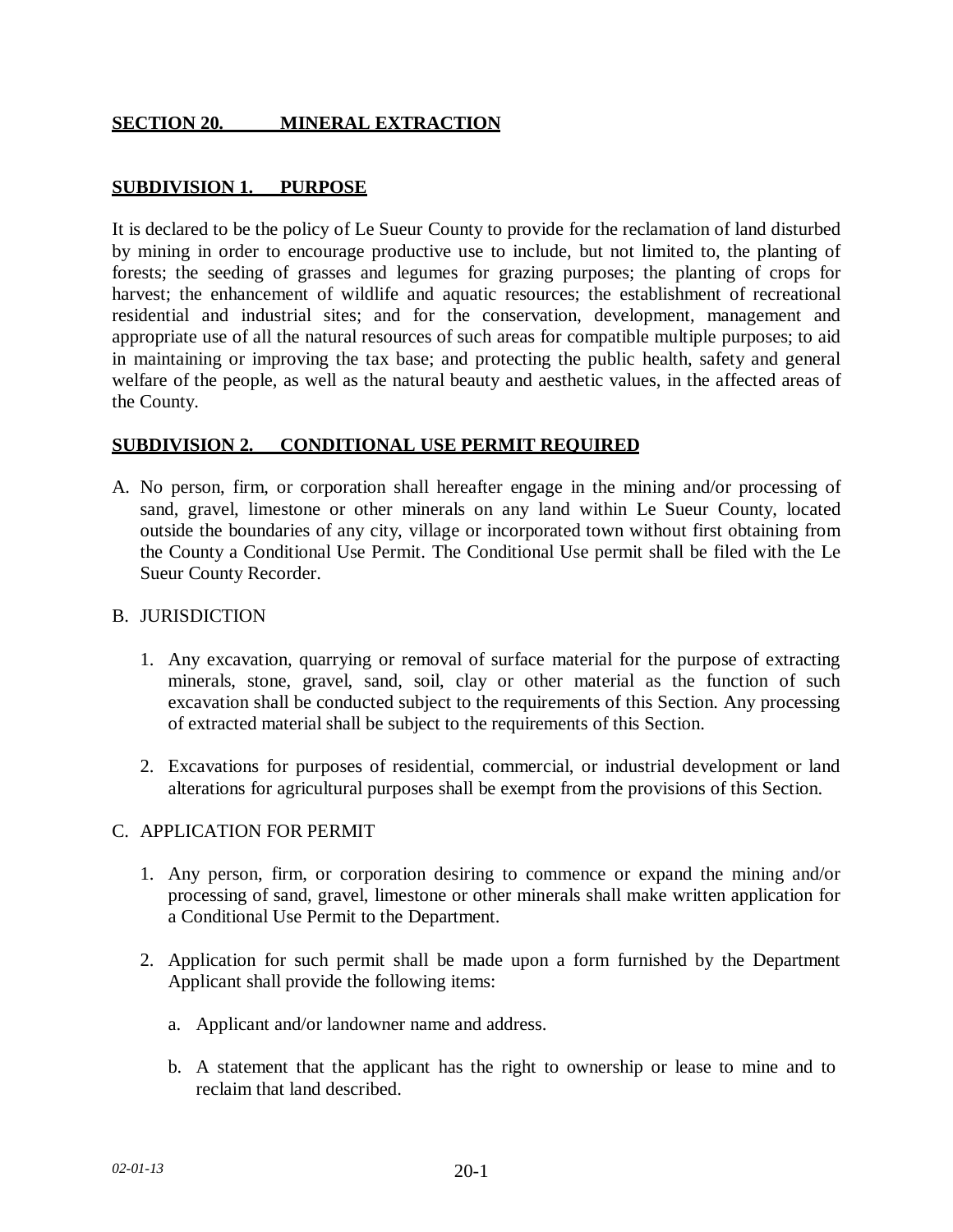- c. Legal description of the parcel of land.
- d. Number of acres to be mined.
- e. A statement containing an estimate of the life expectancy of the proposed operation. Estimate shall include a starting date and the anticipated completion date.
- 3. An Existing Conditions Map shall be submitted at the time of application to include, but not limited to, the following:
	- a. Existing topographical features at ten (10) foot contour intervals.
	- b. Location and elevations of water courses, drainage systems, water tables and impounded waters.
	- c. Outline of the maximum area to be excavated and total surficial acres to be excavated.
	- d. Vertical profile of area to be excavated indicating overburden, water tables, and other geological layers to the extent known.
	- e. Location and names of existing roads, trails, railroads, structures, utility rights-ofway, vegetation, wells and other cultural features within and immediately adjacent five hundred (500 feet) to the proposed excavation area.
	- f. Access routes within one (1) mile of the site.
- 4. Proposed Mining Operations Plan shall be submitted at the time of application to include, but not limited to, the following:
	- a. The location of any structures, signage, equipment storage areas, stockpiles, screening, berms, fences, operation areas, site access, mitigation measures, and any other uses incorporated in the excavation process.
	- b. The aerial extent, geologic composition and depth of mineral deposit, the distribution, thickness and the type of topsoil.
	- c. Approximate proposed volume of excavation and anticipated timeline of excavation, volume removed over time.
	- d. Method of stripping and location for stripped material not leaving the site.
	- e. Description of all processing that would occur on site.
	- f. Information available on ecological and biological resources, plant communities, and wildlife use at and adjacent to the proposed site.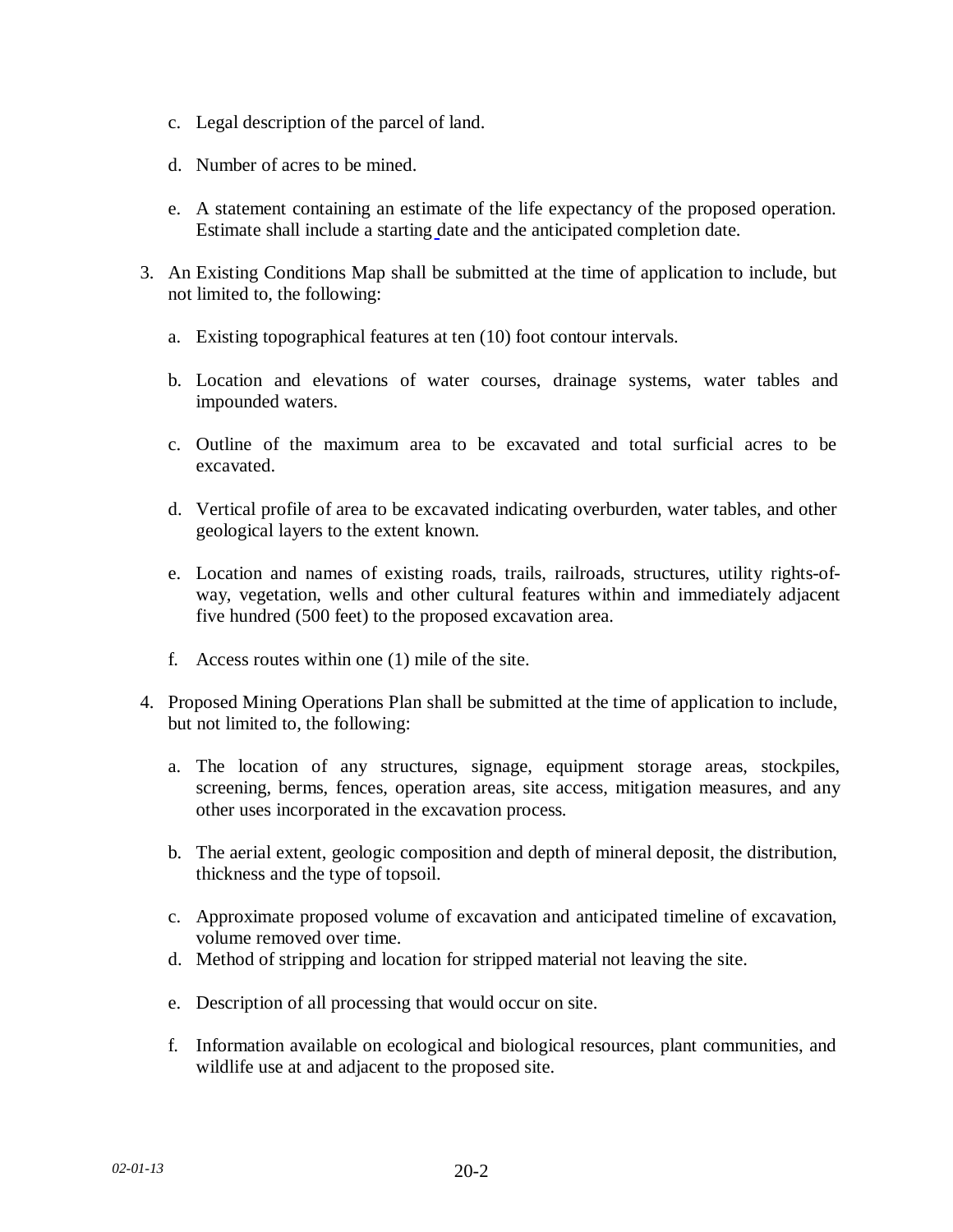- g. Soil erosion and sediment control plans meeting the Agency standards under Construction Activity and the Industrial Stormwater Program.
- h. Dust and noise control plan meeting the Agency standards.
- i. Recycling plan for concrete or other forms of aggregate.
- j. Storage and location of any on-site fuel storage and a copy of the Spill Prevention Control and Countermeasures (SPCC) Plan, if required per the Environmental Protection Agency (EPA) guidelines.
- 5. Reclamation Plan shall be submitted at the time of application as described in this Section.
- 6. Hydrogeology Plan, if excavation proposed will occur below the groundwater table, shall be submitted at the time of application to include, but not limited to, the following:
	- a. Identify the lowest excavation point and the elevation of the groundwater table in any area excavated below the groundwater table.
	- b. Identify any streams, springs, and groundwater within one-half  $(\frac{1}{2})$  mile and provide the location, elevation, natural flow direction and volume.
	- c. Identify any surface water or headwater within one-half  $(\frac{1}{2})$  mile and provide the location and elevation.
	- d. Identify all groundwater users within one (1) mile.
- 7. Dewatering plan, shall be submitted at the time of application, if needed, for any stormwater or groundwater encountered on the site in accordance with the DNR and the Agency to include the following specifications:
	- a. Identify the proposed outlet location and receiving ditches and bodies of water within one-half (½) mile.
	- b. Identify the maximum discharge velocities and flows from the specified location.
	- c. Include a groundwater model, forecasting the anticipated cone of depression from dewatering activities.
	- d. Establish a groundwater monitoring program, as needed, in accordance with the Minnesota Department of Health, DNR, and the Agency.
- 8. A bond meeting the requirements set forth in this section.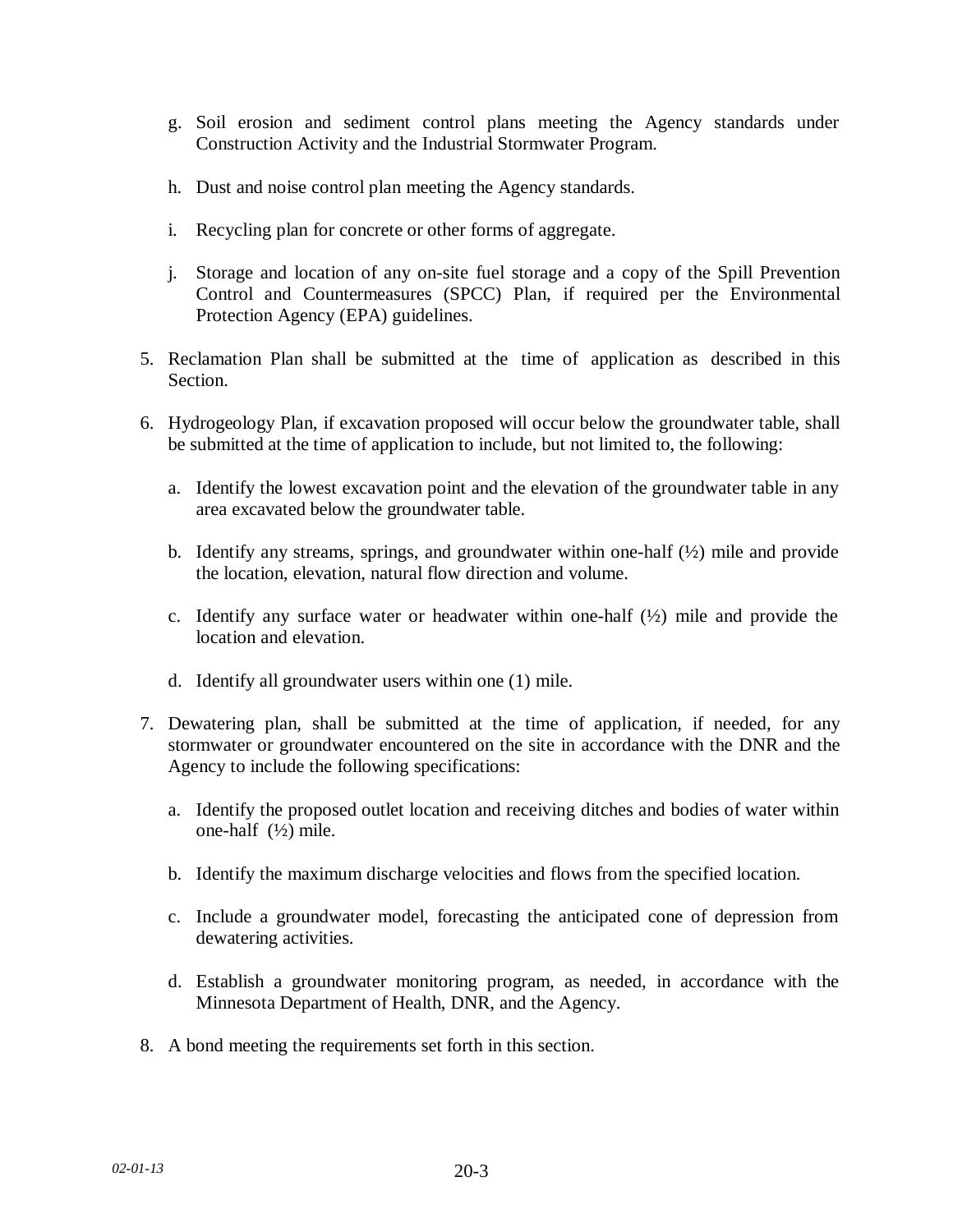9. Any other information requested by the Department, Planning Commission, or Board of County Commissioners.

## D. TERM OF PERMIT

- 1. The Conditional Use Permit approved shall be filed with the Le Sueur County Recorder and effective from and after the date of approval, provided the requirements and conditions of the Conditional Use Permit are met.
- 2. However, upon determination by the Department, or the Board of County Commissioners, that the operation is in violation of the provisions of the Conditional Use Permit or other County Ordinances, a hearing may be held to review the existence of any alleged violations.
- 3. Failure to restore the site immediately as provided for in the reclamation plan or failure to restore depleted and idle portions of the site on a phased basis in accordance with this Section shall result in the County exercising the bond to restore and properly close the site.
- 4. An examination of the premises may be made by the Department at any time.
- 5. An annual report shall be prepared and submitted to the Department no later than June  $1<sup>st</sup>$ This report shall include, but is not limited to, the following information:
	- a. The excavation volume (in cubic yards and tons) sold and/or transported from the excavation site, as indicated by Minnesota Statute 298.75 for the Aggregate Material Removal Production Tax.
	- b. An updated timeline.
	- c. Total acres of active, unvegetated, and/or unreclaimed area.
	- d. Total acres being mined.
	- e. Total acres reclaimed and an updated percent completion.
	- f. Any hazards or unexpected items encountered in that year.
	- g. Any fees due for unreclaimed lands.
	- h. Any responses to citizen complaints.
- 6. When an Environmental Review is affiliated with the mining operation, the annual report shall be reviewed by the Board of County Commissioners.
- 7. When an Environmental Review is not affiliated with the mining operation, the annual report shall be reviewed by the Department.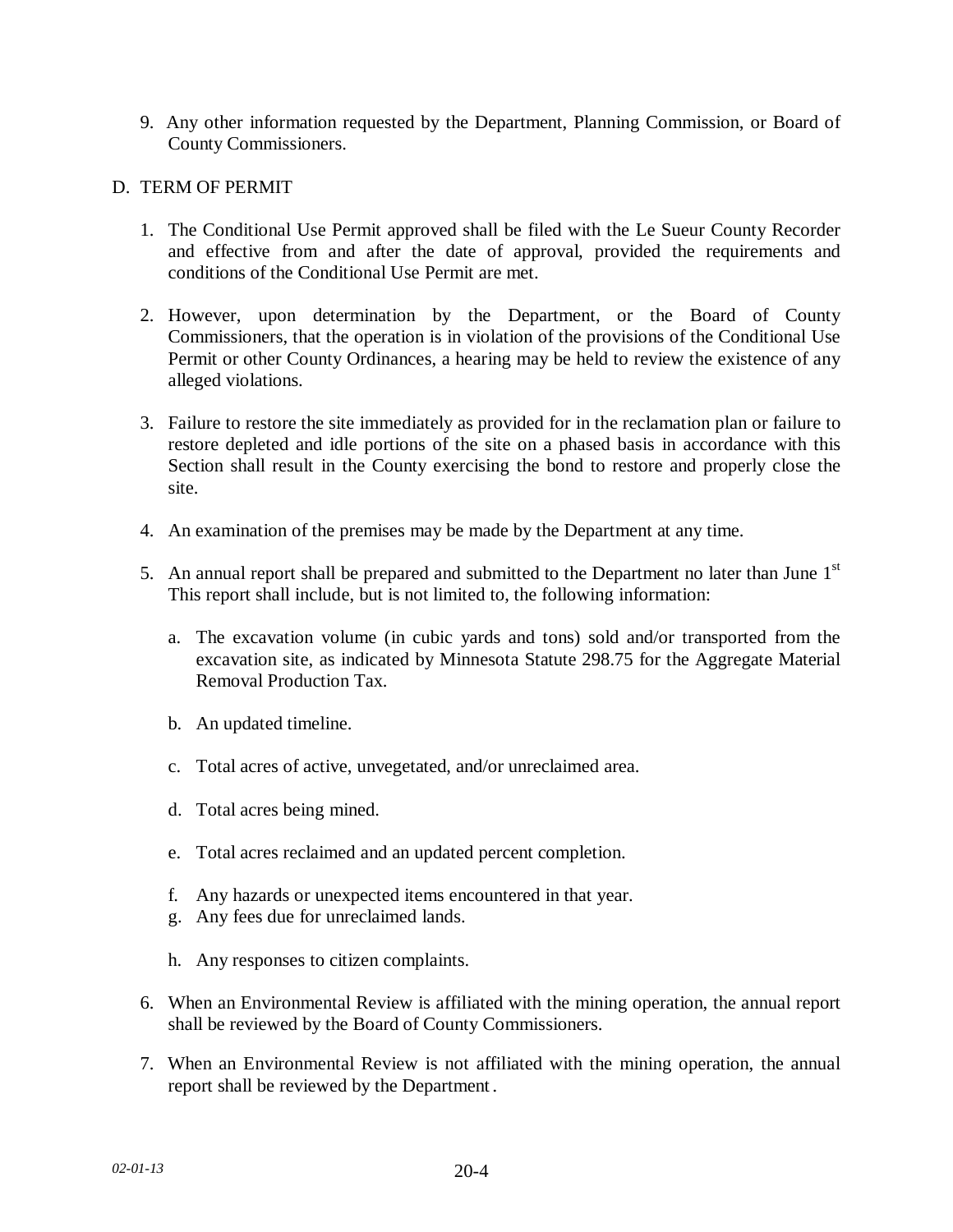# **SUBDIVISION 3. MINING OPERATION\_STANDARDS**

#### A. GENERAL REQUIREMENTS

1. Each person, firm, or corporation engaged in mining upon lands described in the conditional use permit is subject to the following regulations.

### 2. **Overview**

Mining operations shall be conducted in compliance with the laws of the county, state and federal government, especially as related to safety standards, and Ordinances and resolutions of Le Sueur County, as amended from time to time, and in compliance with and upon approval of the reclamation plan for the affected land.

### 3. **Timing**

No excavation shall begin until all required county, state, and federal permits have been obtained by the applicant/landowner, unless otherwise specified in the plan.

## 4. **Clearing**

- a. Clearing of the mining site shall conform to the development and reclamation plan, whenever possible, unless otherwise specified in the plan.
- b. Existing trees and shrubs shall remain in their natural state whenever possible and not prematurely stripped.
- c. Existing vegetation shall be preserved, maintained, and supplemented for the depth of the required setbacks.
- d. The amount of overburden to be removed shall not be in excess of that required to undertake operations in an economically feasible manner. Less than ten (l0) acres shall be considered economically feasible. Development toward the final plan shall be carried on as excavation progresses. Where ground cover or other planting is indicated on the approved plan, such planting shall be made in areas where excavation is completed and land is not being used for material storage.

### 5. **Vegetative and Other Screening**

a. Adequate screening, including either natural and/or supplied screening in the form of plantings, fencing and/or berming shall be provided along all public roads adjacent to the property involved and adjacent properties where improvements are located, unless otherwise specified in the plan. This includes the following: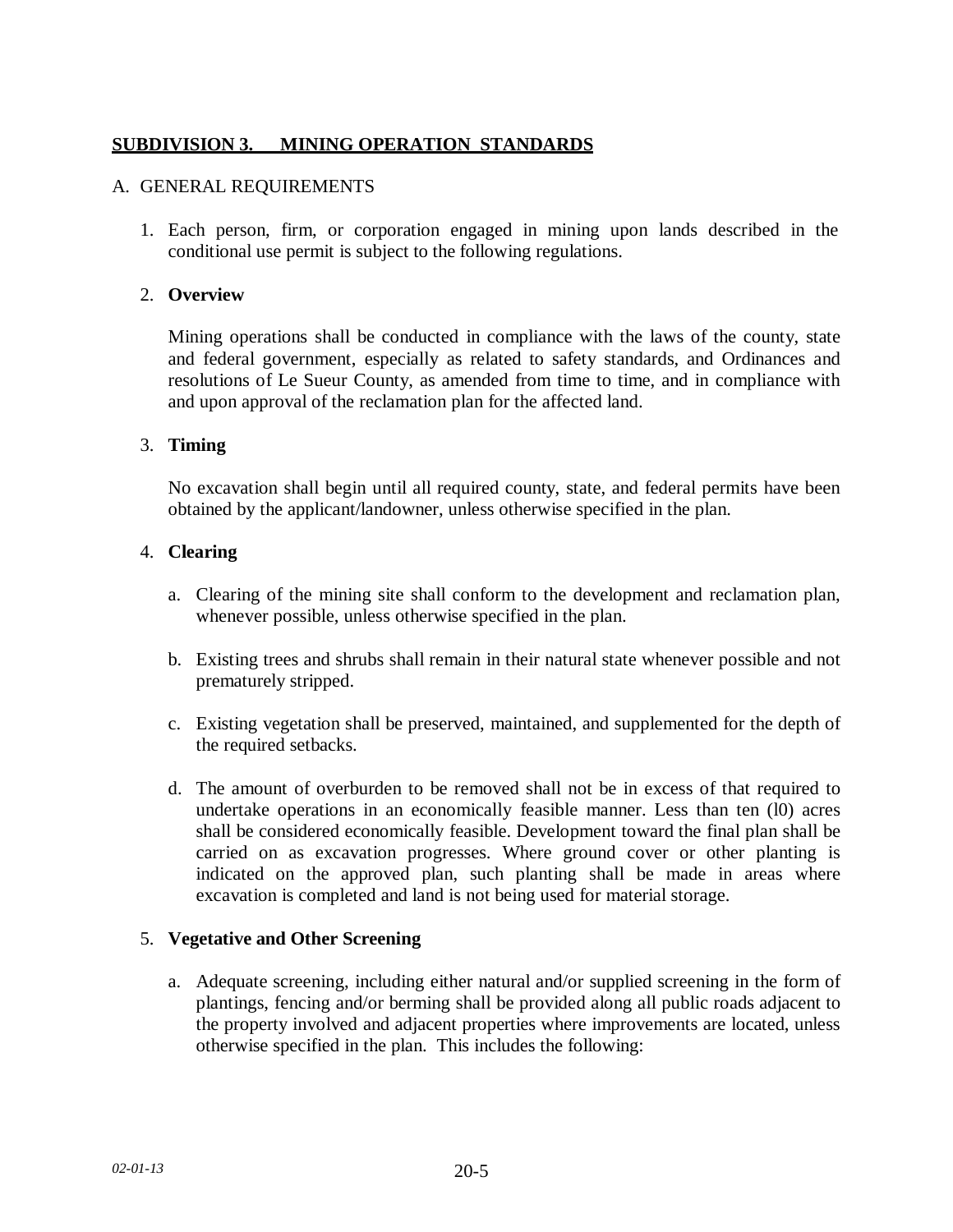- 1. Adequate screening is defined as screening the mining operation from public view as seen by either standing from the center of the road or at the adjacent property boundary.
- 2. Natural screening consists of existing features which are located within fifty (50) feet of the boundary of the site and which screen the view of mining activities.
- 3. Supplied screening includes planting, fencing, or berming. Density of plantings used for supplied screening shall not be required to exceed a density of alternating rows of conifer trees six (6) feet on center and a height of six (6) feet at the commencement of mining.
- 4. Screening with berms shall be stabilized with native vegetative cover.

### 6. **Access**

- a. Ingress and egress access points from or onto any road or highway shall be clearly indicated, and only those indicated access points shall be utilized.
- b. All access points must be approved by the appropriate Road Authority having jurisdiction, and shall preferably be located along a secondary road.
- c. All access points shall be located so as to avoid the routing of vehicles to and from the mining operation over streets that primarily serve abutting residential development.
- d. Precautions must be taken to minimize the deposit of dirt and mined material from trucks onto the public roads or highways.
- e. All access roads intersecting a paved city, township, county, or state road/highway shall be paved a minimum of fifty (50) feet from the paved road.
- f. A lockable gate across the access road to the pit is required.

### 7. **Hauling**

- a. Trucks used in hauling materials from the site or excavation shall be loaded in such a manner as to minimize spillage onto public highways.
- b. Any spillage resulting from overloading or from adhering to truck tires shall be removed daily.

### 8. **Signage**

a. Adequate signage for the following shall be provided: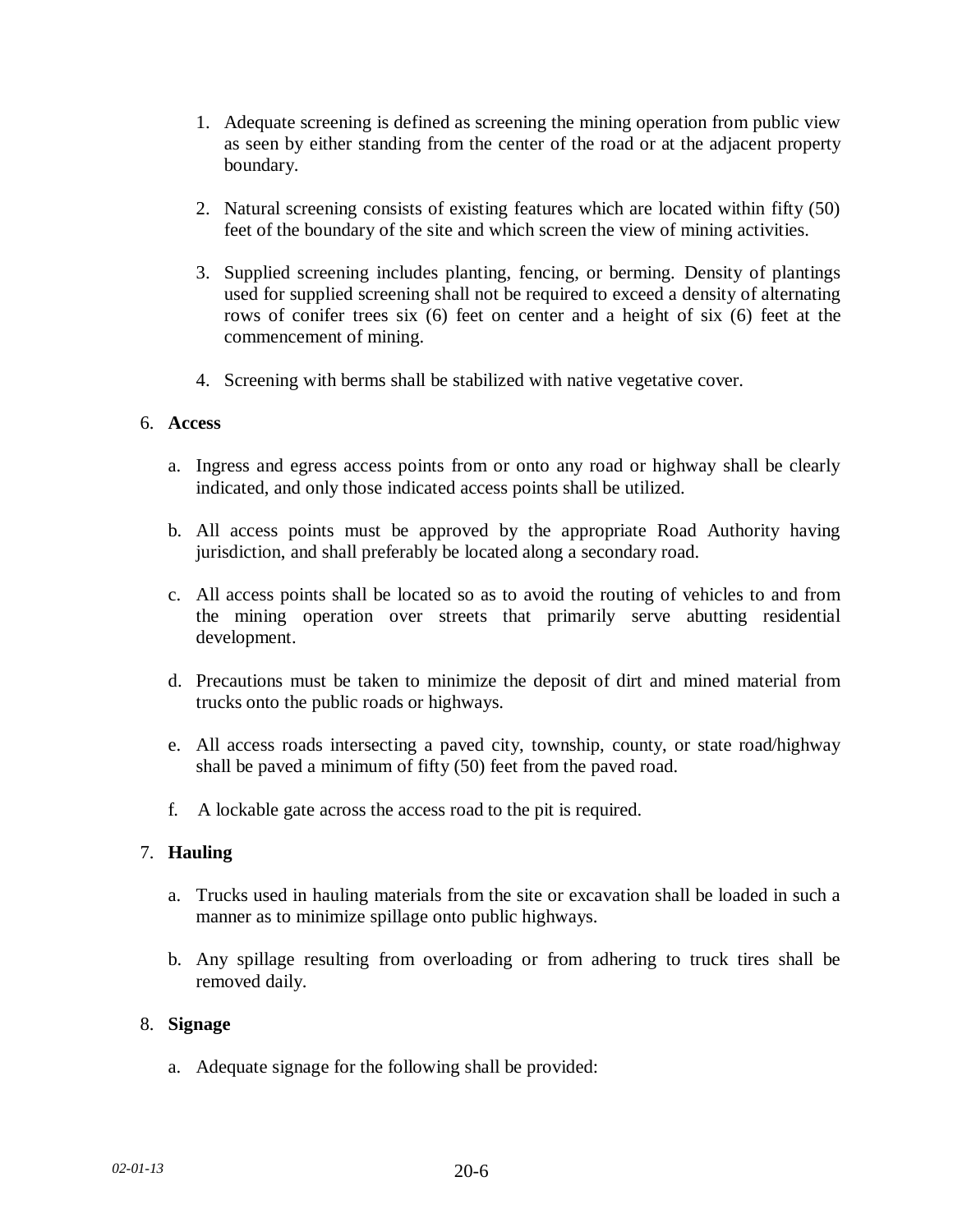- 1. Site signage indicating site name, applicant and/or landowner, and contact phone number.
- 2. Signage for public safety, such as "Trucks Hauling" signs.

### 9. **Dust and Noise**

Operating procedures shall be utilized to control dust and noise so as not to be in conflict with adjoining property, and shall meet the Agency standards.

## 10. **Blasting**

- a. If explosives are allowed by the conditional use permit, the applicant and/or landowner shall take all necessary precautions to safeguard life and to protect property.
- b. The method of storing and handling explosives shall conform with all laws and regulations relating thereto.

## 11. **Accessory Uses**

- a. Temporary/Portable washing, crushing, hot mix asphalt, and ready mix plants if allowed by the conditional use permit, excluding permanent sites, may be brought to the site in the future on an as needed basis for specific jobs.
- b. The applicant shall notify the Department prior to the placement of this equipment.

### 12. **Hours**

- a. The general hours of operation for all mining and processing operations shall be between of 6:00 AM and 7:00 PM, Monday through Saturday, unless otherwise specified in the plan.
- b. The excavation, drilling, hauling, sawing, crushing, and other physical activities of mining cannot proceed until one hour after the initial start time.

### 13. **Water Resources**

- a. The mining operation shall not be allowed to interfere with surface water drainage beyond the boundaries of the mining operation.
- b. The mining operation shall not adversely affect the quantity or quality of surface or groundwater resources.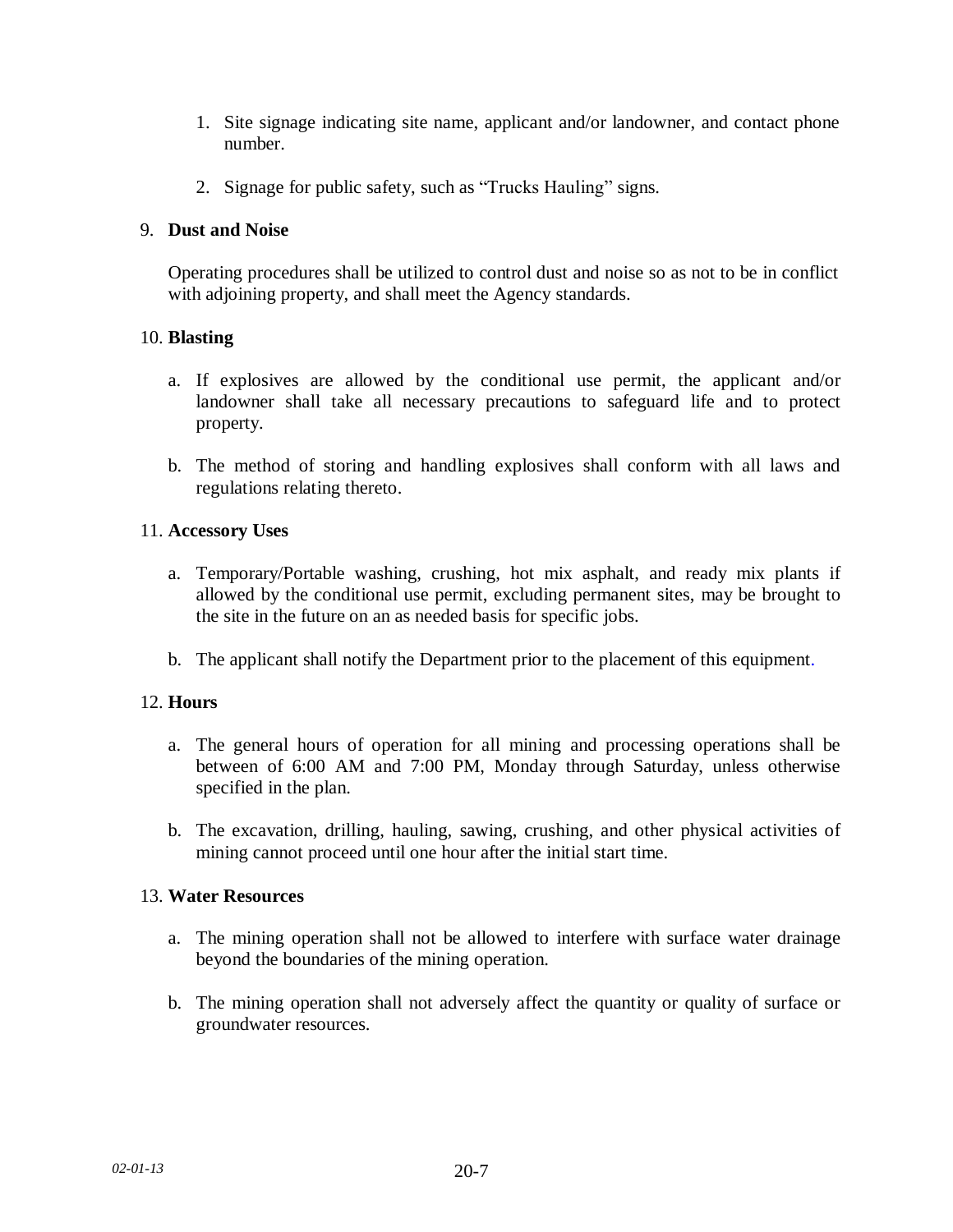- c. Surface water originally outside and passing through the mining site shall, at its point of departure from the mining site, be of equal quality to the water at the point where it enters the mining site.
- d. The applicant and/or landowner shall perform any water treatment necessary to comply with this provision.

### 14. **Reclamation**

- a. Proposed graded or backfilled areas or banks as conforming to the approved reclamation plan shall be covered with stockpiled topsoil, to provide for revegetation.
- b. No topsoil is to be removed from the site.
- c. When back sloping is proposed on the reclamation plan, the rate of slope shall not be less than four (4) feet horizontal to one (1) foot vertical or a slope to provide a stable and safe condition.
- d. Proposed banks shall be covered with topsoil and seeded, except where such banks provide a beach area to a proposed recreational lake as indicated on the approved reclamation plan.
- e. Operator shall keep pit or excavation in a condition that insures banks do not cave or slide to insure stability.
- f. When the reclamation plan includes a water impoundment, the approved final grade at the edge of a body of water shall extend vertically six (6) feet below the lowest seasonal water level.
- g. Upon replacement of the topsoil, trees, shrubs, legumes, grasses, or other ground cover shall be planted upon the area in order to avoid erosion, in accordance with the approved reclamation plan.
- h. Quantifiable standards for adequate revegetation to show that a sustainable stand of vegetation has been established which will support the approved reclamation of the site will be provided and utilized for assessing completion of successful reclamation.
- i Standards for revegetation may be based on the percent cover, productivity, plant density, diversity, or other applicable measures.
- 15. Upon completion of excavation, all structures, processing plants, and equipment shall be removed within six (6) months, unless such structures, processing plants, and equipment will be used in the reclamation process.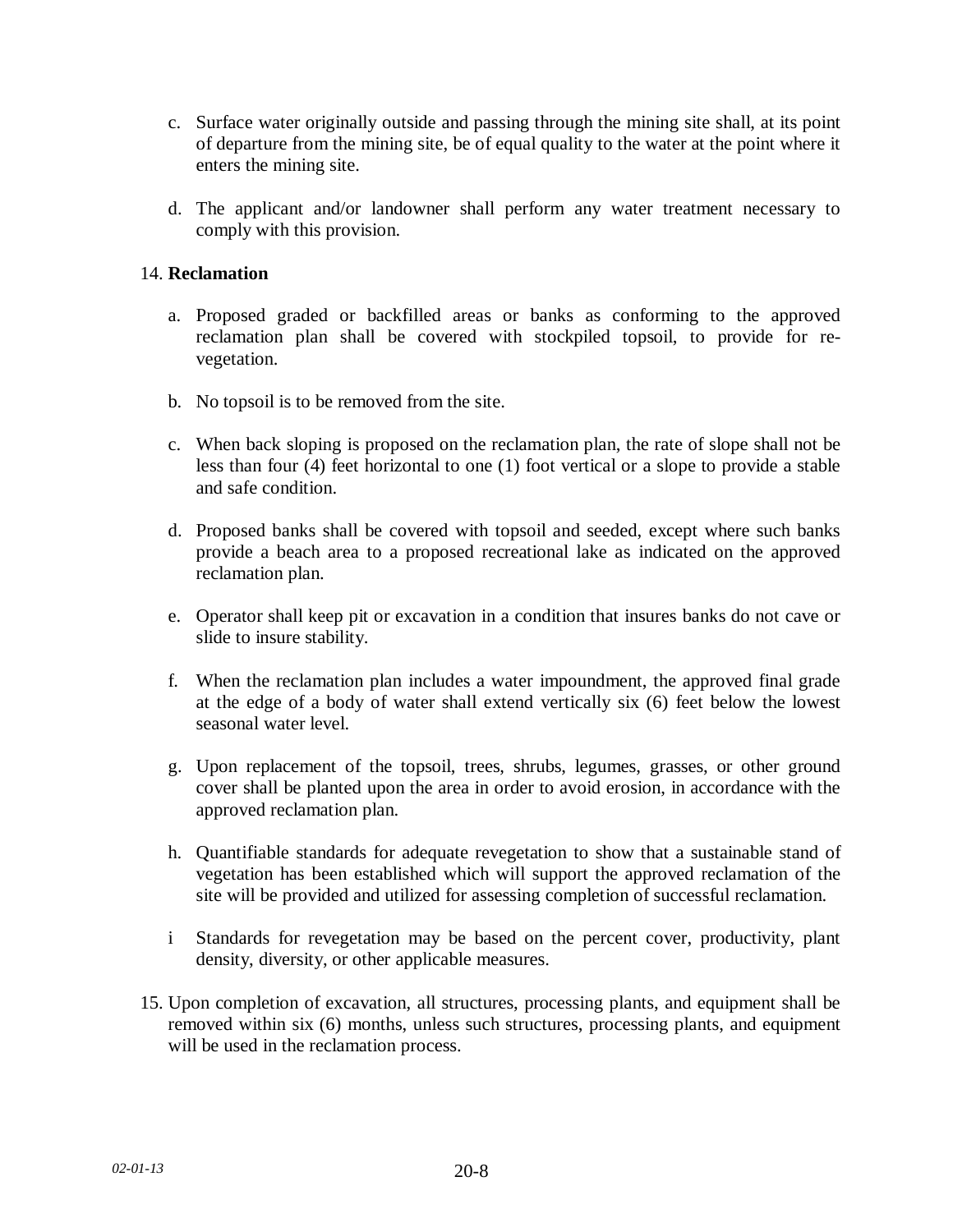- 16. Applicant and/or landowner shall be assessed costs as determined by the Road Authority any damage, repair to County or Township roads attributable to mineral extraction from the site.
- 17. The County Engineer and DNR shall review the reclamation proposal.
- 18. Additional conditions or modifications of mining operation standards deemed necessary by the Board of County Commissioners shall apply.

## B. SETBACK REQUIREMENTS

- 1. Mining operations shall not be conducted closer than:
	- a. One hundred (100) feet to the boundary of any district where such operations are not permitted.
	- b. Two hundred (200) feet to the following, unless the written consent of the owner of such adjoining property is first secured.:
		- 1. A residential dwelling,
		- 2. The property boundary of any adjoining parcel less than five (5) acres with a residential dwelling.
		- 3. The property boundary of any adjoining parcel in a Residential Zoning District.
	- c. Fifty (50) feet to the boundary of an adjoining property line, unless the written consent of the owner of such adjoining property is first secured.
	- d. Excavation or stockpiling shall not be conducted closer than one hundred (100) feet to the right-of-way of any existing or platted street, road, or highway.
	- e. One hundred (100) feet from the ordinary high water level (OHWL) of any public water.
	- f. Dust and noise producing processing or loading shall not be conducted closer than three hundred (300) feet to the boundary of any residential or commercial structures existing prior to the commencement of mining and processing operations without written consent of all owners and residents of said structures.
- 2. Temporary/Portable ready-mix cement plants, asphalt batch plants, and associated processing facilities and structures, if allowed by the conditional use permit, shall be set back the following distances:
	- a. Fifty (50) feet to the boundary of any district where such operations are not permitted.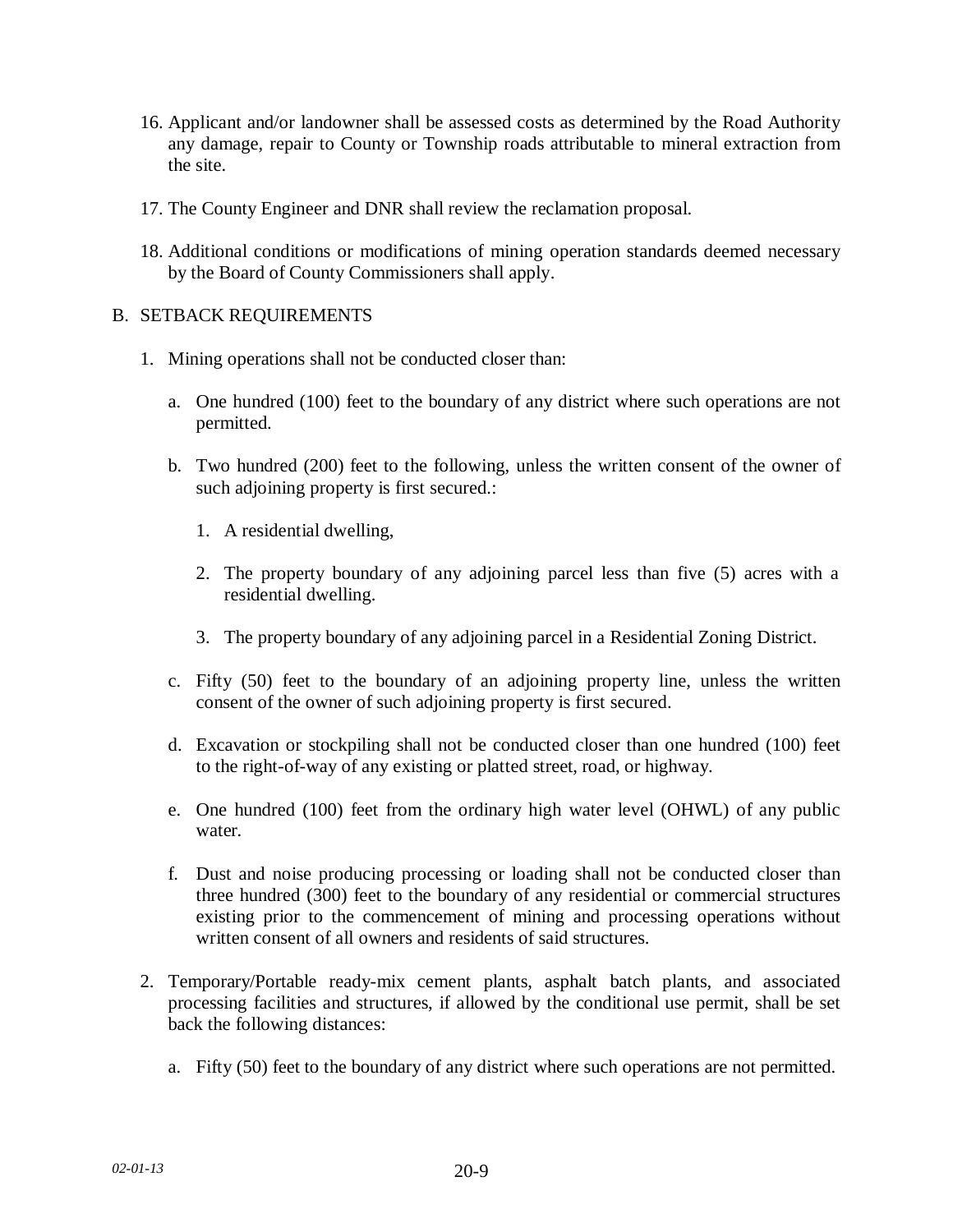- b. Five hundred (500) feet to the property boundary of any adjoining parcel with a residential structure and/or residential zoning district.
- c. Five hundred (500) feet to the boundary of an adjoining property line, unless the written consent of the owner of such adjoining property is first secured.
- d. Fifty (50) feet to the right-of-way of any existing or platted street, road, or highway.
- e. Five hundred (500) feet from the OHWL of any public water.
- 3. New improvements including structures, wells, and subsurface sewage treatment systems (SSTS) shall be set back at least one hundred fifty (150) feet from the property boundary adjacent to any existing mining parcel. New improvements on parcels adjacent to existing mining parcels shall prevent all surface water runoff from entering the mining parcel.

## **SUBDIVISION 4. RECLAMATION PLAN STANDARDS**

- A. A reclamation plan shall be prepared for the planned after-use of affected areas and the nature and extent of reclamation.
- B. Reclamation shall be conducted to minimize the area disturbed by mineral mining and to restore, to the extent practical, the land to a condition at least as suitable as that which existed before the lands were affected by mineral extraction operations.
- C. A detailed reclamation map shall be provided, designating which parts of the land shall be reclaimed for forest, pasture, crop, dwelling site, recreational, industrial, or other uses including food, shelter, and ground cover for wildlife.
- D. The reclamation plan and map shall include but not limited to, the following:
	- 1. Proposed Topographical features and elevations at ten (10) foot contour intervals and any water impoundments.
	- 2. Vertical profile of the reclaimed area indicating the following:
		- a. Depth of restored topsoil.
		- b. Type, volume and source of fill, if fill is proposed.
		- c. Water-table.
		- d. Any other applicable features.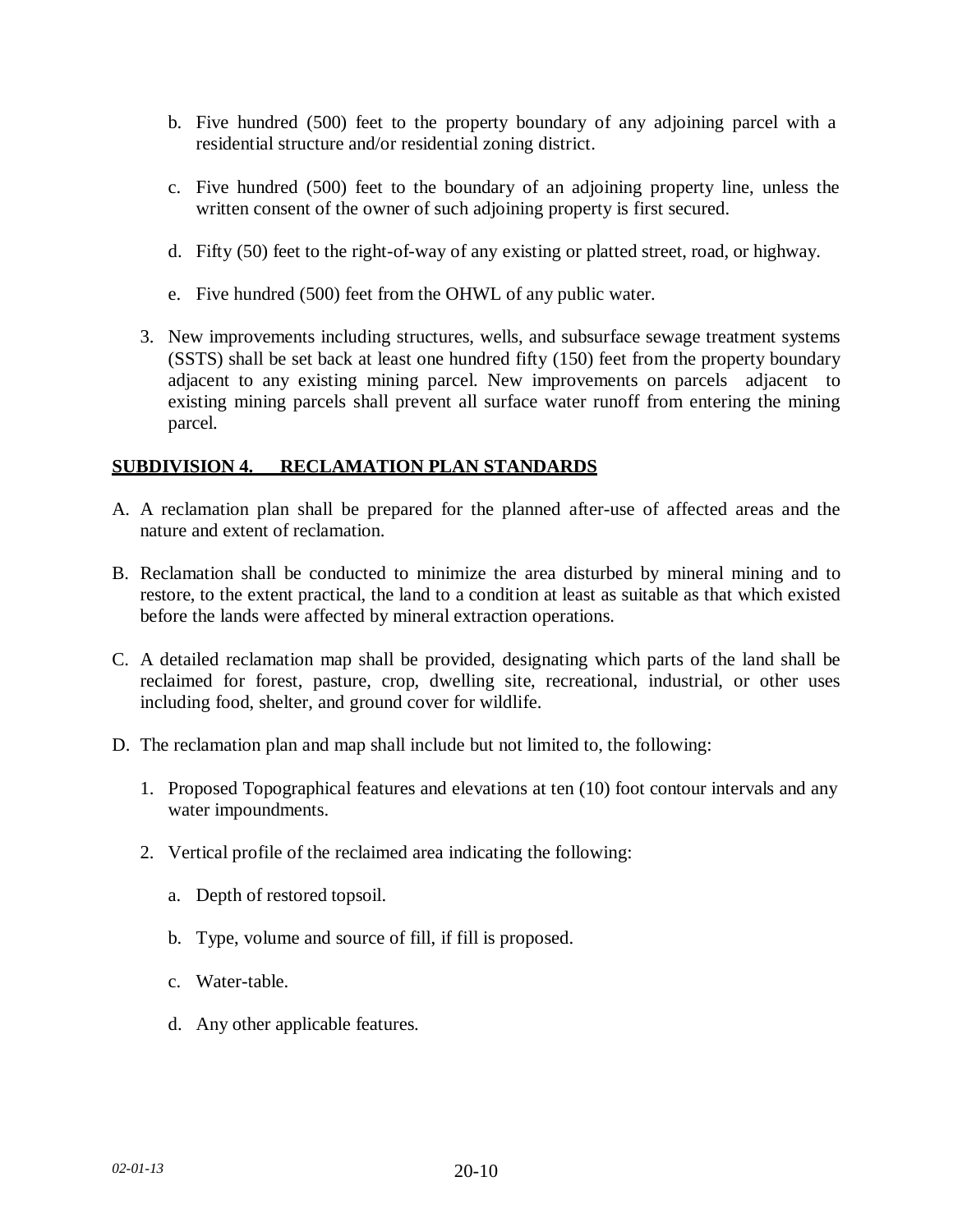### E. TYPE OF PLANTING AND RESTORATION

- 1. Type of planting, or if natural re-vegetation is proposed, it shall so be stated.
- 2. End use of the impacted land shall be in accordance with the desires of the applicant and/or landowner.
- 3. Use of land after completion of mining will determine method of reclamation.
- 4. Seed and mulch plan per the Agency, DNR and MNDOT specifications.

## F. ESTIMATED PROGRESS AND COMPLETION DATES

Reclamation activities shall progress on a phased basis; for every ten (10) acres of additional mining operations, the previously exhausted ten (10) acres must be reclaimed, unless otherwise specified in the plan.

## G. RECLAMATION PLAN REVISIONS

- 1. In the event the applicant and/landowner find the characteristics of the mining area to be different than what was previously determined, changes may be made in the original reclamation plan by amending the approved Conditional Use Permit.
- 2. A written statement containing an explanation for the revision to the approved reclamation plan to include, but not limited to, the following:
	- a. The character of the site to be mined as well as the surrounding territory.
	- b. An explanation of the schedule of development which shall include phase development.
	- c. If a development schedule cannot feasibly be prepared, it shall be so stated with written reasons submitted.
- 3. The Department shall determine whether the requirements of filing a reclamation plan have been met. Applications which propose no reclamation and reuse of an area shall be submitted to the Planning Commission accompanied by a report by the Department concerning the desirability of such reuse.
- 4. The Board of County Commissioners shall have final authority to require a revised reclamation plan.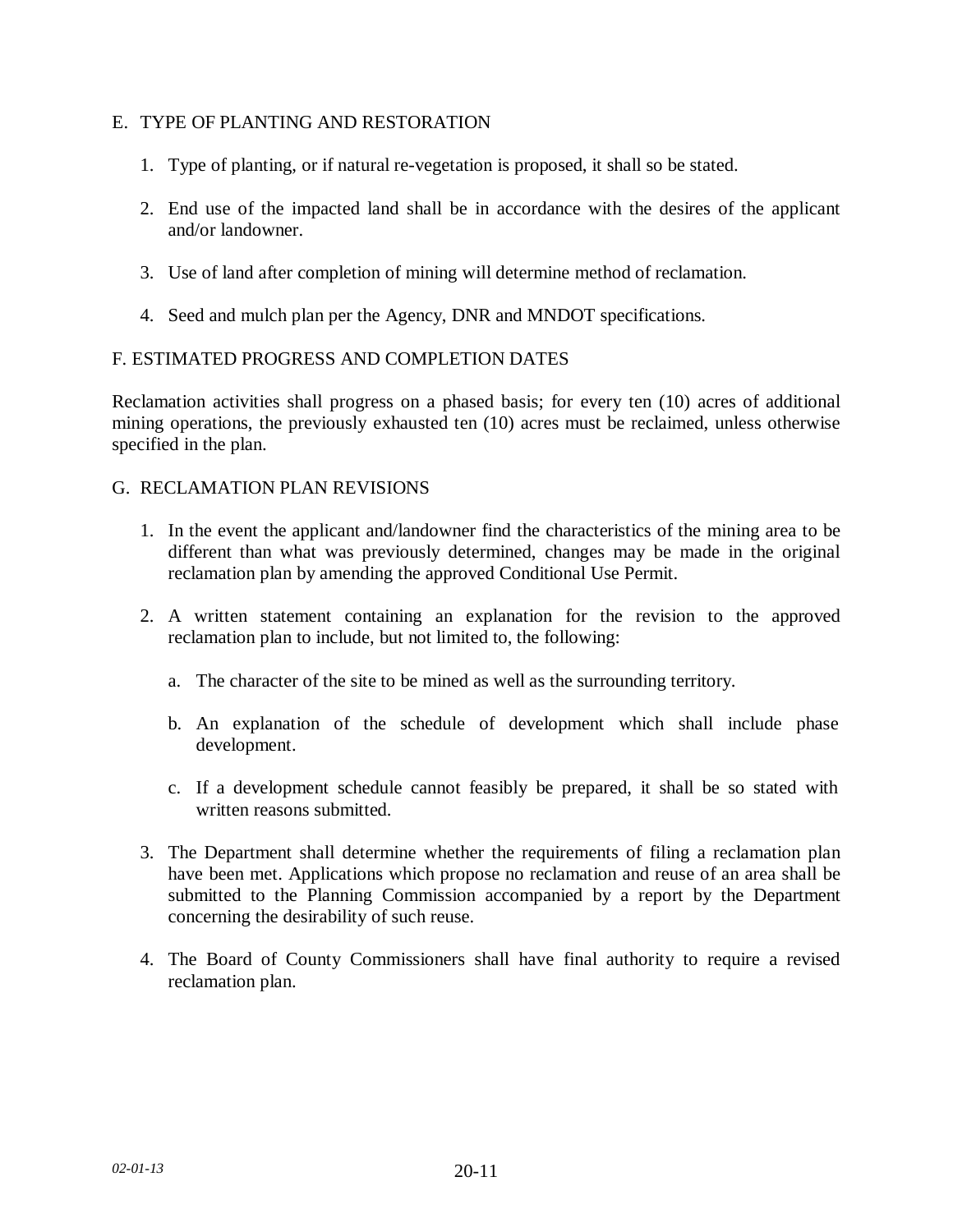#### H. FINAL RECLAMATION ASSESSMENT

- 1. A final assessment of successful reclamation upon completion of the site shall be conducted in order to release the site from fees, overlay, and financial assurance according to the details specified in the reclamation plan approved pursuant to this Section.
- 2. Compliance with the revegetation success standards in the approved reclamation plan shall be determined by a combination of inspections and reports as follows:
	- a. On-site inspection by the County or its agent;
	- b. Reports presenting results obtained during reclamation evaluations shall include, but not limited to, summarized data on revegetation, photo documentation and other evidence that the criteria approved in the reclamation plan to ascertain success have been met.
- 3. In those cases where the post mining land use specified in the reclamation plan requires a return to natural condition, the applicant and/or landowner shall obtain baseline data on the existing plant community for use in the evaluation of reclamation success pursuant to this section.
- 4. Revegetation success may be determined by:
	- a. Comparison to an appropriate reference area.
	- b. Comparison to baseline data acquired at the site prior to its being affected by the mine.
	- c. Comparison to an approved alternate technical standard.
- 5. Revegetation using a variety of plants indigenous to the area is preferred.

## **SUBDIVISION 5. BOND REQUIRED**

- A. The bond herein required shall be filed with the County Treasurer and a copy to the Department.
	- 1. Such bond shall be payable to the County and the amount shall be set by the Board of County Commissioners and reported and reviewed with the annual report.
	- 2. The bond shall guarantee that either upon termination of the permit or of the operations, the ground surface of the land used shall be restored in conformity with the reclamation plan filed with the Conditional Use Permit.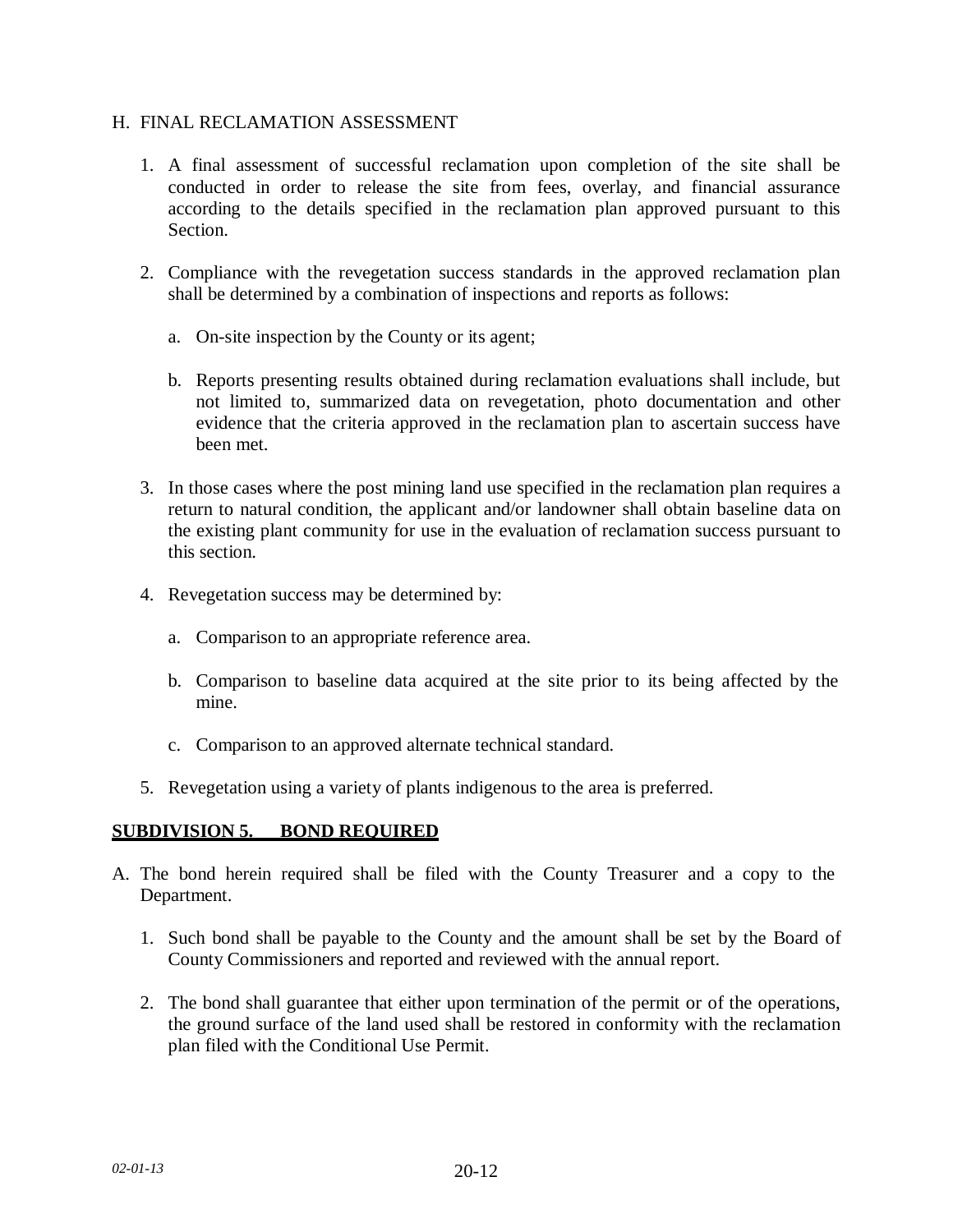- 3. The applicant and/or landowner shall furnish proof to the County yearly that the bond has been renewed.
- 4. Failure to renew the bond shall result in immediate cancellation of the Conditional Use Permit.
- 5. The performance bond protecting the restored acreage shall be returned to the applicant at such time the portions of the bonded property are completely rehabilitated in accordance with the reclamation plan and the reclamation criteria in this Section.

## **SUBDIVISION 6. EXISTING OPERATIONS**

- A. Any active mining operations:
	- 1. May continue in terms of the nature of the operation, however said mining operations may not expand beyond the legally described parcel, recorded in the office of the County Recorder prior to June 18, 1996, in which the mining operation is located.
	- 2. Any change in terms of the nature of the operation, shall require the operation to come into full compliance with the rules and regulations of this Ordinance.
- B. Within five (5) years of the effective date of this Ordinance, all existing non-permitted mining, extraction, and/or excavation operations that have not been permitted under this Ordinance and for which this Ordinance would apply, shall be required to register with the Department. Information required for registration shall include, but not be limited to:
	- 1. Name, address, and signature of applicant and/or landowner.
	- 2. Accurate legal description and map of the existing operations including boundary lines and mining extraction boundaries and excavation depths.
	- 3. Any processing, recycling, temporary asphalt or concrete plants onsite with location identified.
	- 4. Blasting conducted or proposed, if applicable.
	- 5. Existing wells.
	- 6. Existing State and Federal permits, if applicable.
	- 7. Existing structures.
	- 8. Reclamation plan and narrative.
	- 9. Reclamation bond required.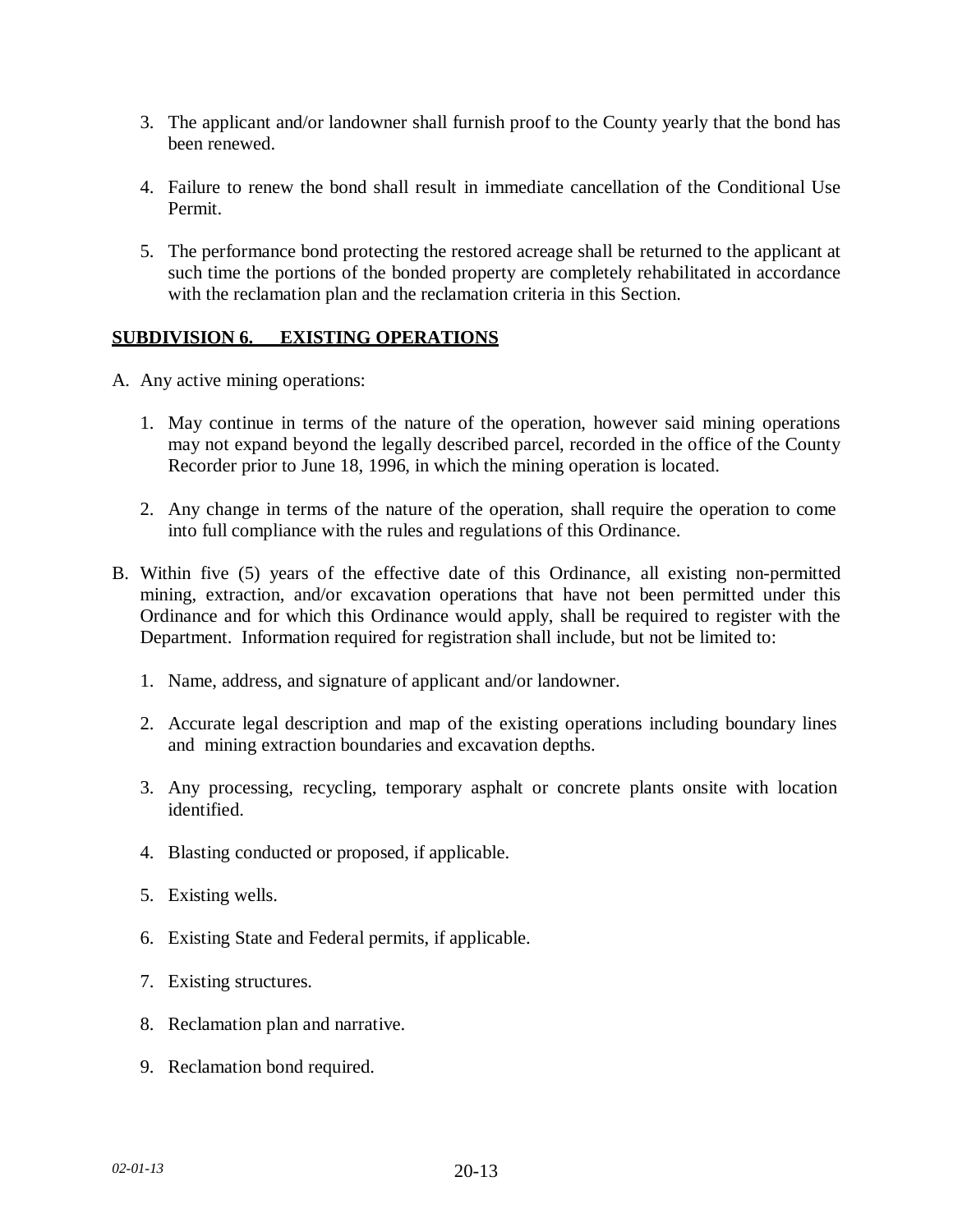# **SECTION 21. CONDITIONAL USE PERMITS**

## **SUBDIVISION 1. PURPOSE**

- A. The purpose of this Section is to provide Le Sueur County with discretion in determining the suitability of certain designated uses within each district upon the public health, safety and general welfare.
- B. In making this determination, whether or not the conditional use is to be allowed, the County may consider the nature of the land upon which the use is to be located, the nature of the adjoining land or structures, whether or not a similar use is already in existence and located on the same premises, or on any adjoining roads, and all such other further factors as the County shall deem a requisite of consideration in determining the effect of such use of the public health, safety, and general welfare.

## **SUBDIVISION 2. PROCEDURE**

- A. An application for a new Conditional Use Permit, extension, or amendment of an existing Conditional Use Permit shall be filed with the Department on an official application form. The application shall:
	- 1. Include the name and address of the applicant and/or landowner of the site and any architect, professional engineer and contractor employed by the applicant.
	- 2. Shall be accompanied by such plans, elevations and site plans as prescribed by the Planning Commission and shall be filed at least twenty (20) days prior to the hearing.
	- 3. Include any copies of any necessary State and Federal Permits.
- B. Upon receipt of the application and other prescribed materials, a time and place shall be set by the Department for a public hearing before the Planning Commission. The Planning Commission shall hold at least one (1) public hearing on the proposed Conditional Use Permit. All such hearings shall be held after the requirements of proper notice are complied with.
- C. All landowners of record within five hundred (500) feet of the affected property in incorporated areas and in unincorporated areas, owners within one-quarter (1/4) mile of the affected property, or to the ten (10) properties nearest to the affected property, whichever provides the greatest number of owners, and the affected Town Board and any municipality within two (2) miles of the affected property shall be given notice of time, date, place and purpose of the hearing on the Conditional Use Permit application at least ten (10) days, but not more than thirty (30) days, prior to the hearing. A copy of all conditional use permit applications within the Shoreland and Flood Plain Overlay districts shall be forwarded to the Commissioner within ten (10) days of such action.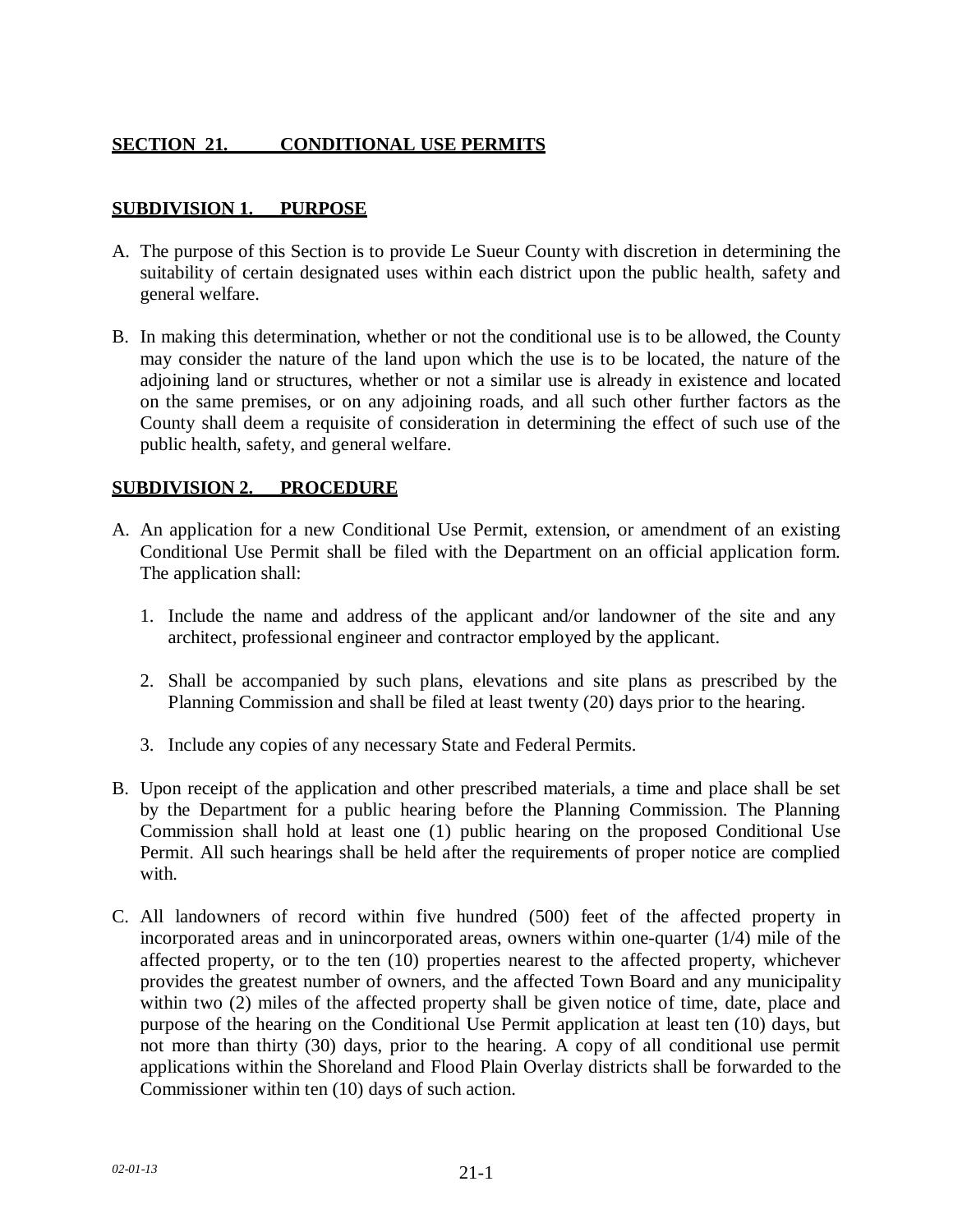- D. The current records on file in the office of the County Treasurer shall be deemed sufficient for notification purposes.
- E. The failure of any landowner to receive notification or defects in the notice shall not invalidate the proceedings, provided a bona fide attempt to comply with the notification requirements has been made.
- F. The Department shall also give notice of the time, place, and purpose of such hearing by publication in a newspaper of general circulation in the town, municipality, or other area concerned, and in the official newspaper of the County, at least ten (10) days before the hearing.
- G. The applicant or a representative thereof shall appear before the Planning Commission in order to answer questions concerning the proposed conditional use.
- H. The Planning Commission and staff shall consider possible adverse effects of the proposed conditional use and what additional requirements may be necessary to reduce such adverse effects. Its judgment shall be based upon the following factors to include, but not limited to:
	- 1. Relationship to County plans.
	- 2. The geographical area involved.
	- 3. Whether such use will negatively affect surrounding properties in the area in which it is proposed.
	- 4. The character of the surrounding area.
	- 5. The demonstrated need for such use.
	- 6. Whether the proposed use would cause odors, dust, flies, vermin, smoke, gas, noise, or vibration or would impose hazards to life or property in the neighborhood.
	- 7. Whether such use would inherently lead to or encourage disturbing influences in the neighborhood.
	- 8. Whether stored equipment or materials would be screened and whether there would be continuous operation within the visible range of surrounding residences.
	- 9. Abatement of Environmental Hazards as regulated in this Ordinance
	- 10. Other factors impacting the public health, safety and welfare.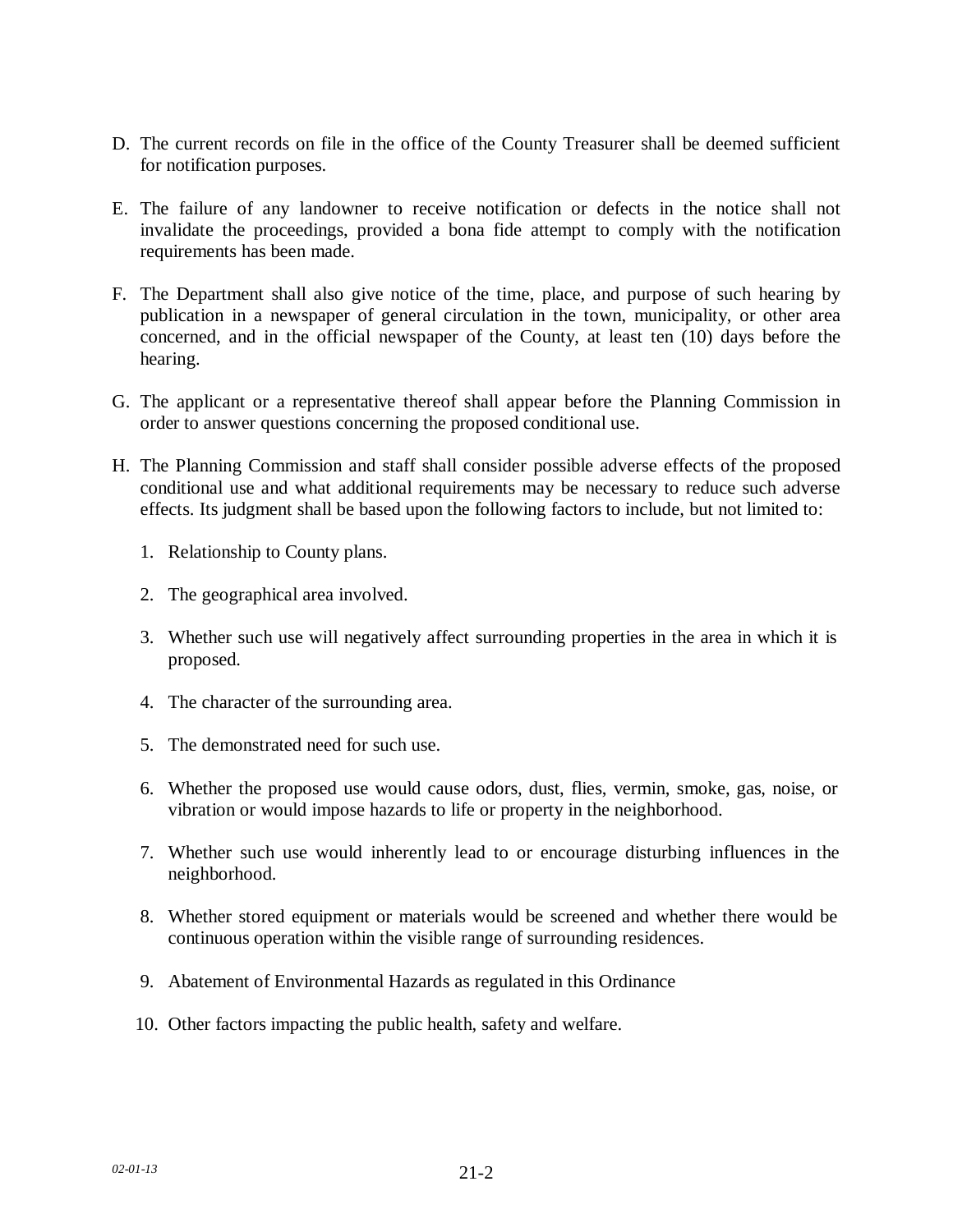- I. The Planning Commission and/or the Department shall have the authority to request additional information from the applicant and/or landowner concerning operational factors or to retain expert testimony with the consent and at the expense of the applicant and/or landowner concerning operational factors, said information to be declared necessary to establish performance conditions in relation to all pertinent Sections of this Ordinance.
- J. The Conditional Use Permit, which in the opinion of the Planning Commission may result in a material adverse affect on the environment, may be required by the Planning Commission to demonstrate the nature and extent of the effect.
- K. The Planning Commission shall recommend such conditions relating to the granting of said Conditional Use Permit, as they deem necessary to carry out the intent and purpose of this Ordinance or recommend that the request be denied. Such recommendation shall be in writing. The conditions may include, but are not limited to the following:
	- 1. Increasing the required lot size or yard dimension.
	- 2. Limiting the height, size, or location of the structures.
	- 3. Controlling the location, size, and number of vehicle access points.
	- 4. Increasing the street width.
	- 5. Increasing the number of required off-street parking space.
	- 6. Limiting the number, size, location, or lighting of signs.
	- 7. Requiring diking, fencing, screening, landscaping or other facilities to protect adjacent or nearby property.
	- 8. Designating sites for open space.
- L. The following additional evaluation criteria and conditions apply within the Shoreland and Flood Plain Overlay Districts of the County.
	- 1. **Shoreland District. Evaluation criteria**. A thorough evaluation of the water body and the topographic, vegetation, and soils conditions on the site must be made to ensure:
		- a. The prevention of soil erosion or other possible pollution of public waters, both during and after construction.
		- b. The visibility of structures and other facilities as viewed from public waters is limited.
		- c. The site is adequate for water supply and on-site sewage treatment.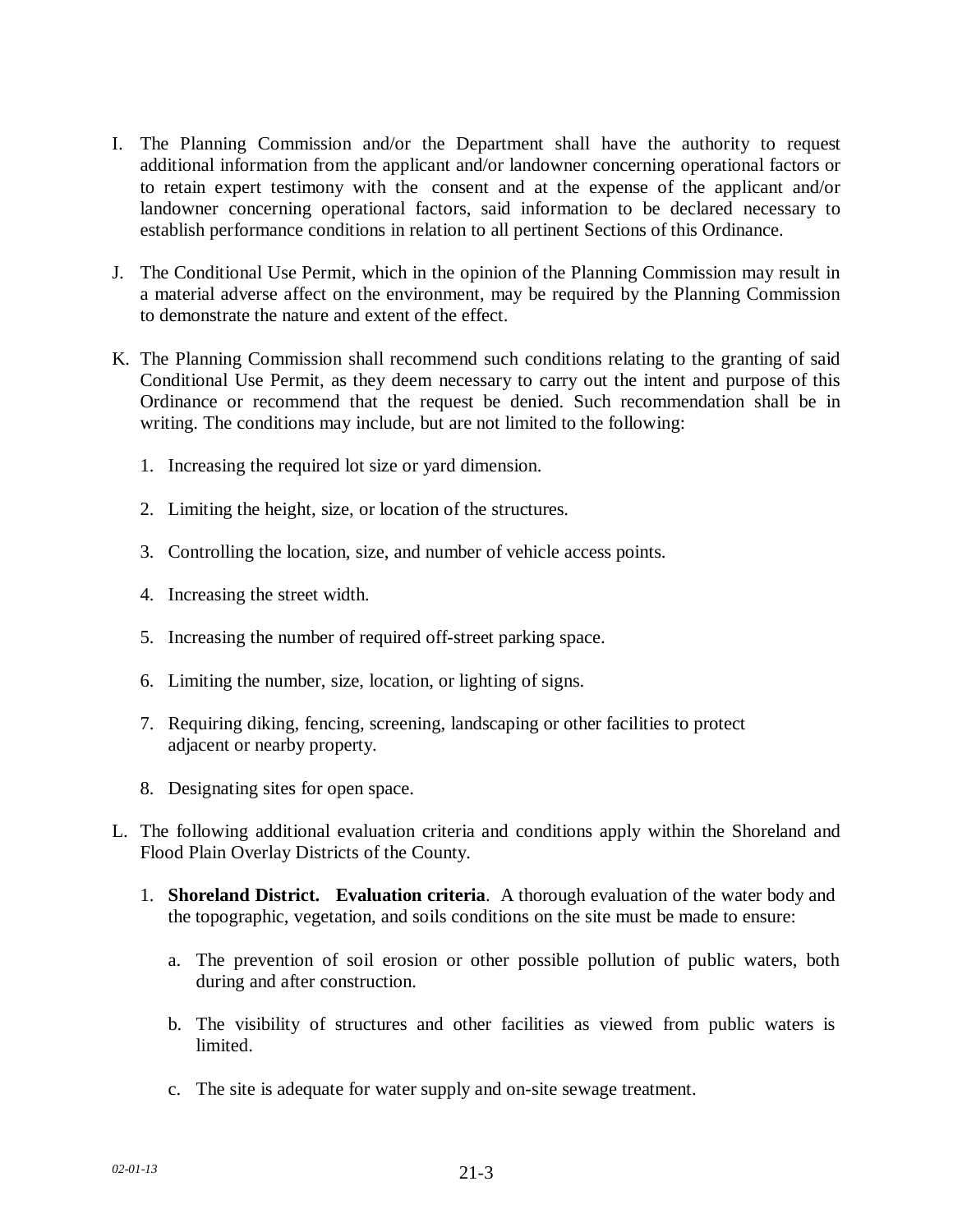- d. The types, uses, and numbers of watercraft that the project will generate are compatible in relation to the suitability of public waters to safely accommodate this watercraft.
- 2. **Shoreland District. Conditions attached to Conditional Use Permits.** The Board of County Commissioners, upon consideration of the criteria listed above and the purposes of this Ordinance, shall attach such conditions to the issuance of the conditional use permits as it deems necessary to fulfill the purposes of this Ordinance. Such conditions may include, but are not limited to, the following:
	- a. Increased setbacks from the ordinary high water level.
	- b. Limitations on the natural vegetation to be removed or the requirement that additional vegetation be planted.
	- c. Special provisions for the location, design, and use of structures, sewage treatment system, watercraft, launching and docking areas, and vehicle parking areas.
- 3. **Flood Plain District. Evaluation Criteria.** In passing upon conditional use applications, the Le Sueur County Board of Commissioners shall consider all relevant factors specified in this Ordinance, and the following:
	- a. The danger to life and property due to increased flood heights or velocities caused by encroachments.
	- b. The danger that materials may be swept onto other lands or downstream to the injury of others or they may block bridges, culverts or other hydraulic structures.
	- c. The proposed water supply and sanitation systems and the ability of these systems to prevent disease, contamination, and unsanitary conditions.
	- d. The susceptibility of the proposed facility and its contents to flood damage and the effect of such damage on the individual owner.
	- e. The importance of the services provided by the proposed facility to the community.
	- f. The requirements of the facility for a waterfront location.
	- g. The availability of alternative locations not subject to flooding for the proposed use.
	- h. The compatibility of the proposed use with existing development and development anticipated in the foreseeable future.
	- i. The relationship of the proposed use to the comprehensive plan and floodplain management program for the area.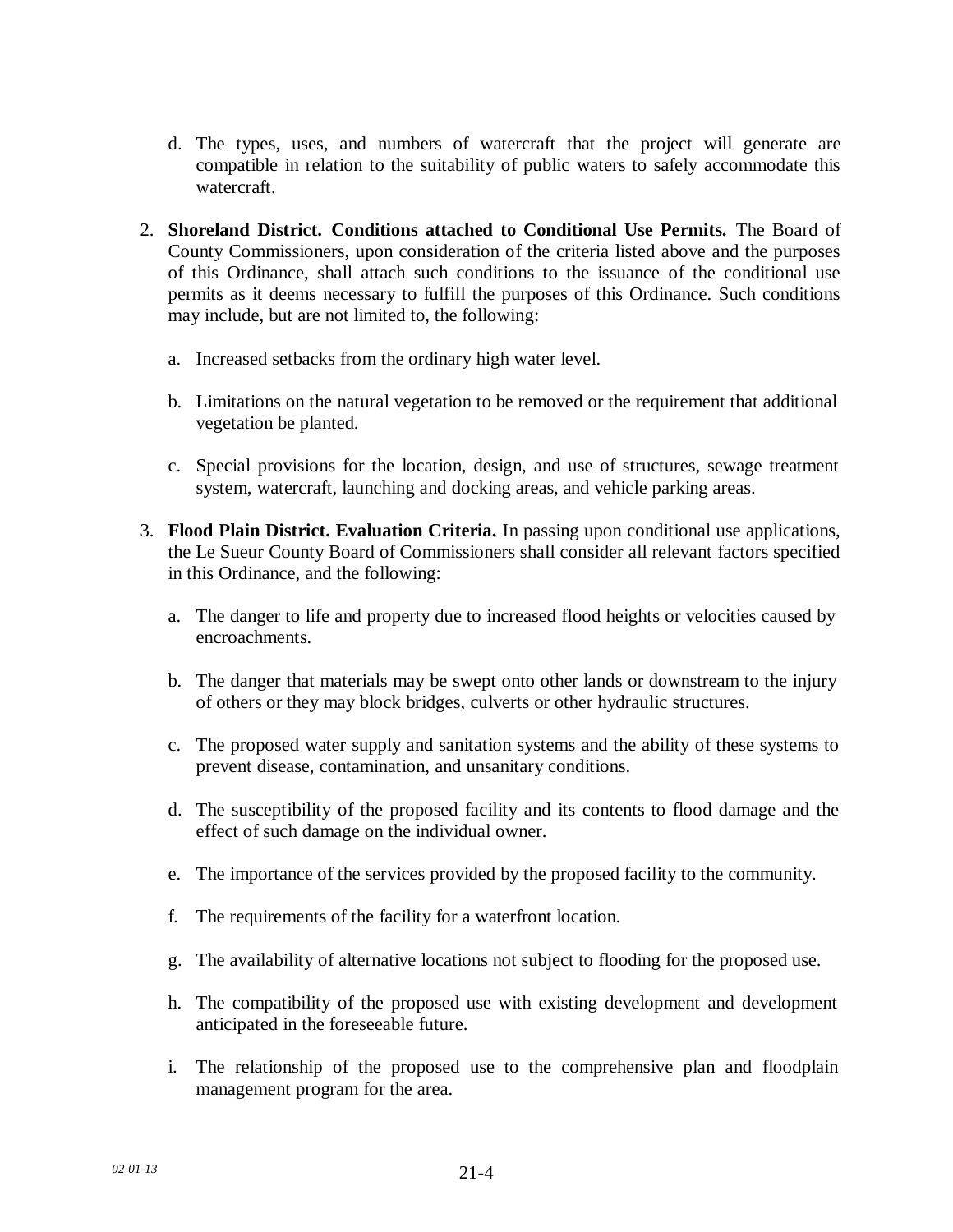- j. The safety of access to the property in times of flood for ordinary and emergency vehicles.
- k. The expected heights, velocity, duration, rate of rise, and sediment transport of the floodwaters expected at the site.
- l. Such other factors which are relevant to the purpose of this Ordinance.
- 4. **Flood Plain Overlay District. Conditions attached to Conditional Use Permits**. Upon consideration of the factors listed above and the purpose of this Ordinance, the Board of County Commissioners, shall attach such conditions to the granting of conditional use permits as it deems necessary to fulfill the purpose of this Ordinance. Such conditions may include, but are not limited to the following:
	- a. Modification of waste treatment and water supply facilities.
	- b. Limitations on period of use, occupancy, and operation.
	- c. Imposition of operational controls, sureties, and deed restrictions.
	- d. Requirements for construction of channel modifications, compensatory storage, dikes, levees, and other protective measures.
- M. The Board of County Commissioners shall not grant a Conditional Use Permit until it receives a report from the Department and a recommendation from the Planning Commission.
- N. For Conditional Use Permits recommended for approval, the Board of County Commissioners shall find all of the following:
	- 1. The conditional use will not be injurious to the use and enjoyment of other property in the immediate vicinity for the purposes already permitted, nor substantially diminishes and impairs property values within the immediate vicinity.
	- 2. The establishment of the conditional use will not impede the normal and orderly development and improvement of surrounding vacant property for uses predominant in the area.
	- 3. The adequate utilities, access roads, drainage and other facilities have been or are being provided.
	- 4. The adequate measures have been or will be taken to provide sufficient off-street parking and loading space to serve the proposed use.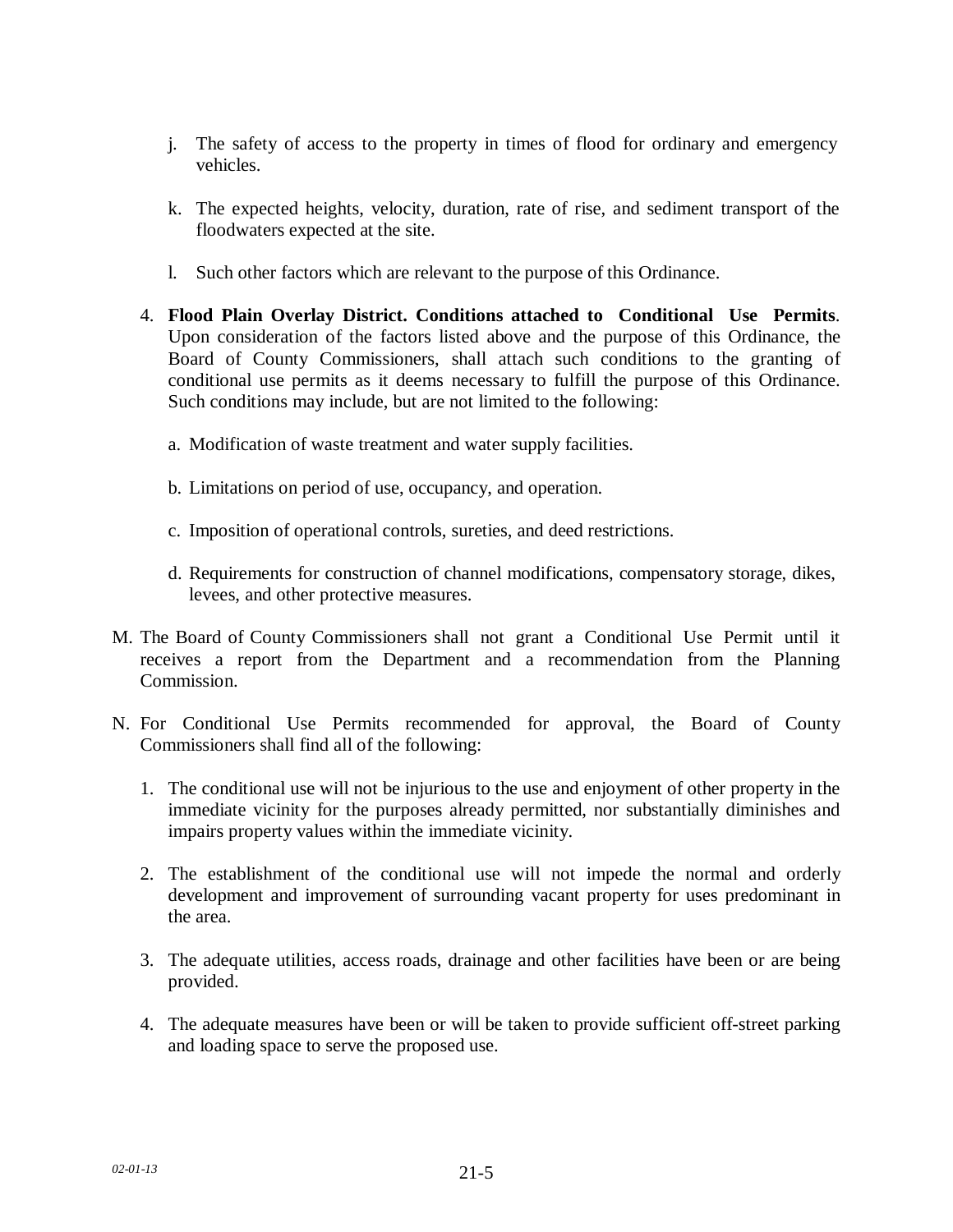- 5. The adequate measures have been or will be taken to prevent and control offensive odor, fumes, dust, noise and vibration, so that none of these will constitute a nuisance, and to control lighted signs and other lights in such a manner that no disturbance to neighboring properties will result.
- O. Following the closing of the public hearing and formulation of the Planning Commission's recommendation, the Department shall report the findings and recommendations of the Planning Commission to the Board of County Commissioners, at a regularly scheduled Board Meeting**.**
	- 1. Following receipt of the findings and recommendations by the Planning Commission and notwithstanding any other law to the contrary, the Board of County Commissioners shall take action on the Conditional Use Permit within the assigned period of time as stated in Minnesota Statutes Chapter 15.99, as amended from time to time.
	- 2. The Board of County Commissioners shall, upon receiving no report from the Planning Commission place the request on the Board of County Commissioners agenda and decide the issue within the assigned period of time as stated in Minnesota Statutes 15.99, as amended from time to time.
	- 3. The Board of County Commissioners shall have the option to set and hold a public hearing in accordance with this Section, if deemed necessary, and may impose any condition it considers necessary to protect the public health, safety and general welfare.
	- 4. Said action of a Conditional Use Permit shall require a simple majority by the members of the Board of County Commissioners.
	- 5. The applicant and/or landowner for the Conditional Use Permit shall be notified in writing by the Department of the Board of Commissioner's action or decision for no action.
- P. A copy of all decisions for Conditional Use Permits within the Shoreland and Flood Plain Overlay districts shall be forwarded to the Commissioner of Natural Resources within ten (10) days of such action.

## **SUBDIVISION 3. FEES**

- A. A Conditional Use Permit, extension, and/or amendment fee shall be as established by the Board of County Commissioners, payable when the application is filed.
- B. Any outside costs for consulting services to aid the Planning Commission and/or Board of County Commissioners in making a decision on the Conditional Use Permit shall be paid by the applicant and/or landowner. Such fee shall be as determined by the Board of County Commissioners.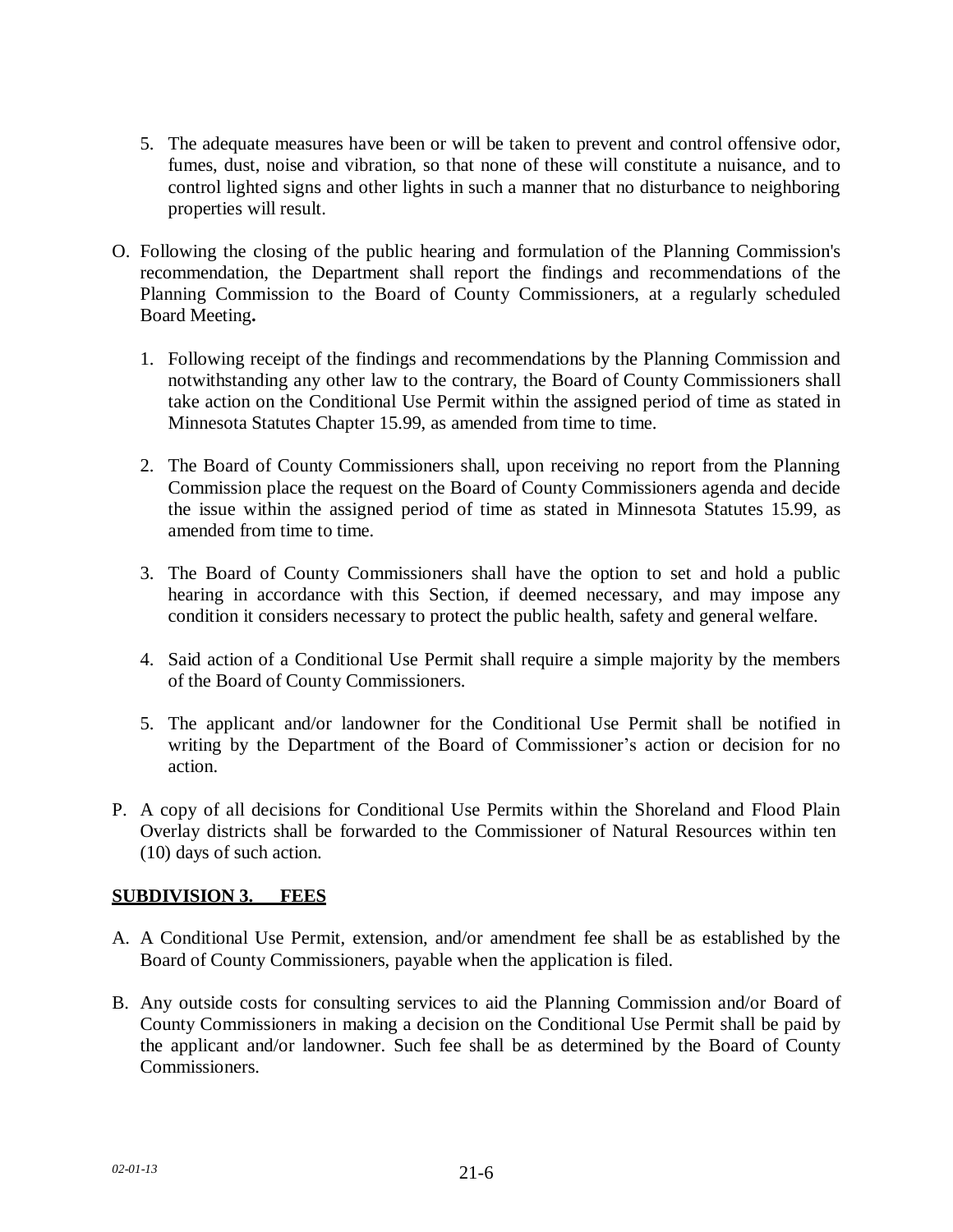C. Any additional expenses incurred by the County regarding the Environmental Review process shall be reimbursed by the applicant and/or landowner, such as but not limited to, per diems and mileage. Such fee shall be determined by the Board of County Commissioners.

## **SUBDIVISION 4. RECONSIDERATION**

Whenever an application for a Conditional Use Permit has been considered and denied by the Board of County Commissioners, a similar application for a Conditional Use Permit affecting the same property shall not be considered again by the Planning Commission or Board of County Commissioners for at least one (1) year from the date of its denial.

## **SUBDIVISION 5. LAPSE\_CONDITIONAL USE PERMIT BY NON-USE**

- A. After granting a Conditional Use Permit, if the work as permitted by the permit shall not have been completed within one (1) year.
	- 1. Such permit shall become null and void unless a petition for extension of time in which to complete the work has been granted by the Board of County Commissioners.
	- 2. Such extension shall be requested in writing and filed with the Department at least thirty (30) days before the expiration of the original Conditional Use Permit.
	- 3. The request for extension shall state facts showing a good faith attempt to complete the work permitted in the Conditional Use Permit.
	- 4. Such petition shall be presented to the Planning Commission and Board of County Commissioners for decision.
- B. In the event a Conditional Use Permit is discontinued or its approved operation is stopped for a period of one (1) year, the Conditional Use Permit shall become null and void.

## **SUBDIVISION 6. COMPLIANCE**

- A. Any use permitted under the terms of any Conditional Use Permit shall be established and conducted in conformity with the terms of such permit and of any condition designated in connection therewith.
- B. All Conditional Use Permits shall be reviewed when it is brought to the attention of the Planning Commission that the applicant is deviating from any conditions or uses approved for such Conditional Use Permit. Any deviation from the conditions or uses approved shall be considered reasons for cancellation of the Conditional Use Permit by the Board of County Commissioners at a duly called public hearing.
- C. A request for a change in conditions attached to the granting of a Conditional Use Permit or a request to carry out activities not allowed by the Conditional Use Permit shall be subject to reapplication and to the procedures required for a new Conditional Use Permit application.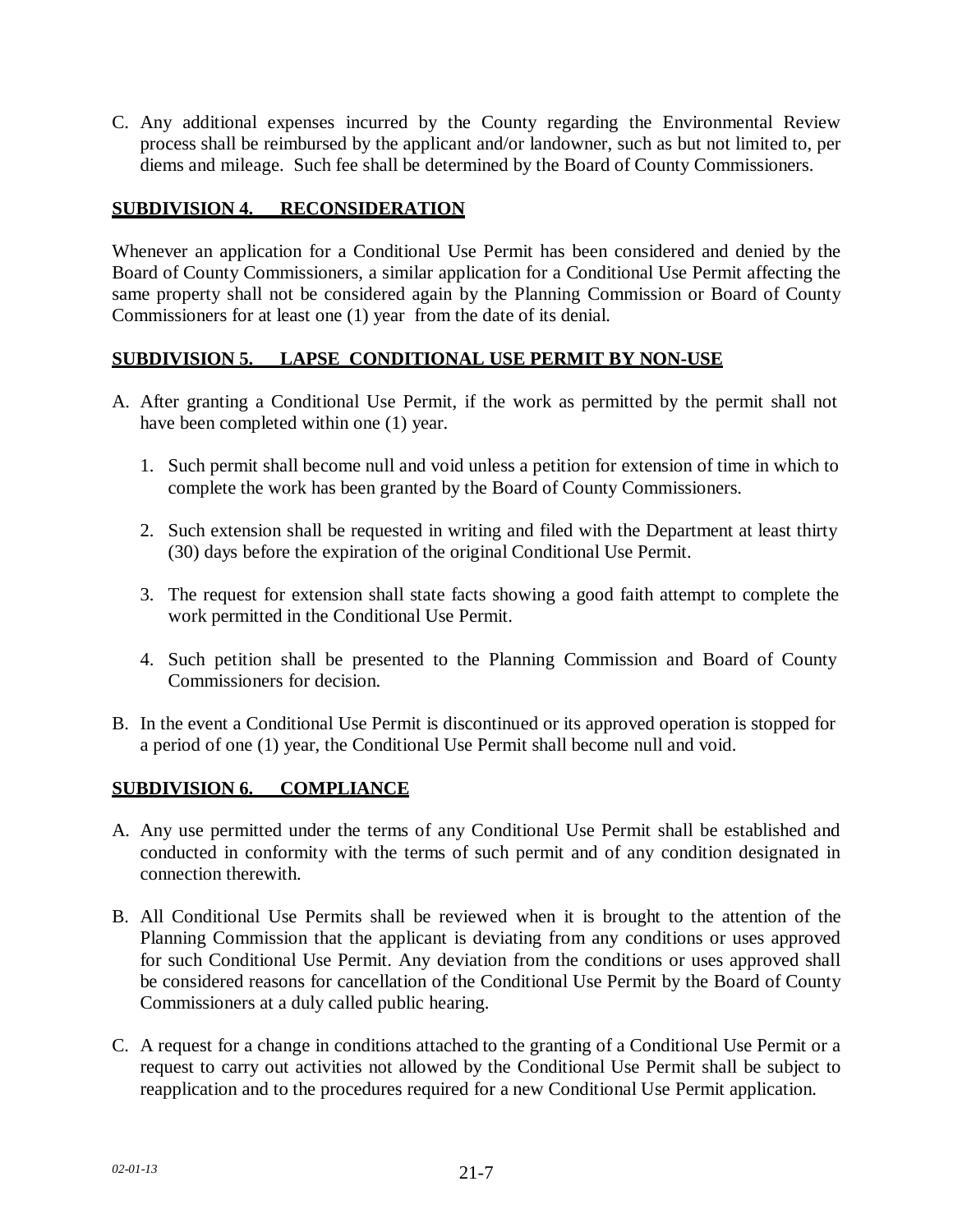### **SUBDIVISION 7. REVOCATION OF PERMIT**

- A. Upon failure by the applicant and/or landowner, of an approved Conditional Use Permit pursuant to the provisions of this Ordinance to fully comply with the provisions contained herein.
- B. When same has been certified by the Department to the Board of County Commissioners.
- C. The Department shall give notice to the applicant and/or landowner setting forth the provisions of this Ordinance being violated.
- D. The Department shall set a time and place of a hearing to be held by the Planning Commission to consider such violation of provisions of this Ordinance.
- E. If said Planning Commission find that provisions of this Ordinance have not been complied with by the permit holder, the Planning Commission may recommend revocation or suspension of the said permit to the Board of County Commissioners for final determination.

## **SUBDIVISION 8. REGISTRATION**

A certified copy of any Conditional Use Permit shall be filed with the Le Sueur County Recorder by the Department. The Conditional Use Permit shall include the legal description of the property involved, owner's name, and any conditions stipulated upon approval by the Board of County Commissioners.

**Sections Omitted.**